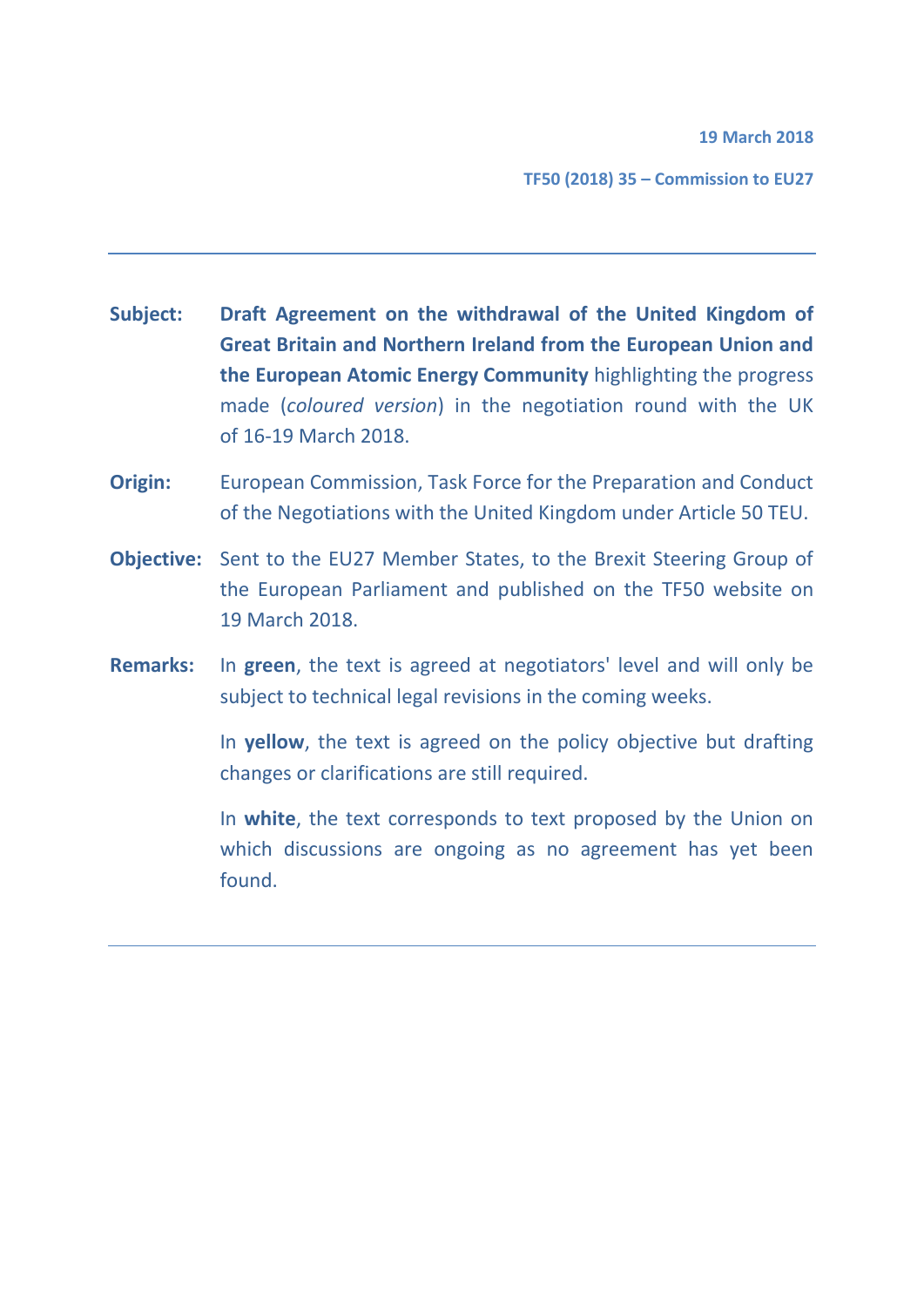**Draft Agreement on the withdrawal of the United Kingdom of Great Britain and Northern Ireland from the European Union and the European Atomic Energy Community**

The colouring of the text corresponds to the following meanings: **text in green** is agreed at negotiators' level, and will only be subject to technical legal revisions in the coming weeks. For **text in yellow**, negotiators agreed on the policy objective. Drafting changes or clarifications are still required. **Text in white** corresponds to text proposed by the Union on which discussions are ongoing.

With respect to the **DRAFT PROTOCOL ON IRELAND/NORTHERN IRELAND,** the negotiators agree that a legally operative version of the "backstop" solution for the border between Northern Ireland and Ireland, in line with paragraph 49 of the Joint Report, should be agreed as part of the legal text of the Withdrawal Agreement, to apply unless and until another solution is found.

The negotiators have reached agreement on some elements of the draft Protocol. They further agree that the full set of issues related to avoiding a hard border covered in the draft reflect those that need to be addressed in any solution. There is as yet no agreement on the right operational approach, but the negotiators agree to engage urgently in the process of examination of all relevant matters announced on 14 March and now under way.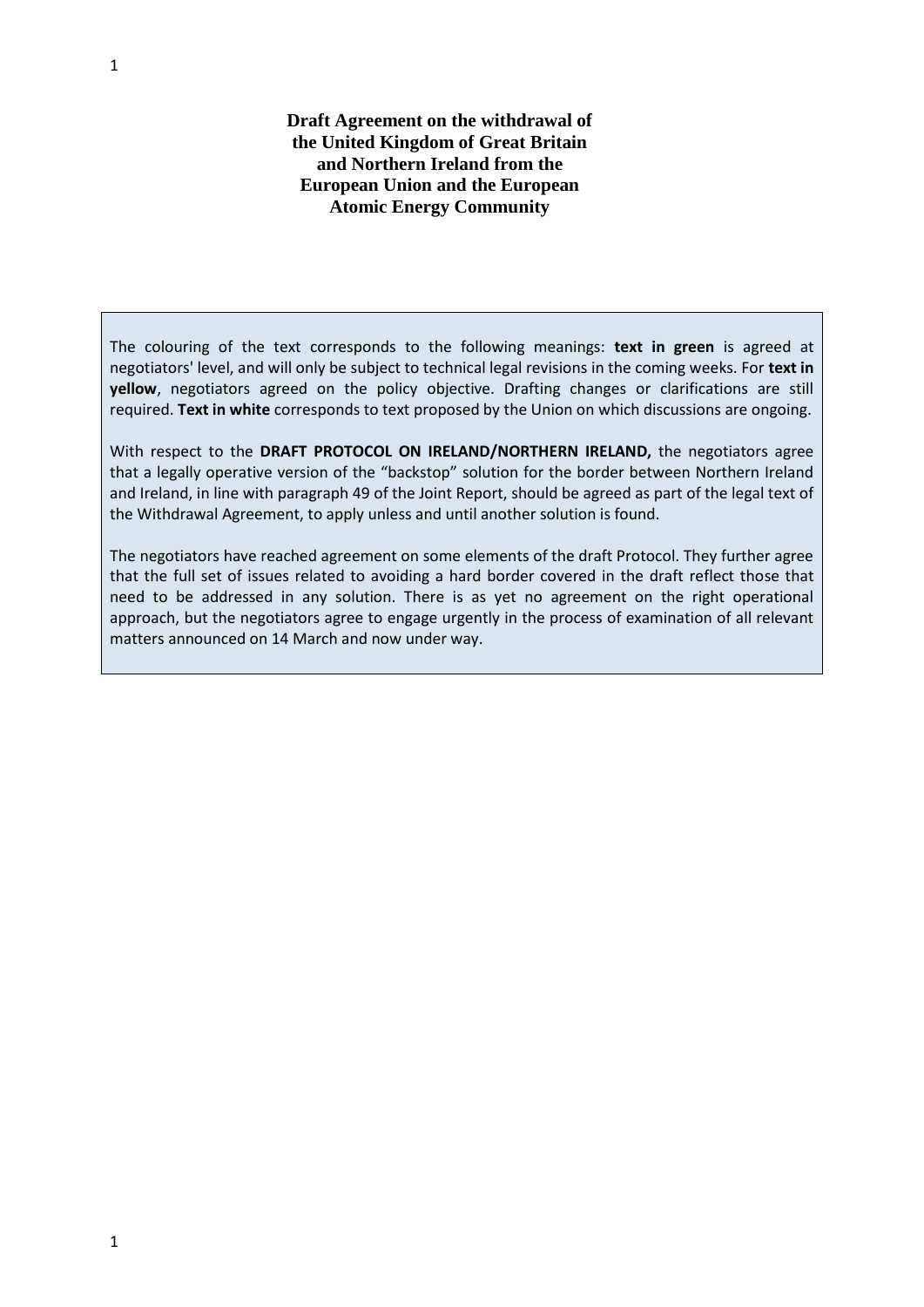#### **PREAMBLE**

THE EUROPEAN UNION AND THE EUROPEAN ATOMIC ENERGY COMMUNITY

AND

2

THE UNITED KINGDOM OF GREAT BRITAIN AND NORTHERN IRELAND,

[…]

HAVE AGREED AS FOLLOWS: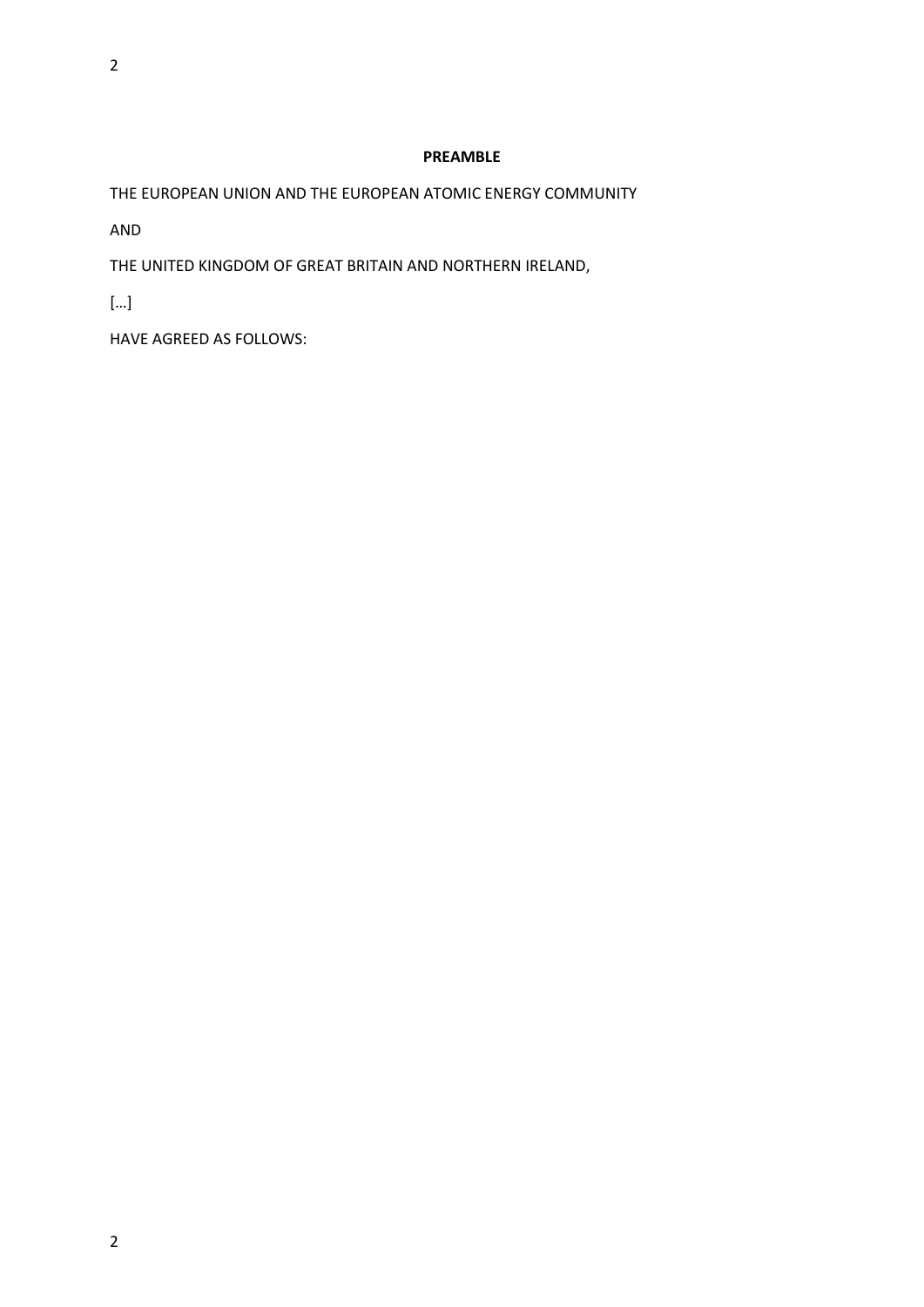#### **PART ONE COMMON PROVISIONS**



This Agreement sets out the arrangements for the withdrawal of the United Kingdom of Great Britain and Northern Ireland ("United Kingdom") from the European Union ("Union") and from the European Atomic Energy Community ("Euratom").

### *Article 2 Definitions*

For the purposes of this Agreement, the following definitions shall apply:

#### (a) "Union law" means:

- (i) the Treaty on European Union ("TEU"), the Treaty on the Functioning of the European Union ("TFEU") and the Treaty establishing the European Atomic Energy Community ("Euratom Treaty"), as amended or supplemented, as well as the Treaties of Accession and the Charter of Fundamental Rights of the European Union, together referred to as "the Treaties";
- (ii) the general principles of Union law;
- (iii) the acts adopted by the institutions, bodies, offices or agencies of the Union;
- (iv) the international agreements to which the Union is party and the international agreements concluded by the Member States acting on behalf of the Union;
- (v) the agreements between Member States entered into in their capacity as Member States of the Union;
- (vi) acts of the Representatives of the Governments of the Member States meeting within the European Council or the Council of the European Union ("Council");
- (vii) the declarations made in the context of intergovernmental conferences which adopted the Treaties;
- (b) "Member States" means the Kingdom of Belgium, the Republic of Bulgaria, the Czech Republic, the Kingdom of Denmark, the Federal Republic of Germany, the Republic of Estonia, Ireland, the Hellenic Republic, the Kingdom of Spain, the French Republic, the Republic of Croatia, the Italian Republic, the Republic of Cyprus, the Republic of Latvia, the Republic of Lithuania, the Grand Duchy of Luxembourg, Hungary, the Republic of Malta, the Kingdom of the Netherlands, the Republic of Austria, the Republic of Poland, the Portuguese Republic, Romania, the Republic of Slovenia, the Slovak Republic, the Republic of Finland and the Kingdom of Sweden;
- (c) "Union citizen" means any person holding the nationality of a Member State;
- (d) "United Kingdom national" means a national of the United Kingdom, as defined in the New Declaration by the Government of the United Kingdom of Great Britain and Northern Ireland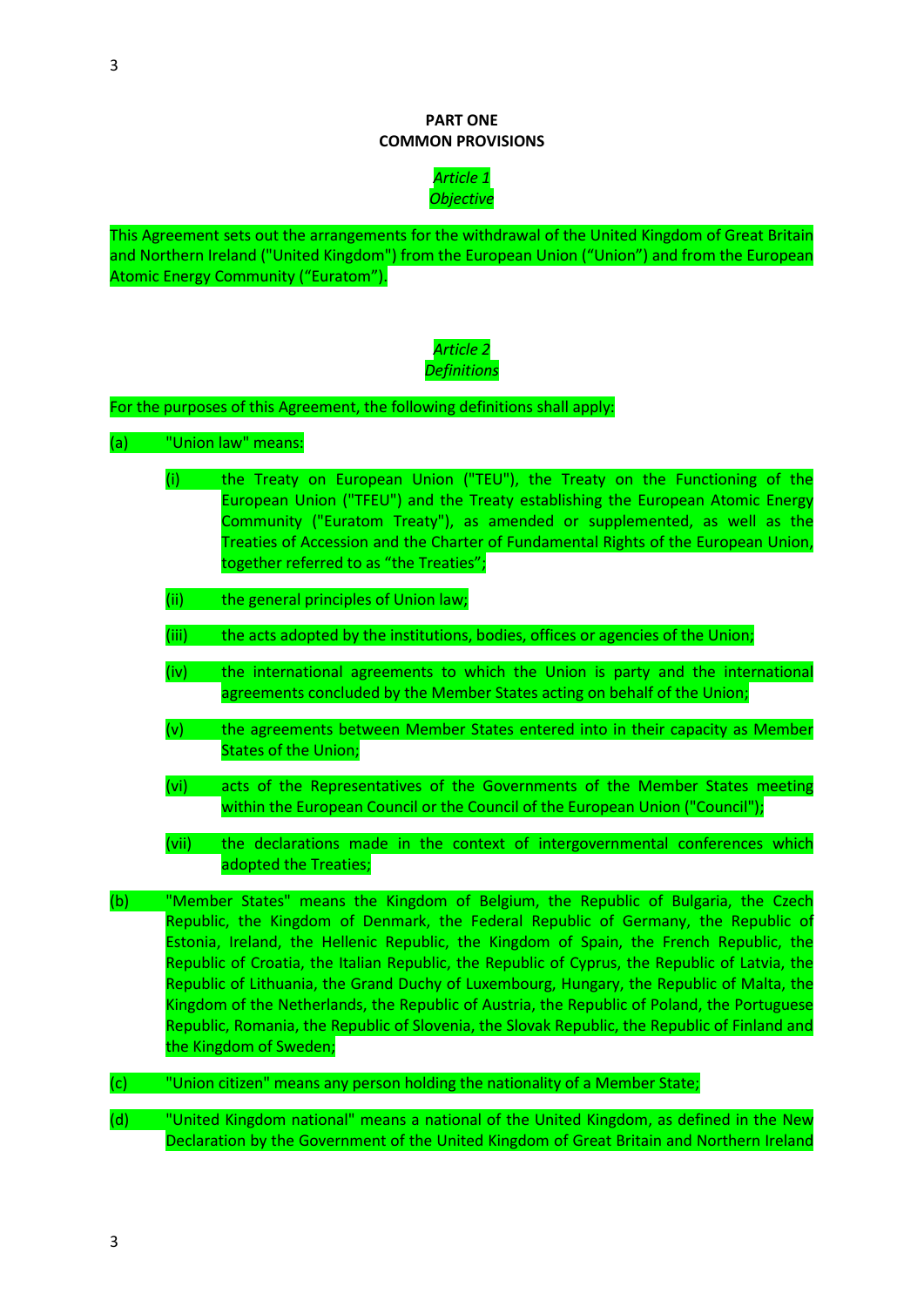of 31 December 1982 on the definition of the term 'nationals'<sup>1</sup> together with Declaration No 63 annexed to the Final Act of the intergovernmental conference which adopted the Treaty of Lisbon<sup>2</sup>;

(e) "transition period" means the period provided in Article 121.

### *Article 3 Territorial scope*\*

1. Unless otherwise provided in this Agreement or in Union law made applicable by this Agreement, any reference in this Agreement to the United Kingdom or its territory, shall be understood as referring to:

(a) the United Kingdom;

- (b) Gibraltar to the extent that Union law was applicable to it before the date of entry into force of this Agreement;
- (c) the Channel Islands and the Isle of Man, to the extent that Union law was applicable to them before the date of entry into force of this Agreement;
- (d) the Sovereign Base Areas of Akrotiri and Dhekelia in Cyprus to the extent necessary to ensure the implementation of the arrangements set out in the Protocol on the Sovereign Base Areas of the United Kingdom of Great Britain and Northern Ireland in Cyprus annexed to the Act concerning the conditions of accession of the Czech Republic, the Republic of Estonia, the Republic of Cyprus, the Republic of Latvia, the Republic of Lithuania, the Republic of Hungary, the Republic of Malta, the Republic of Poland, the Republic of Slovenia and the Slovak Republic to the European Union;
- (e) the overseas countries and territories listed in Annex II to the TFEU having special relations with the United Kingdom<sup>3</sup>, where the provisions of this Agreement relate to the special arrangements for the association of the overseas countries and territories with the Union.
- 2. Unless otherwise provided in this Agreement or in Union law made applicable by this Agreement, any reference in this Agreement to Member States, or their territory, shall be understood as covering the territories of the Member States to which the Treaties apply as provided in Article 355 TFEU.

 $\frac{1}{1}$ OJ C 23, 28.1.1983, p. 1.

<sup>2</sup> OJ C 306, 17.12.2007, p. 270.

<sup>\*</sup> It is recalled that the territorial scope of the Withdrawal Agreement, including as regards the transition period, should fully respect paragraphs 4 and 24 of the European Council guidelines of 29 April 2017, notably as regards Gibraltar.

<sup>3</sup> Anguilla, Cayman Islands, Falkland Islands, South Georgia and the South Sandwich Islands, Montserrat, Pitcairn, Saint Helena, Ascension and Tristan da Cunha, British Antarctic Territory, British Indian Ocean Territory, Turks and Caicos Islands, British Virgin Islands and Bermuda.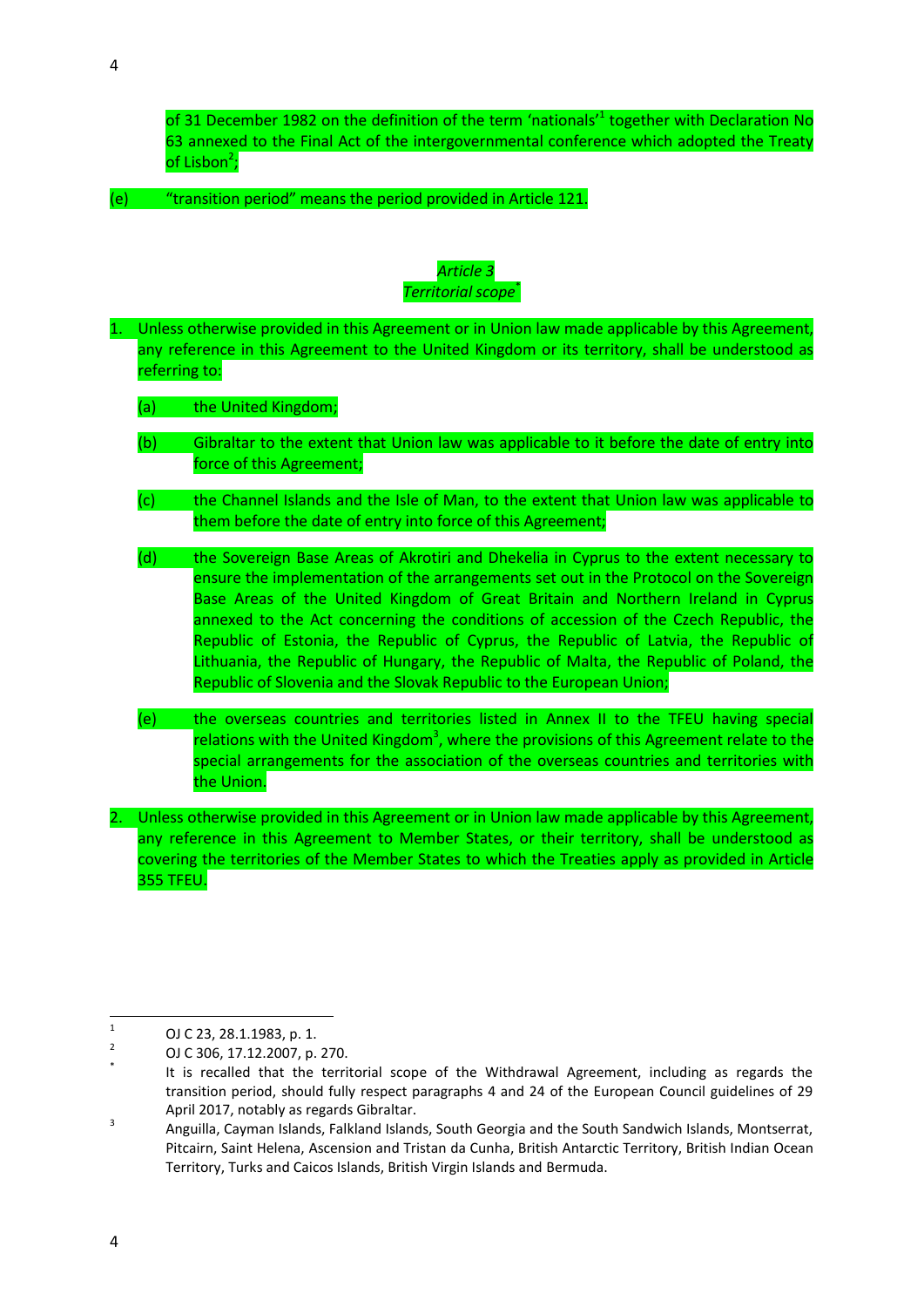#### *Article 4*

*Methods and principles relating to the effect, the implementation and the application of this Agreement*

1. Where this Agreement provides for the application of Union law in the United Kingdom, it shall produce in respect of and in the United Kingdom the same legal effects as those which it produces within the Union and its Member States.

In particular, Union citizens and United Kingdom nationals shall be able to rely directly on the provisions contained or referred to in Part Two. Any provisions inconsistent or incompatible with that Part shall be disapplied. $\tilde{a}$ 

- 2. The United Kingdom shall ensure compliance with paragraph 1, including as regards the required powers of its judicial and administrative authorities, through domestic primary legislation.
- 3. The provisions of this Agreement referring to concepts or provisions of Union law shall be interpreted and applied in accordance with the same methods and general principles as those applicable within the Union.
- 4. The provisions of this Agreement referring to Union law or concepts or provisions thereof shall in their implementation and application be interpreted in conformity with the relevant case law of the Court of Justice of the European Union handed down before the end of the transition period.
- 5. In the interpretation and application of this Agreement, the United Kingdom's judicial and administrative authorities shall have due regard to relevant case law of the Court of Justice of the European Union handed down after the end of the transition period.

*Article 4a Good faith*

The Parties shall, in full mutual respect and good faith, assist each other in carrying out tasks which flow from this Agreement.

They shall take all appropriate measures, whether general or particular, to ensure fulfilment of the obligations arising from this Agreement and shall refrain from any measures which could jeopardise the attainment of the objectives of this Agreement.

This Article is without prejudice to the application of Union law pursuant to this Agreement, in particular the principle of sincere cooperation.

#### *Article 5*

*References to Union law*

- 1. With the exception of Parts Four and Five, unless otherwise provided in this Agreement all references in this Agreement to Union law shall be understood as references to Union law, including as amended or replaced, as applicable on the last day of the transition period.
- 2. Where in this Agreement reference is made to Union acts or provisions thereof, such reference shall, where relevant, be understood to include a reference to Union law or provisions thereof

**.** \*

The content of Article 4 is agreed in its entirety in relation to Part Two of this Agreement.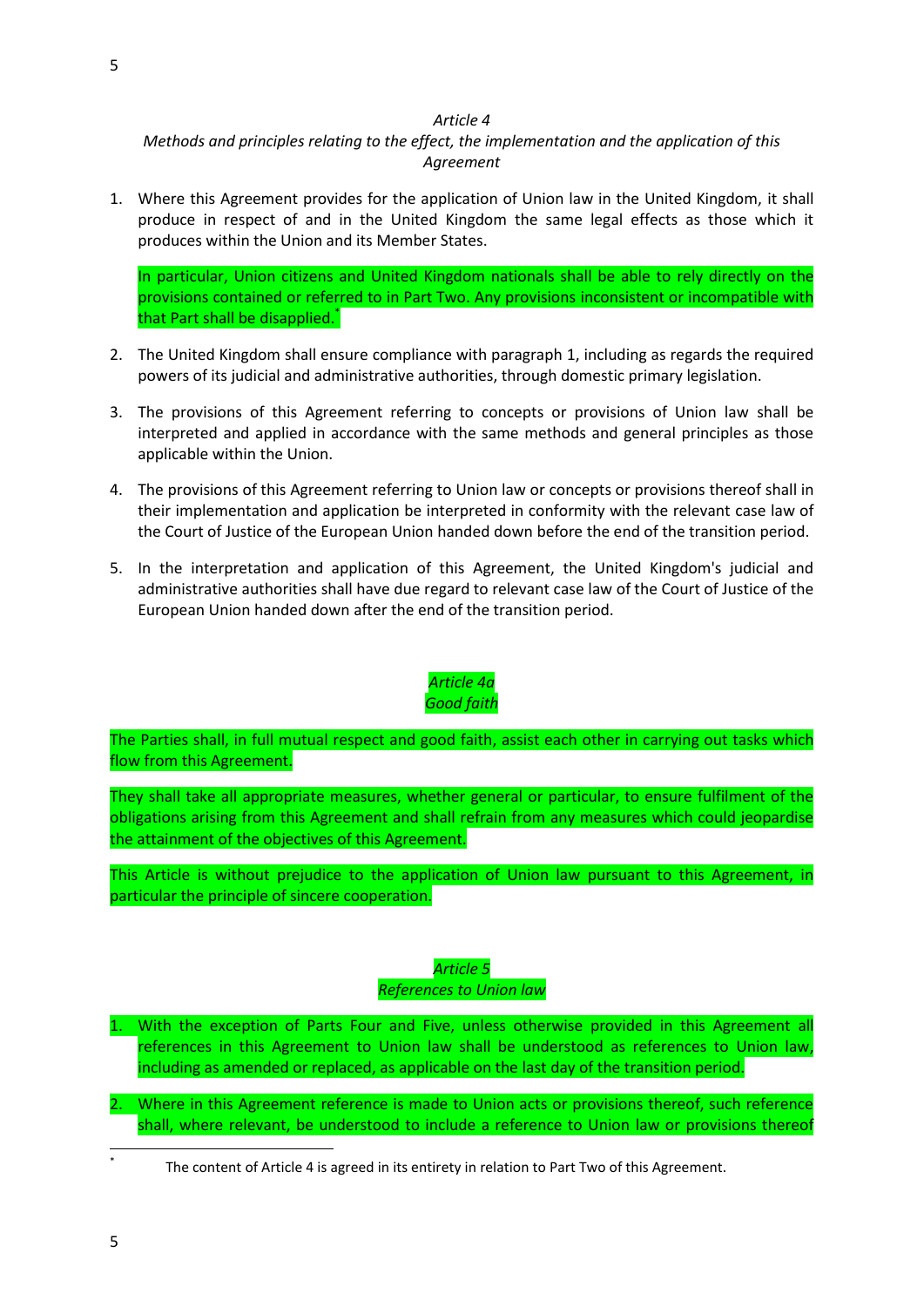that, although replaced or superseded by the act referred to, continue to apply in accordance with that act.

3. For the purposes of this Agreement, references to provisions of Union law made applicable by this Agreement shall be understood to include references to the relevant Union acts supplementing or implementing those provisions.

#### *Article 6*

#### *References to the Union and to Member States*

- 1. For the purposes of this Agreement, all references to Member States and competent authorities of Member States in provisions of Union law made applicable by this Agreement shall be read as including the United Kingdom and its competent authorities, except as regards:
	- (a) the nomination, appointment or election of members of the institutions, bodies, offices and agencies of the Union, as well as the participation in the decision-making and the attendance in the meetings of the institutions;
	- (b) the participation in the decision-making and governance of the bodies, offices and agencies of the Union;
	- (c) the attendance in the meetings of the committees referred to in Article 3(2) of Regulation (EU) No  $182/2011$  of the European Parliament and of the Council<sup>4</sup>, of Commission expert groups or of other similar entities, or in the meetings of expert groups or similar entities of bodies, offices and agencies of the Union, unless otherwise provided in this Agreement.
- 2. Unless otherwise provided in this Agreement, any reference to the Union shall be read as including Euratom.

#### *Article 7*

*Access to network and information systems and data bases*

Unless otherwise provided in this Agreement, at the end of the transition period, the United Kingdom shall cease to be entitled to access any network, any information system, and any database established on the basis of Union law. The United Kingdom shall take appropriate measures to ensure that it does not access a network, information system, or database which it is no longer entitled to access.

**<sup>.</sup>** 4

Regulation (EU) No 182/2011 of the European Parliament and of the Council of 16 February 2011 laying down the rules and general principles concerning mechanisms for control by Member States of the Commission's exercise of implementing powers (OJ L55, 28.2.2011, p. 13).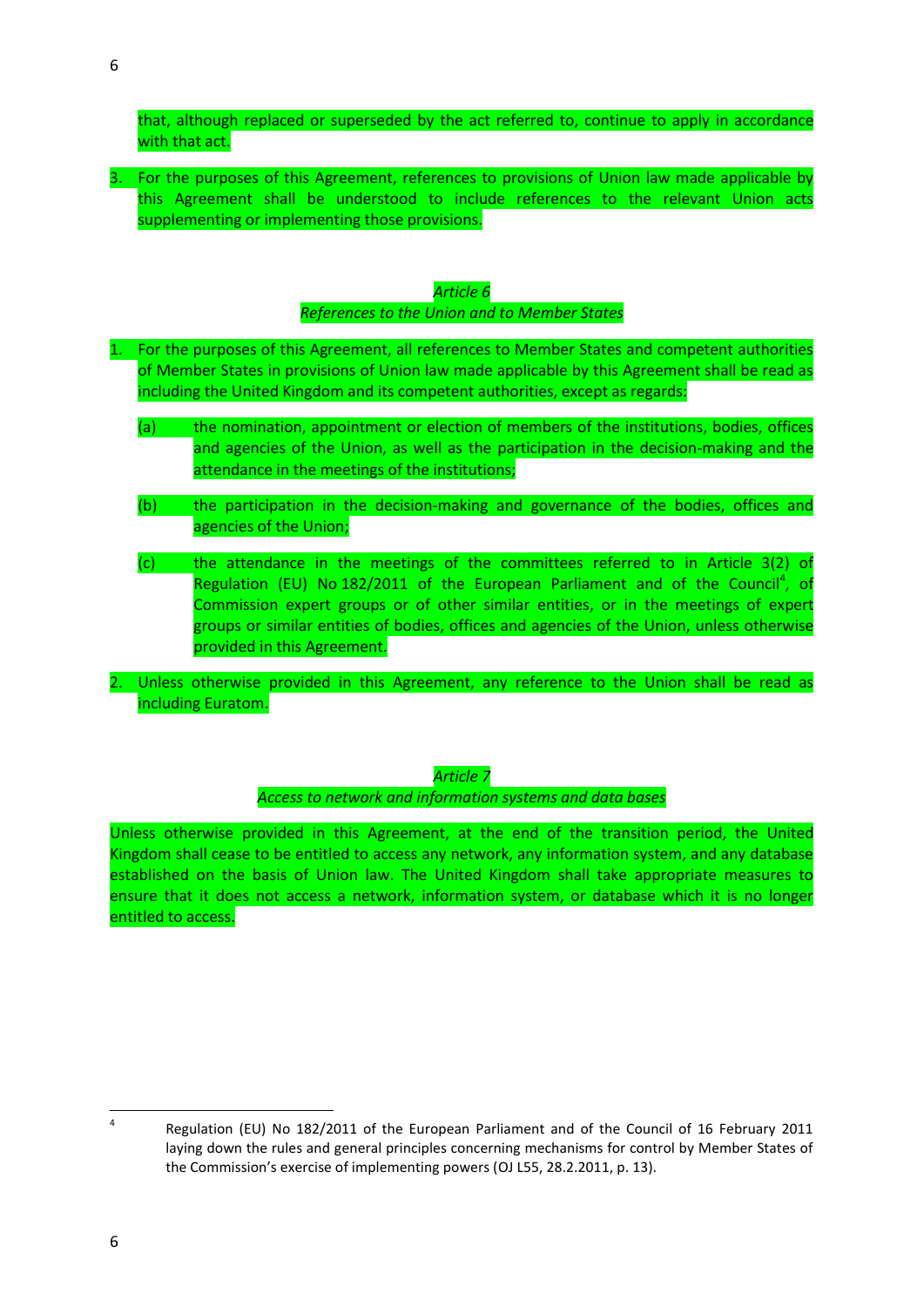#### **PART TWO CITIZENS' RIGHTS**

#### **TITLE I GENERAL PROVISIONS**

# *Article 8*

### *Definitions*

|     |      | For the purposes of this Part, and without prejudice to Title III, the following definitions shall apply:                                                                                                                          |
|-----|------|------------------------------------------------------------------------------------------------------------------------------------------------------------------------------------------------------------------------------------|
| (a) |      | "family members" means:                                                                                                                                                                                                            |
|     | (i)  | family members of Union citizens or United Kingdom nationals as defined in point (2)<br>of Article 2 of Directive 2004/38/EC of the European Parliament and of the Council <sup>5</sup> ;                                          |
|     | (ii) | persons other than those defined in Article 3(2) of Directive 2004/38/EC whose<br>presence is required by Union citizens or United Kingdom nationals in order not to<br>deprive them of a right of residence granted by this Part; |
|     |      | irrespective of their nationality and who fall within the personal scope provided for in Article<br>9 of this Agreement;                                                                                                           |
| (b) |      | "frontier workers" means Union citizens or United Kingdom nationals who pursue an<br>economic activity in accordance with Article 45 or 49 TFEU in one or more States in which<br>they do not reside;                              |
| (c) |      | "host State" means:                                                                                                                                                                                                                |
|     | (i)  | in respect of Union citizens, the United Kingdom if they exercised there their right of<br>residence in accordance with Union law before the end of the transition period and<br>continue to reside there thereafter;              |
|     | (ii) | in respect of United Kingdom nationals, the Member State in which they exercised<br>their right of residence in accordance with Union law before the end of the transition<br>period and continue to reside there thereafter;      |
| (d) |      | "State of work" means:                                                                                                                                                                                                             |
|     | (i)  | in respect of Union citizens, the United Kingdom, if they pursued an economic<br>activity as frontier workers there before the end of the transition period and                                                                    |

(ii) in respect of United Kingdom nationals, a Member State where they pursued an economic activity as frontier workers before the end of the transition period and continue to do so thereafter;

continue to do so thereafter;

<sup>—&</sup>lt;br>5 Directive 2004/38/EC of the European Parliament and of the Council of 29 April 2004 on the right of citizens of the Union and their family members to move and reside freely within the territory of the Member States amending Regulation (EEC) No 1612/68 and repealing Directives 64/221/EEC, 68/360/EEC, 72/194/EEC, 73/148/EEC, 75/34/EEC, 75/35/EEC, 90/364/EEC, 90/365/EEC and 93/96/EEC (OJ L 158, 30.4.2004, p. 77).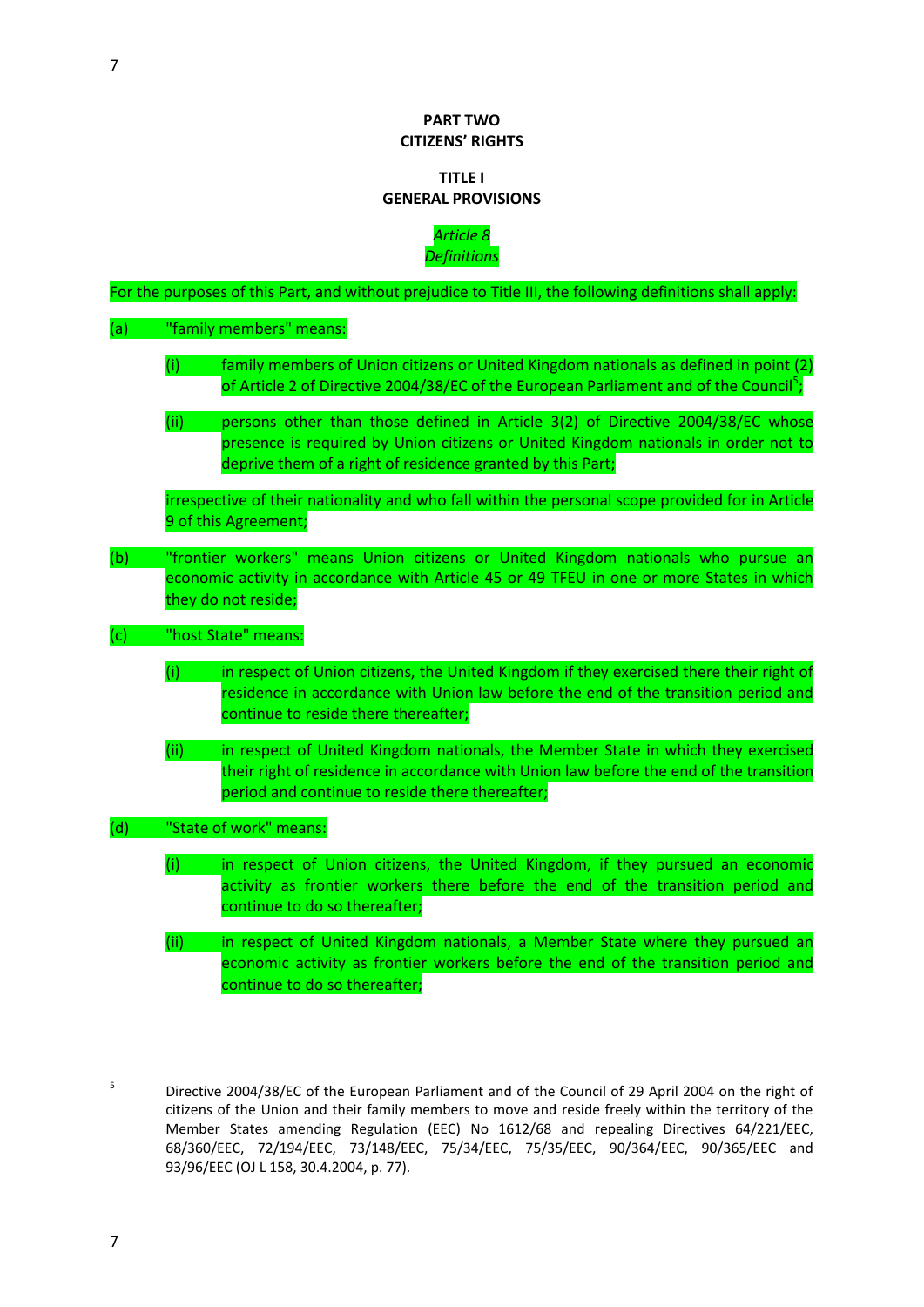(e) "rights of custody" means rights of custody within the meaning of point (9) of Article 2 of Council Regulation (EC) No 2201/2003<sup>6</sup>, including rights of custody acquired by judgment, by operation of law or by an agreement having legal effect.

#### *Article 9 Personal scope*

- 1. Without prejudice to Title III, this Part shall apply to the following persons: (a) Union citizens who exercised their right to reside in the United Kingdom in accordance with Union law before the end of the transition period and continue to reside there thereafter; (b) United Kingdom nationals who exercised their right to reside in a Member State in accordance with Union law before the end of the transition period and continue to reside there thereafter; (c) Union citizens who exercised their right as frontier workers in the United Kingdom in accordance with Union law before the end of the transition period and continue to do so thereafter; (d) United Kingdom nationals who exercised their right as frontier workers in one or more Member States in accordance with Union law before the end of the transition period and continue to do so thereafter; (e) family members of the persons referred to in points (a) to (d), where they fulfil one of the following conditions: (i) they resided in the host State in accordance with Union law before the end of the transition period and continue to reside there thereafter; (ii) they were directly related to a person referred to in points (a) to (d) of this paragraph and resided outside the host State before the end of the transition period, provided that they fulfil the conditions set out in point (2) of Article 2 of Directive 2004/38/EC at the time they seek residence under this Part in order to join the person referred to in points (a) to (d) of this paragraph; (iii) they are born to, or legally adopted by, persons referred to in points (a) to  $(d)$ after the end of the transition period, whether inside or outside the host State, where they fulfil the conditions set out in point  $(2)(c)$  of Article 2 of Directive 2004/38/EC at the time they seek residence under this Part in order to join the person referred to in points (a) to (d) of this paragraph and fulfil one of the following conditions: - both parents are persons referred to in points (a) to (d);
	- one parent is a person referred to in points (a) to (d) and the other is a national of the host State; or

**<sup>.</sup>** 6 Council Regulation (EC) No 2201/2003 of 27 November 2003 concerning jurisdiction and the recognition and enforcement of judgments in matrimonial matters and the matters of parental responsibility (OJ L 338, 23/12/2003 p. 1).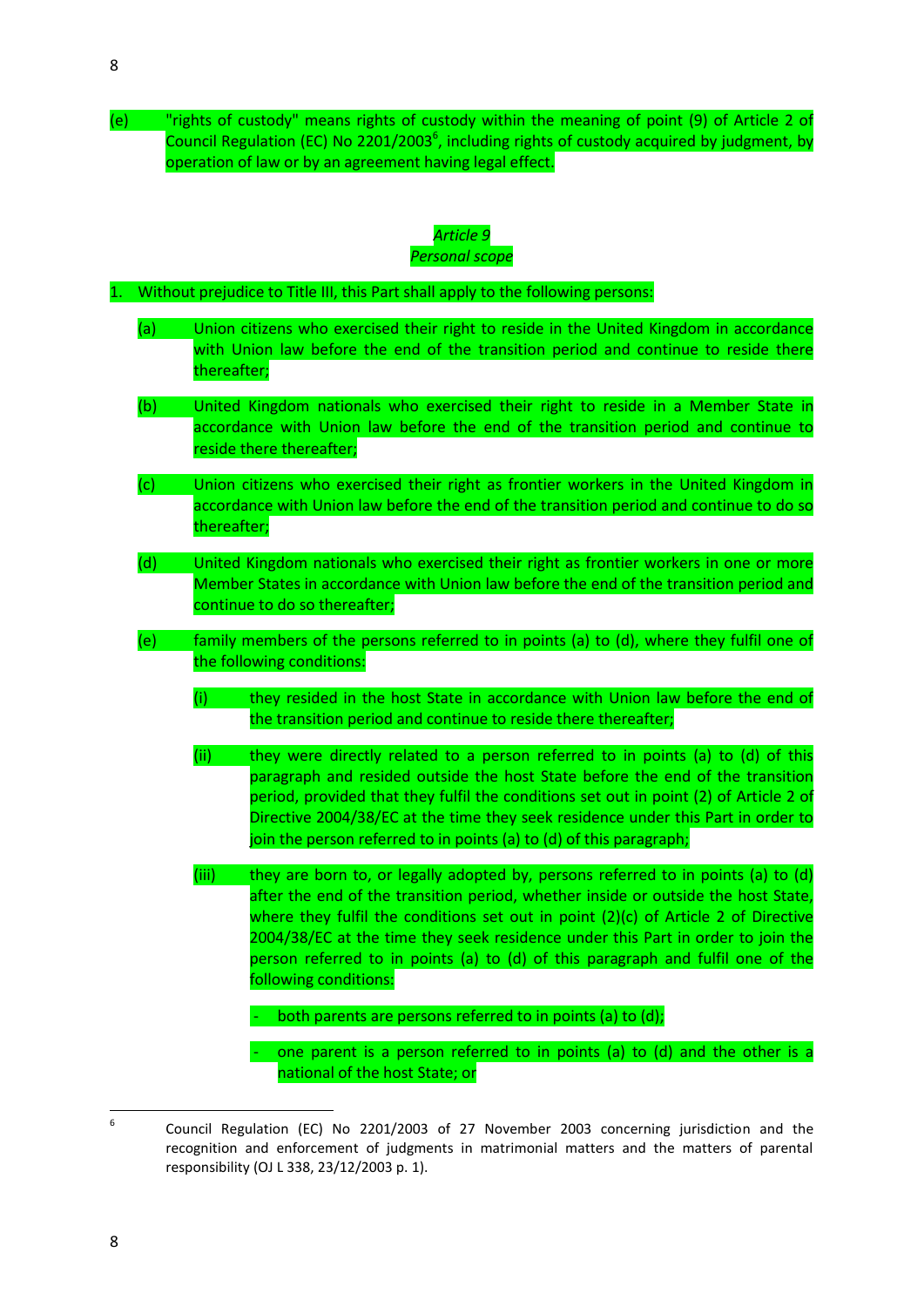- one parent is a person referred to in points (a) to (d) and has sole or joint rights of custody of the child, in accordance with the applicable rules of family law of a Member State or of the United Kingdom, including applicable rules of private international law under which rights of custody established under the law of a third state are recognised in the Member State or in the United Kingdom, in particular as regards the best interests of the child and without prejudice to the normal operation of such applicable rules of private international law<sup>7</sup>;
- (f) family members who resided in the host State in accordance with Articles 12 and 13, Article 16(2) and Articles 17 and 18 of Directive 2004/38/EC before the end of the transition period and continue to reside there thereafter.
- 2. Persons falling under points (a) and (b) of Article 3(2) of Directive 2004/38/EC whose residence was facilitated by the host State in accordance with its national legislation before the end of the transition period in accordance with Article 3(2) of Directive 2004/38/EC shall retain their right of residence in the host State in accordance with this Part provided they continue to reside in the host State thereafter.
- 3. Paragraph 2 also applies to persons falling under points (a) and (b) of Article 3(2) of Directive 2004/38/EC who have applied for facilitation of entry and residence before the end of the transition period, and whose residence is facilitated by the host State in accordance with its national legislation after that date.
- 4. Without prejudice to any right to residence which the persons concerned may have in their own right, the host State shall, in accordance with its national legislation and in accordance with point (b) of Article 3(2) of Directive 2004/38/EC, facilitate entry and residence for the partner with whom the person referred to in points (a) to (d) has a durable relationship, duly attested, and who resided outside the host State before the end of the transition period, provided that the relationship was durable before the end of the transition period and continues at the time the partner seeks residence under this Part.
- 5. In the cases referred to in paragraphs 3 and 4, the host State shall undertake an extensive examination of the personal circumstances and shall justify any denial of entry or residence to such persons.

*Article 10 Continuity of residence*

Continuity of residence for the purposes of Articles 8 and 9 shall not be affected by absences as referred to in Article 14(2).

The right of permanent residence acquired under Directive 2004/38/EC before the end of the transition period shall not be treated as lost through absence from the host State for a period specified in Article 14(3).

<sup>-&</sup>lt;br>7 The notion of rights of custody is to be interpreted in accordance with point (9) of Article 2 of Council Regulation (EC) No 2201/2003 of 27 November 2003 concerning jurisdiction and the recognition and enforcement of judgments in matrimonial matters and the matters of parental responsibility. Therefore, it covers rights of custody acquired by judgment, by operation of law or by an agreement having legal effect.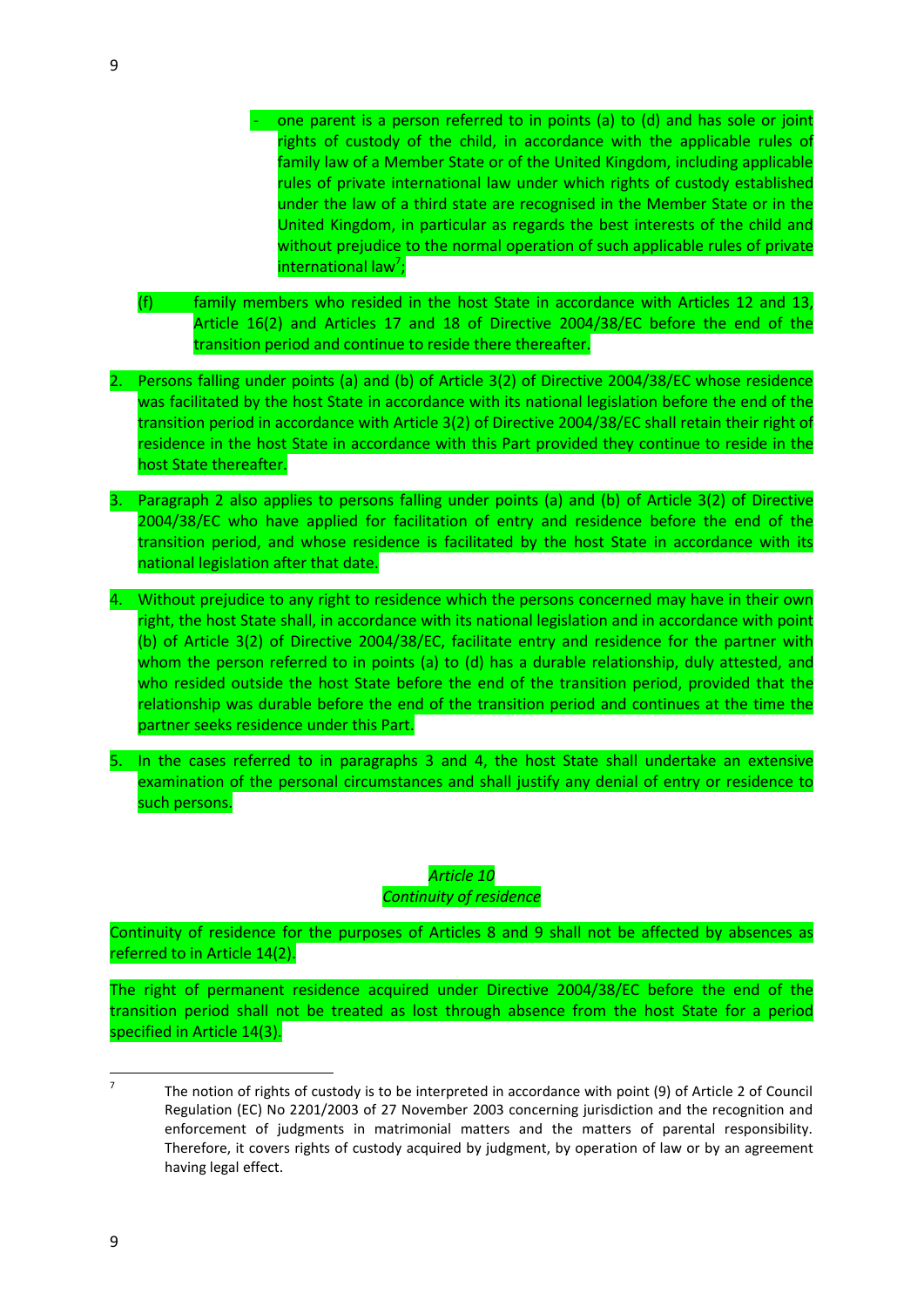### *Article 11 Non-discrimination*

Within the scope of this Part and without prejudice to any special provisions contained therein, any discrimination on grounds of nationality within the meaning of the first subparagraph of Article 18 TFEU shall be prohibited in the host State and the State of work in respect of the persons referred to in Article 9 of this Agreement.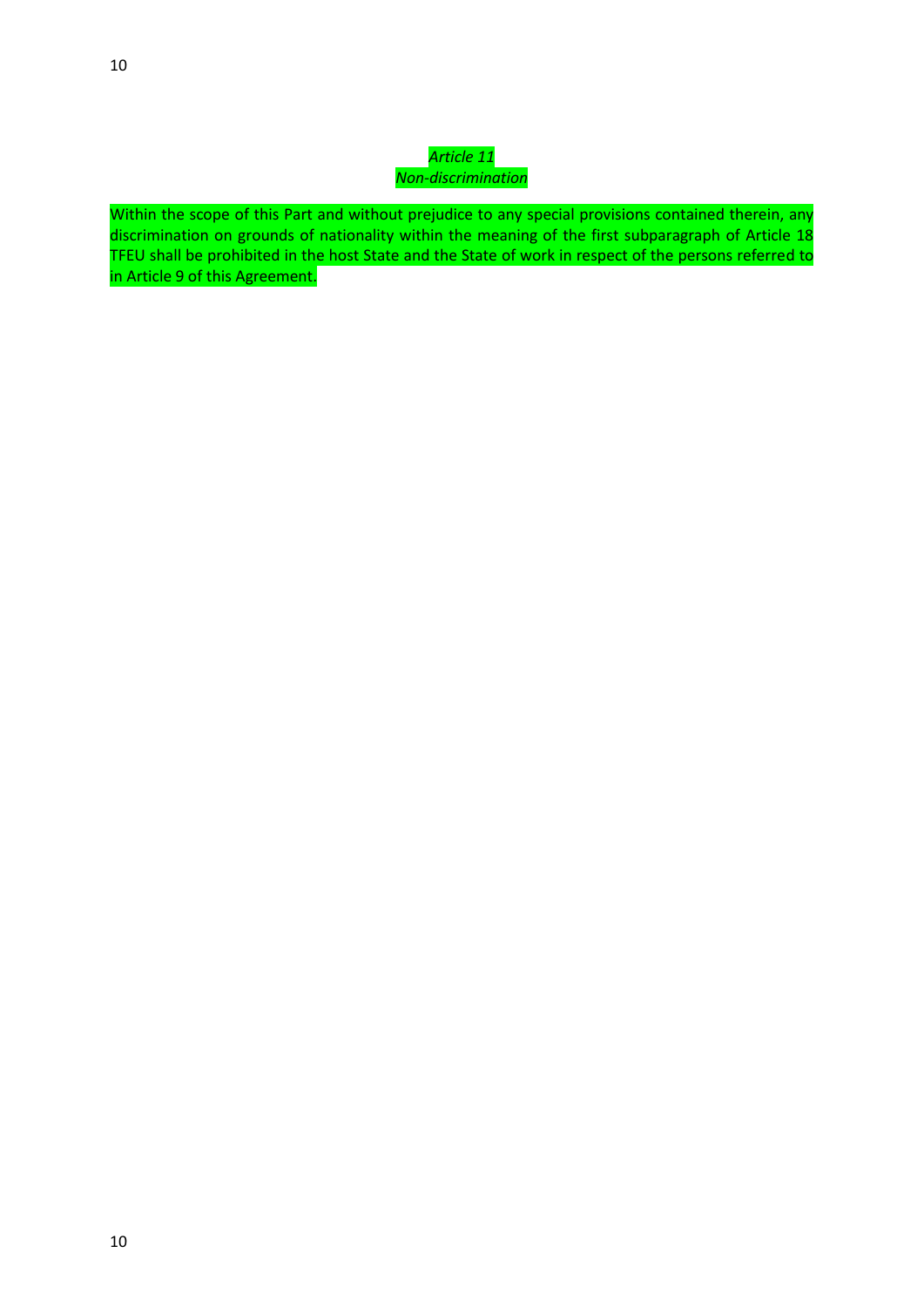#### **TITLE II RIGHTS AND OBLIGATIONS**

#### **CHAPTER 1 Rights related to residence, residence documents**

# *Article 12 Residence rights*

- 1. Union citizens and United Kingdom nationals shall have the right to reside in the host State under the limitations and conditions as set out in Articles 21, 45 or 49 TFEU and in Article 6(1), Article 7(1)(a), (b) or (c), Article 7(3), Article 14, Article 16(1) or Article 17(1) of Directive 2004/38/EC.
- 2. Family members who are either Union citizens or United Kingdom nationals shall have the right to reside in the host State as set out in Article 21 TFEU and in Article 6(1), Article 7(1)(d), Article 12(1) or (3), Article 13(1), Article 14, Article 16(1) or Article 17(3) and (4) of Directive 2004/38/EC, subject to the limitations and conditions set out in those provisions.
- 3. Family members who are neither Union citizens nor United Kingdom nationals shall have the right to reside in the host State under Article 21 TFEU and as set out in Article 6(2), Article 7(2), Article 12(2) or (3), Article 13(2), Article 14, Article 16(2), Article 17(3) or (4) or Article 18 of Directive 2004/38/EC, subject to the limitations and conditions set out in those provisions.
- 4. The host State may not impose any limitations and conditions other than those provided for in this Title on the persons referred to in paragraphs 1, 2 and 3 for obtaining, retaining or losing residence rights. There shall be no discretion in applying the limitations and conditions, other than in favour of the person concerned.

### *Article 13 Right of exit and of entry*

1. Union citizens, United Kingdom nationals, their respective family members and other persons, residing in its territory in accordance with the conditions set out in this Title shall have the right to leave the host State and the right to enter it as set out in Articles 4(1) and 5(1) first paragraph of Directive 2004/38/EC with a valid passport or national identity card for Union citizens and United Kingdom nationals, and a valid passport for their respective family members who are not Union citizens or United Kingdom nationals.

After five years following the end of the transition period, the host State may decide no longer to accept a national identity card to enter or exit its territory, if the respective national identity card does not include a chip compliant with the applicable International Civil Aviation Organisation standards related to biometric identification.

- 2. No exit or entry visa or equivalent formality shall be required for holders of a valid document issued in accordance with Article 17 or 24 of this Agreement.
- 3. Where the host State requires family members who join the Union citizen or the United Kingdom national after the end of the transition period to have an entry visa, the host State shall grant such persons every facility to obtain the necessary visas. Such visas shall be issued free of charge as soon as possible and on the basis of an accelerated procedure.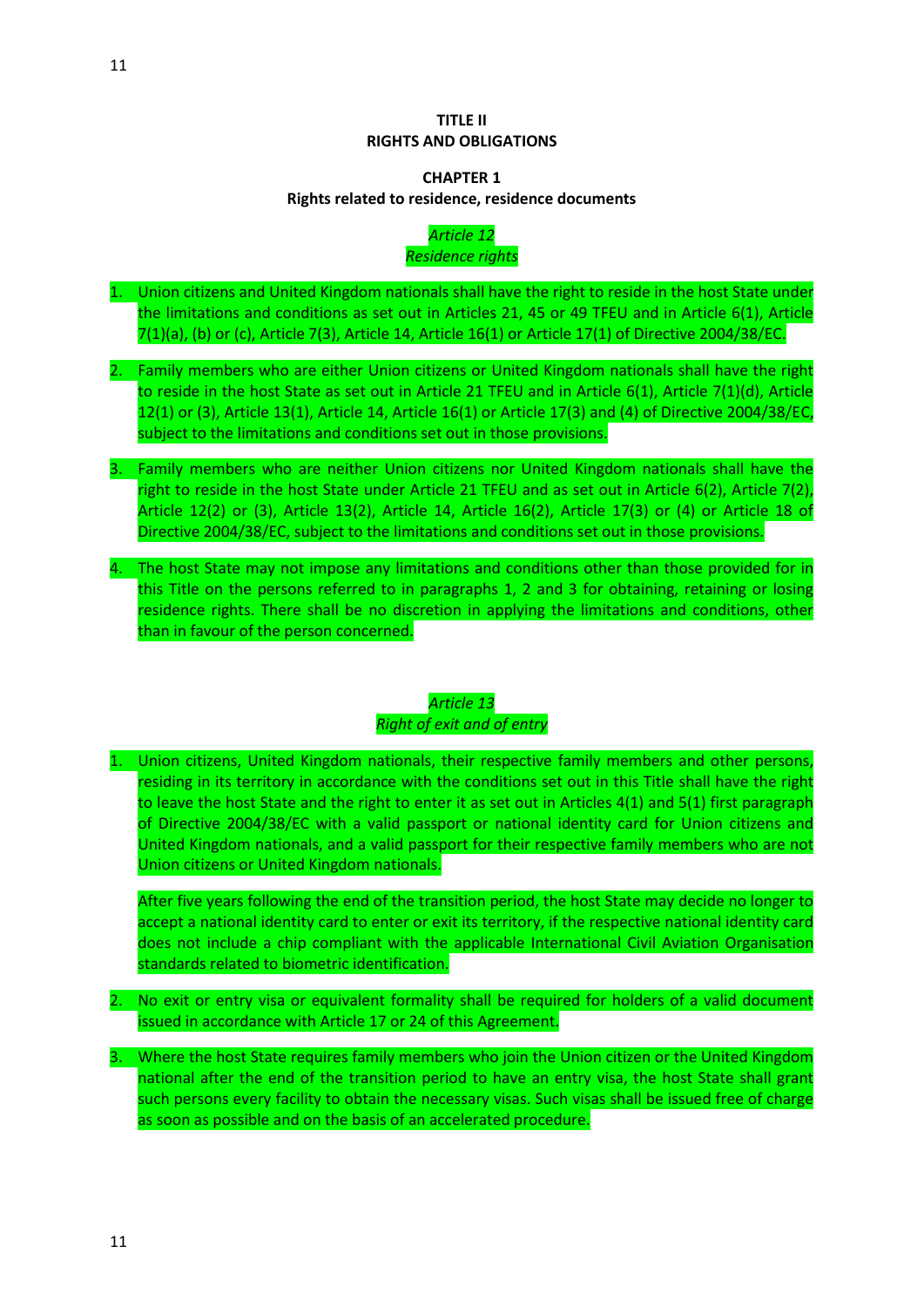12

### *Article 14 Right of permanent residence*

- 1. Union citizens, United Kingdom nationals, and their respective family members, who have resided legally in accordance with Union law for a continuous period of five years in the host State, or for the duration specified in Article 17 of Directive 2004/38/EC, shall have the right to reside permanently in the host State under the conditions set out in Articles 16, 17 and 18 of Directive 2004/38/EC. Periods of legal residence or work in accordance with Union law before and after the end of the transition period shall be included in the calculation of the qualifying period necessary for acquisition of the right of permanent residence.
- 2. Continuity of residence for the purposes of acquisition of the right of permanent residence shall be determined in accordance with Article 16(3) and Article 21 of Directive 2004/38/EC.
- 3. Once acquired, the right of permanent residence shall be lost only through absence from the host State for a period exceeding five consecutive years.

### *Article 15 Accumulation of periods*

Union citizens, United Kingdom nationals, and their respective family members, who before the end of the transition period resided legally in the host State under the conditions of Article 7 of Directive 2004/38/EC for a period of less than five years, shall have the right to acquire the right to reside permanently under the conditions set out in Article 14 of this Agreement once they have completed the necessary periods of residence. Periods of legal residence or work in accordance with Union law before and after the end of the transition period shall be included in the calculation of the qualifying period necessary for acquisition of the right of permanent residence.

### *Article 16 Status and changes*

- 1. The right of Union citizens, United Kingdom nationals and their respective family members to rely directly on this Part shall not be affected when they change status, for example between student, worker, self-employed person and economically inactive person. Persons who, at the end of the transition period, enjoy a right of residence in their capacity as family members of Union citizens or United Kingdom nationals cannot become persons referred to in points (a) to (d) of Article 9(1).
- 2. The rights provided for in this Title for the family members, who are dependent on Union citizens or United Kingdom nationals before the end of the transition period, shall be maintained even after they cease to be dependent.

#### *Article 17*

#### *Issuance of residence documents*

1. The host State may require Union citizens or United Kingdom nationals, their respective family members and other persons, residing in its territory in accordance with the conditions set out in this Title, to apply for a new residence status which confers the rights under this Title and a document evidencing such status which may be in a digital form.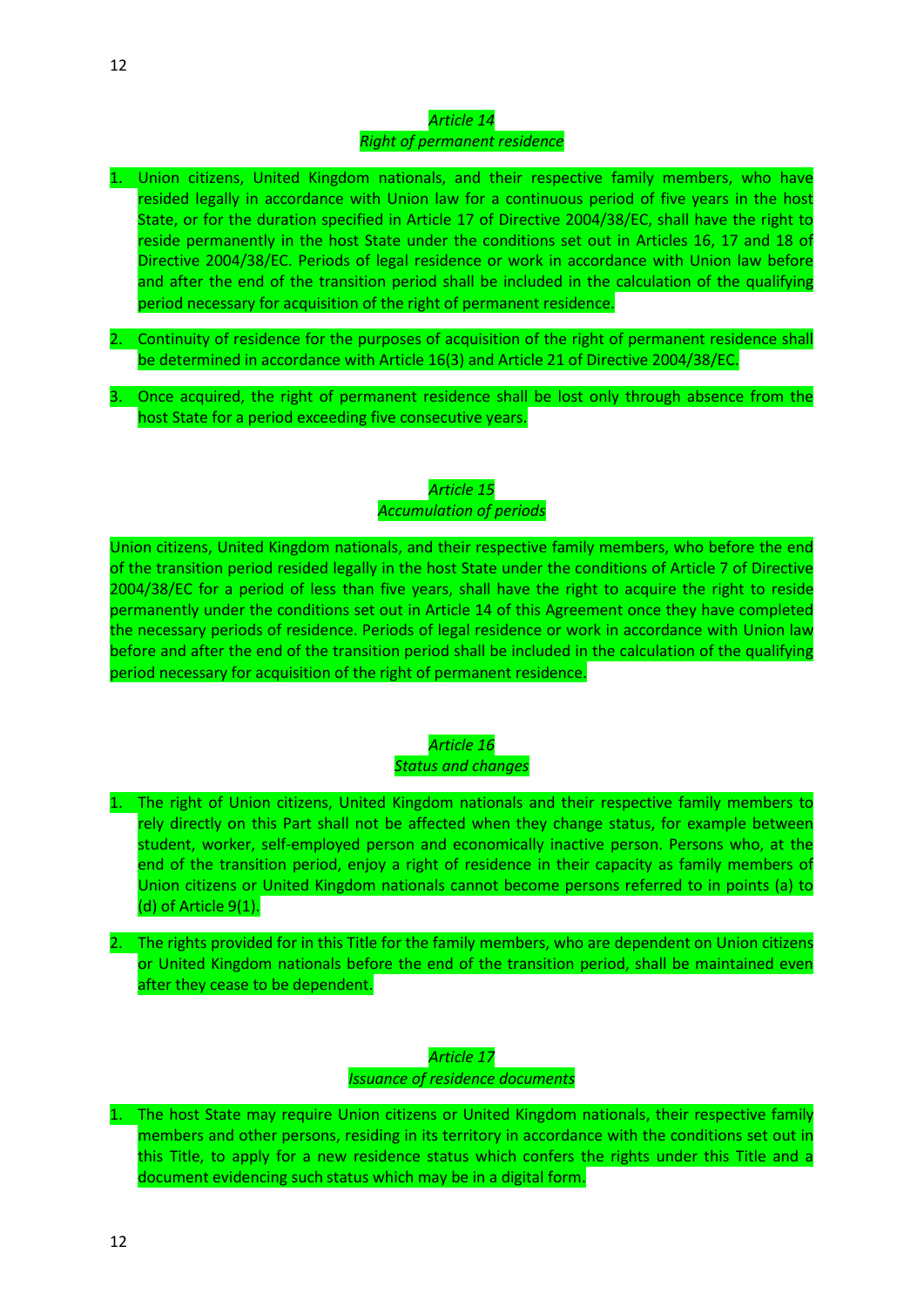Applying for such a residence status shall be subject to the following conditions:

- (a) the purpose of the application procedure shall be to verify whether the applicant is entitled to the residence rights set out in this Title. Where that is the case, the applicant shall have a right to be granted the residence status and the document evidencing it;
- (b) the deadline for submitting the application shall not be less than 6 months from the end of the transition period for persons residing in the host State before the end of the transition period.

The deadline for persons who have the right to commence residence in the host State in accordance with this Part shall be 3 months after their arrival or expiry of the deadline referred to in the first subparagraph, whichever is later.

A certificate of application for the residence status shall be issued immediately;

- (c) the deadline for submitting the application referred to in point (b) shall be extended automatically by one year where the Union or the United Kingdom has notified the United Kingdom or the Union, respectively, that technical problems prevent the host State either from registering the application or from issuing the certificate of application referred to in point (b). The host State shall publish that notification and shall provide appropriate public information for the citizens or nationals concerned in good time;
- (d) where the deadline for submitting the application referred to in point (b) is not respected by the persons concerned, the competent authorities shall assess all the circumstances and reasons for not respecting the deadline and allow those persons to submit an application within a reasonable further period of time, where there are reasonable grounds for the failure to respect the deadline;
- (e) the host State shall ensure that administrative procedures for applications are smooth, transparent and simple and that any unnecessary administrative burdens are avoided;
- (f) application forms shall be short, simple, user friendly and adjusted to the context of this Agreement; applications made by families at the same time shall be considered together;
- (g) the document evidencing the status shall be issued free of charge or for a charge not exceeding that imposed on citizens or nationals for the issuing of similar documents;
- (h) persons who, before the end of the transition period, are holders of a valid permanent residence document issued under Article 19 or 20 of Directive 2004/38/EC or a valid domestic immigration document conferring a permanent right to reside in the host State, shall have the right to exchange that document within the period referred to in point (b)for a new residence document upon application after a verification of their identity, a criminality and security check in accordance with point (p) of this paragraph and confirmation of ongoing residence; such a document shall be free of charge;
- (i) the identity of the applicants shall be verified through the presentation of a valid passport or national identity card for Union citizens and United Kingdom nationals, and a valid passport for their respective family members who are not Union citizens or United Kingdom nationals; the acceptance of such identity documents shall not be made conditional upon any criteria other than that of validity. Where the identity document is retained by the competent authorities of the host State while the application is pending, the host State shall return that document upon application without delay and before the decision on the application is taken;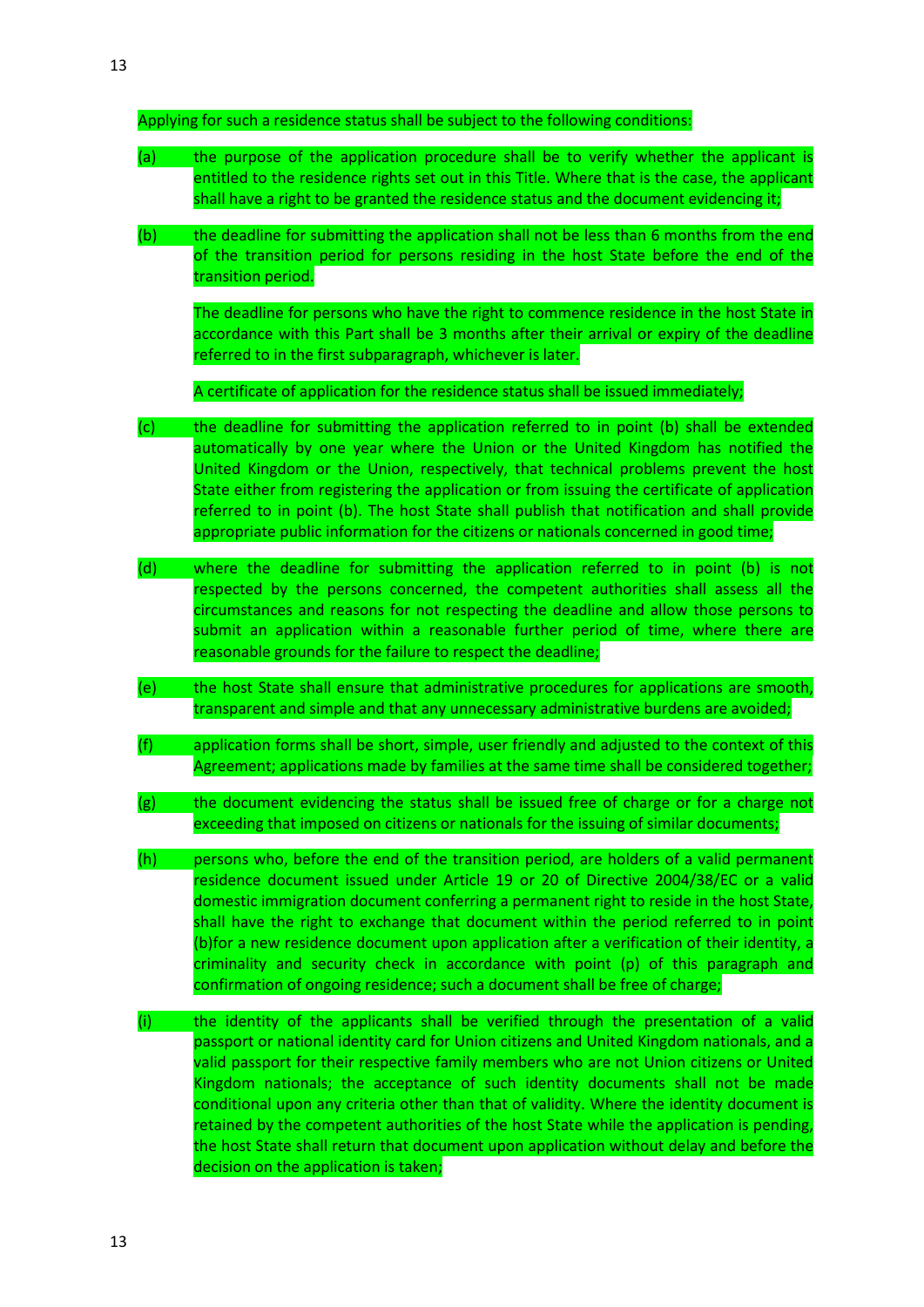(j) supporting documents other than identity documents, such as civil status documents, may be submitted in copy. Originals of supporting document can be required only in specific cases where there is a reasonable doubt as to the authenticity of the supporting documents submitted; (k) the host State may only require Union citizens and United Kingdom nationals to present, in addition to the identity documents referred to in point (i) of this paragraph, the following supporting documents as referred to in Article 8(3) of Directive 2004/38/EC: (i) where they reside in the host State in accordance with Article  $7(1)(a)$  of Directive 2004/38/EC as workers or self-employed, a confirmation of engagement from the employer or a certificate of employment, or proof that they are selfemployed; (ii) where they reside in the host State in accordance with Article  $7(1)(b)$  of Directive 2004/38/EC as economically inactive persons, evidence that they have sufficient resources for themselves and their family members not to become a burden on the social assistance system of the host State during their period of residence and have comprehensive sickness insurance cover in the host State; (iii) where they reside in the host State in accordance with Article  $7(1)(c)$  of Directive 2004/38/EC as students, proof of enrolment at an establishment accredited or financed by the host State on the basis of its legislation or administrative practice, and of comprehensive sickness insurance cover and a declaration or equivalent, that they have sufficient resources for themselves and their family members not to become a burden on the social assistance system of the host State during their period of residence. The host State may not require this declaration to refer to any specific amount of resources. With regard to the condition of sufficient resources, Article 8(4) of Directive 2004/38/EC shall apply; (I) the host State may only require family members who fall under Articles  $9(1)(e)(i)$ ,  $9(2)$  or 9(3) of this Agreement and who reside in the host State in accordance with Article 7(1)(d) or 7(2) of Directive 2004/38/EC to present, in addition to the identity documents referred to in point (i) of this paragraph, the following supporting documents as referred to in Articles 8(5) or 10(2) of Directive 2004/38/EC: (i) a document attesting to the existence of a family relationship or of a registered partnership; (ii) the registration certificate or, in the absence of a registration system, any other proof of residence in the host State of the Union citizen or of the United Kingdom nationals with whom they reside in the host State; (iii) for direct descendants who are under the age of 21 or are dependants and dependent direct relatives in the ascending line, and for those of the spouse or registered partner, documentary evidence that the conditions set out in Article 2(2)(c) or (d) of Directive 2004/38/EC are fulfilled;  $(iv)$  for the persons referred to in Article 9(2) or (3) of this Agreement, a document issued by the relevant authority in the host State in accordance with Article 3(2) of Directive 2004/38/EC.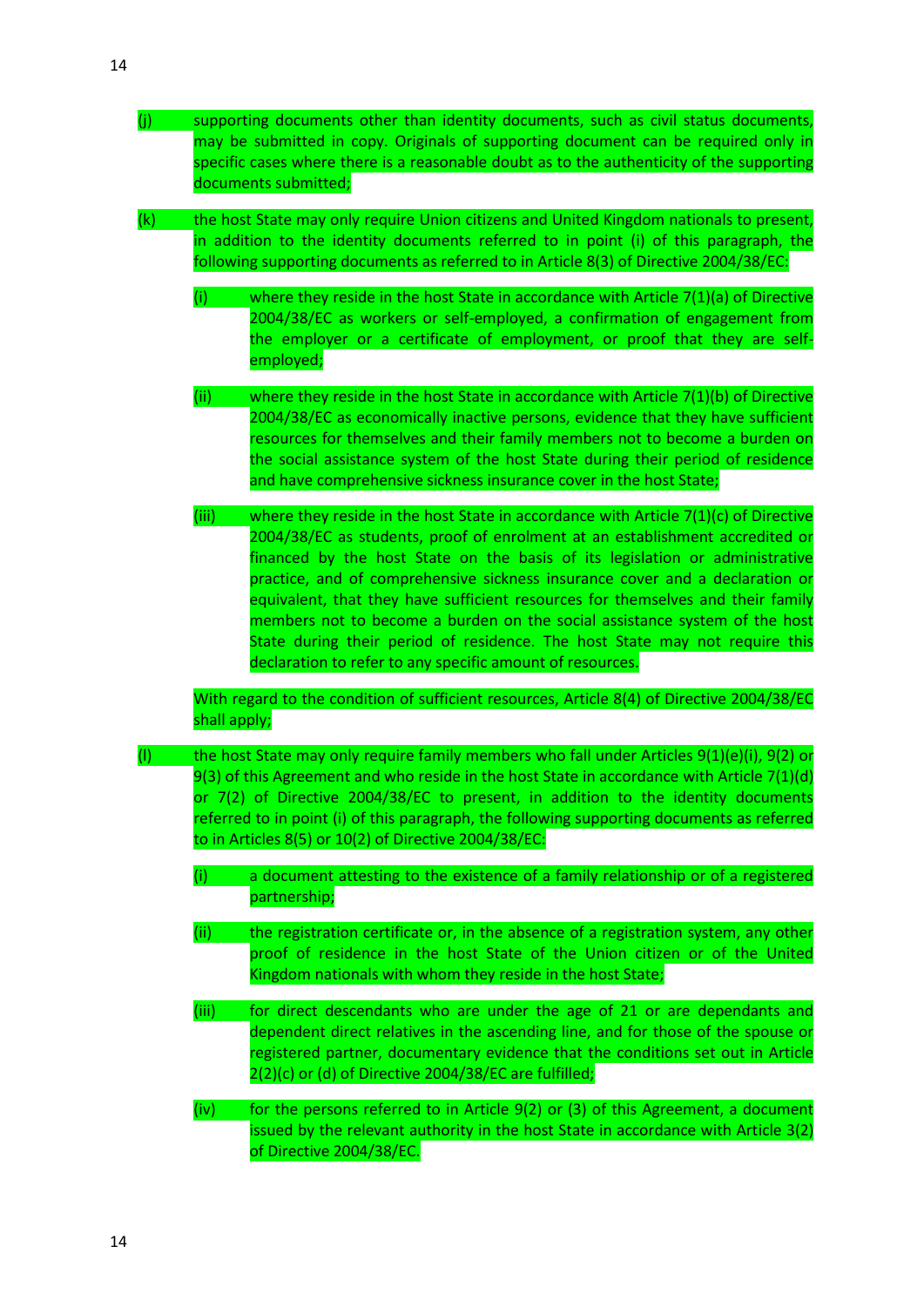With regard to the condition of sufficient resources as concerns family members who are themselves Union citizens or United Kingdom nationals, Article 8(4) of Directive 2004/38/EC shall apply; (m) the host State may only require family members who fall under Articles 9(1)(e)(ii) or 9(4) of this Agreement, in addition to the identity documents referred to in point (i) of this paragraph, the following supporting documents as referred to in Articles 8(5) and 10(2) of Directive 2004/38/EC: (i) a document attesting to the existence of a family relationship or of a registered partnership; (ii) the registration certificate or, in the absence of a registration system, any other proof of residence in the host State of the Union citizen or of the United Kingdom nationals whom they are joining in the host State; (iii) for spouses or registered partners, a document attesting to the existence of a family relationship or of a registered partnership before the end of the transition period; (iv) for direct descendants who are under the age of 21 or are dependants and dependent direct relatives in the ascending line and those of the spouse or registered partner, documentary evidence that they were related to Union citizens or United Kingdom nationals before the end of the transition period and fulfil the conditions set out in Article 2(2)(c) or (d) of Directive 2004/38/EC relating to age or dependence;  $(v)$  for the persons referred to in Article  $9(4)$  of this Agreement, proof that a durable relationship with Union citizens or United Kingdom nationals existed before the end of the transition period and continues to exist thereafter; (n) for cases other than those set out in points  $(k)$ , (I) and (m), the host State shall not require applicants to present supporting documents that go beyond what is strictly necessary and proportionate to provide evidence that the conditions relating to the right of residence under this Title have been fulfilled; (o) the competent authorities of the host State shall help the applicants prove their eligibility and avoid any errors or omissions in the application; they shall give the applicants the opportunity to furnish supplementary evidence and to correct any deficiencies, errors or omission; (p) criminality and security checks may be carried out systematically on applicants with the exclusive aim of verifying whether restrictions set out in Article 18 of this Agreement may be applicable. For that purpose, applicants may be required to declare past criminal convictions which appear in their criminal record in accordance with the law of the State of conviction at the time of the application. The host State may, should it consider this essential, apply the procedure set out in Article 27(3) of Directive 2004/38/EC on enquiries to other States regarding previous criminal records; (q) the new residence document shall include a statement that it has been issued in accordance with this Agreement; (r) the applicant shall have access to judicial and, where appropriate, administrative redress procedures in the host State against any decision refusing to grant the residence status.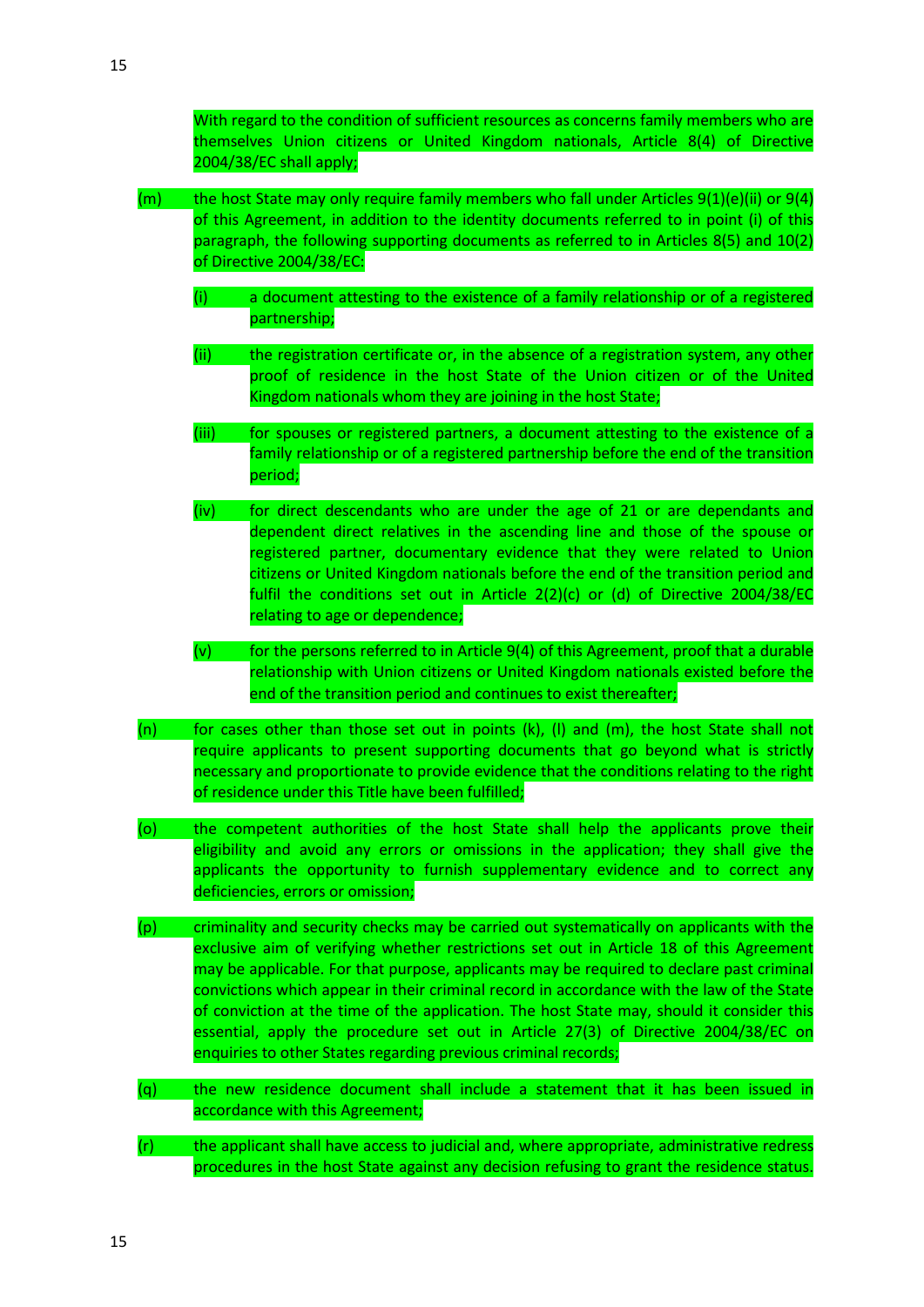The redress procedures shall allow for an examination of the legality of the decision, as well as of the facts and circumstances on which the proposed decision is based. They shall ensure that the decision is not disproportionate.

- 2. During the period referred to in point (b) of paragraph 1 of this Article and its possible one-year extension under point (c) of paragraph 1 of this Article, all rights provided for in this Part shall be deemed to apply to Union citizens or United Kingdom nationals, their respective family members, and other persons residing in the host State in accordance with the conditions and subject to the restrictions set out in Article 18.
- 3. Pending a final decision by the competent authorities on any application referred to in paragraph 1, as well as a final judgment handed down in case of judicial redress sought against any rejection of such application by the competent administrative authorities, all rights provided for in this Part shall be deemed to apply to the applicant, including Article 19 on safeguards and right of appeal, subject to the conditions set out in Article 18(4).
- 4. Where a host State has chosen not to require Union citizens or United Kingdom nationals, their family members, and other persons, residing in its territory in accordance with the conditions set out in this Title, to apply for the new residence status referred to in paragraph 1 as a condition for legal residence, those eligible for residence rights under this Title shall have the right to receive, in accordance with the conditions set out in Directive 2004/38/EC, a residence document which may be in a digital form that includes a statement that it has been issued in accordance with this Agreement.

#### *Article 17a*

*Issuance of residence documents during the transition period*

- 1. During the transition period, a host State may allow applications for a residence status or a residence document as referred to in Article 17(1) and (4) to be made voluntarily from the date of entry into force of this Agreement.
- 2. A decision to accept or refuse such an application shall be taken in accordance with Article 17(1) and (4). A decision under Article 17(1) shall have no effect until after the end of the transition period.
- 3. If an application under Article 17(1) is accepted before the end of the transition period, the host State may not withdraw the decision before the end of the transition period on any grounds other than those set out in Chapter VI and Article 35 of Directive 2004/38/EC.
- 4. If an application is refused before the end of the transition period, the applicant may apply again at any time before the expiry of the period set out in Article 17(1)(b).
- 5. Without prejudice to paragraph 4, redress procedures under Article 17(1)(r) shall be available from the date of the decision.

### *Article 18 Restrictions of the right of residence*

1. Conduct of Union citizens or United Kingdom nationals, their family members or other persons, exercising rights under this Title, that occurred before the end of the transition period shall be considered in accordance with Chapter VI of Directive 2004/38/EC.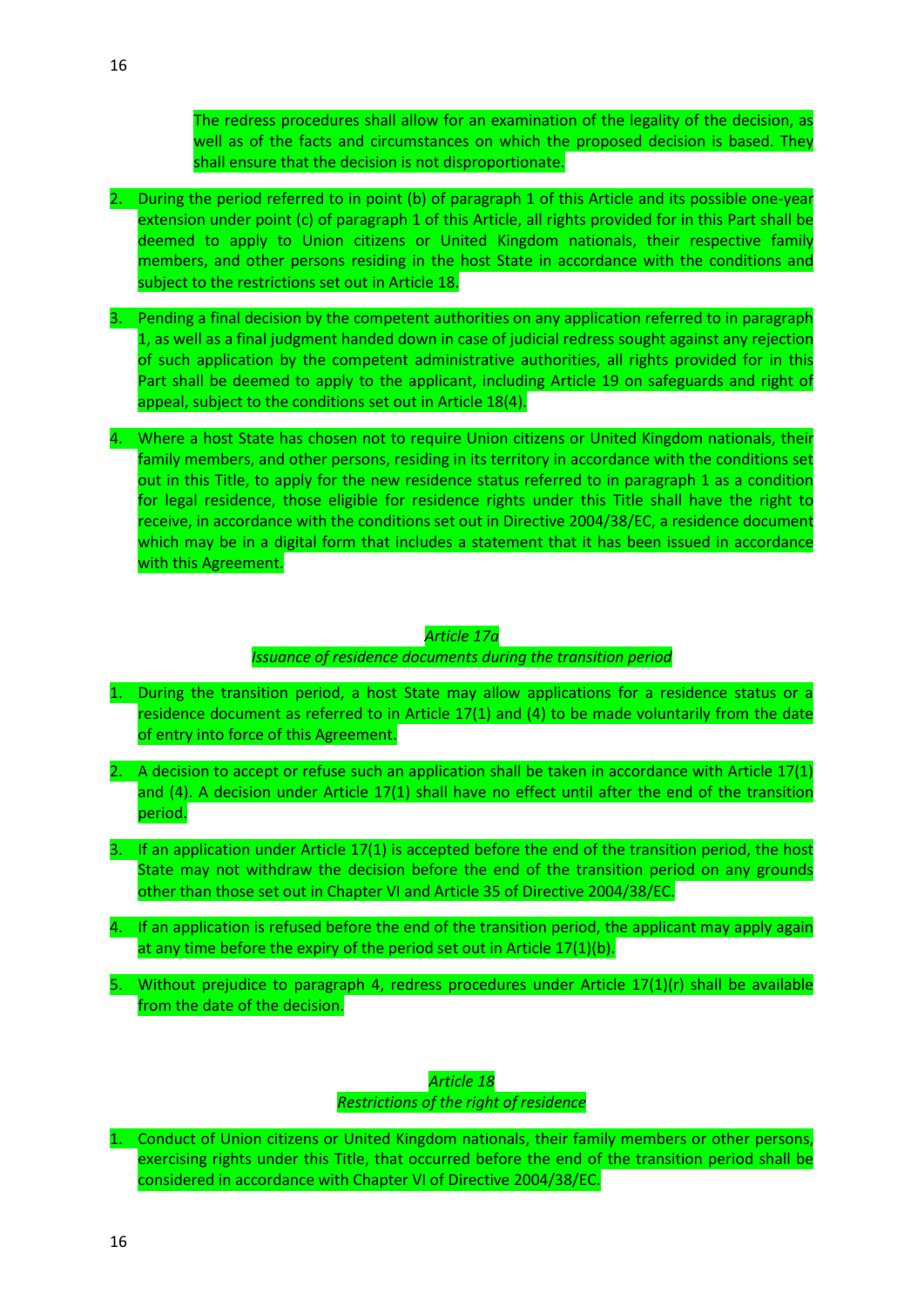- 2. Conduct of Union citizens or United Kingdom nationals, their family members or other persons, exercising rights under this Title, that occurred after the end of the transition period may constitute grounds for restricting the right of residence by the host State or the right of entry in the State of work in accordance with national legislation.
- 3. The host State or the State of work may adopt the necessary measures to refuse, terminate or withdraw any right conferred by this Title in the case of abuse of those rights or fraud as set out in Article 35 of Directive 2004/38/EC. Such measures shall be subject to the procedural safeguards provided for in Article 19 of this Agreement.
- 4. The host State or the State of work may remove applicants who submitted fraudulent or abusive applications from its territory under the conditions set out in Directive 2004/38/EC, in particular Articles 31 and 35 thereof, even before a final judgment has been handed down in case of judicial redress sought against any rejection of such an application.

#### *Article 19*

# *Safeguards and right of appeal*

The safeguards set out in Article 15 and Chapter VI of Directive 2004/38/EC shall apply in respect of any decision of the host State that restricts residence rights of the persons referred to in Article 9 of this Agreement.

### *Article 20 Related rights*

In accordance with Article 23 of Directive 2004/38/EC, irrespective of nationality, the family members of a Union citizen or a United Kingdom national who have the right of residence or the right of permanent residence in the host State or the State of work shall be entitled to take up employment or self-employment there.

### *Article 21 Equal treatment*

- 1. In accordance with Article 24 of Directive 2004/38/EC, subject to the specific provisions provided for in Titles I, II and IV of this Part, all Union citizens or United Kingdom nationals residing on the basis of this Agreement in the territory of the host State shall enjoy equal treatment with the nationals of that State within the scope of this Part. The benefit of this right shall be extended to family members of Union citizens or of United Kingdom nationals and who have the right of residence or permanent residence.
- 2. By way of derogation from paragraph 1, the host State shall not be obliged to confer entitlement to social assistance during residence in accordance with Articles 6 or 14(4)(b) of Directive 2004/38/EC, nor shall it be obliged, prior to acquisition of the right of permanent residence in accordance with Article 14 of this Agreement, to grant maintenance aid for studies, including vocational training, consisting in student grants or student loans to persons other than workers, self-employed persons, persons who retain such status and members of their families.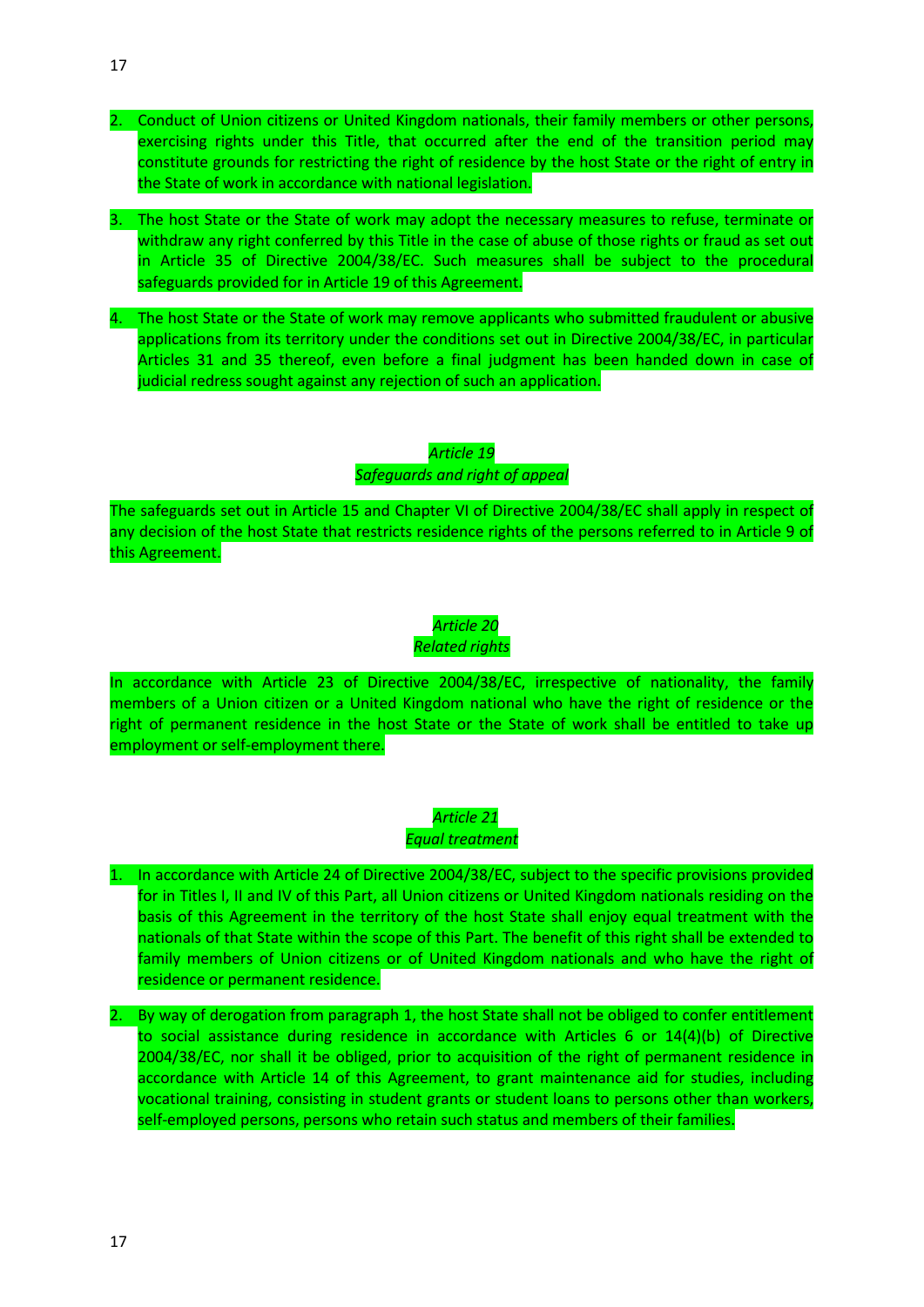### **CHAPTER 2 Rights of workers and self-employed persons**

# *Article 22 Rights of workers*

- 1. Subject to the limitations set out in Article 45(3) and (4) TFEU, workers in the host State and frontier workers in the State or States of work shall enjoy the rights guaranteed by Article 45 TFEU or granted by Regulation (EU) No 492/2011 of the European Parliament and of the Council<sup>8</sup>. These rights include:
	- (a) the right not to be discriminated against on grounds of nationality as regards employment, remuneration and other conditions of work and employment;
	- (b) the right to take up and pursue an activity in accordance with the rules applicable to the nationals of the host State or the State of work;
	- (c) the right to assistance afforded by the employment offices of the host State or the State of work as offered to own nationals;
	- (d) the right to equal treatment in respect of conditions of employment and work, in particular as regards remuneration, dismissal and in case of unemployment, reinstatement or re-employment;
	- $(e)$  the right to tax and social advantages;
	- (f) collective rights;
	- $(g)$  the rights and benefits accorded to national workers in matters of housing;
	- (h) the right for their children to be admitted to the general educational, apprenticeship and vocational training courses under the same conditions as the nationals of the host State or the State of work, if such children are residing in the territory where the worker works.
- 2. Where a direct descendant of a worker who has ceased to reside in the host State is in education in that State, the primary carer for that descendant shall have the right to reside in that State until the descendant reaches the age of majority, and after the age of majority if that descendant continues to need the presence and care of the primary carer in order to pursue and complete his or her education.
- 3. Employed frontier workers shall enjoy the right to enter and exit the State of work in accordance with Article 13 and shall retain the rights they enjoyed as workers there in accordance with Article 7(3) of Directive 2004/38/EC.

 $\overline{a}$ 

<sup>8</sup> Regulation (EU) No 492/2011 of the European Parliament and of the Council of 5 April 2011 on freedom of movement for workers within the Union (OJ L 141, 27.5.2011, p. 1).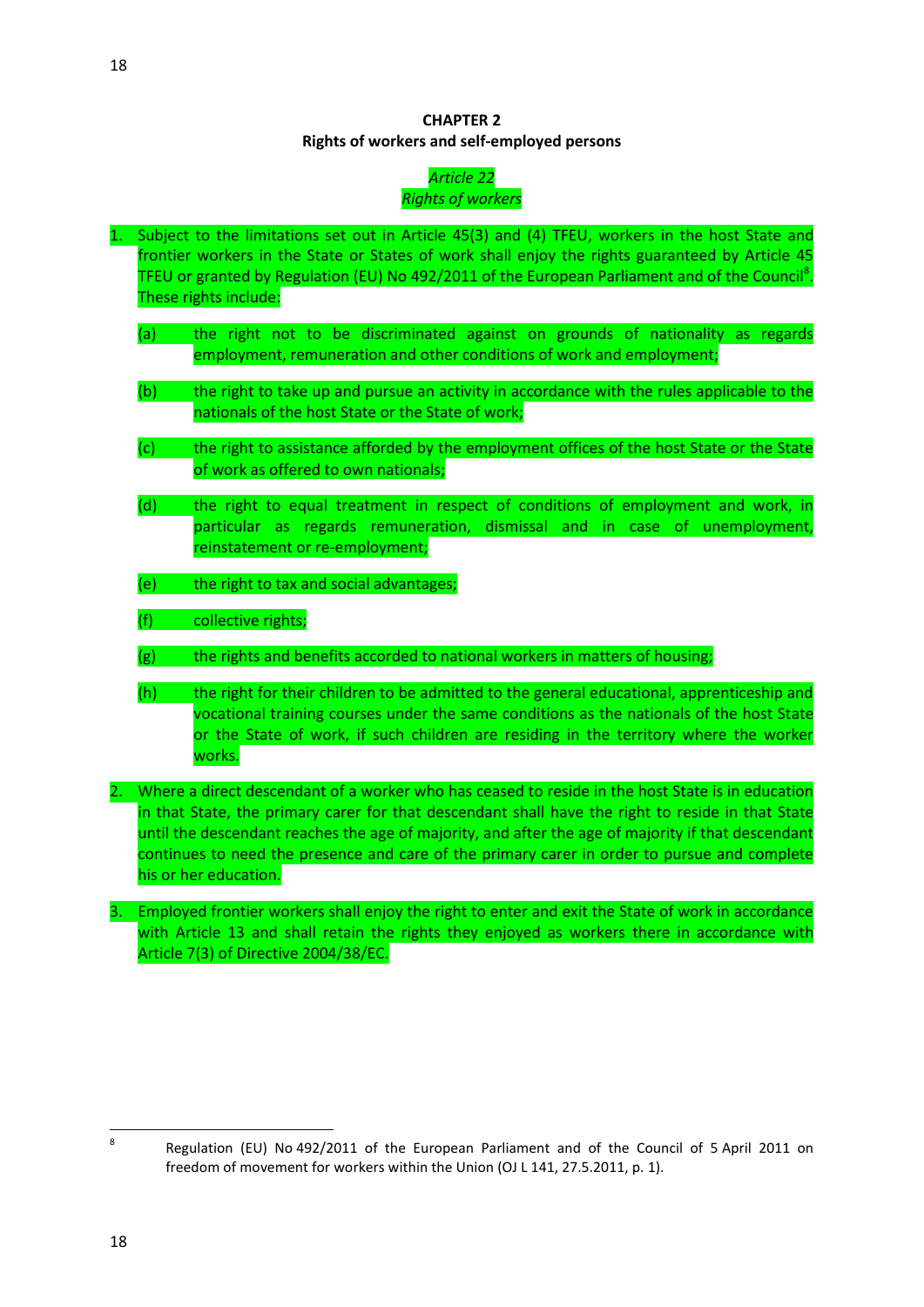### *Article 23 Rights of self-employed persons*

- 1. Subject to the limitations set out in Articles 51 and 52 TFEU, self-employed persons in the host State and self-employed frontier workers in the State or States of work shall enjoy the rights guaranteed by Articles 49 and 55 TFEU. These rights include:
	- (a) the right to take up and pursue activities as self-employed persons and to set up and manage undertakings under the conditions laid down by the host State for its own nationals, as set out in Article 49 TFEU;
	- (b) the rights as set out in points (c) to (h) of Article 22(1) of this Agreement.
- 2. Article 22(2) shall apply to direct descendants of self-employed workers.
- 3. Article 22(3) shall apply to self-employed frontier workers, without prejudice to Article 32 concerning the scope of rights.

*Article 24 Issuance of a document identifying frontier workers' rights*

The State of work may require Union citizens and United Kingdom nationals who have rights as frontier workers under this Title to apply for a document certifying that they have such rights under this Title. Such Union citizens and United Kingdom nationals shall have the right to be issued with such a document.

### **CHAPTER 3 Professional qualifications**

*Article 25 Recognised professional qualifications*

- 1. The recognition, before the end of the transition period, of professional qualifications, as defined in point (b) of Article 3(1) of Directive 2005/36/EC of the European Parliament and of the Council<sup>9</sup>, of Union citizens or United Kingdom nationals and their family members by their host State or their State of work shall maintain its effects in the respective State, including the right to pursue the profession under the same conditions as its nationals, where such recognition was made in accordance with any of the following provisions:
	- (a) Title III of Directive 2005/36/EC in respect of the recognition of professional qualifications in the context of the exercise of the freedom of establishment, whether such recognition fell under the general system for the recognition of evidence of training, the system for the recognition of professional experience or the system for the recognition on the basis of coordination of minimum training conditions;

 $\overline{a}$ 

<sup>9</sup> Directive 2005/36/EC of the European Parliament and of the Council of 7 September 2005 on the recognition of professional qualifications (OJ L 255, 30.9.2005, p. 22).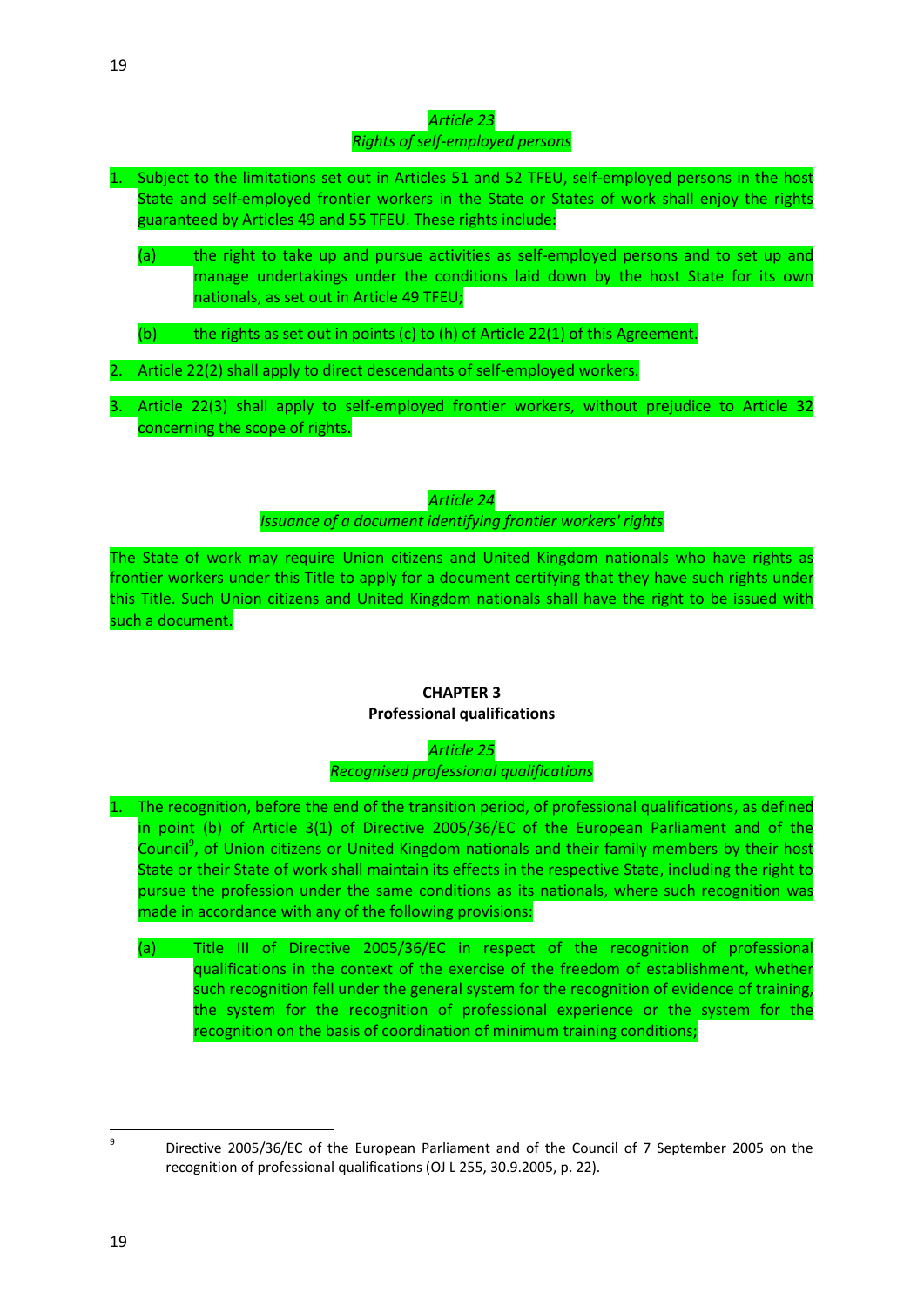| (b) | Article 10(1) and (3) of Directive 98/5/EC of the European Parliament and of the Council <sup>10</sup><br>in respect of gaining admission to the profession of lawyer in the host Member State;                                                                                                                                                      |
|-----|------------------------------------------------------------------------------------------------------------------------------------------------------------------------------------------------------------------------------------------------------------------------------------------------------------------------------------------------------|
| (c) | Article 14 of Directive 2006/43/EC of the European Parliament and of the Council <sup>11</sup> in<br>respect of the approval of statutory auditors from another Member State;                                                                                                                                                                        |
| (d) | Council Directive 74/556/EEC <sup>12</sup> in respect of the acceptance of evidence of the<br>knowledge and ability necessary in order to take up or pursue activities of self-employed<br>persons and of intermediaries engaging in the trade and distribution of toxic products or<br>activities involving the professional use of toxic products. |
|     | Recognitions of professional qualifications for the purposes of point (a) of paragraph 1 of this<br><b>Article shall include:</b>                                                                                                                                                                                                                    |
| (a) | recognition of professional qualifications which have benefited from Article 3(3) of that<br>Directive;                                                                                                                                                                                                                                              |
| (b) | decisions granting partial access to a professional activity in accordance with Article 4f of<br>that Directive;                                                                                                                                                                                                                                     |
| (c) | recognitions of professional qualifications for establishment purposes made under<br><b>Article 4d of that Directive.</b>                                                                                                                                                                                                                            |

#### *Article 26*

*Ongoing procedures on the recognition of professional qualifications*

Article 4, Article 4d in respect of recognitions of professional qualifications for establishment purposes, Article 4f and Title III of Directive 2005/36/EC, Article 10(1), (3) and (4) of Directive 98/5/EC, Article 14 of Directive 2006/43/EC and Directive 74/556/EEC shall apply in respect of the examination by a competent authority of their host State or State of work of any application for the recognition of professional qualifications introduced before the end of the transition period by Union citizens or United Kingdom nationals and in respect of the decision on any such application.

Articles 4a, 4b and 4e of Directive 2005/36/EC shall also apply in so far as relevant for the completion of the procedures for the recognitions of professional qualifications for establishment purposes under Article 4d of Directive 2005/36/EC.

 $10$ Directive 98/5/EC of the European Parliament and of the Council of 16 February 1998 to facilitate practice of the profession of lawyer on a permanent basis in a Member State other than that in which the qualification was obtained (OJ L 77, 14.3.1998, p. 36).

<sup>&</sup>lt;sup>11</sup> Directive 2006/43/EC of the European Parliament and of the Council of 17 May 2006 on statutory audits of annual accounts and consolidated accounts, amending Council Directives 78/660/EEC and 83/349/EEC and repealing Council Directive 84/253/EEC (OJ L 157, 9.6.2006, p. 87).

<sup>12</sup> Council Directive 74/556/EEC of 4 June 1974 laying down detailed provisions concerning transitional measures relating to activities, trade in and distribution of toxic products and activities entailing the professional use of such products including activities of intermediaries (OJ L 307, 18.11.1974, p. 5).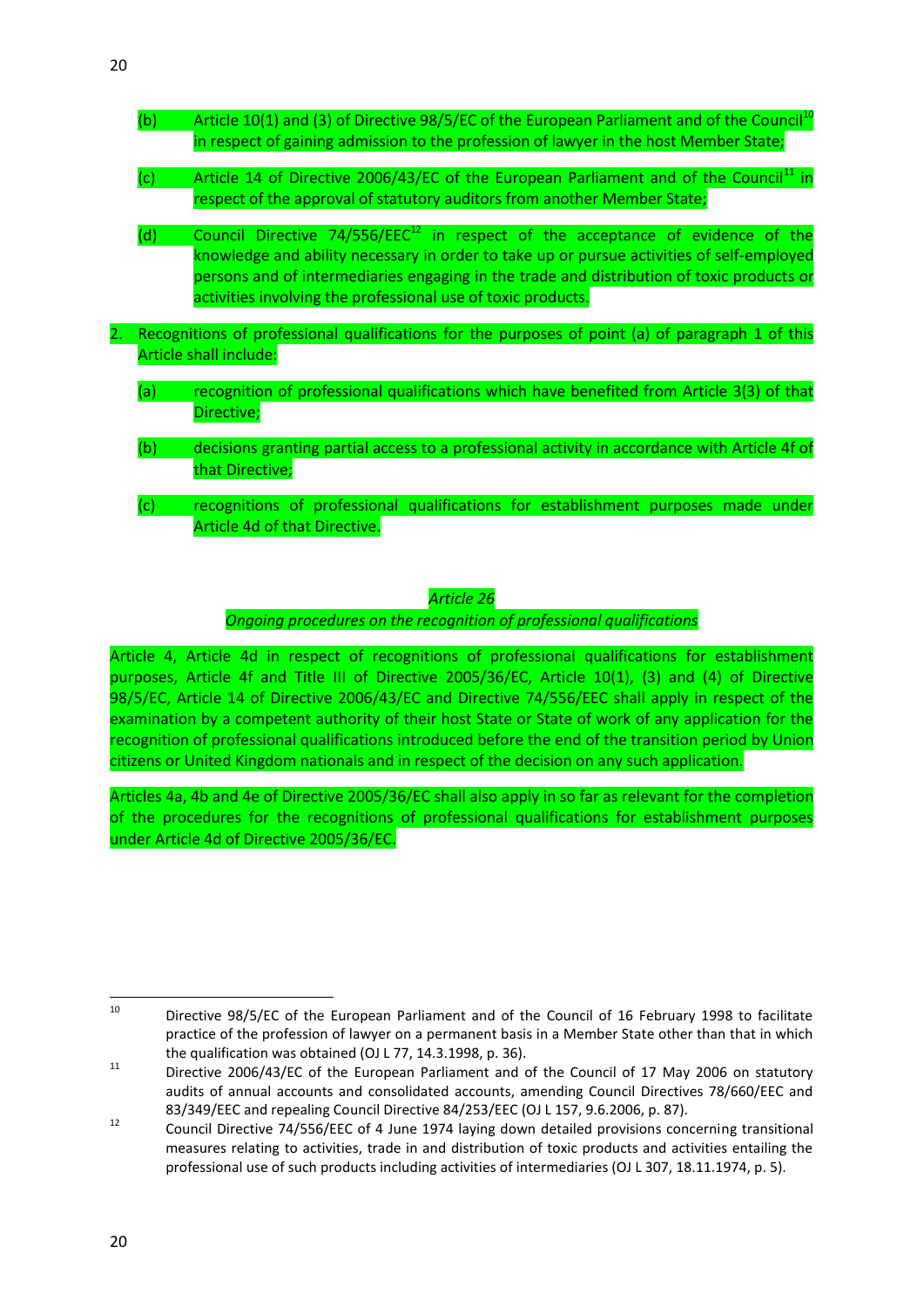### *Article 27*

### *Administrative cooperation on recognition of professional qualifications*

- 1. With regard to the pending applications referred to in Article 26, the United Kingdom and the Member States shall cooperate in order to facilitate the application of Article 26. Cooperation may include the exchange of information, including on disciplinary action or criminal sanctions taken or any other serious and specific circumstances which are likely to have consequences for the pursuit of the activities falling under the Directives referred to in Article 26.
- 2. By way of derogation from Article 7, the United Kingdom shall be entitled to use the internal market information system in respect of applications referred to in Article 26 in so far as they concern procedures for the recognition of professional qualifications for establishment purposes under Article 4d of Directive 2005/36/EC. Such use shall not exceed 9 months from the end of the transition period.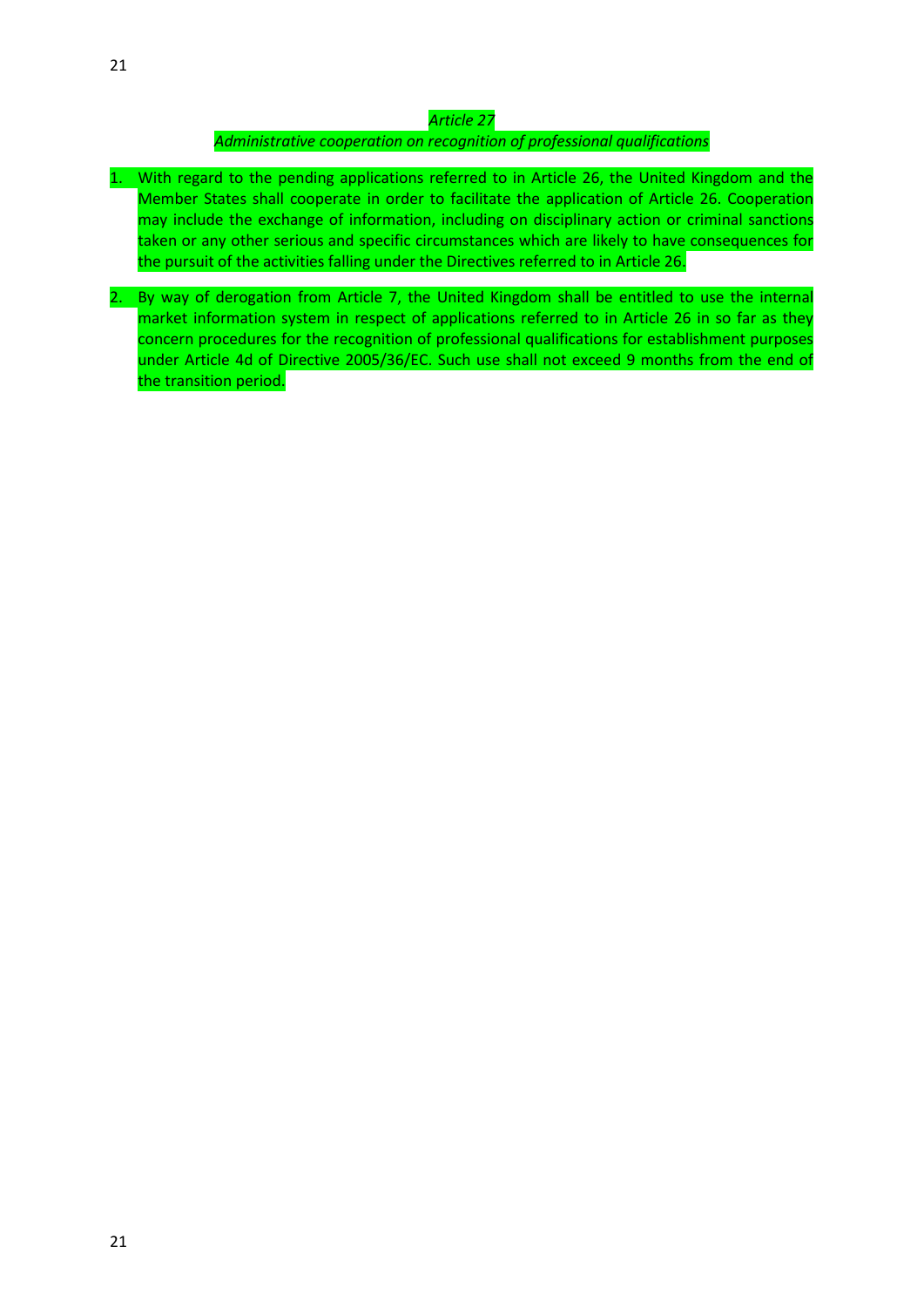### **Title III Coordination of social security systems**



### This Title shall apply to the following persons:

- (a) Union citizens who are subject to the legislation of the United Kingdom at the end of the transition period, as well as their family members and survivors;
- (b) United Kingdom nationals who are subject to the legislation of a Member State at the end of the transition period, as well as their family members and survivors;
- (c) Union citizens who reside in the United Kingdom and are subject to the legislation of a Member State at the end of the transition period, as well as their family members and survivors;
- (d) United Kingdom nationals who reside in a Member State, and are subject to the legislation of the United Kingdom at the end of the transition period, as well as their family members and survivors;
- $(e)$  persons who do not fall within points (a) to (d) but are:
	- Union citizens who pursue an activity as employed or self-employed person in the United Kingdom at the end of the transition period, and who, based on Title II of Regulation (EC) No 883/2004, are subject to the legislation of a Member State; or
	- (ii) United Kingdom nationals who pursue an activity as employed or self-employed person in one or more Member States at the end of the transition period, and who, based on Title II of Regulation (EC) No 883/2004, are subject to the legislation of the United Kingdom;
	- as well as their family members and survivors;
- (f) stateless persons and refugees, residing in a Member State or in the United Kingdom, who are in one of the situations described under points (a) to (e), as well as their family members and survivors;
- (g) nationals of third countries, as well as members of their families and survivors, who are in one of the situations described under points (a) to (e), provided that they fulfil the conditions of Council Regulation (EC) No  $859/2003^{13}$ .
- These persons shall be covered for as long as they continue without interruption to be in one of the situations set out in paragraph 1 involving both a Member State and the United Kingdom at the same time.

<sup>13</sup> <sup>13</sup> Council Regulation (EC) No 859/2003 of 14 May 2003 extending the provisions of Regulation (EEC) No 1408/71 and Regulation (EEC) No 574/72 to nationals of third countries who are not already covered by those provisions solely on the ground of their nationality (OJ L 124, 20.5.2003, p. 1).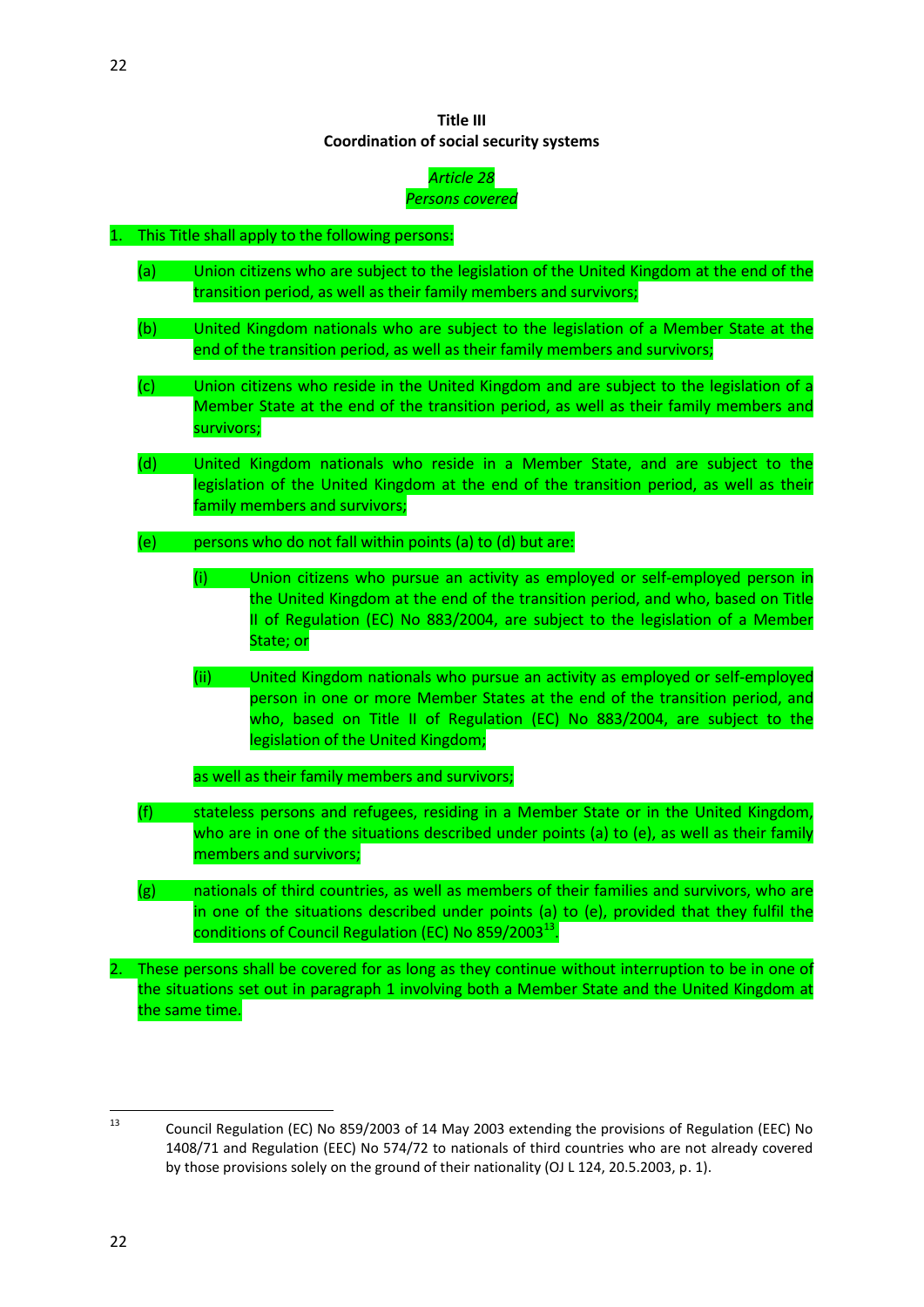### *Article 29 Social security coordination rules*

1. The rules and objectives set out in Article 48 TFEU, Regulation (EC) No 883/2004 and Regulation (EC) No 987/2009, shall apply to the persons covered by this Title.

The parties shall take due account of the Decisions and Recommendations of the Administrative Commission for the Coordination of Social Security Systems attached to the European Commission, set up under Regulation (EC) No 883/2004 ("Administrative Commission") listed in [Part I of Annex y+5 to] this Agreement.

- 2. By way of derogation from Article 8 of this Agreement, for the purposes of this Title, the definitions in Article 1 of Regulation (EC) No 883/2004 shall apply.
- 3. With regard to the persons referred to in Article 28(1)(g) of this Agreement, the reference to Regulation (EC) No 883/2004 and Regulation (EC) No 987/2009 in this Article shall be understood as reference to Regulation (EC) No 1408/71 and Regulation (EC) No 574/72 respectively

### *Article 29a Special situations covered*

- 1. The following situations, insofar as they relate to persons not covered by Article 28, shall be covered by this Title only to the extent set out below:
	- (a) the following persons shall be covered by this Title for the purposes of reliance on and aggregation of periods of insurance, employment, self-employment or residence, including rights and obligations deriving from such periods in accordance with Regulation (EC) No 883/2004:
		- (i) Union citizens, as well as stateless persons and refugees residing in a Member State and nationals of third countries who fulfil the conditions of Regulation (EC) No 859/2003, who have been subject to the legislation of the United Kingdom before the end of the transition period but are no longer subject to that legislation;
		- (ii) United Kingdom nationals, as well as stateless persons and refugees residing in the United Kingdom and nationals of third countries who fulfil the conditions of Regulation (EC) No 859/2003, who have been subject to the legislation of a Member State before the end of the transition period but are no longer subject to that legislation;

For the purposes of aggregation of periods, both periods completed before and after the end of the transition period shall be taken into account in accordance with Regulation (EC) No 883/2004;

(b) the rules set out in Articles 20 and 27 of Regulation (EC) No 883/2004 shall continue to apply to a person who has begun a course of planned health care treatment before the end of the transition period in a Member State or in the United Kingdom, while that State was not the competent State until the end of the treatment. The corresponding reimbursement procedures shall also apply even after the treatment ends. They enjoy the right to enter and exit the State of treatment in accordance with Article 13, *mutatis mutandis*;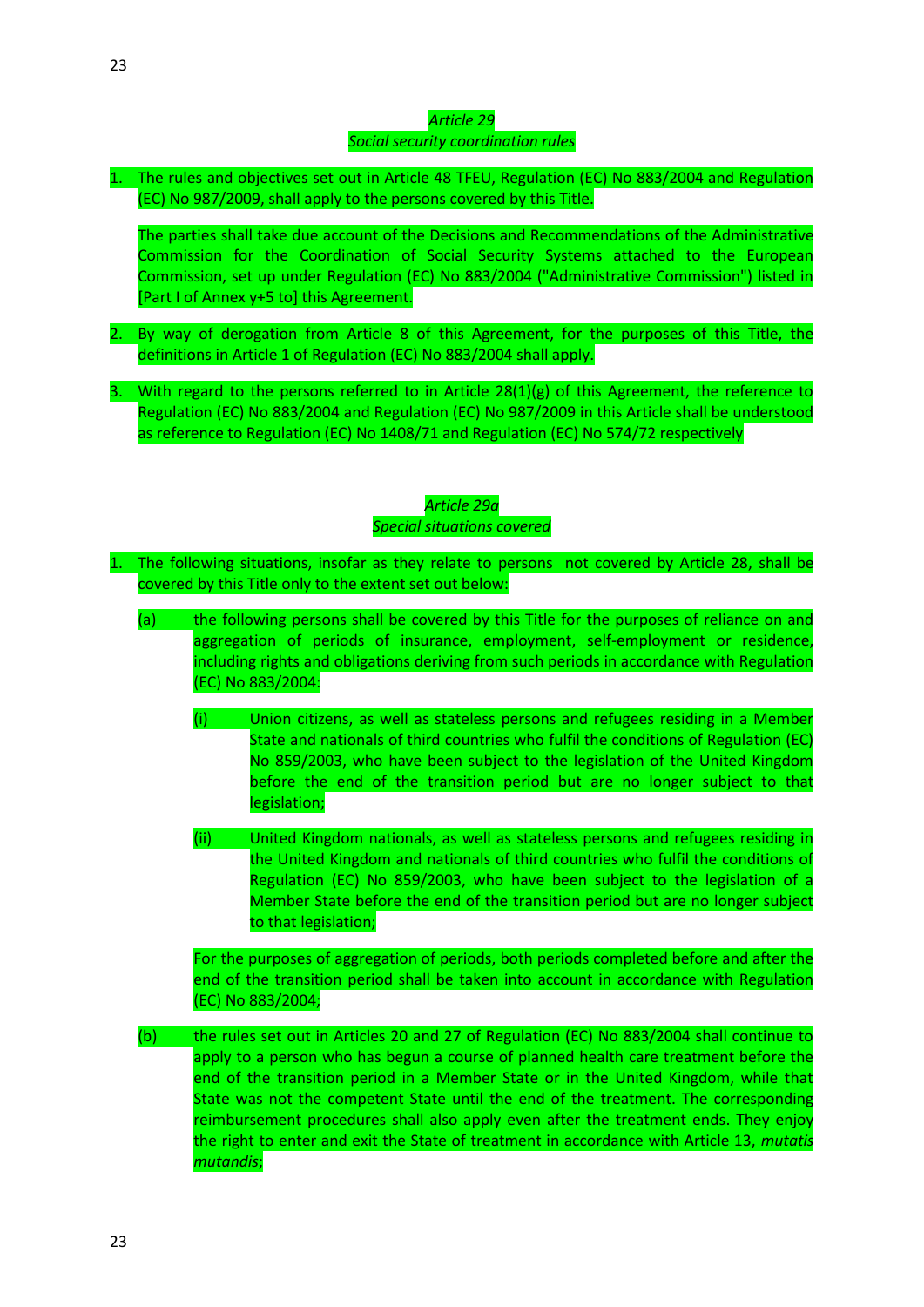- (c) the rules set out in Articles 19 and 27 of Regulation (EC) No 883/2004 shall continue to apply to a person, covered by Regulation (EC) No 883/2004, who is staying at the end of the transition period in a Member State or the United Kingdom, until the end of the stay. The corresponding reimbursement procedures shall also apply even after the treatment ends;
- (d) the rules set out in Articles 67 to 69 of Regulation (EC) No 883/2004 shall continue to apply to awards of family benefit to which there is entitlement at the end of the transition period to the following persons:
	- (i) Union citizens, stateless persons and refugees residing in a Member State as well as nationals of third countries who fulfil the conditions of Regulation (EC) No 859/2003, residing in a Member State, who are subject to the legislation of a Member State and have family members residing in the United Kingdom at the end of the transition period;
	- (ii) United Kingdom nationals, as well as stateless persons and refugees residing in the United Kingdom and nationals of third countries who fulfil the conditions of Regulation (EC) No 859/2003, residing in the United Kingdom, who are subject to the legislation of the United Kingdom and have family members residing in a Member State at the end of the transition period.
- (e) in the situations set out in Article 29a(1)(d)(i) or (ii), for any persons who have rights as family members pursuant to Regulation (EC) No 883/2004, such as derived rights for sickness benefits in kind, the Regulation and the corresponding provisions in Regulation (EC) No 987/2009 shall continue to apply for as long as the conditions provided therein are fulfilled.
- 2. If, following the grant of a pension or a benefit based on periods of insurance, employment, selfemployment or residence in accordance with point (a) of paragraph 1 of this Article,
	- (a) the United Kingdom is competent for the sickness benefits of a person residing in a Member State, or
	- (b) a Member State is competent for the sickness benefits of a person residing in the United Kingdom,

that person, as well as his or her family members and survivors, shall be entitled to sickness benefits as set out in Articles 22 to 30, 33 and 34 of Regulation (EC) No 883/2004 (in the case of a pensioner or a pension claimant), or Articles 17 to 21, 33 and 34 of Regulation (EC) No 883/2004 (in the case of a person receiving a benefit other than pension). The corresponding reimbursement procedures shall apply.

This provision shall apply *mutatis mutandis* as regards family benefits based on Articles 67 to 69 of Regulation (EC) No 883/2004.

### *Article 30 Administrative cooperation*

1. By way of derogation from Articles 6 and 123(1), and as of the date of entry into force of this Agreement, the United Kingdom shall have the status of observer in the Administrative Commission. It may, where the items on the agenda concern the United Kingdom, send a representative, to be present in an advisory capacity, to the meetings of the Administrative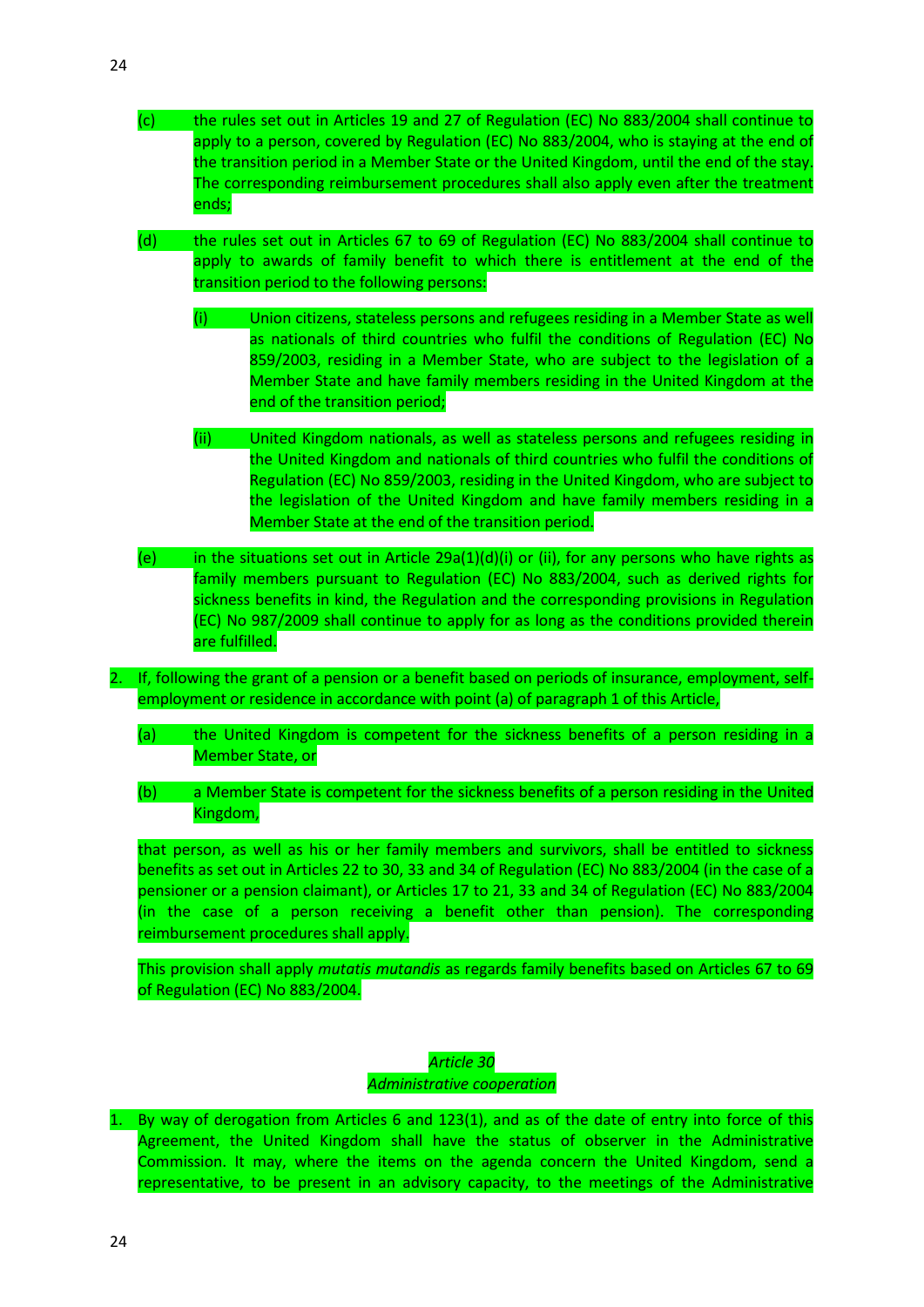Commission and to the meetings of the Technical Commission for data processing and of the Audit Board, both attached to the Administrative Commission where such items are discussed.

2. By way of derogation from Article 7, the United Kingdom shall take part in the Electronic Exchange of Social Security Information (EESSI) and bear the related costs.

#### *Article 31 Development of law and adaptations of Union acts*

1. Where Regulations (EC) No 883/2004 and (EC) No 987/2009 are referred to in this Agreement and where those Regulations are amended or replaced after the end of the transition period, the reference to those Regulations shall be read as referring to them as amended or replaced, in accordance with the acts listed in [Part II of Annex y+5] to this Agreement.

The Joint Committee shall revise [Part II of Annex y+5] to this Agreement and align it to any act amending or replacing Regulations (EC) No 883/2004 and (EC) No 987/2009 as soon as such an act is adopted by the Union. To that end, the Union shall, as soon as possible after adoption, inform the United Kingdom within the Joint Committee of any act amending or replacing those Regulations.

- 2. By way of derogation from the second subparagraph of paragraph 1, where an act amending or replacing Regulations (EC) No 883/2004 and (EC) No 987/2009:
	- (a) amends or replaces the matters covered by Article 3 of Regulation (EC) No 883/2004; or
	- (b) makes a cash benefit which is exportable or non-exportable under that Regulation at the end of the transition period non-exportable or exportable respectively; or
	- (c) makes a cash benefit which is exportable for a limited period of time under that Regulation at the end of the transition period exportable for an unlimited period of time, or makes a cash benefit which is exportable for an unlimited period of time under that Regulation at the end of the transition period exportable only for a limited period of time;

the Joint Committee shall assess the effects of the act. In making its assessment the Joint Committee shall consider in good faith the scale of the changes referred to in (a) to (c), as well as the importance of the continued good functioning of Regulations (EC) No 883/2004 and (EC) No 987/2009 between the Union and the United Kingdom and of there being a competent State in relation to an individual in scope of Regulation (EC) No 883/2004.

If the Joint Committee so decides within 6 months from the information given by the Union pursuant to paragraph 1, [Part II of Annex y+5] to this Agreement shall not be aligned to the act referred to in subparagraph 1.

For the purposes of this paragraph:

- (a) 'exportable' means payable under Regulation (EC) No 883/2004 to or in relation to a person residing in a Member States other than that in which the institution responsible for providing the benefit is situated. 'Non-exportable' shall be interpreted accordingly; and
- (b) 'exportable for an unlimited period of time' means exportable for as long as the conditions giving rise to entitlements are met.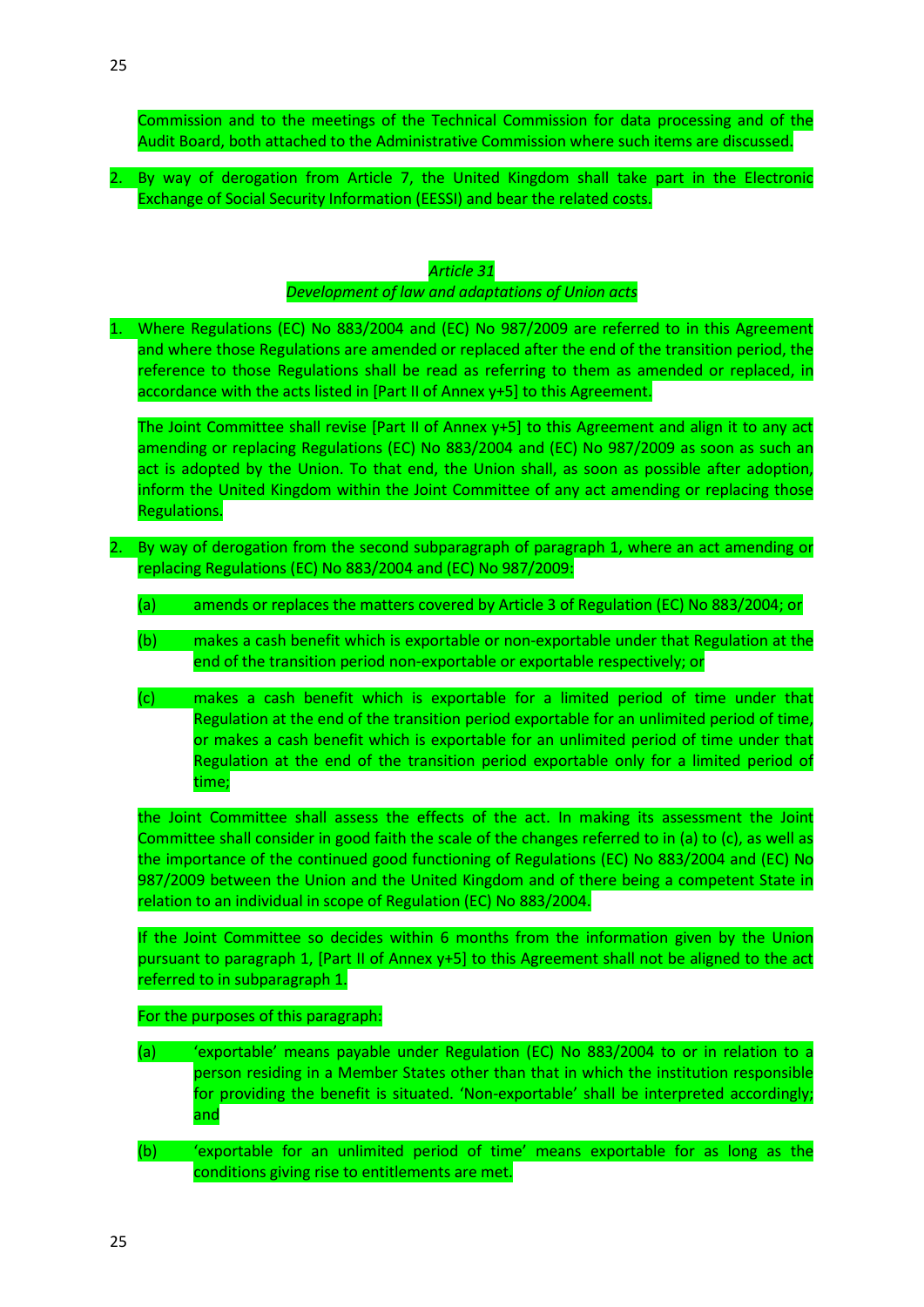- 26
- 3. Regulations (EC) No 883/2004 and (EC) No 987/2009 shall, for the purposes of this Agreement, be understood as comprising the adaptations listed in [Part III of Annex y+5] to this Agreement. The United Kingdom shall, as soon as possible after adoption, inform the Union of any changes in domestic provisions of relevance to [Part III of Annex y+5] to this Agreement within the Joint Committee.
- 4. The Decisions and Recommendations of the Administrative Commission shall, for the purposes of this Agreement, be understood as comprising the list set out in [Part I of Annex y+5]. The Joint Committee shall amend [Part I of Annex y+5] to reflect any new Decision or Recommendation adopted by the Administrative Commission. To that end, the Union shall, as soon as possible after adoption, inform the United Kingdom thereof within the Joint Committee. Such adaptations shall be made by the Joint Committee on a proposal of the Union or the United Kingdom.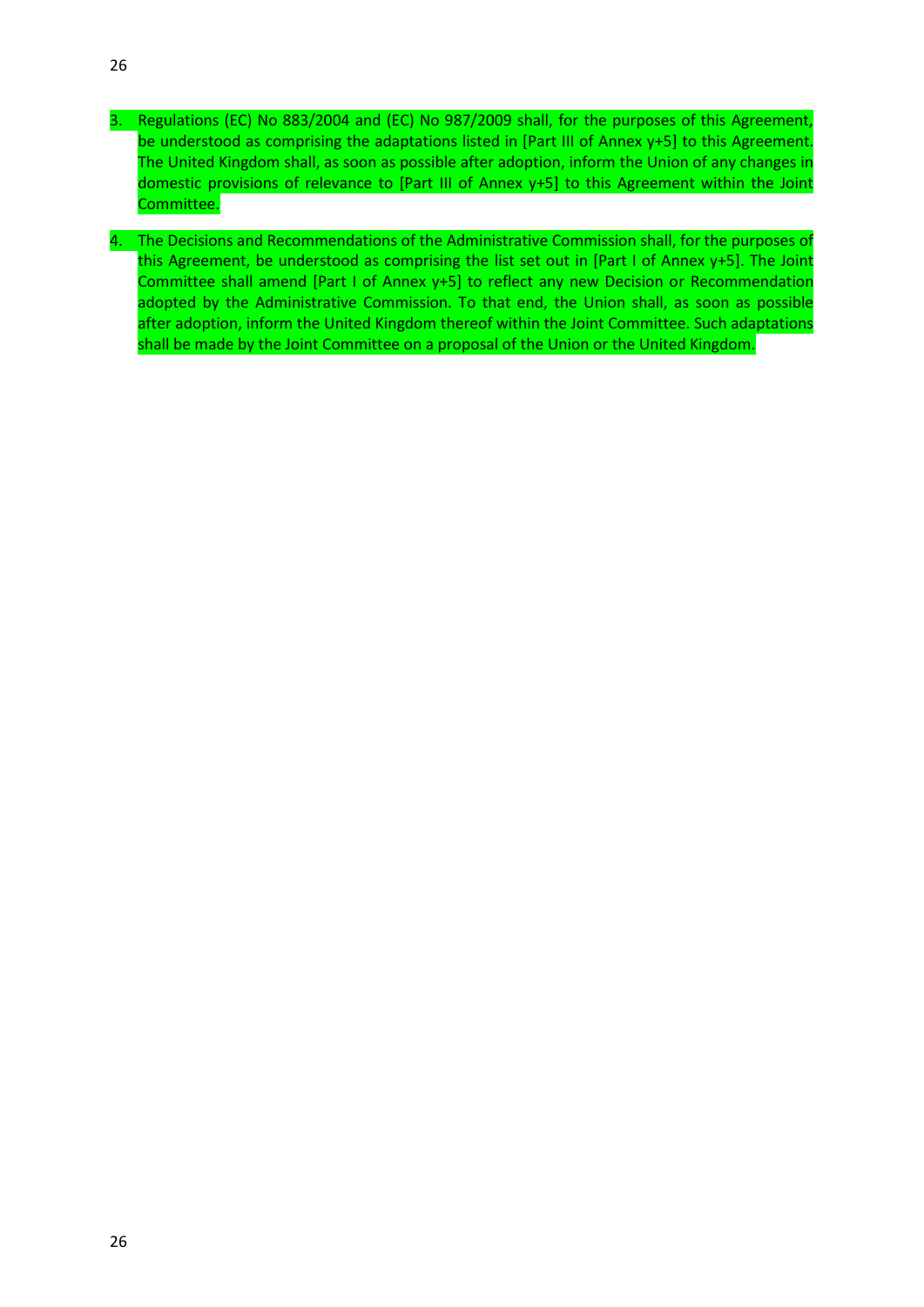#### **TITLE IV OTHER PROVISIONS**

*Article 33 Publicity*

The Member States and the United Kingdom shall disseminate information concerning the rights and obligations of persons covered by this Part, in particular by means of awareness-raising campaigns conducted, as appropriate, through national and local media and other means of communication.

# *Article 34 More favourable provisions*

- 1. This Part shall not affect any laws, regulations or administrative provisions applicable in a host State or a State of work which would be more favourable to the persons concerned. This paragraph shall not apply to Title III.
- 2. Article 11 and Article 21(1) shall be without prejudice to the Common Travel Area arrangements between the United Kingdom and Ireland as regards more favourable treatment which may result from these arrangements for the persons concerned.

*Article 35 Life-long protection*

The persons covered by this Part shall enjoy the rights provided for in relevant Titles of Part Two for their lifetime, unless they cease to meet the conditions set out in those Titles.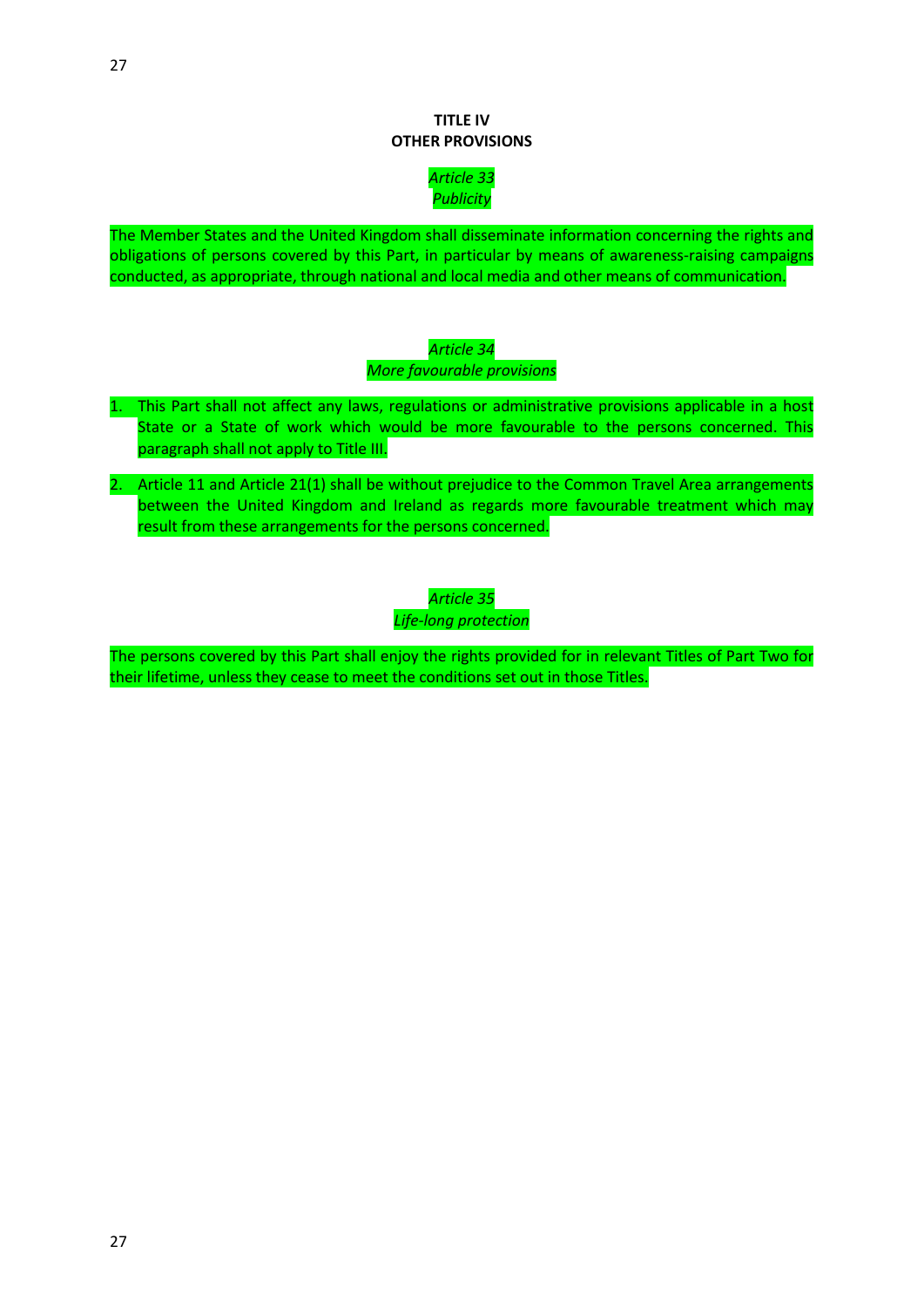#### **PART THREE SEPARATION PROVISIONS**

#### **TITLE I GOODS PLACED ON THE MARKET**

### *Article 36*

### *Definitions*

For the purposes of this Title, the following definitions shall apply:

- (a) "making available on the market" means any supply of a good for distribution, consumption or use on the market in the course of a commercial activity, whether in return for payment or free of charge;
- (b) "placing on the market" means the first making available of a good on the Union market or the United Kingdom's market;
- (c) "supply of a good for distribution, consumption or use" means that an existing and individually identifiable good, after the stage of manufacturing has taken place, is the subject matter of an agreement, written or verbal, between two or more legal or natural persons for the transfer of ownership, any other property right, or possession concerning the good in question, or is the subject matter of an offer to a legal or natural person or persons to conclude such an agreement;
- (d) "putting into service" means the first use of a good within the Union or the United Kingdom by the end user for the purposes for which it was intended or, in the case of marine equipment, placing on board;
- (e) "market surveillance" means the activities carried out and measures taken by market surveillance authorities to ensure that goods comply with the applicable requirements and do not endanger health, safety or any other aspect of public interest protection;
- (f) "market surveillance authority" means an authority of a Member State or of the United Kingdom responsible for carrying out market surveillance on its territory;
- (g) "conditions for the marketing of goods" means requirements concerning the characteristics of goods such as levels of quality, performance, safety or dimensions, including composition, terminology, symbols, testing and testing methods, packaging, marking or labelling and conformity assessment procedures; the term also covers requirements concerning production methods and processes, where these have an effect on product characteristics;
- (h) "conformity assessment body" means a body that performs conformity assessment activities including calibration, testing, certification and inspection;
- (i) "notified body" means a conformity assessment body authorised to carry out third-party conformity assessment tasks under Union law harmonising the conditions for the marketing of goods;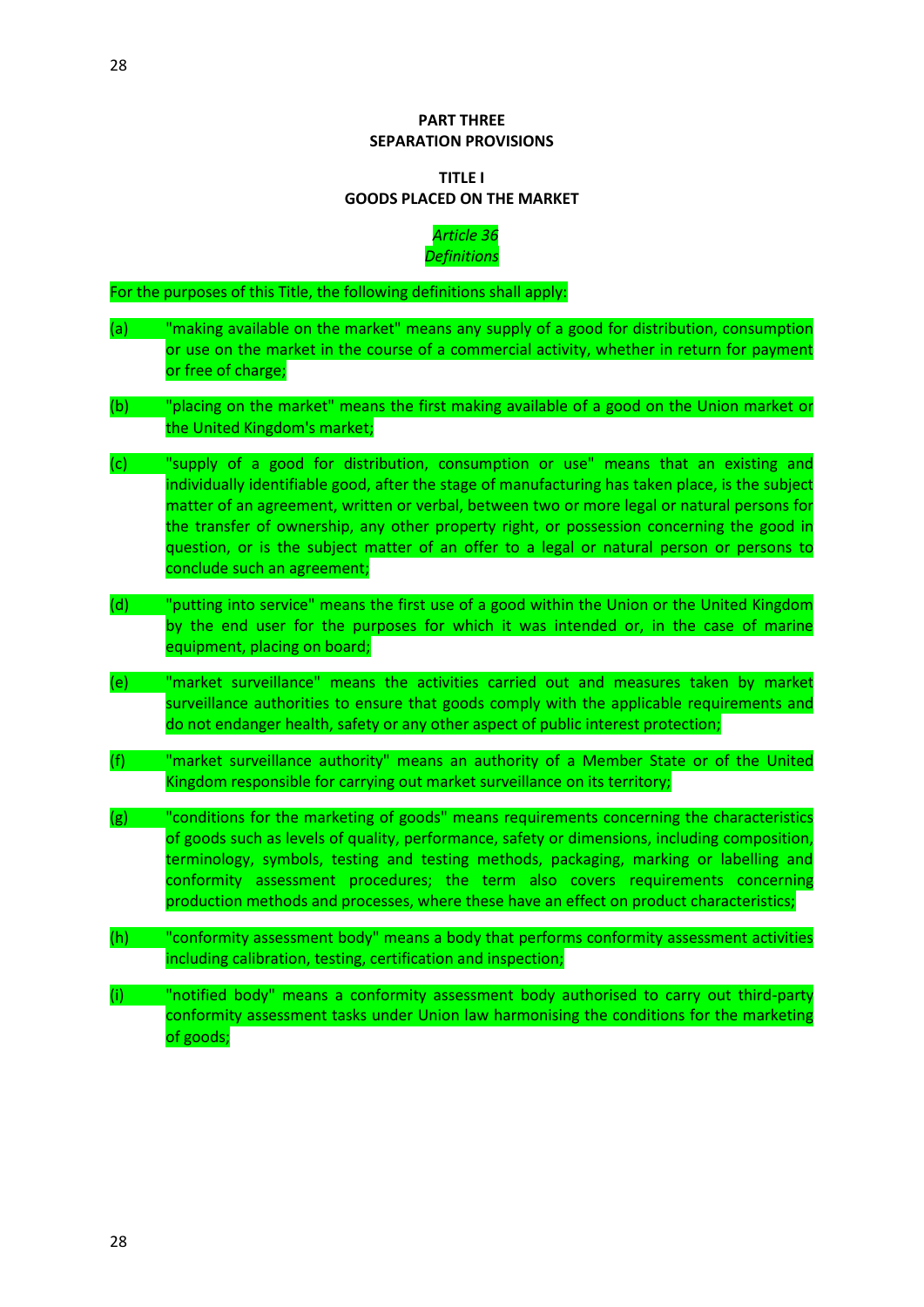(j) "animal products" means products of animal origin, animal by-products and derived products as referred to in Article 4(29), (30) and (31), respectively, of Regulation (EU) 2016/429<sup>14</sup>, feed of animal origin, and food and feed containing products of animal origin.

#### *Article 37*

*Continued circulation of goods placed on the market*

- 1. Any good that was lawfully placed on the Union market or the United Kingdom's market before the end of the transition period may:
	- (a) be further made available on the market of the Union or of the United Kingdom and circulate between these two markets until it reaches its end-user;
	- (b) where provided in the applicable provisions of Union law, be put into service in the Union or in the United Kingdom.
- 2. The requirements set out in Articles 34 and 35 TFEU and the relevant Union law governing the marketing of goods, including the conditions for the marketing of goods, applicable to the goods concerned shall apply in respect of the goods referred to in paragraph 1.
- 3. Paragraph 1 shall apply to all existing and individually identifiable goods within the meaning of Title II of Part Three of the TFEU, with the exception of the circulation between the Union market and the United Kingdom's market or vice-versa of:
	- (a) live animals and germinal products;
	- (b) animal products.
- 4. In respect of a movement of live animals or of germinal products between a Member State and the United Kingdom, or vice-versa, the provisions of Union law listed in [Annex y] shall apply, provided that the date of departure was before the end of the transition period.
- 5. This Article shall be without prejudice to the possibility for the United Kingdom, a Member State or the Union to take measures to prohibit or restrict the making available on its market of a good referred to in paragraph 1, or a category of such goods, where and to the extent permitted by Union law.
- 6. The provisions of this Title shall be without prejudice to any applicable rules on modalities of sale, intellectual property, customs procedures, tariffs and taxes.

### *Article 38 Proof of placing on the market*

Where an economic operator relies on Article 37(1) with respect to a specific good, that operator shall bear the burden of proof of demonstrating, on the basis of any relevant document, that the good was placed on the Union market or the United Kingdom's market before the end of the transition period.

<sup>14</sup> Regulation (EU) 2016/429 of the European Parliament and of the Council of 9 March 2016 on transmissible animal diseases and amending and repealing certain acts in the area of animal health ('Animal Health Law') (OJ L 84, 31.3.2016, p. 1)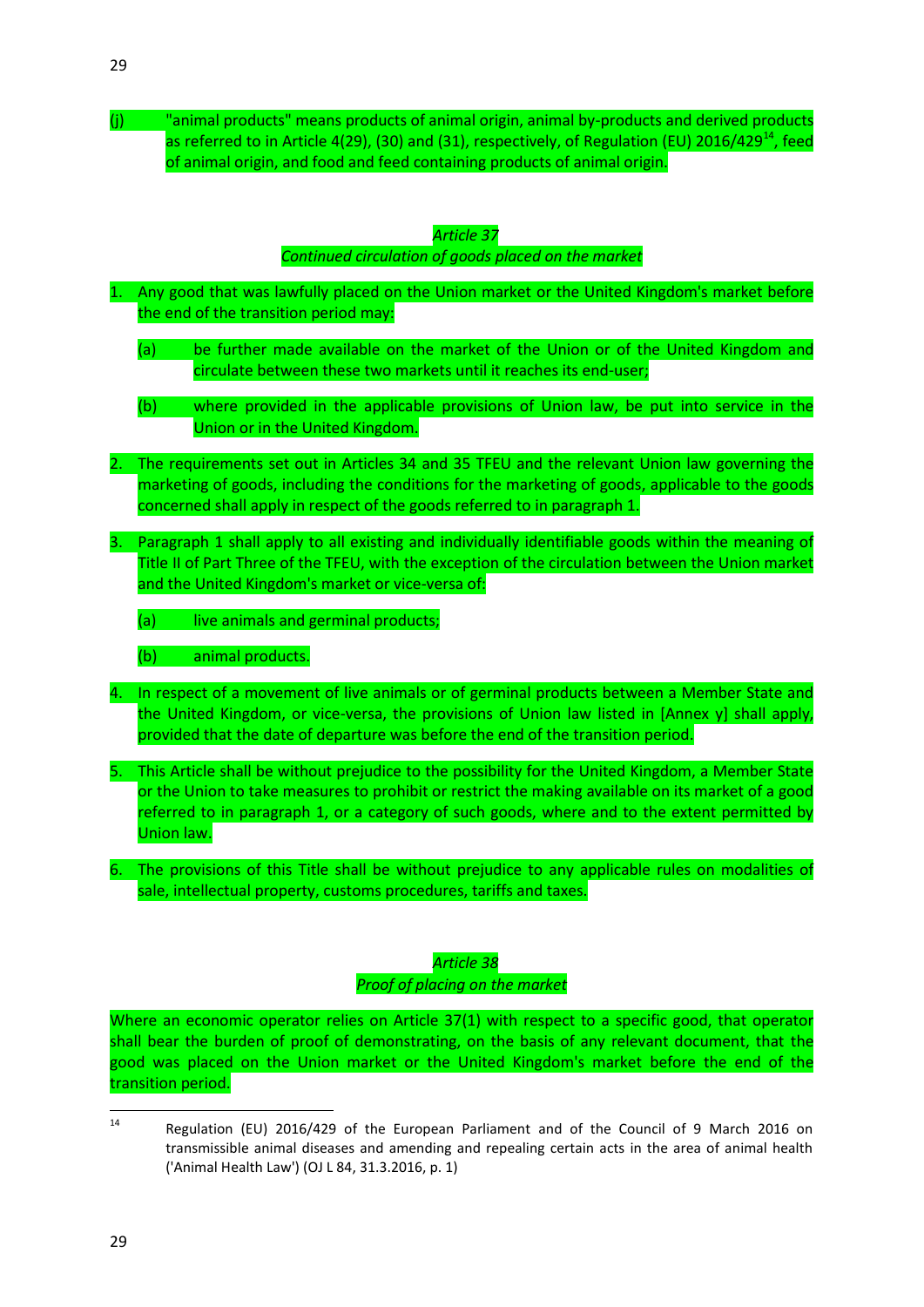### *Article 39 Market surveillance*

- 1. The market surveillance authorities of Member States and of the United Kingdom shall exchange promptly any relevant information collected with regard to the goods referred to in Article 37(1) in the context of their respective market surveillance activities. They shall in particular communicate to each other and to the European Commission any information relating to those goods presenting a serious risk as well as any measures taken in relation to non-compliant goods, including relevant information drawn from networks, information systems and databases established under Union or United Kingdom law in relation to those goods.
- 2. Member States and the United Kingdom shall transmit without delay any request from the market surveillance authorities of the United Kingdom or of Member States, respectively, to a conformity assessment body established in their territory that concerns a conformity assessment carried out by that body in its capacity as notified body before the end of the transition period. Member States and the United Kingdom shall ensure that any such request is promptly addressed by the conformity assessment body.

*Article 40*

#### *Transfer of files and documents relating to ongoing procedures*

The United Kingdom shall transfer without delay to the competent authority of a Member State designated in accordance with the procedures provided for in the applicable Union law all relevant files or documents in relation to assessments, approvals and authorisations ongoing on the day before the date of entry into force of this Agreement and led by a United Kingdom competent authority in accordance with Regulation (EU) No 528/2012<sup>15</sup>, Regulation (EC) No 1107/2009<sup>16</sup>, Directive 2001/83/EC $^{17}$  and Directive 2001/82/EC $^{18}$  of the European Parliament and of the Council.

*Article 41*

*Making available of information in relation to past authorisation procedures for medicinal products* 

1. The United Kingdom shall, upon a reasoned request from a Member State or the European Medicines Agency, make available without delay the marketing authorisation dossier of a medicinal product authorised by a competent authority of the United Kingdom before the end of the transition period, where this is necessary for the assessment of a marketing authorisation application in accordance with Articles 10 and 10a of Directive 2001/83/EC or Articles 13 and 13a of Directive 2001/82/EC.

<sup>15</sup> <sup>15</sup> Regulation (EU) No 528/2012 of the European Parliament and of the Council of 22 May 2012 concerning the making available on the market and use of biocidal products (OJ L 167, 27.6.2012, p. 1).

<sup>16</sup> Regulation (EC) No 1107/2009 of the European Parliament and of the Council of 21 October 2009 concerning the placing of plant protection products on the market (OJ L 309, 24.11.2009, p. 1).

<sup>&</sup>lt;sup>17</sup> Directive 2001/83/EC of the European Parliament and of the Council of 6 November 2001 on the Community code relating to medicinal products for human use (OJ L 311, 28.11.2001, p. 67).

<sup>18</sup> Directive 2001/82/EC of the European Parliament and of the Council of 6 November 2001 on the Community code relating to veterinary medicinal products (OJ L 311, 28.11.2001, p. 1).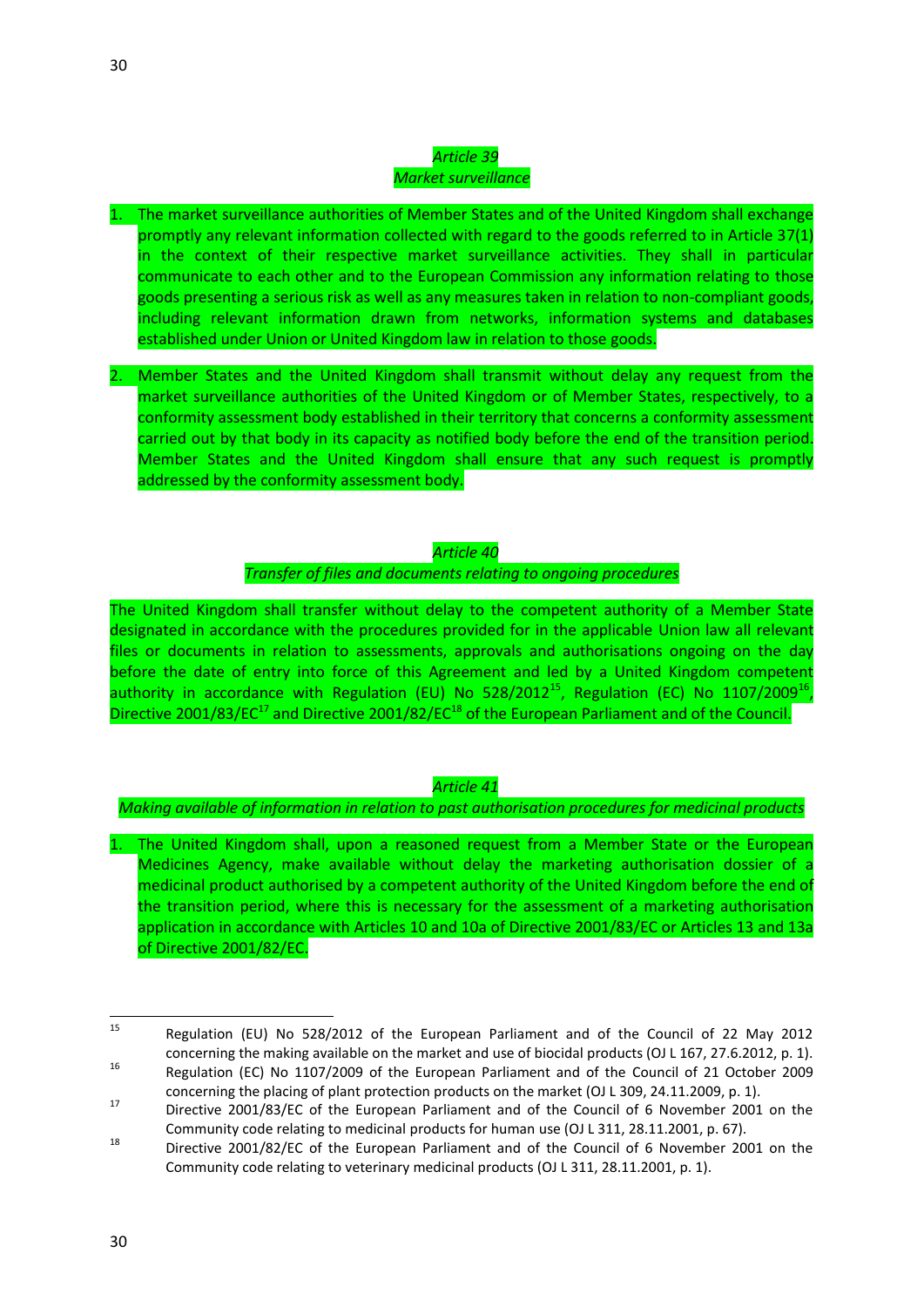2. A Member State shall, upon a reasoned request from the United Kingdom, make available without delay the marketing authorisation dossier of a medicinal product authorised by a competent authority of that Member State before the end of the transition period, where this is necessary for the assessment of a marketing authorisation application in the United Kingdom in accordance with the United Kingdom's legislative requirements, to the extent that they replicate the circumstances of Articles 10 and 10a of Directive 2001/83/EC or Articles 13 and 13a of Directive 2001/82/EC.

#### *Article 42*

### *Making available of information held by notified bodies established in the United Kingdom or in a Member State*

- 1. The United Kingdom shall ensure that, upon request by the certificate holder, information held by a conformity assessment body established in the United Kingdom in relation to its activities as a notified body under Union law before the end of the transition period is made available to a notified body established in a Member State indicated by the certificate holder without delay.
- 2. Member States shall ensure that, upon request by the certificate holder, information held by a notified body established in the Member State concerned in relation to its activities before the end of the transition period is made available to a conformity assessment body established in the United Kingdom indicated by the certificate holder without delay.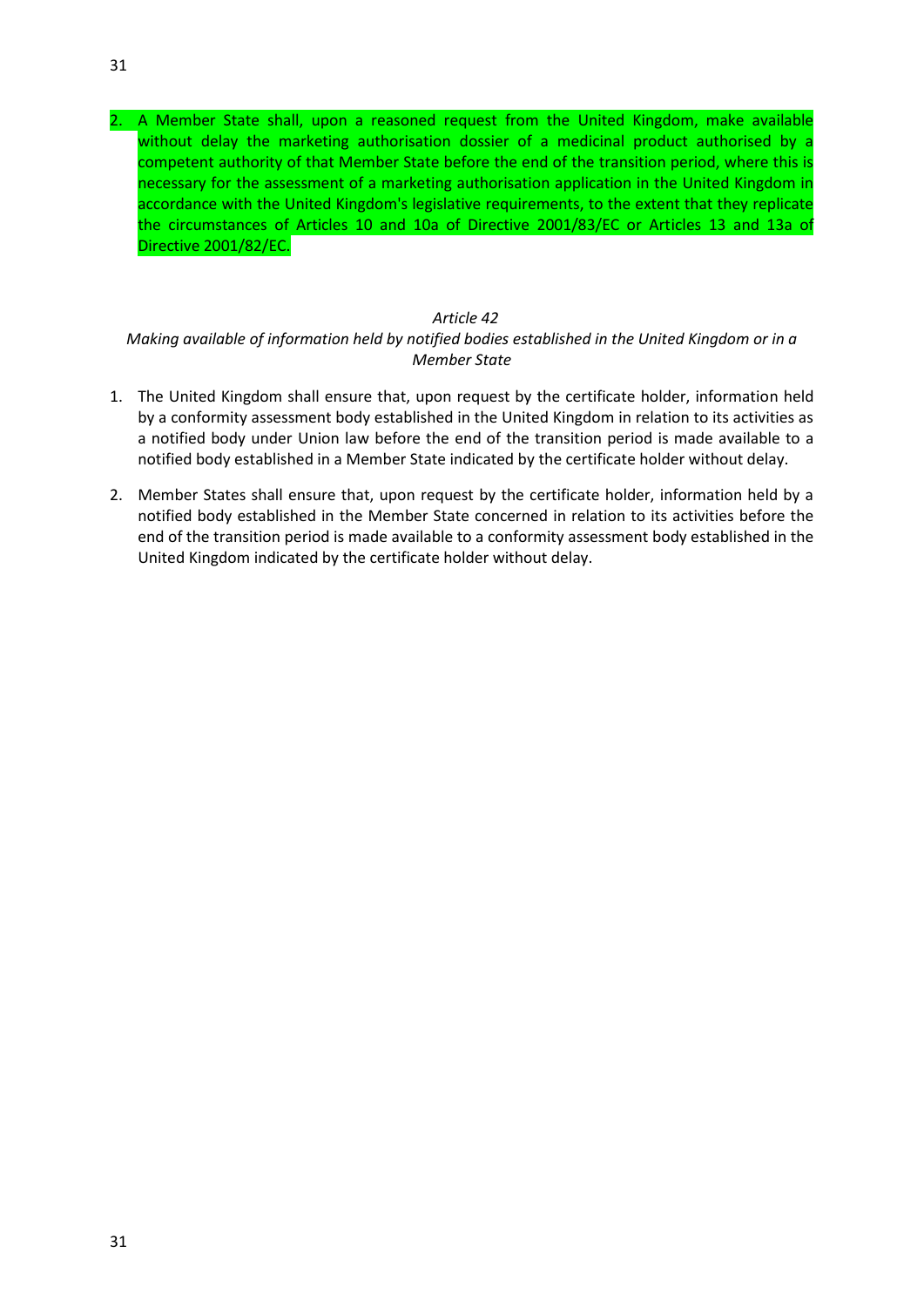### *Article 43 Union status of goods*

- 1. Regulation (EU) No 952/2013 of the European Parliament and of the Council<sup>19</sup> shall apply in respect of Union goods referred to in Article 5(23) of that Regulation moving from the customs territory of the United Kingdom to the customs territory of the Union, or vice versa, provided that the movement started before the end of the transition period and ended thereafter. A movement of goods which has started before and ends on or after the date of the end of the transition period shall be treated as an intra EU movement regarding importation and exportation licencing requirements in Union law.
- 2. For the purposes of paragraph 1, the presumption of the customs status of Union goods as referred to in Article 153(1) of Regulation (EU) No 952/2013 shall not apply. The customs status of those goods as Union goods, as well as the fact that the movement referred to in paragraph 1 started before the end of the transition period, shall need to be proven for every movement by the person concerned by any of the means referred to in Article 199 of Commission Implementing Regulation (EU) 2015/2447<sup>20</sup>. The proof of the start of the movement shall be provided by means of a transport document relating to the goods.
- 3. Paragraph 2 shall not apply in respect of Union goods that are carried by air and have been loaded or transhipped at an airport in the customs territory of the United Kingdom for consignment to the customs territory of the Union or at an airport in the customs territory of the Union for consignment to the customs territory of the United Kingdom and are carried under cover of a single transport document issued in either of the customs territories concerned, provided that the movement by air started before the end of the transition period and the movement ended thereafter.
- 4. Paragraph 2 shall not apply in respect of Union goods that are carried by sea and have been shipped between ports in the customs territory of the United Kingdom and ports in the customs territory of the Union by a regular shipping service, as referred to in Article 120 of Commission Delegated Regulation (EU) 2015/2446 $^{21}$ , provided that:
	- (a) the voyage comprising the ports in the customs territory of the United Kingdom and ports in the customs territory of the Union started before the end of the transition period and ended thereafter; and
	- (b) the regular shipping service vessel called at one or several ports in the customs territory of the United Kingdom or in the customs territory of the Union before the end of the transition period.

<sup>19</sup> Regulation (EU) No 952/2013 of the European Parliament and of the Council of 9 October 2013 laying down the Union Customs Code (OJ L 269, 10.10.2013, p. 1).

<sup>&</sup>lt;sup>20</sup> Commission Implementing Regulation (EU) 2015/2447 of 24 November 2015 laying down detailed rules for implementing certain provisions of Regulation (EU) No 952/2013 of the European Parliament and of the Council laying down the Union Customs Code (OJ L 343, 29.12.2015, p. 558).

<sup>21</sup> Commission Delegated Regulation (EU) 2015/2446 of 28 July 2015 supplementing Regulation Regulation (EU) No 952/2013 of the European Parliament and of the Council as regards detailed rules concerning certain provisions of the Union Customs Code (OJ L 343, 29.12.2015, p. 1).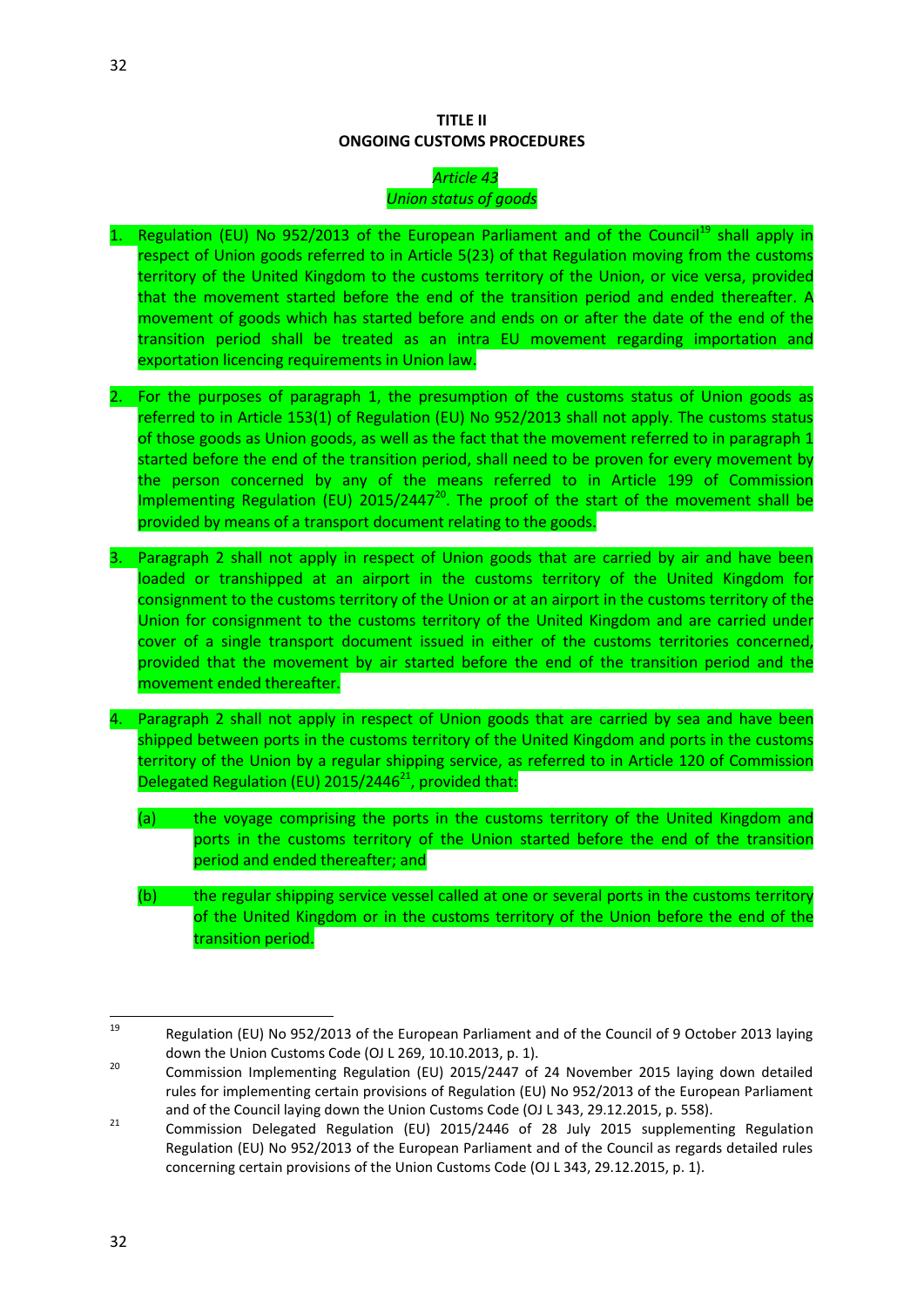- 5. When during the voyage referred to in point (a) of paragraph 4 the regular shipping service vessel calls at one or several ports in the customs territory of the United Kingdom after the end of the transition period:
	- (a) for goods loaded before the end of the transition period and unloaded in those ports, the customs status of Union goods shall not be altered;
	- (b) for goods loaded in ports called after the end of the transition period, the customs status of Union goods shall not be altered provided that it is proven in accordance with paragraph 2.

#### *Article 44*

#### *Entry summary declaration and pre-departure declaration*

- Regulation (EU) No 952/2013 shall apply in respect of entry summary declarations that were lodged at a customs office of first entry in accordance with Chapter I of Title IV of that Regulation before the end of the transition period, and those declarations shall produce the same legal effects in the customs territory of the Union and the customs territory of the United Kingdom after the end of the transition period.
- 2. Regulation (EU) No 952/2013 shall apply in respect of pre-departure declarations that were lodged in accordance with Chapter I of Title VIII of that Regulation and, where applicable, the goods were released in accordance with Article 194 of that Regulation before the end of the transition period. Those declarations shall produce the same legal effects in the customs territory of the Union and the customs territory of the United Kingdom after the end of the transition period.

#### *Article 45*

#### *Ending of temporary storage or customs procedures*

- 1. Regulation (EU) No 952/2013 shall apply in respect of non-Union goods that were in temporary storage referred to in Article 5(17) of that Regulation and in respect of goods that were under any of the customs procedures referred to in Article 5(16) of that Regulation in the customs territory of the United Kingdom at the end of the transition period until temporary storage is ended, one of the special customs procedures is discharged, the goods are released for free circulation, or are removed from the territory thereafter, but not later than [dd/mm/yyyy].<sup>\*</sup>
- 2. Regulation (EU) No 952/2013, Council Decision 2014/335/EU, Euratom<sup>22</sup>, Council Regulation (EU, Euratom) No 608/2014<sup>23</sup> and Council Regulation No (EU, Euratom) 609/2014<sup>24</sup> shall apply in respect of any customs debt arising after the end of the transition period from the end or discharge referred to in paragraph 1.

 \* Time limits yet to be specified.

<sup>&</sup>lt;sup>22</sup> Council Decision 2014/335/EU, Euratom of 26 May 2014 on the system of own resources of the European Union (OJ L 168, 7.6.2014, p. 105).

<sup>&</sup>lt;sup>23</sup> Council Regulation (EU, Euratom) No 608/2014 of 26 May 2014 laying down implementing measures for the system of own resources of the European Union (OJ L 168, 7.6.2014, p. 29).

<sup>&</sup>lt;sup>24</sup> Council Regulation (EU, Euratom) No 609/2014 of 26 May 2014 on the methods and procedure for making available the traditional, VAT and GNI-based own resources and on the measures to meet cash requirements (OJ L 168, 7.6.2014, p. 39).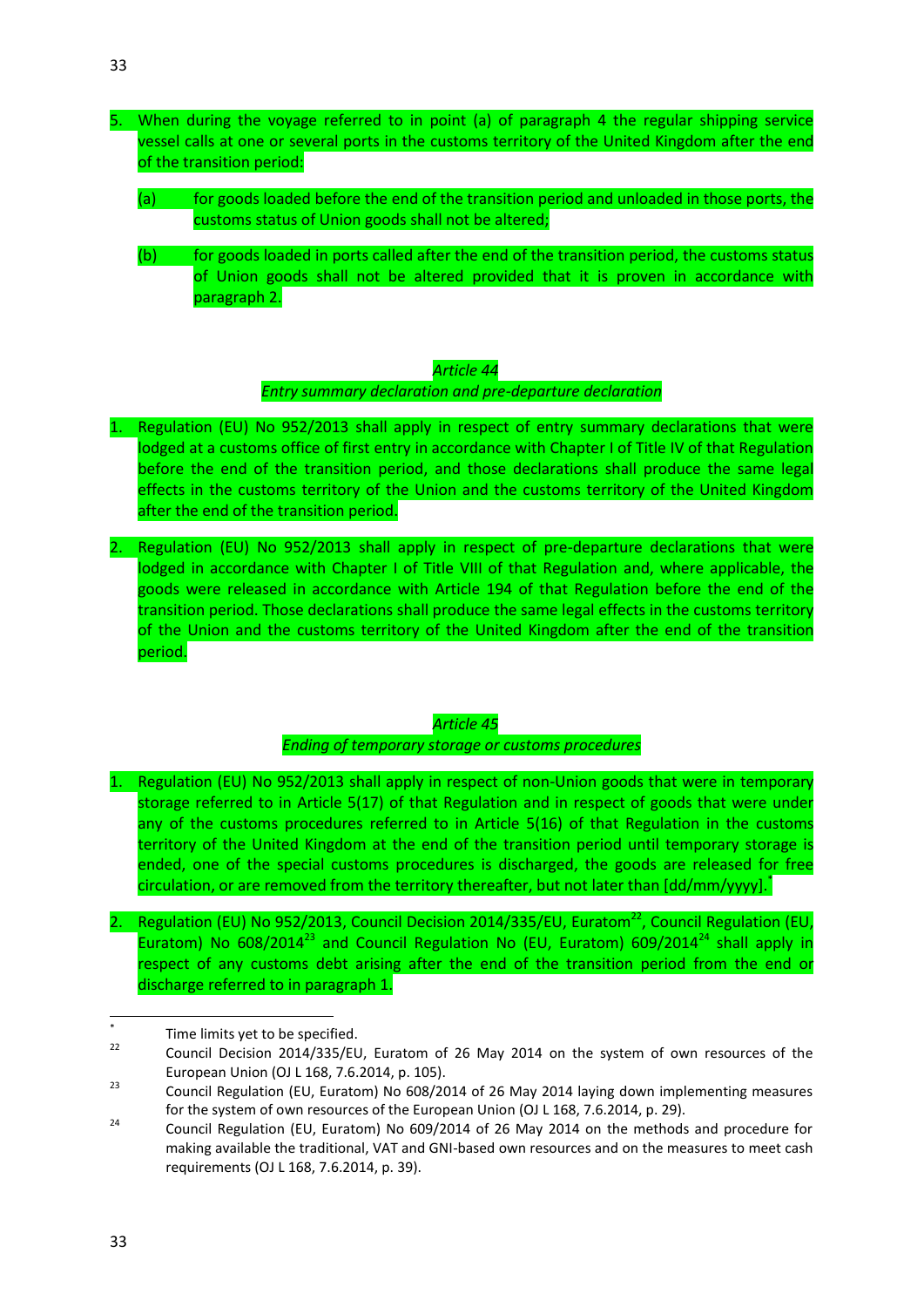3. Section 1 of Chapter 1 of Title II of Implementing Regulation (EU) 2015/2447 shall apply in respect of requests to benefit from tariffs quotas which have been accepted by the customs authorities in the customs territory of the United Kingdom and where the required supporting documents have been provided in accordance with Article 50 of that Regulation by the customs authorities in the customs territory of the United Kingdom before the end of the transition period, and in respect of the cancellation of requests and returns of unused allocated quantities of such requests.

#### *Article 46*

#### *Access to relevant network and information systems and data bases*

By way of derogation from Article 7, the United Kingdom shall have access, to the extent strictly necessary to comply with its obligations set out in this Title, to the network and information systems and the databases listed in [Annex y+4]. $\dot{ }$ 

**.** \*

Agreement on this Article is conditional on agreement on the content of Annex y+4.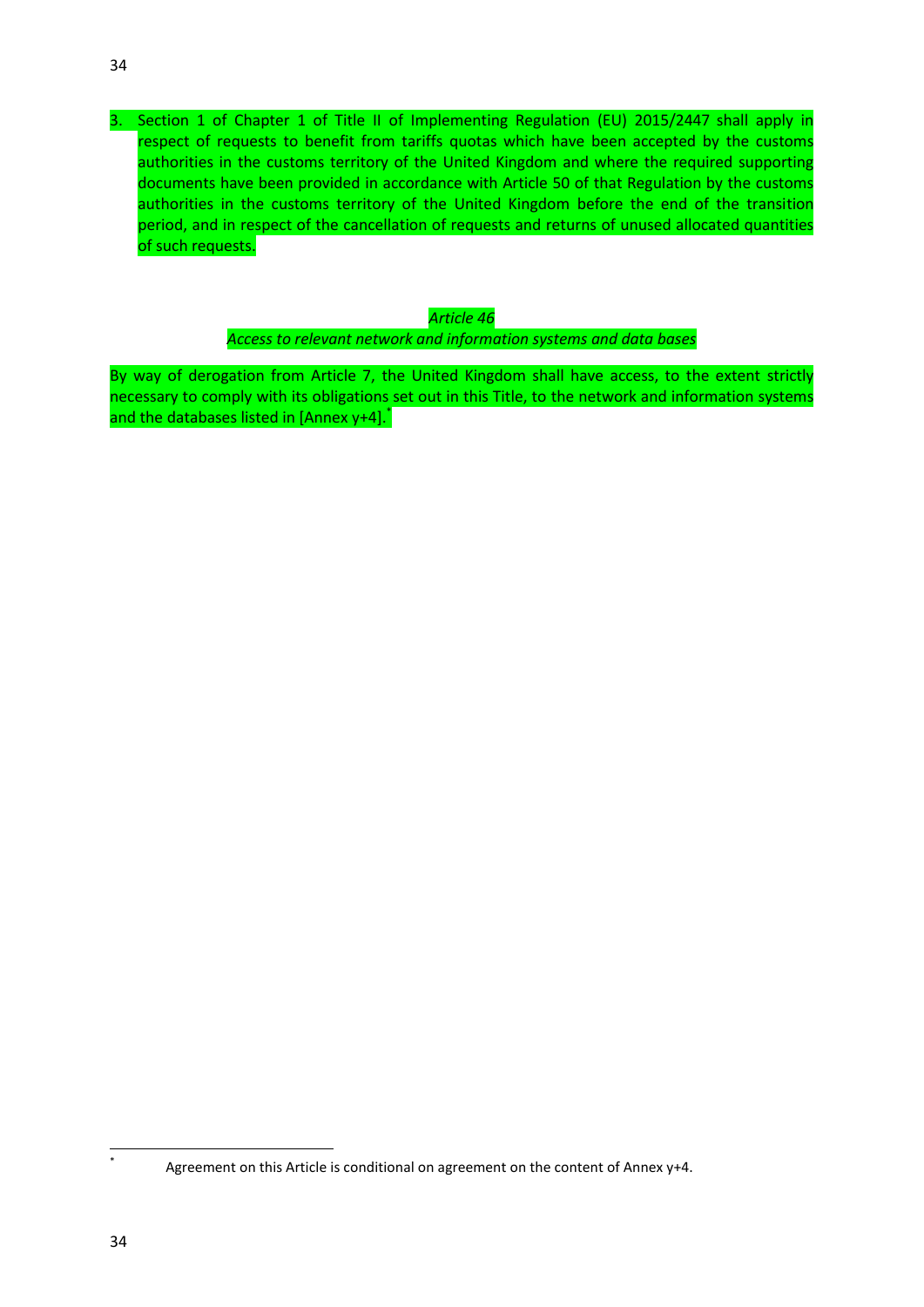### **TITLE III ONGOING VALUE ADDED TAX AND EXCISE DUTY MATTERS**

### *Article 47 Value added tax (VAT)*

- 1. Council Directive 2006/112/EC<sup>25</sup> shall apply in respect of goods dispatched or transported from the territory of the United Kingdom to the territory of a Member State, or vice versa, provided that the dispatch or transport started before the end of the transition period and ended thereafter.
- 2. The taxable person's rights and obligations under Council Directive 2006/112/EEC, with regard to transactions that took place before the end of the transition period and with regard to transactions covered by paragraph 1, are maintained until 5 years after the end of the transition period.

# *Article 48 Excise goods*

Council Directive 2008/118/EC<sup>26</sup> shall apply in respect of movements of excise goods under a duty suspension arrangement and movements of excise goods after release for consumption from the territory of the United Kingdom to the territory of a Member State, or vice versa, provided that the movement started before the end of the transition period and ended thereafter.

*Article 49*

*Access to relevant network and information systems and data bases*

By way of derogation from Article 7, the United Kingdom shall have access, to the extent strictly necessary to comply with its obligations set out in this Title, to the network and information systems and the databases listed in [Annex y+4].<sup>\*</sup>

 $25$ <sup>25</sup> Council Directive 2006/112/EC of 28 November 2006 on the common system of value added tax (OJ L 347, 11.12.2006, p. 1).

<sup>&</sup>lt;sup>26</sup> Council Directive 2008/118/EC of 16 December 2008 concerning the general arrangements for excise duty and repealing Directive 92/12/EEC (OJ L 9, 14.01.2009, p. 12).

<sup>\*</sup> Agreement on this Article is conditional on agreement on the content of Annex y+4.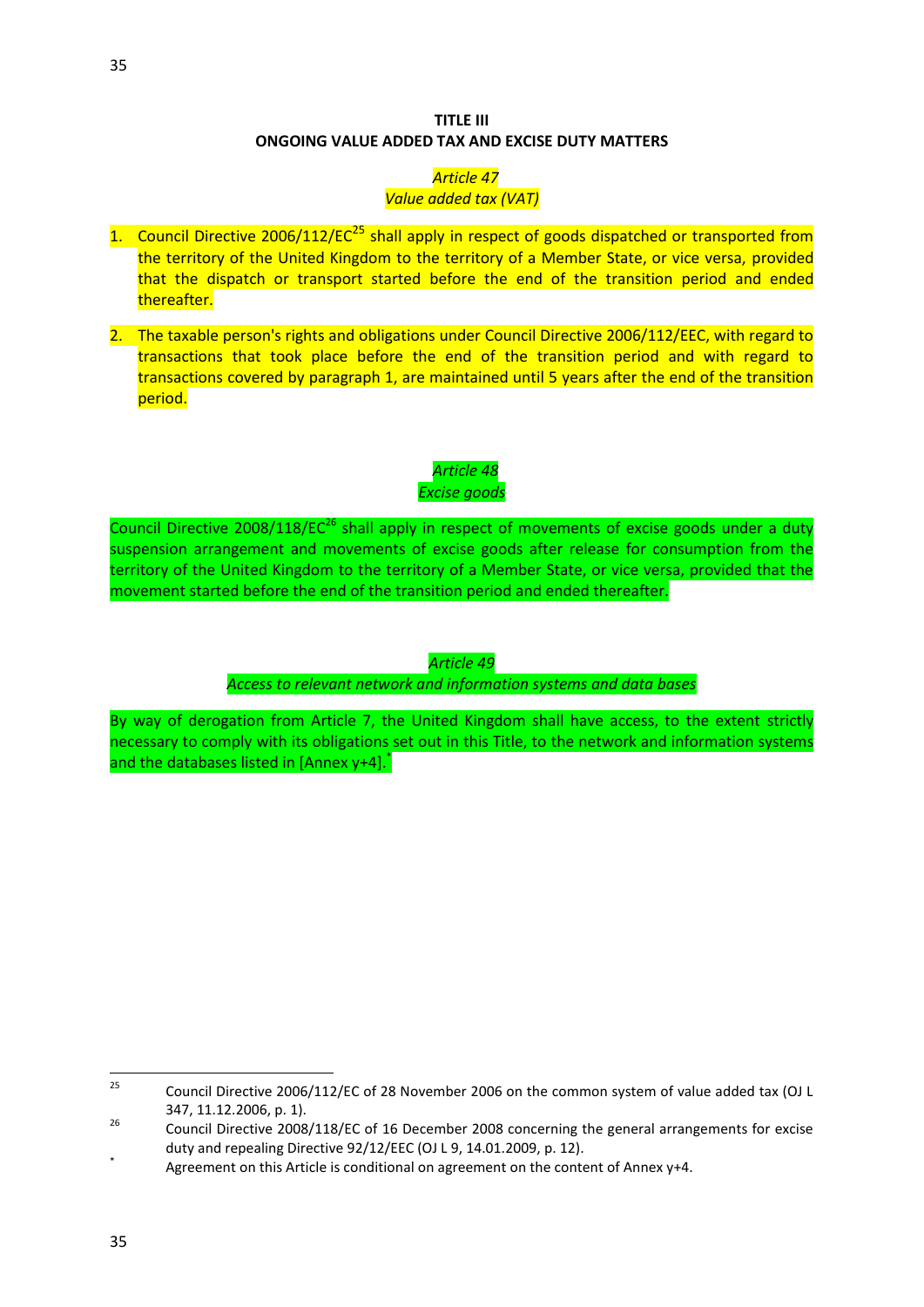#### **TITLE IV INTELLECTUAL PROPERTY**

#### *Article 50*

#### *Continued protection in the United Kingdom of registered or granted rights*

- The holder of any of the following intellectual property rights which have been registered or granted before the end of the transition period shall, without any re-examination, become the holder of a comparable registered and enforceable intellectual property right in the United Kingdom, as provided for by the law of the United Kingdom:
	- (a) the holder of a European Union trade mark registered in accordance with Regulation (EU) 2017/1001 of the European Parliament and of the Council<sup>27</sup> shall become the holder of a trade mark in the United Kingdom, consisting of the same sign, for the same goods or services;
	- (b) the holder of a Community design registered and where applicable published following deferral of publication in accordance with Council Regulation (EC) No  $6/2002^{28}$  shall become the holder of a registered design right in the United Kingdom for the same design;
	- (c) the holder of a Community plant variety right granted pursuant to Council Regulation (EC) No 2100/94 $^{29}$  shall become the holder of a plant variety right in the United Kingdom for the same plant variety.
- 2. Where a geographical indication, designation of origin or traditional speciality guaranteed within the meaning of Regulation (EU) No 1151/2012 of the European Parliament and of the Council<sup>30</sup>, a geographical indication, designation of origin or traditional term for wine within the meaning of Regulation (EU) No 1308/2013 of the European Parliament and of the Council<sup>31</sup>, a geographical indication within the meaning of Regulation (EC) No 110/2008 of the European Parliament and of the Council<sup>32</sup> or within the meaning of Regulation (EU) No 251/2014 of the European Parliament and of the Council<sup>33</sup>, is protected in the Union on the last day of the transition period, those entitled to use the geographical indication, the designation of origin, the traditional speciality guaranteed or the traditional term concerned shall, as from the end of the transition period and

 $27$ <sup>27</sup> Regulation (EU) 2017/1001 of the European Parliament and of the Council of 14 June 2017 on the European Union trade mark (OJ L OJ L 154, 16.6.2017, p. 1).

<sup>&</sup>lt;sup>28</sup> Council Regulation (EC) No 6/2002 of 12 December 2001 on Community designs (OJ L 3, 5.1.2002, p. 1).

<sup>&</sup>lt;sup>29</sup> Council Regulation (EC) No 2100/94 of 27 July 1994 on Community plant variety rights (OJ L 227, 1.9.1994, p. 1).

<sup>&</sup>lt;sup>30</sup> Regulation (EU) No 1151/2012 of the European Parliament and of the Council of 21 November 2012 on quality schemes for agricultural products and foodstuffs (OJ L 343, 14.12.2012, p. 1).

 $31$  Regulation (EU) No 1308/2013 of the European Parliament and of the Council of 17 December 2013 establishing a common organisation of the markets in agricultural products and repealing Council Regulations (EEC) No 922/72, (EEC) No 234/79, (EC) No 1037/2001 and (EC) No 1234/2007 (OJ L 347, 20.12.2013, p. 671).

<sup>32</sup> Regulation (EC) No 110/2008 of the European Parliament and of the Council of 15 January 2008 on the definition, description, presentation, labelling and the protection of geographical indications of spirit drinks and repealing Council Regulation (EEC) No 1576/89 (OJ L 39, 13.2.2008, p. 16).

 $\frac{33}{13}$  Regulation (EU) No 251/2014 of the European Parliament and of the Council of 26 February 2014 on the definition, description, presentation, labelling and the protection of geographical indications of aromatised wine products and repealing Council Regulation (EEC) No 1601/91 (OJ L 84, 20.3.2014, p. 14).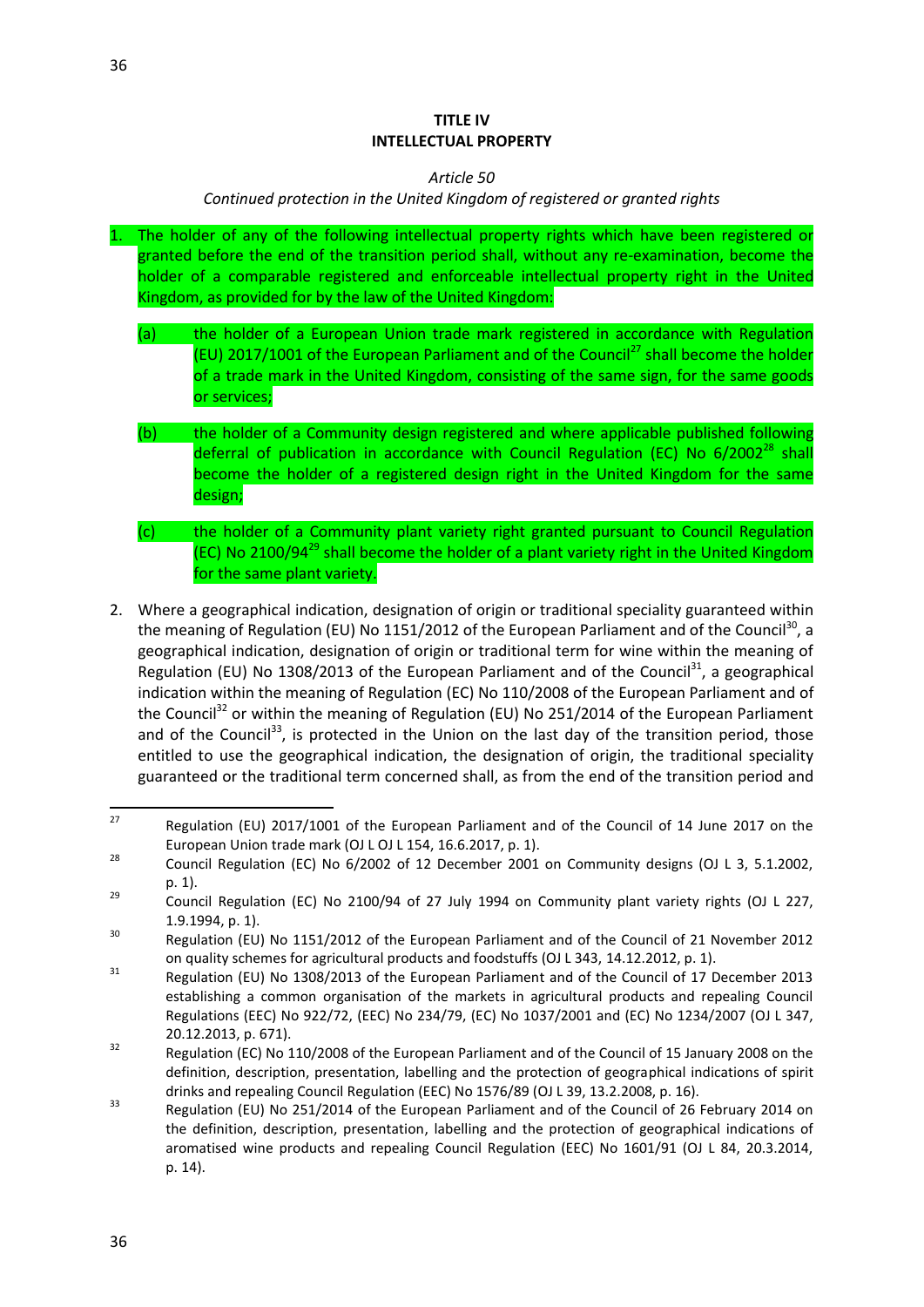37

without any re-examination, be entitled to use a right in the United Kingdom granted under the law of the United Kingdom which provides for at least the same level of protection, with respect to the geographical indication, the designation of origin, the traditional speciality guaranteed or the traditional term concerned, as the protection provided for by the following provisions of Union law:

- (a) Article 4(1)(i), (j) and (k) of Directive (EU) 2015/2436 of the European Parliament and of the Council<sup>34</sup>; and
- (b) in view of the right concerned, Articles 13, 14(1), 24, 36(3), 38, 44 and 45(1)(b) of Regulation (EU) No 1151/2012; Article 90(1) of Regulation (EU) No 1306/2008 of the European Parliament and of the Council<sup>35</sup>; Articles  $100(3)$ ,  $102(1)$ ,  $103$ ,  $113$  and  $157(1)(c)(x)$  of Regulation (EU) No 1308/2013; Article 62(3) and (4) of Commission Regulation (EC) No 607/2009<sup>36</sup>; Articles 16, 23(1) and, in so far as related to compliance with Articles 16 and 23(1), Article 24(1) of Regulation (EC) No 110/2008; or Articles 19(1) and 20 of Regulation (EU) No 251/2014.
- 3. Notwithstanding paragraphs 1 and 2, if an intellectual property right referred to in those paragraphs is declared invalid or revoked, or in the case of a Community plant variety right is declared null and void or cancelled, in the Union as the result of an administrative or judicial procedure which was ongoing on the last day of the transition period, the corresponding right in the United Kingdom shall also be declared invalid or revoked, or declared null and void, or cancelled. The date of effect of the declaration or revocation or cancellation in the United Kingdom shall be the same as in the Union.

By way of derogation from the first subparagraph, the United Kingdom shall not be obliged to declare invalid or revoke the corresponding right in the United Kingdom where the grounds for invalidity or revocation of the European Union trademark or Registered Community design do not apply in the United Kingdom.

- 4. A trade mark or registered design right which arises in the United Kingdom in accordance with points (a) and (b) of paragraph 1 shall have as its first renewal date the renewal date of the corresponding intellectual property right registered in accordance with Union law.
- 5. In respect of trade marks in the United Kingdom referred to in point (a) of paragraph 1 of this Article, the following shall apply:
	- (a) the trade mark shall enjoy the date of filing or the date of priority of the European Union trade mark and, where appropriate, the seniority of a trade mark of the United Kingdom claimed under Article 39 or 40 of Regulation (EU) 2017/1001;
	- (b) the trade mark shall not be liable to revocation on the ground that the corresponding European Union trade mark had not been put into genuine use in the territory of the United Kingdom before the end of the transition period;
- 34 Directive (EU) 2015/2436 of the European Parliament and of the Council of 16 December 2015 to approximate the laws of the Member States relating to trade marks (OJ L 336, 23.12.2015, p. 1).
- <sup>35</sup> Regulation (EU) No 1306/2008 of the European Parliament and of the Council of 17 December 2013 on the financing, management and monitoring of the common agricultural policy (OJ L 347, 20.12.2013, p. 549).
- <sup>36</sup> Commission Regulation (EC) No 607/2009 of 14 July 2009 laying down certain detailed rules for the implementation of Council Regulation (EC) No 479/2008 as regards protected designations of origin and geographical indications, traditional terms, labelling and presentation of certain wine sector products (OJ L 193 24.7.2009, p. 60).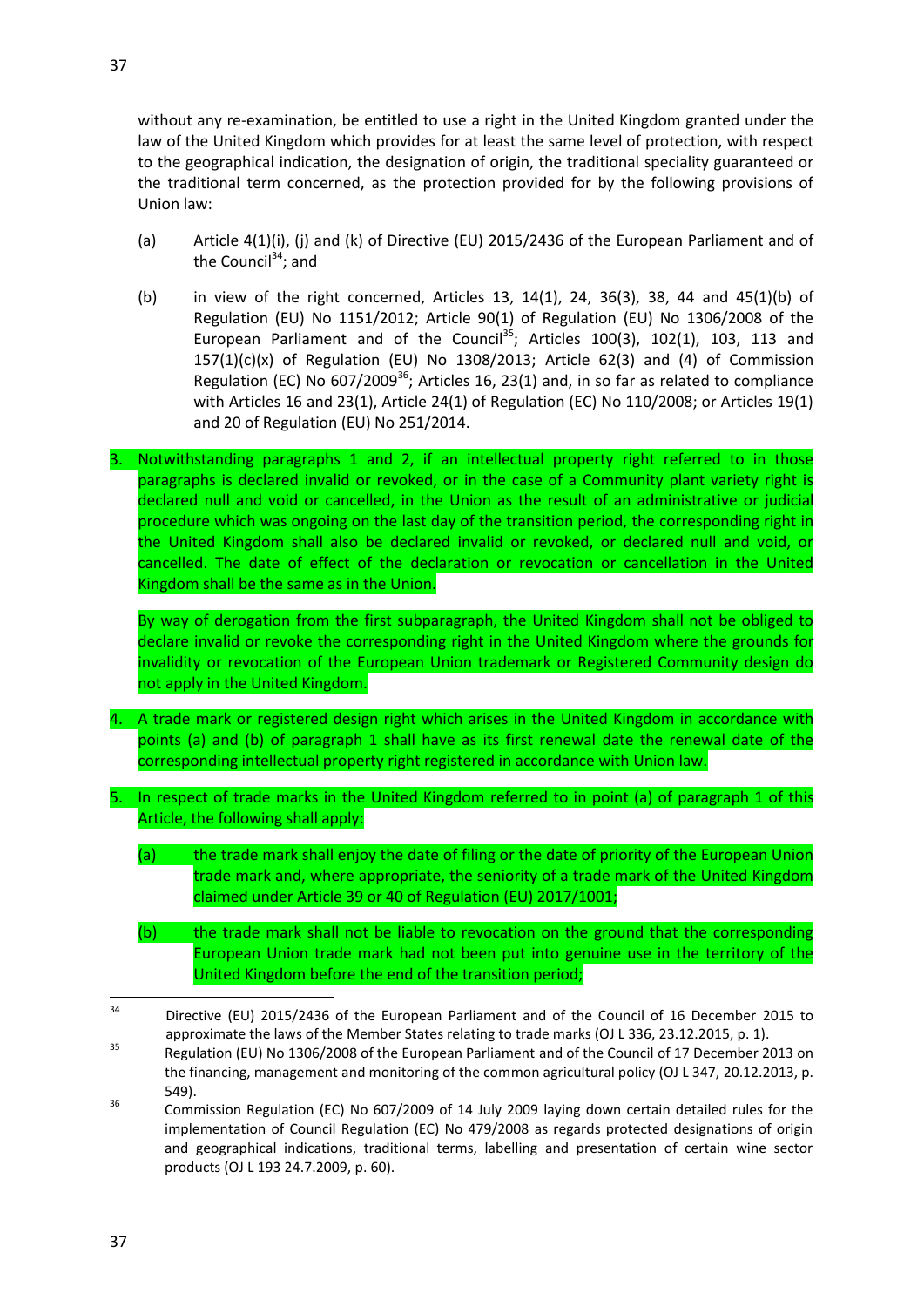- (c) the owner of a European Union trade mark having acquired a reputation in the Union shall be entitled to exercise in the United Kingdom rights equivalent to those provided for in point (c) of Article 9(2) of Regulation (EU) 2017/1001 and point (a) of Article 5(3) of Directive 2015/2436 in respect of the corresponding trade mark on the basis of the reputation acquired in the Union at the date of the end of the transition period and thereafter the continuing reputation of that trade mark shall be based on the use of the mark in the United Kingdom.
- 6. In respect of registered design rights and plant variety rights in the United Kingdom referred to in points (b) and (c) of paragraph 1, the following shall apply:
	- (a) the term of protection under the law of the United Kingdom shall be at least equal to the remaining period of protection under Union law of the corresponding registered Community design or Community plant variety right;
	- (b) the date of filing or the date of priority shall be that of the corresponding registered Community design or Community plant variety right.

## *Article 51 Registration procedure*

- 1. The registration or grant of the intellectual property rights pursuant to Article 50(1) and (2) of this Agreement shall be carried out free of charge by the relevant entities in the United Kingdom, using the data available in the registries of the European Union Intellectual Property Office, the Community Plant Variety Office and the European Commission. Annex III to Regulation (EC) No 110/2008 shall be considered a registry for the purpose of this Article.
- 2. For the purpose of the registration process, holders of the intellectual property rights referred to in Article 50(1) and those entitled to use the rights referred to in Article 50(2) shall not be required to introduce an application or to undertake any particular administrative procedure. They shall not be required to have a correspondence address in the United Kingdom, without prejudice to such address being required at the moment of the first renewal of the intellectual property right concerned, where applicable.
- 3. The European Union Intellectual Property Office, the Community Plant Variety Office and the European Commission shall provide to the relevant entities in the United Kingdom the information necessary for the registration or grant in the United Kingdom of the intellectual property rights referred to in Article 50(1) or (2).
- 4. This Article shall be without prejudice to renewal fees that may apply at the time of renewal of the rights, or the possibility for the holders concerned to surrender their intellectual property rights in the United Kingdom, in accordance with the relevant procedure under the law of the United Kingdom.

### *Article 52*

*Continued protection in the United Kingdom of international registrations designating the Union*

The United Kingdom shall take measures to ensure that natural or legal persons who have obtained protection for international registrations of trade marks or designs designating the Union pursuant to the Madrid system for the international registration of marks or the Hague system for the international deposit of industrial designs before the end of the transition period, enjoy protection in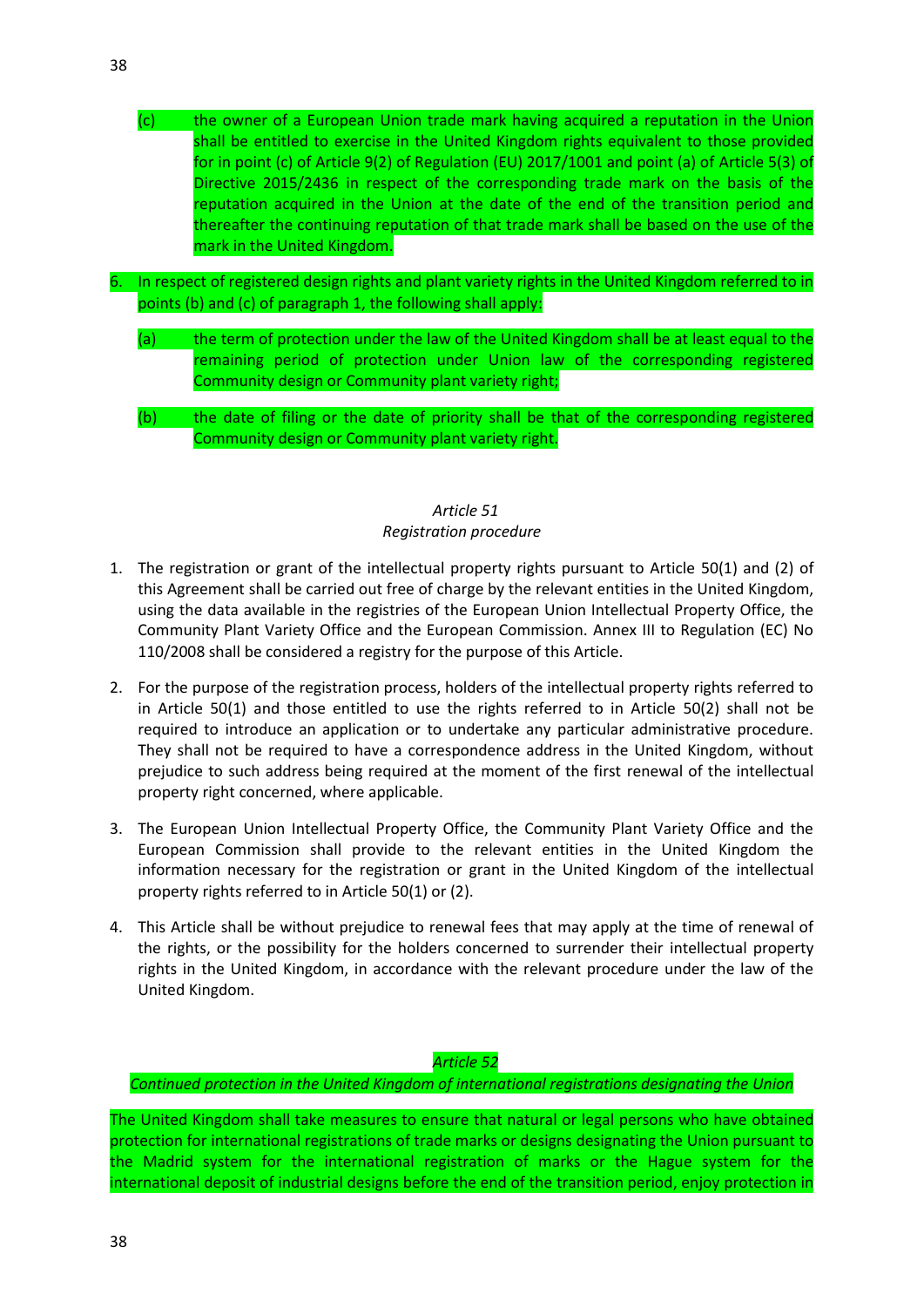the United Kingdom for their trade marks or industrial designs in respect of those international registrations.

#### *Article 53*

### *Continued protection in the United Kingdom of unregistered Community designs*

The holder of a right in relation to an unregistered Community design which arose before the end of the transition period in accordance with Regulation (EC) No 6/2002 shall in relation to that unregistered Community design *ipso iure* become the holder of an enforceable intellectual property right in the United Kingdom, as provided for by the law of the United Kingdom and affording the same level of protection as that provided for in Regulation (EC) No 6/2002. The term of protection of that right under the law of the United Kingdom shall be at least equal to the remaining period of protection referred to in Article 11(1) of that Regulation of the corresponding unregistered Community design.

# *Article 54 Continued protection of databases*

- 1. The holder of a right in relation to a database in respect of the United Kingdom in accordance with Article 7 of Directive  $96/9$ /EC of the European Parliament and of the Council<sup>37</sup> which arose before the end of the transition period shall in relation to that database maintain an enforceable intellectual property right in respect of the United Kingdom as provided for by the law of the United Kingdom and affording the same level of protection as that provided for in Directive 96/9/EC, provided that the holder of that right continues to comply with the requirements of Article 11 of that Directive. The term of protection of that right under the law of the United Kingdom shall be at least equal to the remaining period of protection referred to in Article 10 of Directive 96/9/EC.
- 2. The following persons and undertakings shall be deemed to comply with the requirements of Article 11 of Directive 96/9/EC:
	- (a) United Kingdom nationals;
	- (b) persons with a habitual residence in the United Kingdom;
	- (c) undertakings established in the United Kingdom; where such an undertaking has only its registered office in the United Kingdom, its operations must be genuinely linked on an ongoing basis with the economy of the United Kingdom or of a Member State.

### *Article 55*

*Right of priority with respect to pending applications for European Union trade marks and Community plant variety rights*

1. Where a person filed an application for a European Union trade mark or a Community design in accordance with Union law before the end of the transition period and where that application

<sup>37</sup> Directive 96/9/EC of the European Parliament and of the Council of 11 March 1996 on the legal protection of databases (OJ L 77, 27.3.1996, p. 20).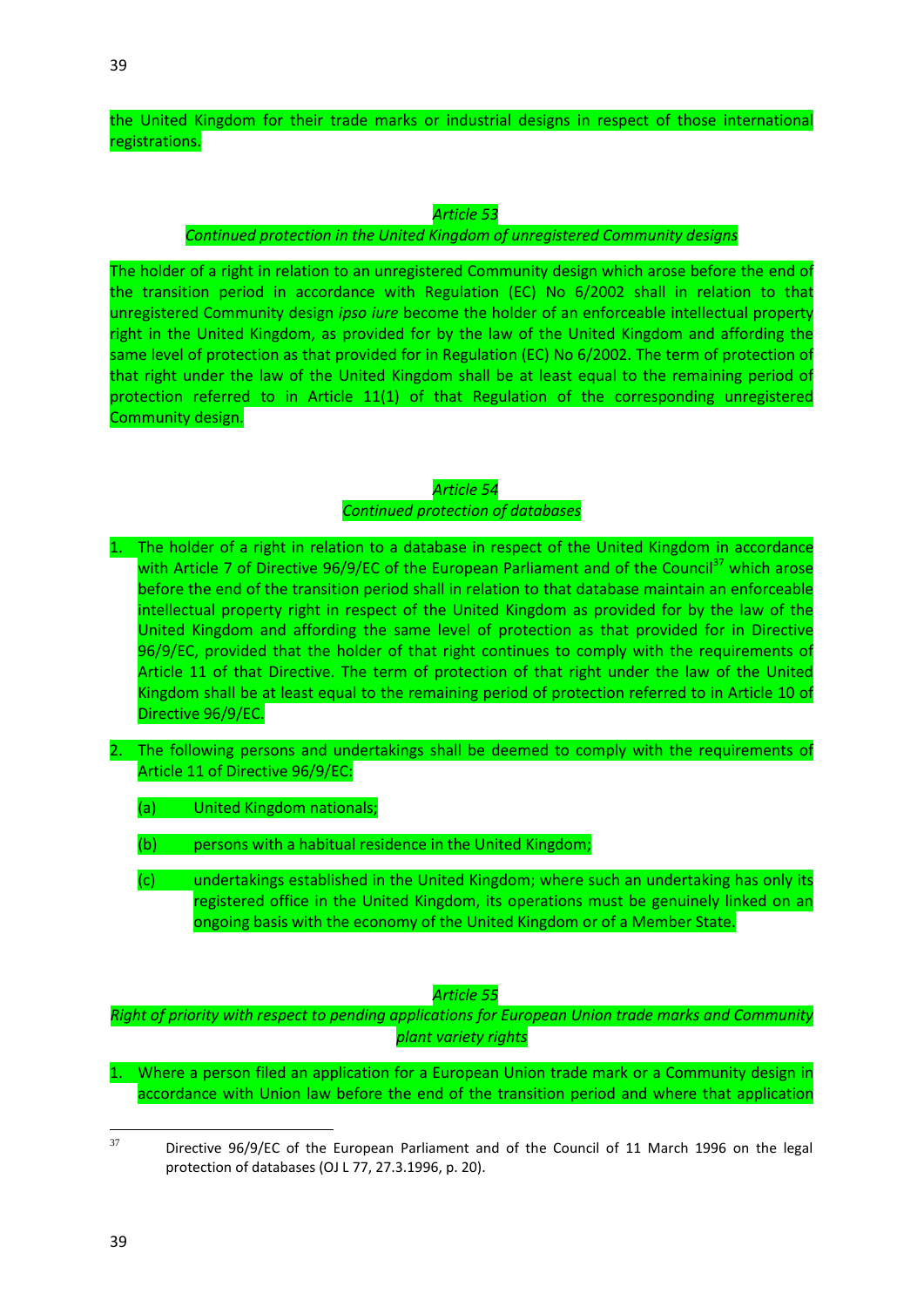40

was accorded a date of filing, that person shall have, for the same trade mark in respect of goods or services which are identical with or contained within those for which the application has been filed in the Union or the same design, a right to file an application in the United Kingdom during a period of 9 months from the end of the transition period. An application made pursuant to this Article shall have the same filing date and date of priority as the corresponding application filed in the Union and where appropriate the seniority of a trade mark of the United Kingdom claimed under Article 39 or 40 of Regulation EU 2017/1001.

2. Where a person filed an application for a Community plant variety right in accordance with Union law before the end of the transition period, that person shall have, for the purpose of filing an application for the same plant variety right in the United Kingdom, an ad hoc right of priority in the United Kingdom during a period of six months from the end of the transition period. The right of priority shall have the effect that the date of priority of the application for the Community plant variety right counts as the date of application for a plant variety right in the United Kingdom for the purpose of determining distinctness, novelty and entitlement to the right.

### *Article 56*

# *Pending applications for supplementary protection certificates in the United Kingdom*

- 1. Regulation (EC) No 1610/96 of the European Parliament and of the Council<sup>38</sup> and Regulation (EC) No 469/2009 of the European Parliament and of the Council<sup>39</sup> shall apply in respect of applications for supplementary protection certificates for plant protection products, for medicinal products, or applications for the extension of the duration of such certificates, submitted to an authority in the United Kingdom before the end of the transition period where the administrative procedure for the grant of the certificate concerned or of the extension of its duration was ongoing at the end of the transition period.
- 2. Any certificate granted pursuant to paragraph 1 shall provide for the same level of protection as that provided for in Regulation (EC) No 1610/96 or Regulation (EC) No 469/2009.

#### *Article 57 Exhaustion of rights*

Rights conferred by an intellectual property right which were exhausted both in the Union and in the United Kingdom before the end of the transition period under the conditions provided for by Union law shall remain exhausted both in the Union and in the United Kingdom.

<sup>38</sup> <sup>38</sup> Regulation (EC) No 1610/96 of the European Parliament and of the Council of 23 July 1996 concerning the creation of a supplementary protection certificate for plant protection products (OJ L 198, 8.8.1996, p. 30).

 $\frac{39}{2}$  Regulation (EC) No 469/2009 of the European Parliament and of the Council of 6 May 2009 concerning the supplementary protection certificate for medicinal products (OJ L 152, 16.6.2009, p. 1).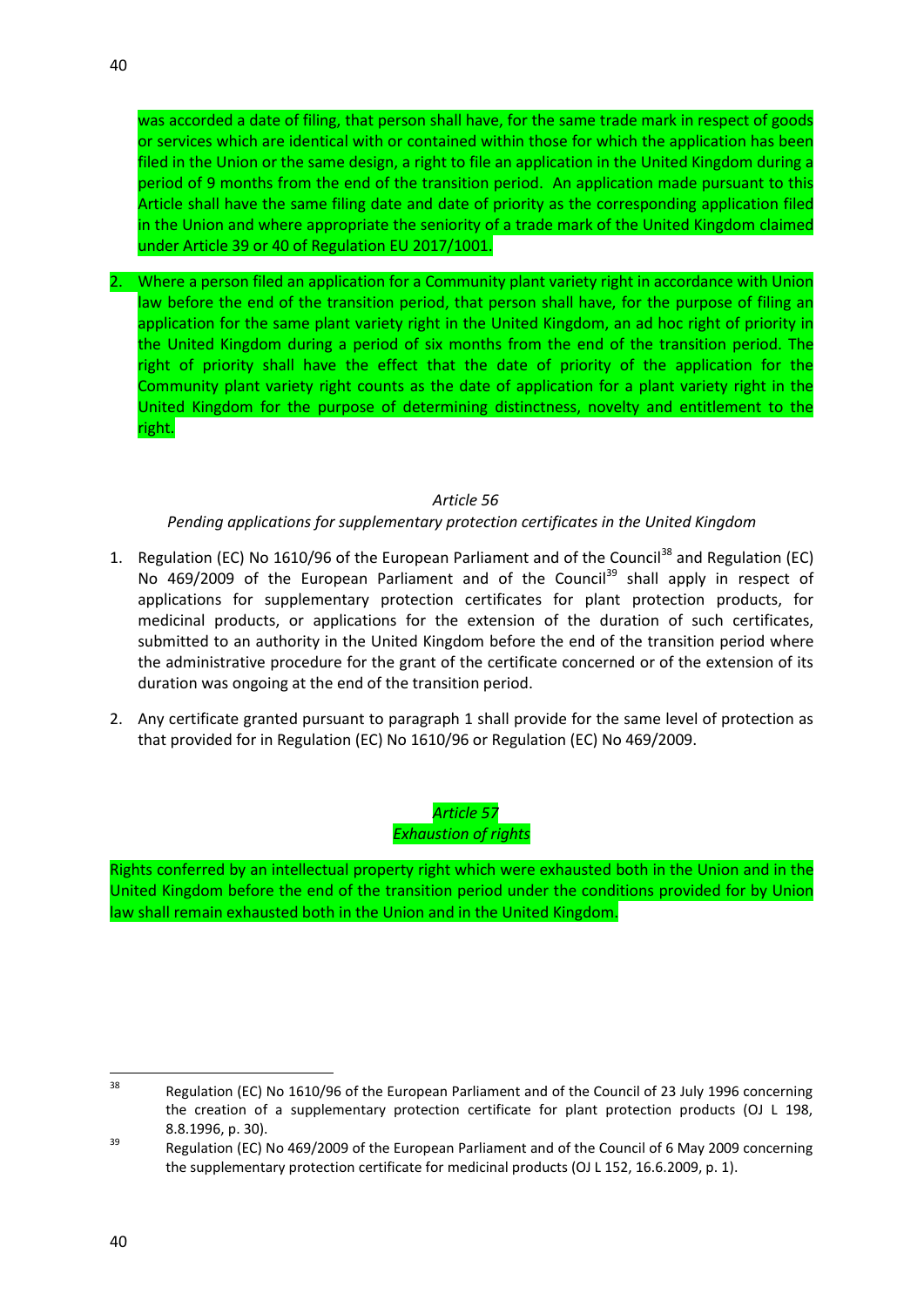### **TITLE V ONGOING POLICE AND JUDICIAL COOPERATION IN CRIMINAL MATTERS**

#### *Article 58*

### *Ongoing judicial cooperation proceedings in criminal matters*

- 1. In the United Kingdom, as well as in the Member States in situations involving the United Kingdom, the following acts shall apply as follows:
	- (a) the Convention, established by the Council in accordance with Article 34 of the Treaty on European Union on Mutual Assistance in Criminal Matters between the Member States of the European Union and the Protocol established by the Council in accordance with Article 34 of the Treaty on European Union to the Convention on Mutual Assistance in Criminal Matters between the Member States of the European Union shall apply in respect of mutual legal assistance requests received under the respective instrument before the end of the transition period by the central authority or judicial authority;
	- (b) Council Framework Decision 2002/584/JHA<sup>40</sup> shall apply in respect of European arrest warrants where the requested person was arrested before the end of the transition period for the purposes of the execution of a European arrest warrant, irrespective of the decision of the executing judicial authority as to whether the requested person remains in detention or is provisionally released;
	- (c) Council Framework Decision 2003/577/JHA $^{41}$  shall apply in respect of freezing orders received before the end of the transition period by the central authority, by the competent judicial authority for execution or by a judicial authority in the executing State with no jurisdiction to recognise or execute a freezing order which transmits it *ex officio* to the competent judicial authority for execution;
	- (d) Council Framework Decision 2005/214/JHA $^{42}$  shall apply in respect of decisions received before the end of the transition period by the central authority or the competent authority in the executing State or by an authority of the executing State with no jurisdiction to recognise or execute a decision which transmits it *ex officio* to the competent authority for execution;
	- (e) Council Framework Decision 2006/783/JHA<sup>43</sup> shall apply in respect of confiscation orders received before the end of the transition period by the central authority or the competent authority of the executing State or by an authority in the executing State with no jurisdiction to recognise or execute a confiscation order which transmits it *ex officio* to the competent authority for execution;
	- (f) Council Framework Decision 2008/909/JHA $44$  shall apply in respect of judgments received before the end of the transition period by the competent authority of the executing

<sup>40</sup> <sup>40</sup> Council Framework Decision 2002/584/JHA of 13 June 2002 on the European arrest warrant and the surrender procedures between Member States (OJ L 190, 18.7.2002, p. 1).

<sup>41</sup> Council Framework Decision 2003/577/JHA of 22 July 2003 on the execution in the European Union of orders freezing property or evidence (OJ L 196, 2.8.2003, p. 45).

<sup>42</sup> Council Framework Decision 2005/214/JHA of 24 February 2005 on the application of the principle of mutual recognition to financial penalties (OJ L 76, 22.3.2005, p. 16).

<sup>&</sup>lt;sup>43</sup> Council Framework Decision 2006/783/JHA of 7 October 2006 on the application of the principle of mutual recognition to confiscation orders (OJ L 328, 24.11.2006, p. 54).

<sup>44</sup> Council Framework Decision 2008/909/JHA of 27 November 2008 on the application of the principle of mutual recognition to judgments in criminal matters imposing custodial sentences or measures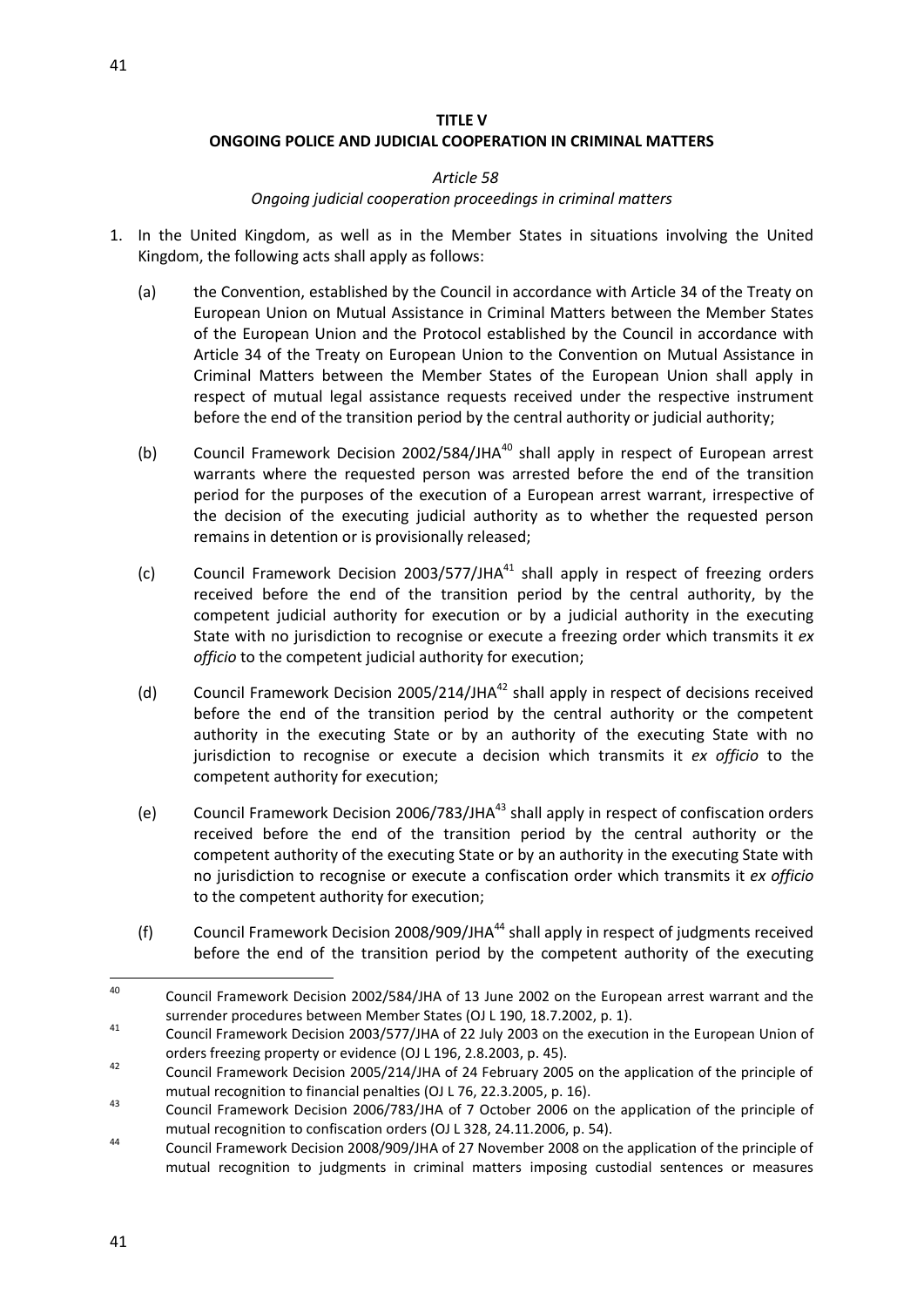State or by an authority of the executing State with no competence to recognise and enforce a judgment which transmits it *ex officio* to the competent authority for execution;

- (g) Council Framework Decision 2008/675/JHA<sup>45</sup> shall apply in respect of new criminal proceedings within the meaning of Article 3 of that Framework Decision initiated before the end of the transition period;
- (h) Council Framework Decision 2009/315/JHA $46$  shall apply in respect of requests for information on conviction received before the end of the transition period by the central authority; however, replies to such requests cannot be transmitted after the end of the transition period through the European Criminal Records Information System established pursuant to the Council Decision 2009/316/JHA $^{47}$ ;
- (i) Council Framework Decision 2009/829/JHA<sup>48</sup> shall apply in respect of decisions on supervision measures received before the end of the transition period by the central authority or the competent authority in the executing State or by an authority of the executing State with no competence to recognise a decision which forwards it *ex officio* to the competent authority for execution;
- (j) Directive 2011/99/EU of the European Parliament and of the Council<sup>49</sup> shall apply in respect of European protection orders received before the end of the transition period by the central authority or the competent authority of the executing State or by an authority of the executing State with no competence to recognise a European protection order which forwards it *ex officio* to the competent authority for execution;
- (k) Directive 2014/41/EU of the European Parliament and of the Council<sup>50</sup> shall apply in respect of European Investigation Orders received before the end of the transition period by the central authority or the executing authority or by an authority in the executing State with no competence to recognise or execute a European Investigation Order which forwards it *ex officio* to the executing authority for execution.
- 2. The competent authorities of the United Kingdom may continue to participate in the joint investigation teams set up before the end of the transition period in accordance with Article 13 of the Convention established by the Council in accordance with Article 34 of the Treaty on

- <sup>45</sup> Council Framework Decision 2008/675/JHA of 24 July 2008 on taking account of convictions in the Member States of the European Union in the course of new criminal proceedings (OJ L 220, 15.8.2008, p. 32).
- <sup>46</sup> Council Framework Decision 2009/315/JHA of 26 February 2009 on the organisation and content of the exchange of information extracted from the criminal record between Member States (OJ L 93, 7.4.2009, p. 23).
- <sup>47</sup> Council Decision 2009/316/JHA of 6 April 2009 on the establishment of the European Criminal Records Information System (ECRIS) in application of Article 11 of Framework Decision 2009/315/JHA (OJ L 93, 7.4.2009, p. 33).
- <sup>48</sup> Council Framework Decision 2009/829/JHA of 23 October 2009 on the application, between Member States of the European Union, of the principle of mutual recognition to decisions on supervision measures as an alternative to provisional detention (OJ L 294, 11.11.2009, p. 20).
- <sup>49</sup> Directive 2011/99/EU of the European Parliament and of the Council of 13 December 2011 on the European protection order (OJ L 338, 21.12.2011, p. 2).
- <sup>50</sup> Directive 2014/41/EU of the European Parliament and of the Council of 3 April 2014 regarding the European Investigation Order in criminal matters (OJ L 130, 1.5.2014, p. 1).

 $\overline{a}$ 

involving deprivation of liberty for the purpose of their enforcement in the European Union (OJ L 327, 5.12.2008, p. 27).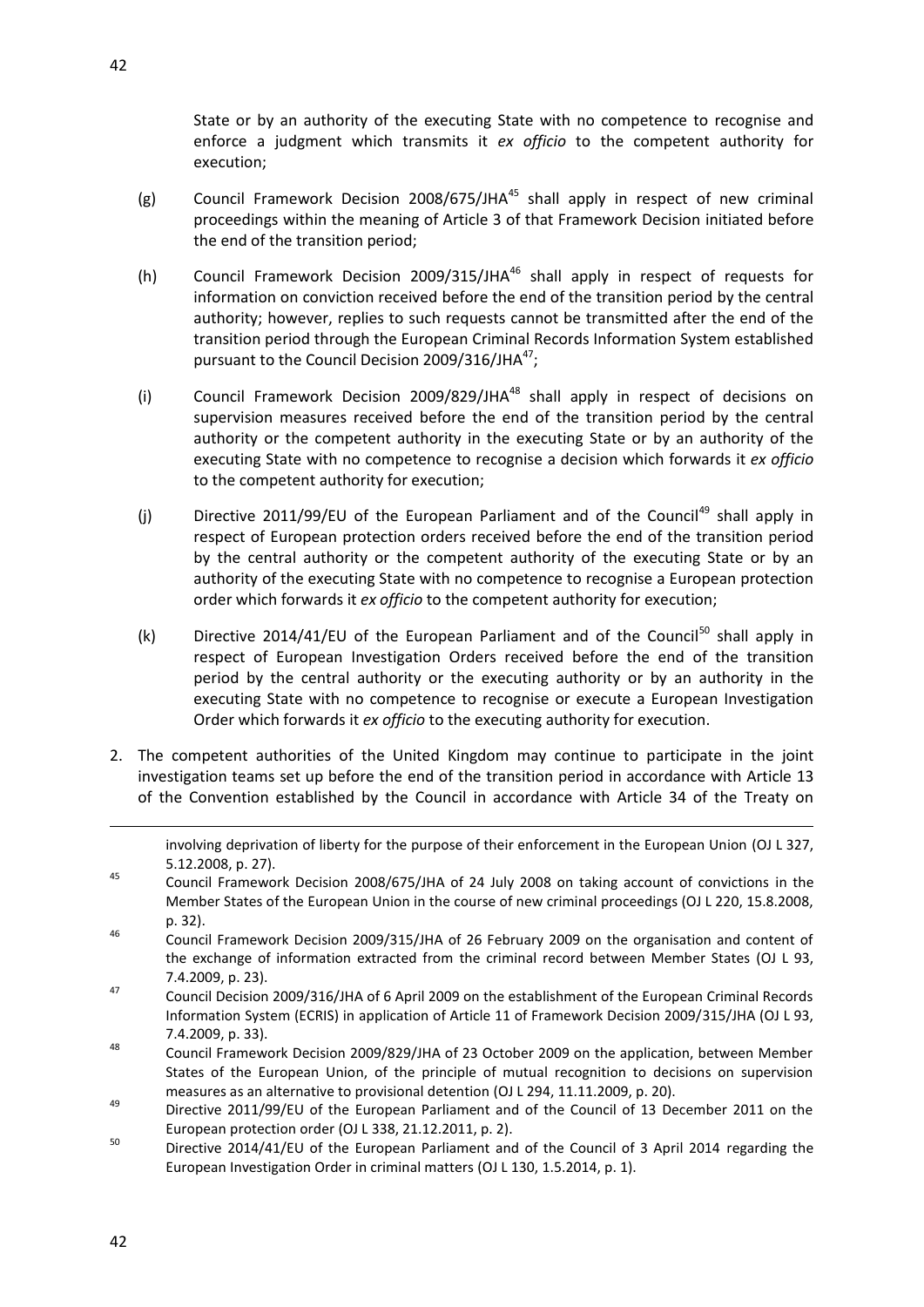European Union, on Mutual Assistance in Criminal Matters between the Member States of the European Union<sup>51</sup> or in accordance with Council Framework Decision 2002/465/JHA<sup>52</sup> in which it was participating before the end of the transition period.

#### *Article 59*

#### *Ongoing law enforcement cooperation proceedings, police cooperation and exchange of information*

In the United Kingdom, as well as in the Member States in situations involving the United Kingdom, the following acts shall apply as follows:

- (a) Articles 39 and 40 of the Convention implementing the Schengen Agreement of 14 June 1985 ("Schengen Implementing Convention") $^{53}$ , in conjunction with Articles 42 and 43 of the Schengen Implementing Convention, shall apply in respect of:
	- (i) requests in accordance with Article 39 of the Schengen Implementing Convention received before the end of the transition period by the central body responsible in the Contracting Party for international police cooperation or by competent authorities of the requested Party or by requested police authorities with no power to deal with a request which forward it to the competent authorities;
	- (ii) requests for assistance of cross-border surveillance in accordance with Article 40(1) of the Schengen Implementing Convention received before the end of the transition period by an authority designated by a Contracting Party;
	- (iii) cross-border surveillance in accordance with Article 40(2) of the Schengen Implementing Convention carried out without prior authorisation that started before the end of the transition period;
- (b) the Convention drawn up on the basis of Article K.3 of the Treaty on European Union, on mutual assistance and cooperation between customs administrations<sup>54</sup> shall apply in respect of:
	- (i) requests for information received before the end of the transition period by the requested authority;
	- (ii) requests for surveillance received before the end of the transition period by the requested authority;
	- (iii) requests for enquiries received before the end of the transition period by the requested authority;
	- (iv) requests for notification received before the end of the transition period by the requested authority;

<sup>51</sup>  $51$  OJ C 197, 12.7.2000, p. 3.

<sup>52</sup> Council Framework Decision 2002/465/JHA of 13 June 2002 on joint investigation teams (OJ L 162, 20.6.2002, p. 1).

<sup>&</sup>lt;sup>53</sup> Convention implementing the Schengen Agreement of 14 June 1985 between the Governments of the States of the Benelux Economic Union, the Federal Republic of Germany and the French Republic on the gradual abolition of checks at their common borders (OJ L 239, 22.9.2000, p. 19).

<sup>54</sup> OJ C 24, 23.1.1998, p. 2.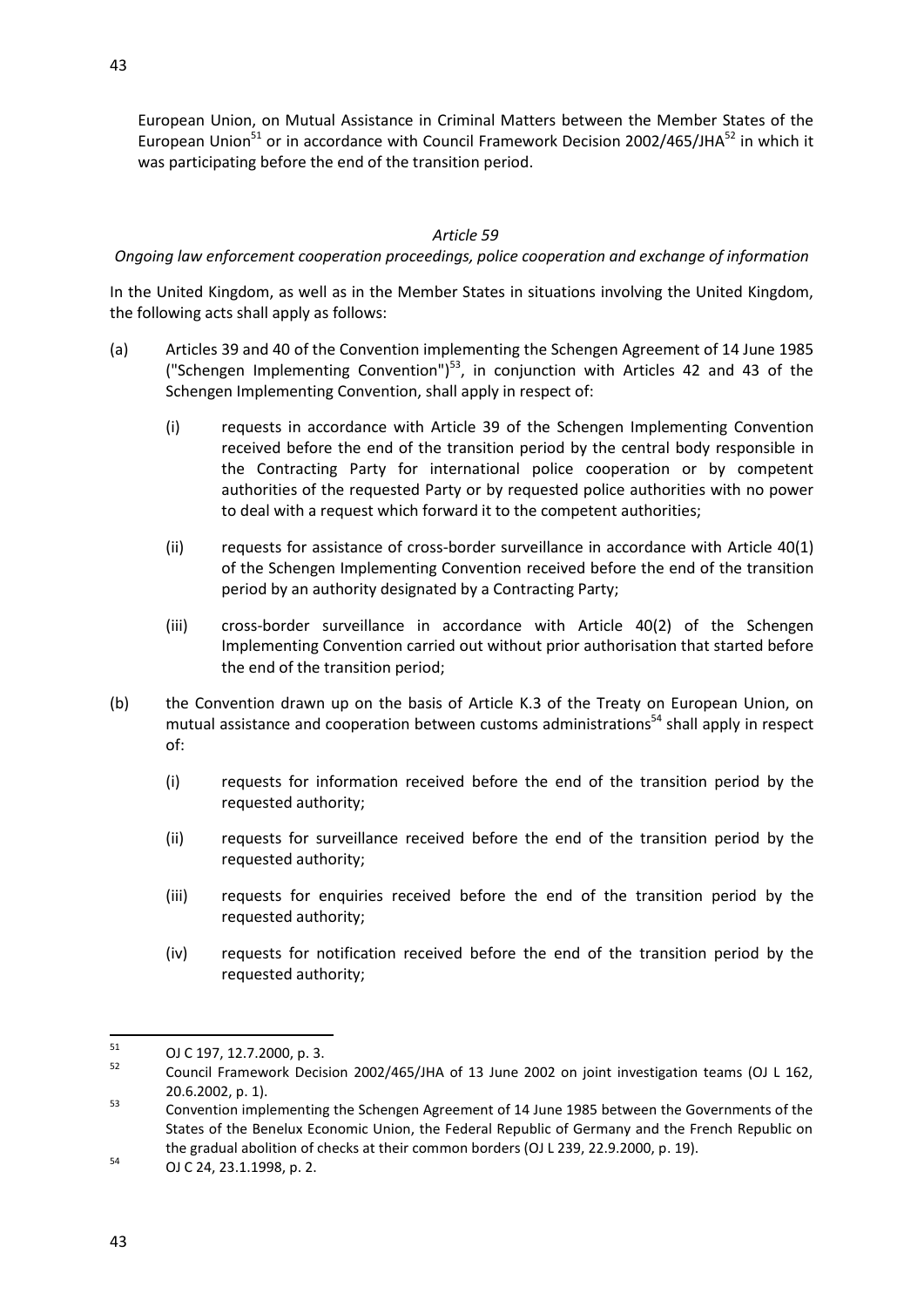- (v) requests for authorisation of the cross-border surveillance or for entrusting observation to the officers of the Member State in whose territory observation is carried out received before the end of the transition period by an authority designated by requested Member State empowered to grant the requested authorisation or to pass on the request;
- (vi) cross-border surveillance carried out without prior authorisation that started before the end of the transition period;
- (vii) requests to carry out controlled delivery received before the end of the transition period by the requested authority;
- (viii) requests to authorise covert investigations received before the end of the transition period by the requested authority;
- (ix) joint special investigation teams set up pursuant to Article 24 of that Convention before the end of the transition period;
- (c) Council Decision 2000/642/JHA<sup>55</sup> shall apply in respect of requests received before the end of the transition period by the requested Financial Intelligence Unit;
- (d) Council Framework Decision 2006/960/JHA<sup>56</sup> shall apply in respect of requests received before the end of the transition period by the requested competent law enforcement authority;
- (e) Council Decision 2007/533/JHA $^{57}$  shall apply in respect of exchange of supplementary information where there was a hit before the end of the transition period on an alert issued in the Schengen Information System;
- (f) Council Decision 2007/845/JHA<sup>58</sup> shall apply in respect of requests received before the end of the transition period by an Asset Recovery Office;
- (g) Directive (EU) 2016/681 of the European Parliament and of the Council<sup>59</sup> shall apply in respect of requests received before the end of the transition period by the passenger information unit in accordance with Articles 9 and 10 of that Directive.

<sup>55</sup> <sup>55</sup> Council Decision 2000/642/JHA of 17 October 2000 concerning arrangements for cooperation between financial intelligence units of the Member States in respect of exchanging information (OJ L 271, 24.10.2000, p. 4).

<sup>56</sup> Council Framework Decision 2006/960/JHA of 18 December 2006 on simplifying the exchange of information and intelligence between law enforcement authorities of the Member States of the European Union (OJ L 386, 29.12.2006, p. 89).

<sup>57</sup> Council Decision 2007/533/JHA of 12 June 2007 on the establishment, operation and use of the second generation Schengen Information System (SIS II) (OJ L 205, 7.8.2007, p. 63).

<sup>58</sup> Council Decision 2007/845/JHA of 6 December 2007 concerning cooperation between Asset Recovery Offices of the Member States in the field of tracing and identification of proceeds from, or other property related to, crime (OJ L 332, 18.12.2007, p. 103).

<sup>59</sup> Directive (EU) 2016/681 of the European Parliament and of the Council of 27 April 2016 on the use of passenger name record (PNR) data for the prevention, detection, investigation and prosecution of terrorist offences and serious crime (OJ L 119, 4.5.2016, p. 132).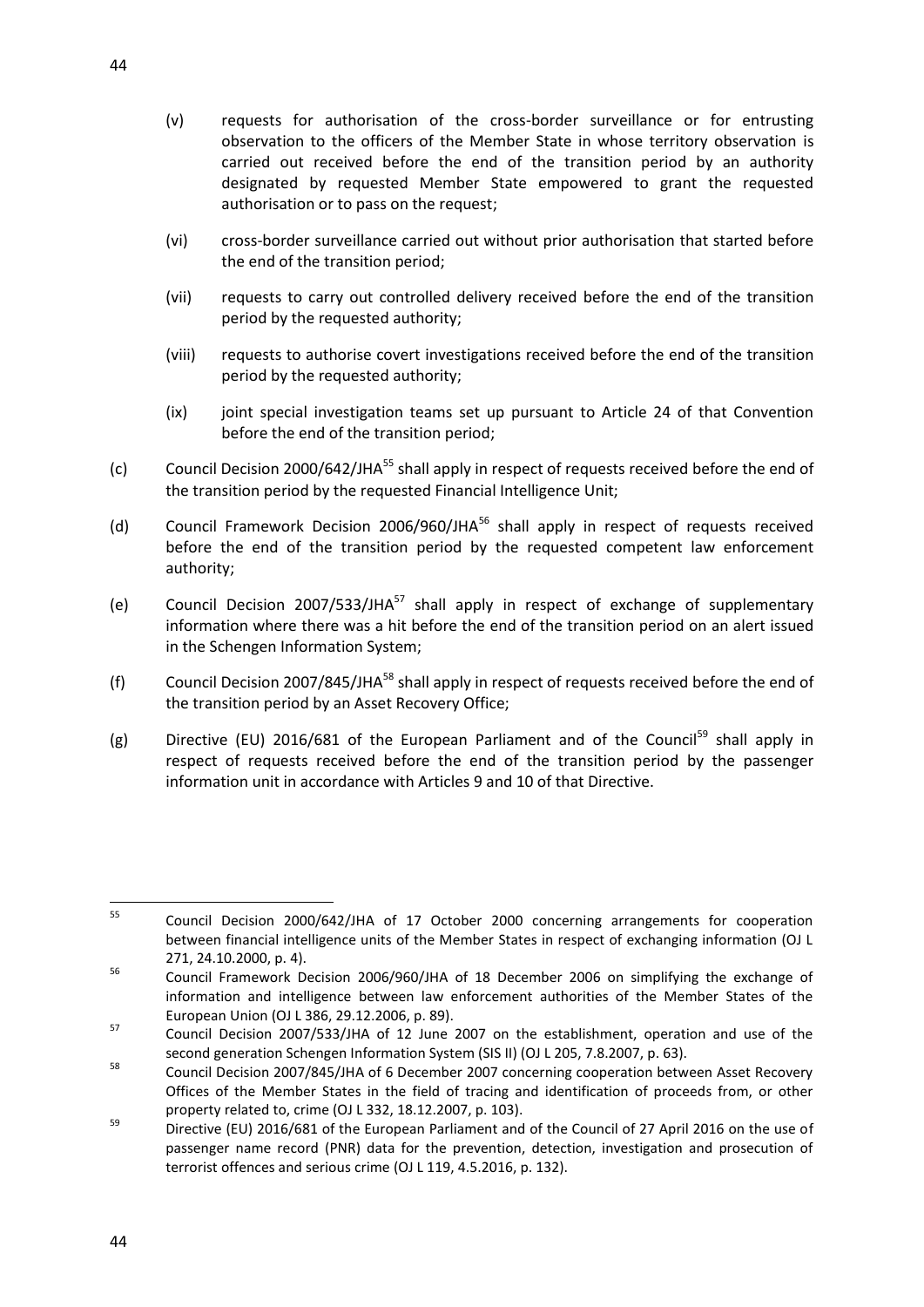45

### *Article 60 Confirmation of receipt or arrest*

- 1. The competent issuing or requesting authority may request an acknowledgement of receipt of a judicial decision or a request referred to in points (a), (c) to (f) and (h) to (k) of Article 58(1) and points (a)(i) and (ii), points (b)(i) to (v) and (vii), (viii) and (ix), and points (c), (d), (f) and (g) of Article 59 within 10 days after the end of the transition period, where it has doubts as to whether such a judicial decision or request was received by the executing or requested authority before the end of the transition period.
- 2. In the cases referred to in point (b) of Article 58(1), where the competent issuing judicial authority has doubts as to whether the requested person was arrested pursuant to Article 11 of Framework Decision 2002/584/JHA before the end of the transition period, it may request from the competent executing judicial authority a confirmation of the arrest within 10 days after the end of the transition period.
- 3. The executing or requested authority referred to in paragraphs 1 and 2 shall reply to a request for confirmation of receipt or arrest within 10 days following the request.

*Article 61 Other applicable Union acts*

Directive 2010/64/EU of the European Parliament and of the Council<sup>60</sup> and Directive 2012/13/EU of the European Parliament and of the Council<sup>61</sup> shall apply in respect of proceedings referred to in point (b) of Article 58(1) of this Agreement.

<sup>60</sup> Directive 2010/64/EU of the European Parliament and of the Council of 20 October 2010 on the right to interpretation and translation in criminal proceedings (OJ L 280, 26.10.2010, p. 1).

<sup>&</sup>lt;sup>61</sup> Directive 2012/13/EU of the European Parliament and of the Council of 22 May 2012 on the right to information in criminal proceedings (OJ L 142, 1.6.2012, p. 1).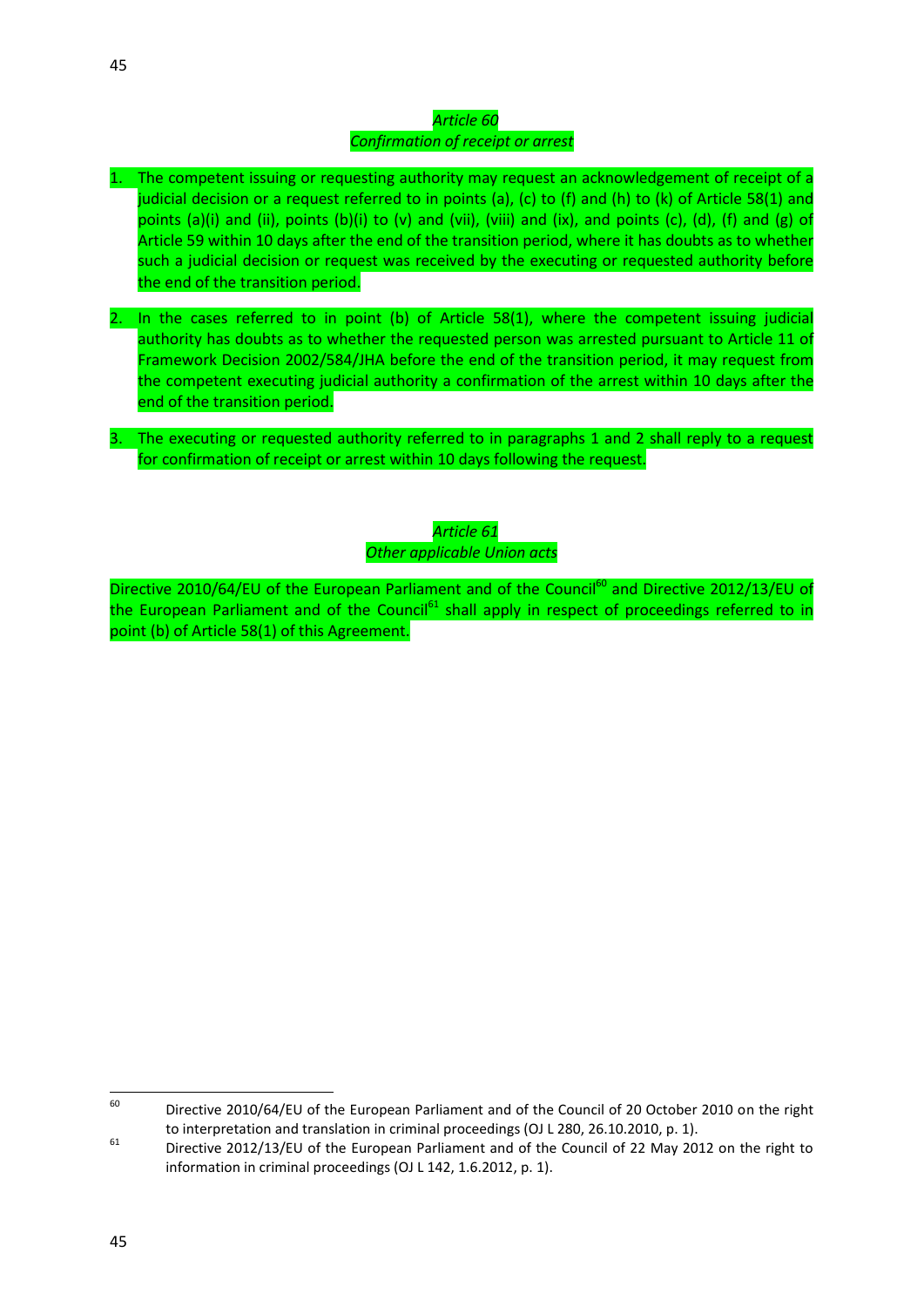*Article 62*

# *Applicable law in contractual and non-contractual matters*

In the United Kingdom, the following acts shall apply as follows:

- (a) Regulation (EC) No 593/2008 of the European Parliament and of the Council<sup>62</sup> shall apply in respect of contracts concluded before the end of the transition period;
- (b) Regulation (EC) No 864/2007 of the European Parliament and of the Council<sup>63</sup> shall apply in respect of events giving rise to damage, and which occurred before the end of the transition period.

# *Article 63*

# *Jurisdiction, recognition and enforcement of judicial decisions, and related cooperation between central authorities*

- 1. In the United Kingdom, as well as in the Member States in situations involving the United Kingdom, the following acts or provisions shall apply in respect of legal proceedings instituted before the end of the transition period:
	- (a) the provisions regarding jurisdiction of Regulation (EU) No 1215/2012 of the European Parliament and of the Council<sup>64</sup>;
	- (b) the provisions regarding jurisdiction of Regulation (EU)  $2017/1001^{65}$ , of Regulation (EC) No  $6/2002^{66}$ , of Regulation (EC) No  $2100/94^{67}$ , of Regulation (EU) 2016/679 of the European Parliament and of the Council<sup>68</sup> and of Directive 96/71/EC of the European Parliament and of the Council<sup>69</sup>;

<sup>62</sup> <sup>62</sup> Regulation (EC) No 593/2008 of the European Parliament and of the Council of 17 June 2008 on the law applicable to contractual obligations (Rome I) (OJ L 177, 4.7.2008, p. 6).

 $\frac{63}{100}$  Regulation (EC) No 864/2007 of the European Parliament and of the Council of 11 July 2007 on the law applicable to non-contractual obligations (Rome II) (OJ L 199, 31.7.2007, p. 40).

<sup>64</sup> Regulation (EU) No 1215/2012 of the European Parliament and of the Council of 12 December 2012 on jurisdiction and the recognition and enforcement of judgments in civil and commercial matters (OJ L 351, 20.12.2012, p. 1).

<sup>&</sup>lt;sup>65</sup> Regulation (EU) 2017/1001 of the European Parliament and of the Council of 14 June 2017 on the European Union trade mark (codification) (OJ L 154, 16.6.2017, p.1)

<sup>66</sup> Council Regulation (EC) No 6/2002 of 12 December 2001 on Community designs (OJ L 3, 5.1.2002, p. 1).

 $\frac{57}{100}$  Council Regulation (EC) No 2100/94 of 27 July 1994 on Community plant variety rights (OJ L 227, 1.9.1994, p. 1).

<sup>&</sup>lt;sup>68</sup> Regulation (EU) 2016/679 of the European Parliament and of the Council of 27 April 2016 on the protection of natural persons with regard to the processing of personal data and on the free movement of such data, and repealing Directive 95/46/EC (General Data Protection Regulation) (OJ L 119, 4.5.2016, p. 1).

 $\frac{69}{2}$  Directive 96/71/EC of the European Parliament and of the Council of 16 December 1996 concerning the posting of workers in the framework of the provision of services (OJ L 18, 21.1.1997, p. 1).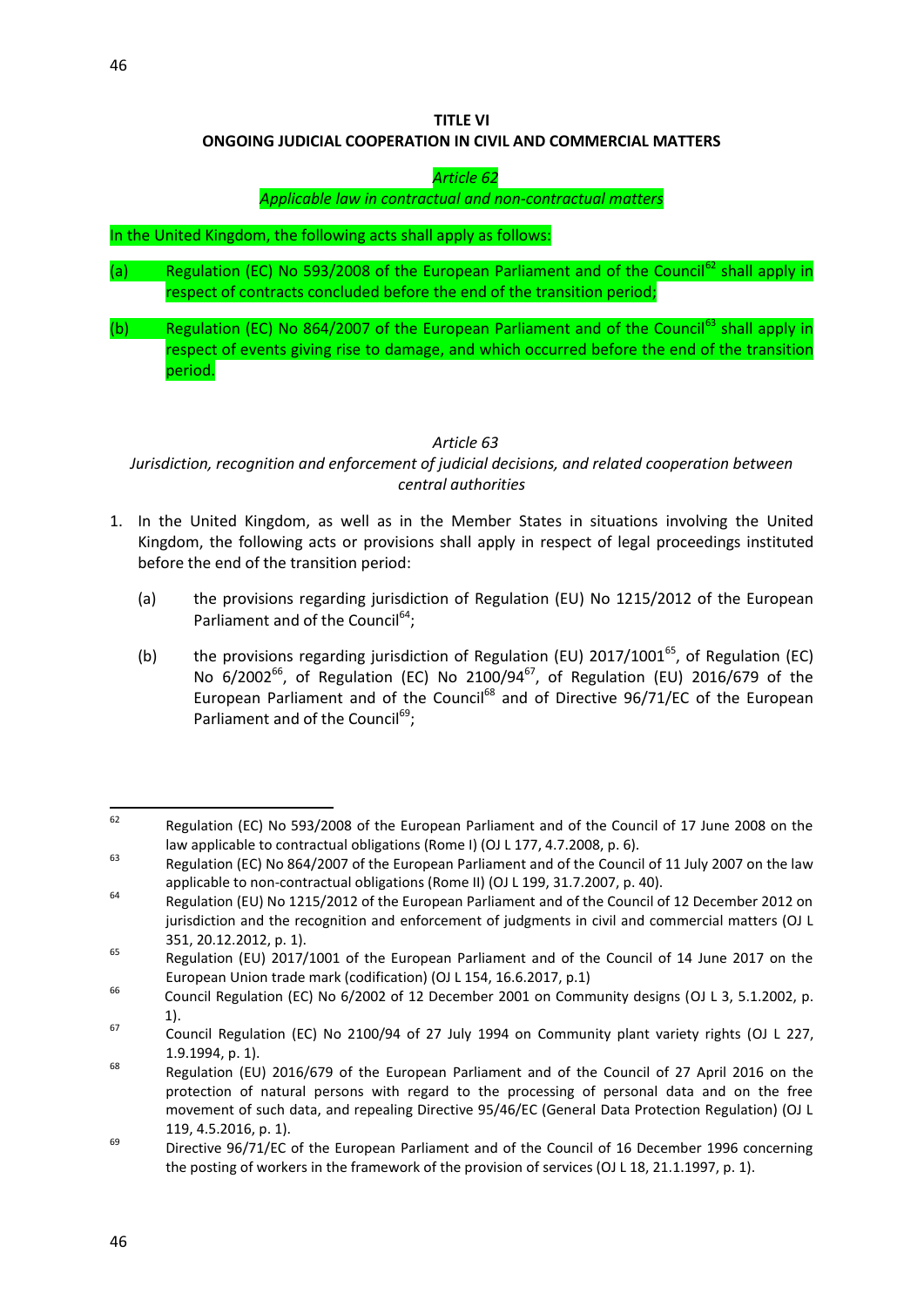- (c) the provisions of Council Regulation (EC) No 2201/2003<sup>70</sup> regarding jurisdiction;
- (d) the provisions of Council Regulation (EC) No  $4/2009^{71}$  regarding jurisdiction.
- 2. In the United Kingdom, as well as in the Member States in situations involving the United Kingdom, the following provisions shall apply in respect of the assessment of the legal force of agreements of jurisdiction or choice of court agreements concluded before the end of the transition period:
	- (a) Article 25 of Regulation (EU) No 1215/2012;
	- (b) Article 4 of Regulation (EC) No 4/2009.
- 3. In the United Kingdom, as well as in the Member States in situations involving the United Kingdom, the following acts or provisions shall apply as follows in respect of the recognition and/or enforcement of judgments, decisions, authentic instruments, court settlements and agreements:
	- (a) Regulation (EU) No 1215/2012 shall apply to the recognition and enforcement of judgments given in legal proceedings instituted before the end of the transition period, and to authentic instruments formally drawn up or registered and court settlements approved or concluded before the end of the transition period;
	- (b) the provisions of Regulation (EC) No 2201/2003 regarding recognition and enforcement shall apply to judgments given in legal proceedings instituted before the end of the transition period, and to documents formally drawn up or registered as authentic instruments, and agreements concluded before the end of the transition period;
	- (c) the provisions of Regulation (EC) No 4/2009 regarding recognition and enforcement shall apply to decisions given in legal proceedings instituted before the end of the transition period, and to court settlements approved or concluded, and authentic instruments established before the end of the transition period;
	- (d) Regulation (EC) No 805/2004 of the European Parliament and of the Council<sup>72</sup> shall apply to judgments given in legal proceedings instituted before the end of the transition period, and to court settlements approved or concluded and authentic instruments drawn up before the end of the transition period, provided that the certification as a European Enforcement Order was applied for before the end of the transition period.
- 4. In the United Kingdom, as well as in the Member States in situations involving the United Kingdom, the following provisions shall apply as follows:
	- (a) Chapter IV of Regulation (EC) No 2201/2003 shall apply to requests and applications received by the central authority or other competent authority of the requested State before the end of the transition period;

<sup>70</sup> <sup>70</sup> Council Regulation (EC) No 2201/2003 of 27 November 2003 concerning jurisdiction and the recognition and enforcement of judgments in matrimonial matters and the matters of parental responsibility, repealing Regulation (EC) No 1347/2000 (OJ L 338, 23.12.2003, p. 1).

 $\frac{1}{2}$  Council Regulation (EC) No 4/2009 of 18 December 2008 on jurisdiction, applicable law, recognition and enforcement of decisions and cooperation in matters relating to maintenance obligations (OJ L 7, 10.1.2009, p. 1).

 $\frac{72}{12}$  Regulation (EC) No 805/2004 of the European Parliament and of the Council of 21 April 2004 creating a European Enforcement Order for uncontested claims (OJ L 143, 30.4.2004, p. 15).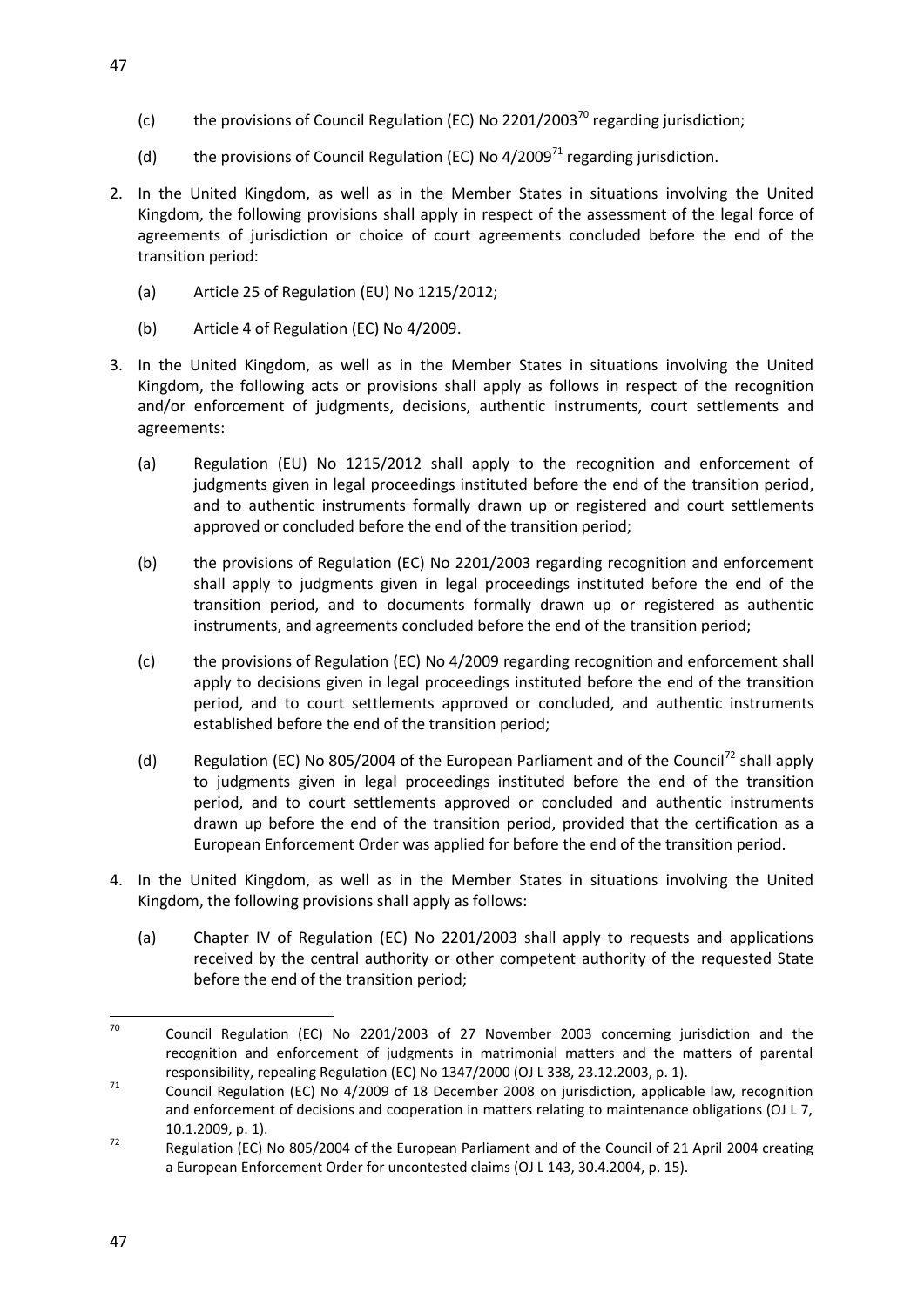- (b) Chapter VII of Regulation (EC) No 4/2009 shall apply to applications for recognition or enforcement as referred to in point (c) of paragraph 3 of this Article and requests received by the central authority of the requested Member State before the end of the transition period;
- (c) Regulation (EU) 2015/848 of the European Parliament and of the Council<sup>73</sup> shall apply to insolvency proceedings provided that the main proceedings were opened before the end of the transition period;
- (d) Regulation (EC) No 1896/2006 of the European Parliament and of the Council<sup>74</sup> shall apply to European payment orders applied for before the end of the transition period; where, following such an application, the proceedings are transferred according to Article 17(1) of that Regulation, the proceedings shall be deemed to have been instituted before the end of the transition period;
- (e) Regulation (EC) No 861/2007 of the European Parliament and of the Council<sup>75</sup> shall apply to small claims procedures for which the application was lodged before the end of the transition period;
- (f) Regulation (EU) No 606/2013 of the European Parliament and of the Council<sup>76</sup> shall apply to certificates issued before the end of the transition period.

#### *Article 64*

#### *Ongoing judicial cooperation procedures*

In the United Kingdom, as well as in the Member States in situations involving the United Kingdom, the following acts shall apply as follows:

- (a) Regulation (EC) No 1393/2007 of the European Parliament and of the Council<sup>77</sup> shall apply to judicial and extrajudicial documents which were received for the purposes of service before the end of the transition period by one of the following:
	- (i) a receiving agency;
	- (ii) a central body of the State where the service is to be effected; or
	- (iii) diplomatic or consular agents, postal services or judicial officers, officials or other competent persons of the State addressed, as referred to in Articles 13, 14 and 15 of that Regulation;

 $73$ Regulation (EU) 2015/848 of the European Parliament and of the Council of 20 May 2015 on insolvency proceedings (OJ L 141, 5.6.2015, p. 19).

<sup>74</sup> Regulation (EC) No 1896/2006 of the European Parliament and of the Council of 12 December 2006 creating a European order for payment procedure (OJ L 399, 30.12.2006, p. 1).

 $\frac{3}{25}$  Regulation (EC) No 861/2007 of the European Parliament and of the Council of 11 July 2007 establishing a European Small Claims Procedure (OJ L 199, 31.7.2007, p. 1).

 $\frac{76}{10}$  Regulation (EU) No 606/2013 of the European Parliament and of the Council of 12 June 2013 on mutual recognition of protection measures in civil matters (OJ L 181, 29.6.2013, p. 4).

 $\frac{37}{77}$  Regulation (EC) No 1393/2007 of the European Parliament and of the Council of 13 November 2007 on the service in the Member States of judicial and extrajudicial documents in civil or commercial matters (service of documents), and repealing Council Regulation (EC) No 1348/2000 (OJ L 324, 10.12.2007, p. 79).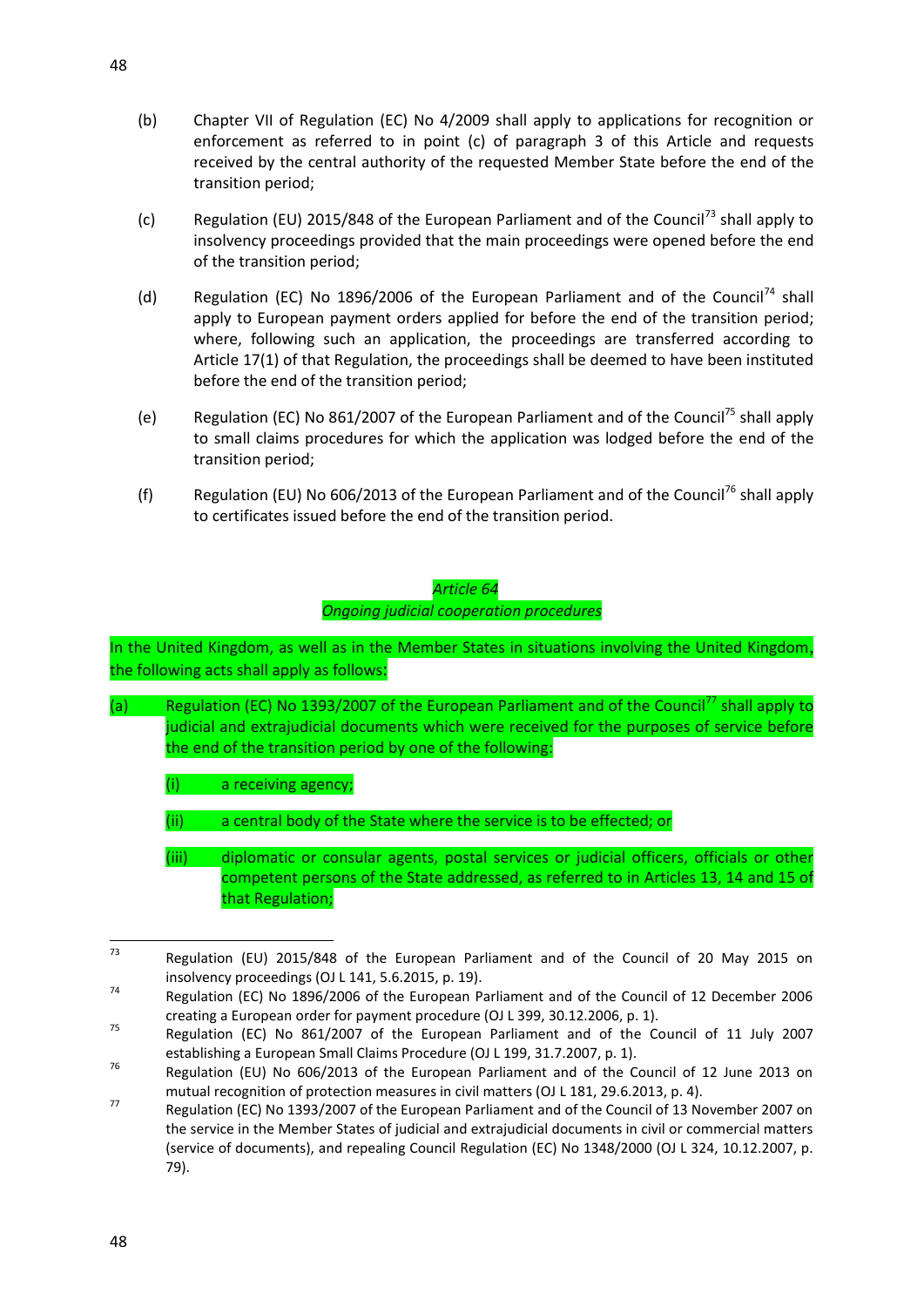- (b) Council Regulation (EC) No  $1206/2001^{78}$  shall apply to requests received before the end of the transition period by one of the following:
	- (i) a requested court;
	- (ii) a central body of the State where the taking of evidence is requested; or
	- (iii) a central body or competent authority referred to in Article 17(1) of that Regulation;
- (c) Council Decision 2001/470/EC<sup>79</sup> shall apply to requests that were received before the end of the transition period; the requesting contact point may request an acknowledgement of receipt, within seven days of the end of the transition period, where it has doubts as to whether the request was received before the end of the transition period.

### *Article 65 Other applicable provisions*

- 1. In the United Kingdom, as well as in the Member States in situations involving the United Kingdom, the following acts shall apply as follows:
	- (a) Council Directive 2003/8/EC $^{80}$  shall apply to applications for legal aid that were received by the receiving authority before the end of the transition period. The requesting authority may request an acknowledgement of receipt, within seven days of the end of the transition period, where it has doubts as to whether the request was received before that date;
	- (b) Directive 2008/52/EC of the European Parliament and of the Council<sup>81</sup> shall apply where, before the end of the transition period:
		- (i) the parties agreed to use mediation after the dispute had arisen;
		- (ii) mediation was ordered by the court; or
		- (iii) a court invited the parties to use mediation;
	- (c) Council Directive 2004/80/EC $^{82}$  shall apply to applications received by the deciding authority before the end of the transition period.
- Point (a) of paragraph 1, point (a) of paragraph 2 and point (a) of paragraph 3 of Article 63 of this Agreement shall also apply in respect of the provisions of Regulation (EU) No 1215/2012 as applicable by virtue of the agreement between the European Community and the Kingdom of

<sup>78</sup> <sup>78</sup> Council Regulation (EC) No 1206/2001 of 28 May 2001 on cooperation between the courts of the Member States in the taking of evidence in civil or commercial matters (OJ L 174, 27.6.2001, p. 1).

<sup>79</sup> Council Decision 2001/470/EC of 28 May 2001 establishing a European Judicial Network in civil and commercial matters (OJ L 174, 27.6.2001, p. 25).

<sup>80</sup> Council Directive 2003/8/EC of 27 January 2003 to improve access to justice in cross-border disputes by establishing minimum common rules relating to legal aid for such disputes (OJ L 26, 31.1.2003, p. 41).

 $81$  Directive 2008/52/EC of the European Parliament and of the Council of 21 May 2008 on certain aspects of mediation in civil and commercial matters (OJ L 136, 24.5.2008, p. 3).

<sup>82</sup> Council Directive 2004/80/EC of 29 April 2004 relating to compensation to crime victims (OJ L 261, 6.8.2004, p. 15).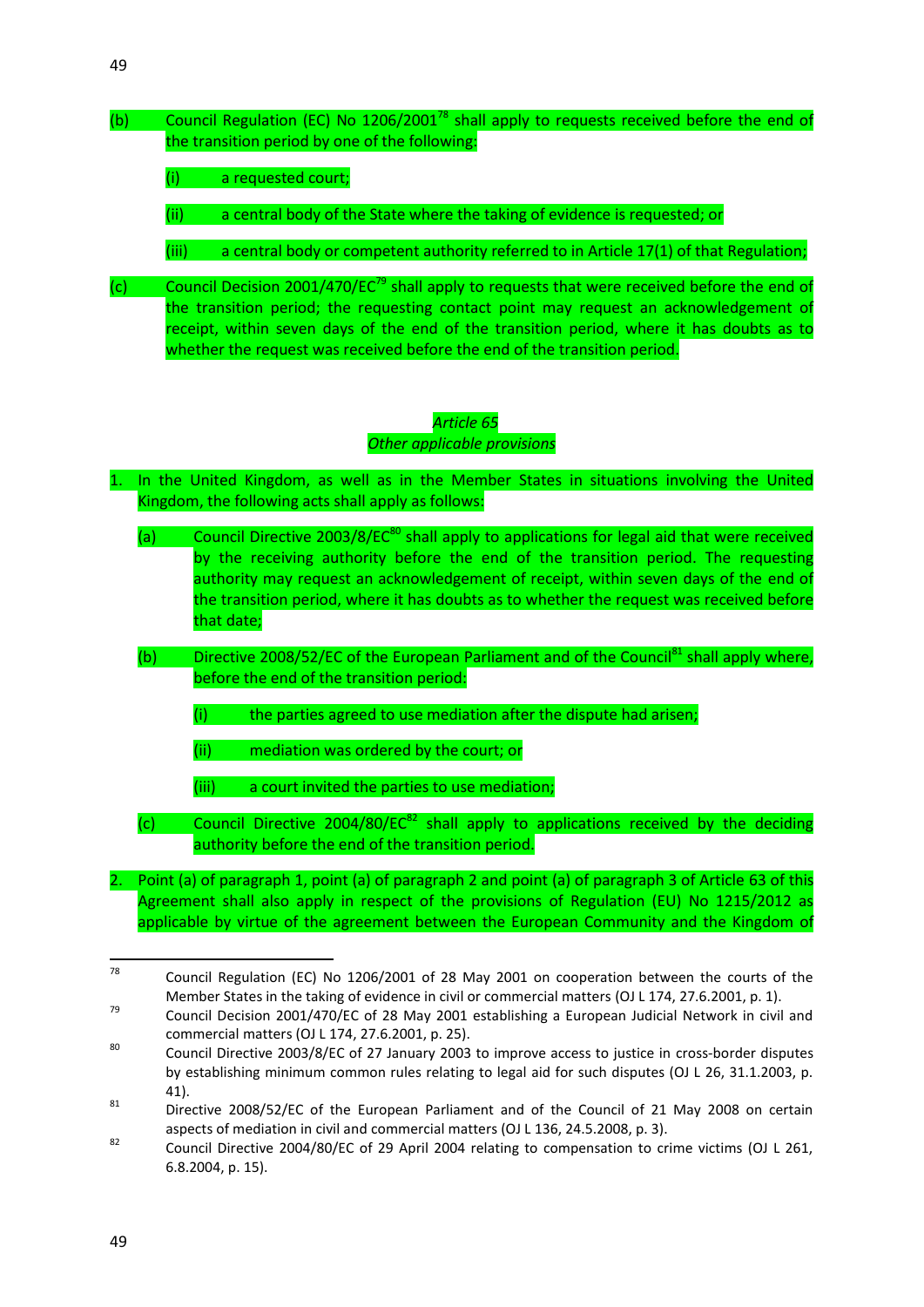Denmark on jurisdiction and the recognition and enforcement of judgments in civil and commercial matters<sup>83</sup>.

3. Point (a) of Article 64 of this Agreement shall also apply with regard to the provisions of Regulation (EC) No 1393/2007 as applicable by virtue of the agreement between the European Community and the Kingdom of Denmark on the service of judicial and extrajudicial documents in civil and commercial matters<sup>84</sup>.

<sup>83</sup>  $^{83}$  OJ L 299, 16.11.2005, p. 62.

<sup>84</sup> OJ L 300 17.11.2005, p. 55.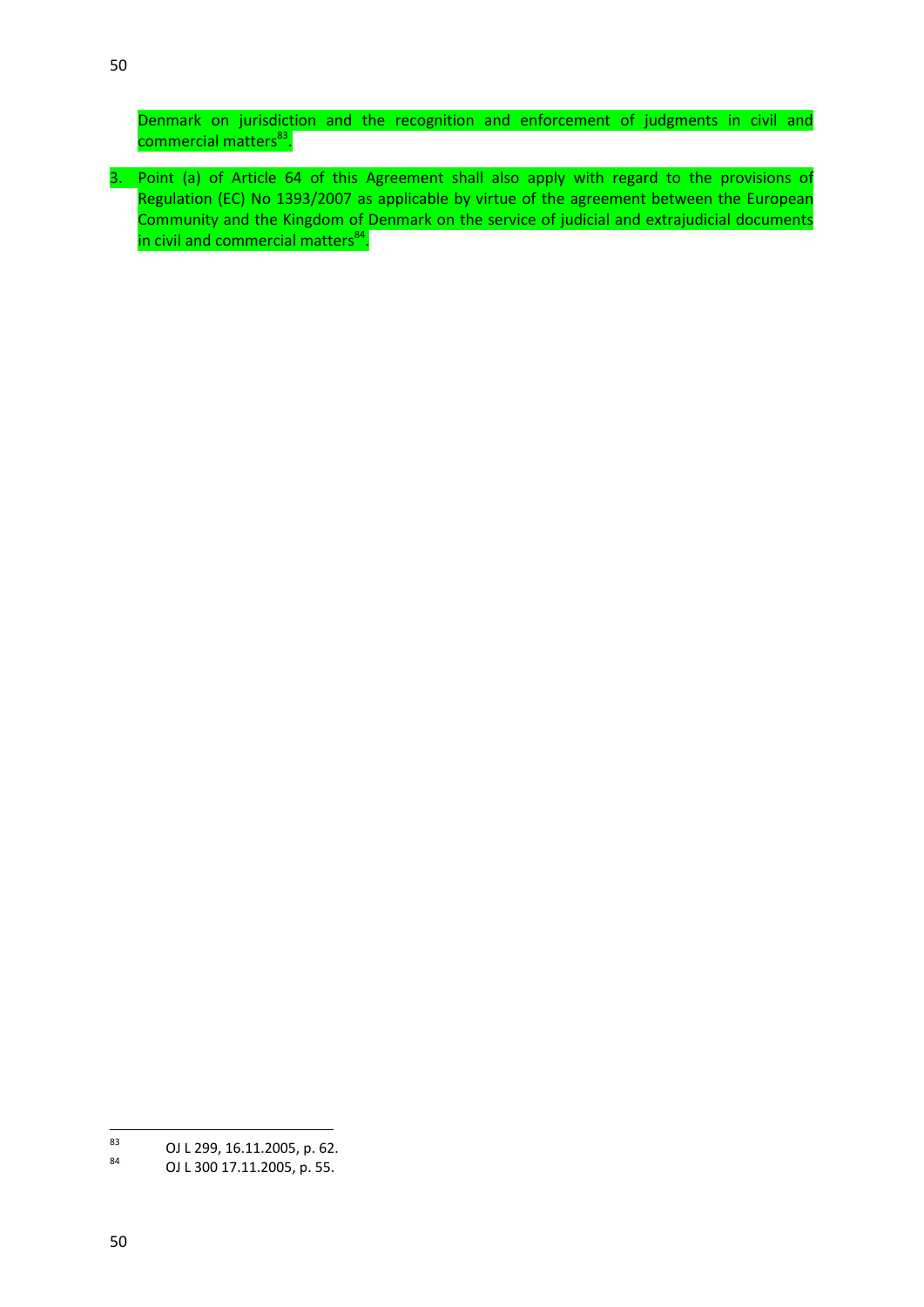#### **TITLE VII**

### **DATA AND INFORMATION PROCESSED OR OBTAINED BEFORE THE END OF THE TRANSITION PERIOD, OR ON THE BASIS OF THIS AGREEMENT**

## *Article 66 Definition*

For the purposes of this Title, "Union law on the protection of personal data" means:

- (a) Regulation (EU) 2016/679, with the exception of Chapter VII thereof;
- (b) Directive (EU) 2016/680 of the European Parliament and of the Council<sup>85</sup>;
- (c) Directive 2002/58/EC of the European Parliament and of the Council<sup>86</sup>;
- (d) any other provisions of Union law governing the protection of personal data.

# *Article 67 Protection of personal data*

Union law on the protection of personal data shall apply in the United Kingdom in respect of the processing of personal data of data subjects outside the United Kingdom, provided that the personal data:

- (a) were processed in accordance with Union law in the United Kingdom before the end of the transition period; or
- (b) are processed in the United Kingdom after the end of the transition period on the basis of this Agreement*.*

### *Article 68 Requests for assistance*

Article 61(1) to (7) of Regulation (EU) 2016/679 and Article 50 of Directive (EU) 2016/680 shall apply in respect of requests for assistance received before the end of the transition period.

#### *Article 69*

#### *Confidential treatment and restricted use of data and information*

Without prejudice to Article 67, the provisions of Union law on confidential treatment, restriction of use, storage limitation and requirement to erase data and information shall apply in respect of data

<sup>85</sup> <sup>85</sup> Directive (EU) 2016/680 of the European Parliament and of the Council of 27 April 2016 on the protection of natural persons with regard to the processing of personal data by competent authorities for the purposes of the prevention, investigation, detection or prosecution of criminal offences or the execution of criminal penalties, and on the free movement of such data, and repealing Council Framework Decision 2008/977/JHA (OJ L 119, 4.5.2016, p. 89).

<sup>86</sup> Directive 2002/58/EC of the European Parliament and of the Council of 12 July 2002 concerning the processing of personal data and the protection of privacy in the electronic communications sector (Directive on privacy and electronic communications) (OJ L 201, 31.7.2002 p. 37).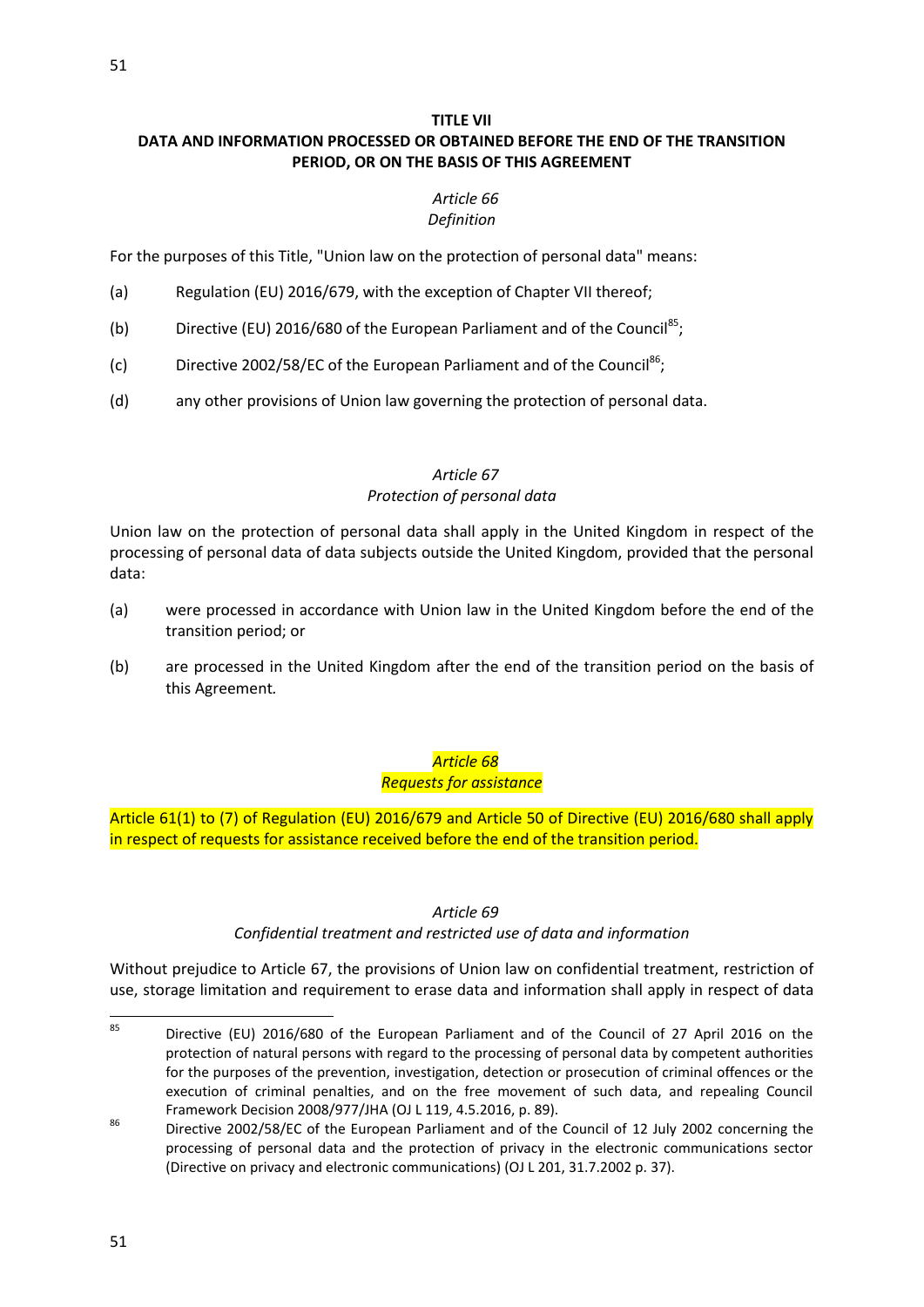and information obtained by the United Kingdom either before the end of the transition period or on the basis of this Agreement.

#### *Article 70 Information security*

- 1. The provisions of Union law on the protection of EU and Euratom classified information, including the Agreement between the Member States of the European Union, meeting within the Council, regarding the protection of classified information exchanged in the interests of the European Union<sup>87</sup> shall apply in respect of classified information obtained by the United Kingdom or obtained from the United Kingdom by the Union or a Member State either before the end of the transition period or on the basis of this Agreement.
- 2. The obligations resulting from Union law regarding industrial security shall apply to the United Kingdom where the tendering, contracting or grant award procedure for classified contracts, classified subcontracts and classified grant agreements was launched before the end of the transition period.
- 3. The United Kingdom may continue to use cryptographic products for the protection of EU and Euratom classified information, provided those products were configured, and approved by the Union, before the end of the transition period.
- 4. Regarding cryptographic products referred to in paragraph 3, the United Kingdom shall ensure that:
	- (a) the cryptographic products used to protect information at the level CONFIDENTIEL UE/EU CONFIDENTIAL and above are used solely for the protection of information referred to in paragraph 1;
	- $(b)$  the requirements set out in the Council decision approving the cryptographic product are complied with.

<sup>87</sup> <sup>87</sup> OJ C 202, 8.7.2011, p. 13.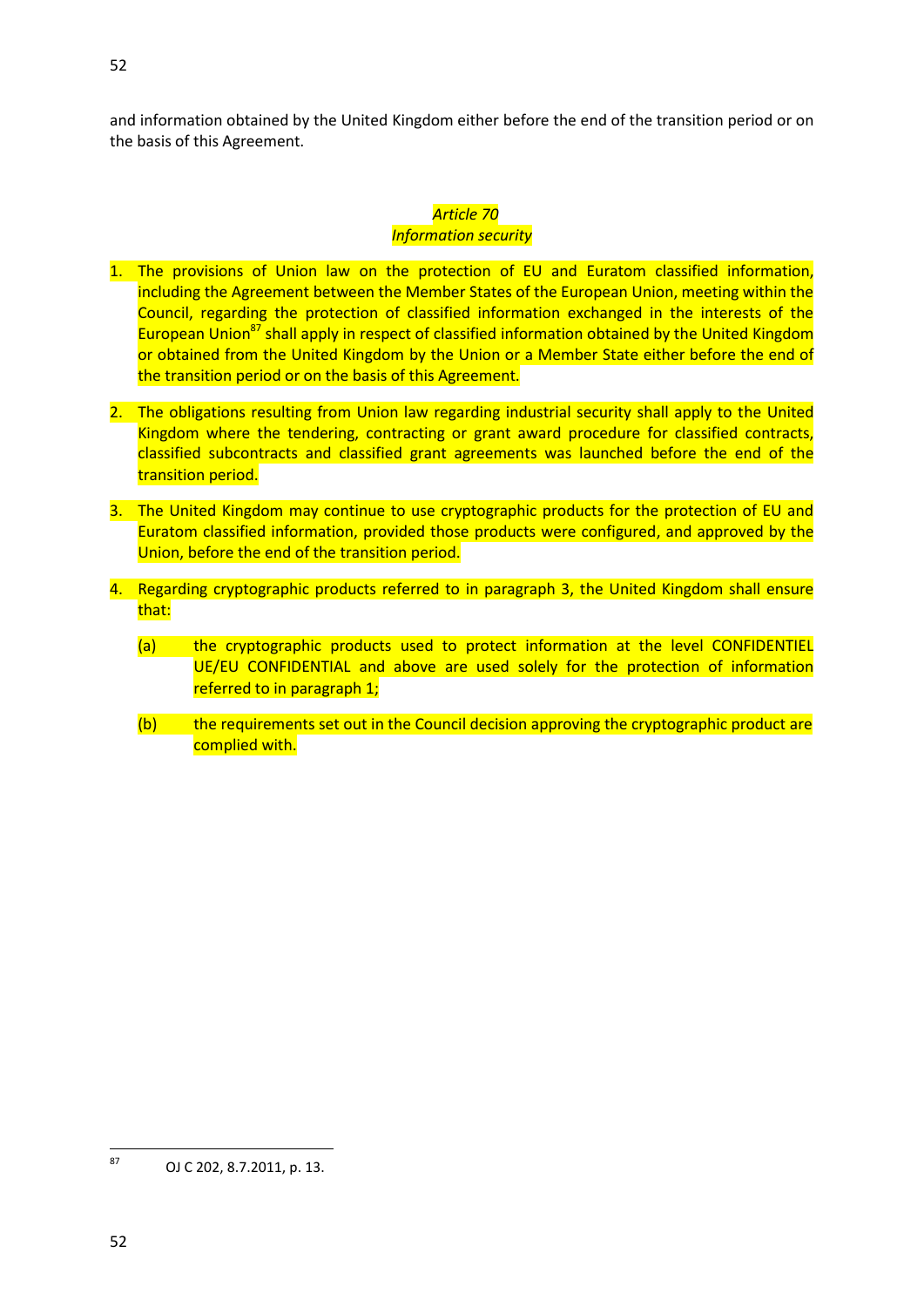### **TITLE VIII ONGOING PUBLIC PROCUREMENT AND SIMILAR PROCEDURES**



For the purposes of this Title, "relevant rules" means the general principles of Union law applicable to the award of public contracts, Directives 2009/81/EC<sup>88</sup>, 2014/23/EU<sup>89</sup>, 2014/24/EU<sup>90</sup> and 2014/25/EU $^{91}$  of the European Parliament and of the Council, Regulations (EC) No 2195/2002<sup>92</sup> and (EC) No 1370/2007 $^{93}$  of the European Parliament and of the Council, Article 4 of Council Regulation (EEC) No 3577/92 $^{94}$ , Articles 11 and 12 of Council Directive 96/67/EC $^{95}$ , Articles 16, 17 and 18 of Regulation (EC) 1008/2008<sup>96</sup> of the European Parliament and of the Council, Articles 6 and 7 of Regulation (EU) 2017/352 $^{97}$  of the European Parliament and of the Council, and any other specific rules of Union law governing public procurement procedures.

#### *Article 72*

#### *Rules applicable to ongoing procedures*

#### 1. The relevant rules shall apply:

(a) without prejudice to point (b), in respect of procedures launched by contracting authorities or contracting entities from the Member States or the United Kingdom under those rules before the end of the transition period and not yet finalised on the last day thereof, including procedures using dynamic purchasing systems as well as procedures for which the call for competition takes the form of a prior information notice or periodic indicative notice or a notice on the existence of a qualification system;

<sup>88</sup> <sup>88</sup> Directive 2009/81/EC of the European Parliament and of the Council of 13 July 2009 on the coordination of procedures for the award of certain works contracts, supply contracts and service contracts by contracting authorities or entities in the fields of defence and security, and amending Directives 2004/17/EC and 2004/18/EC (OJ L 216, 20.8, 2009, p.76).

<sup>&</sup>lt;sup>89</sup> Directive 2014/23/EU of the European Parliament and of the Council of 26 February 2014 on the award of concession contracts (OJ L 94, 28.3.2014, p. 1).

<sup>90</sup> Directive 2014/24/EU of the European Parliament and of the Council of 26 February 2014 on public procurement and repealing Directive 2004/18/EC (OJ L 94, 28.3.2014, p. 65).

 $^{91}$  Directive 2014/25/EU of the European Parliament and of the Council of 26 February 2014 on procurement by entities operating in the water, energy, transport and postal services sectors and repealing Directive 2004/17/EC (OJ L 94, 28.3.2014, p. 243).

<sup>92</sup> Regulation (EC) No 2195/2002 of the European Parliament and of the Council of 5 November 2002 on the Common Procurement Vocabulary (CPV) (OJ L 340, 16.122002, p. 1).

<sup>93</sup> Regulation (EC) No 1370/2007 of the European Parliament and of the Council of 23 October 2007 on public passenger transport services by rail and by road and repealing Council Regulations (EEC) Nos 1191/69 and 1107/70 (OJ L 315, 3.12.2007, p. 1).

 $\frac{94}{2}$  Council Regulation (EEC) No 3577/92 of 7 December 1992 applying the principle of freedom to provide services to maritime transport within Member States (maritime cabotage) (OJ L 364, 12.12.1992, p. 7).

<sup>&</sup>lt;sup>95</sup> Council Directive 96/67/EC of 15 October 1996 on access to the groundhandling market at Community airports (OJ L 272, 25.10.1996, p. 36).

<sup>96</sup> Regulation (EC) 1008/2008 of the European Parliament and of the Council of 24 September 2008 on common rules for the operation of air services in the Community (OJ L 293, 31.110.2008, p. 3).

<sup>97</sup> Regulation (EU) 2017/352 of the European Parliament and of the Council of 15 February 2017 establishing a framework for the provision of port services and common rules on the financial transparency of ports (OJ L 57, 3.3.2017, p. 1).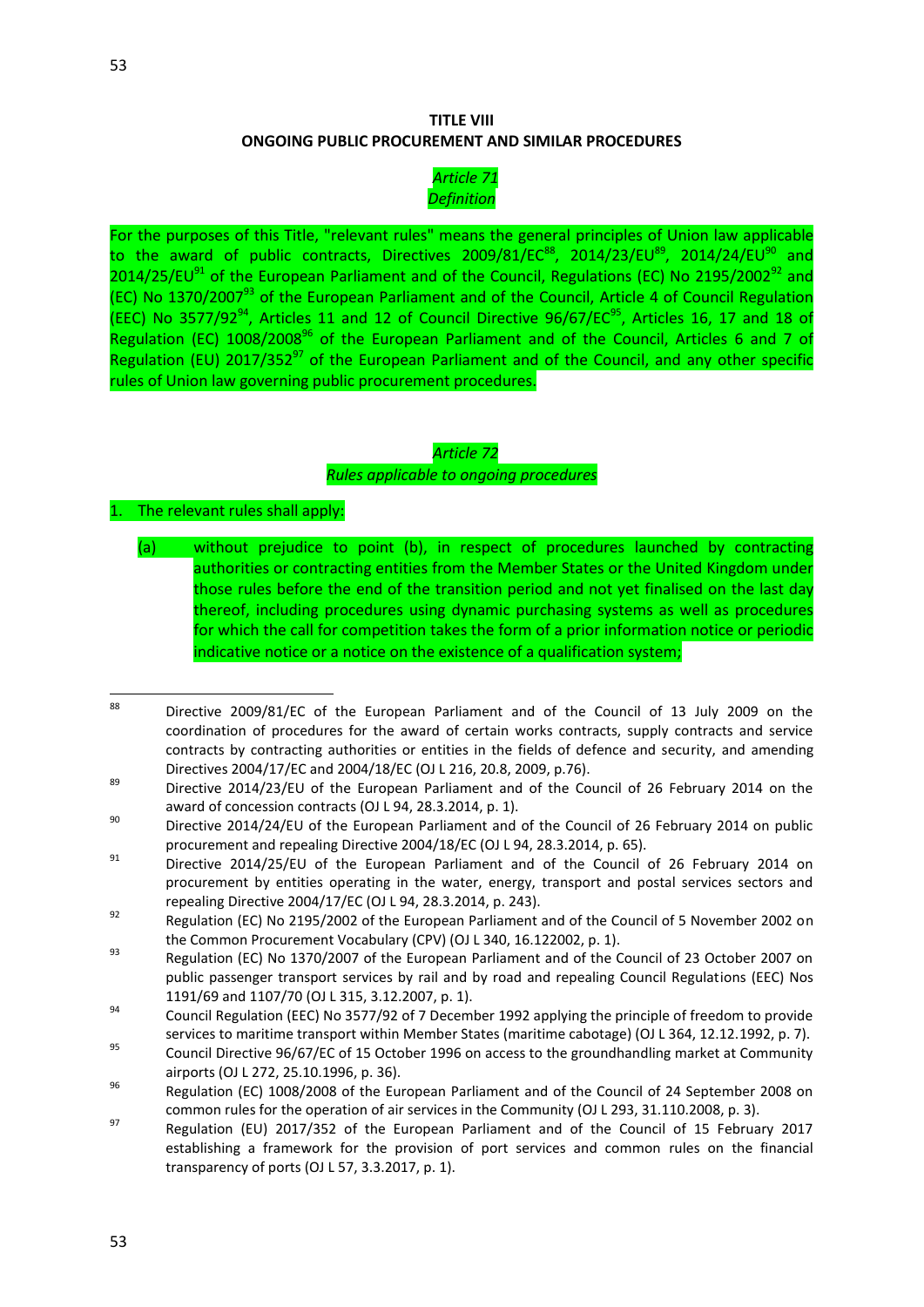- (b) in respect of procedures referred to in Article 29(2), (3) and (4) of Directive 2009/81/EC, Article 33(2) to (5) of Directive 2014/24/EC and Article 51(2) of Directive 2014/25/EC which relate to the performance of the following framework agreements concluded by contracting authorities or contracting entities from the Member States or the United Kingdom, including the award of contracts based on such framework agreements:
	- (i) framework agreements concluded before the end of the transition period that have neither expired nor been terminated on the last day thereof; or
	- (ii) framework agreements concluded after the end of the transition period in accordance with a procedure that falls under point (a) of this paragraph.
- 2. Without prejudice to the application of any restriction in accordance with Union law, the nondiscrimination principle shall be complied with by contracting authorities and contracting entities with regard to tenderers or, according to the relevant rules, persons entitled to otherwise submit applications, from the Member States and the United Kingdom in relation to the procedures referred to in paragraph 1.
- 3. A procedure referred to in paragraph 1 shall be considered launched when a call for competition or any other invitation to submit applications has been made in accordance with the relevant rules. Where the relevant rules allow for the use of procedures that do not require the use of a call for competition or other invitations to submit applications, the procedure shall be considered launched when the contracting authority or contracting entity has contacted economic operators in relation to the specific procedure.
- 4. A procedure referred to in paragraph 1 shall be considered finalised:
	- (a) upon publication of a contract award notice in accordance with the relevant rules or, where those rules do not require the publication of a contract award notice, upon conclusion of the relevant contract; or
	- (b) upon informing tenderers or, according to the relevant rules, persons entitled to otherwise submit applications, of the reasons why the contract was not awarded if the contracting authority or contracting entity decided not to award a contract.
- 5. This Article shall not affect Union or United Kingdom rules on customs, movement of goods, provision of services, recognition of professional qualifications or intellectual property.

# *Article 73 Review procedures*

Council Directives 89/665/EEC<sup>98</sup> and 92/13/EEC<sup>99</sup> shall apply in respect of the public procurement procedures referred to in Article 72 of this Agreement which fall within the scope of those Directives.

<sup>98</sup> Council Directive 89/665/EEC of 21 December 1989 on the coordination of the laws, regulations and administrative provisions relating to the application of review procedures to the award of public supply and public works contracts (OJ L 395, 30.12.1989, p. 33).

<sup>&</sup>lt;sup>99</sup> Council Directive 92/13/EEC of 25 February 1992 coordinating the laws, regulations and administrative provisions relating to the application of Community rules on the procurement procedures of entities operating in the water, energy, transport and telecommunications sectors (OJ L 76, 23.3.92, p. 14).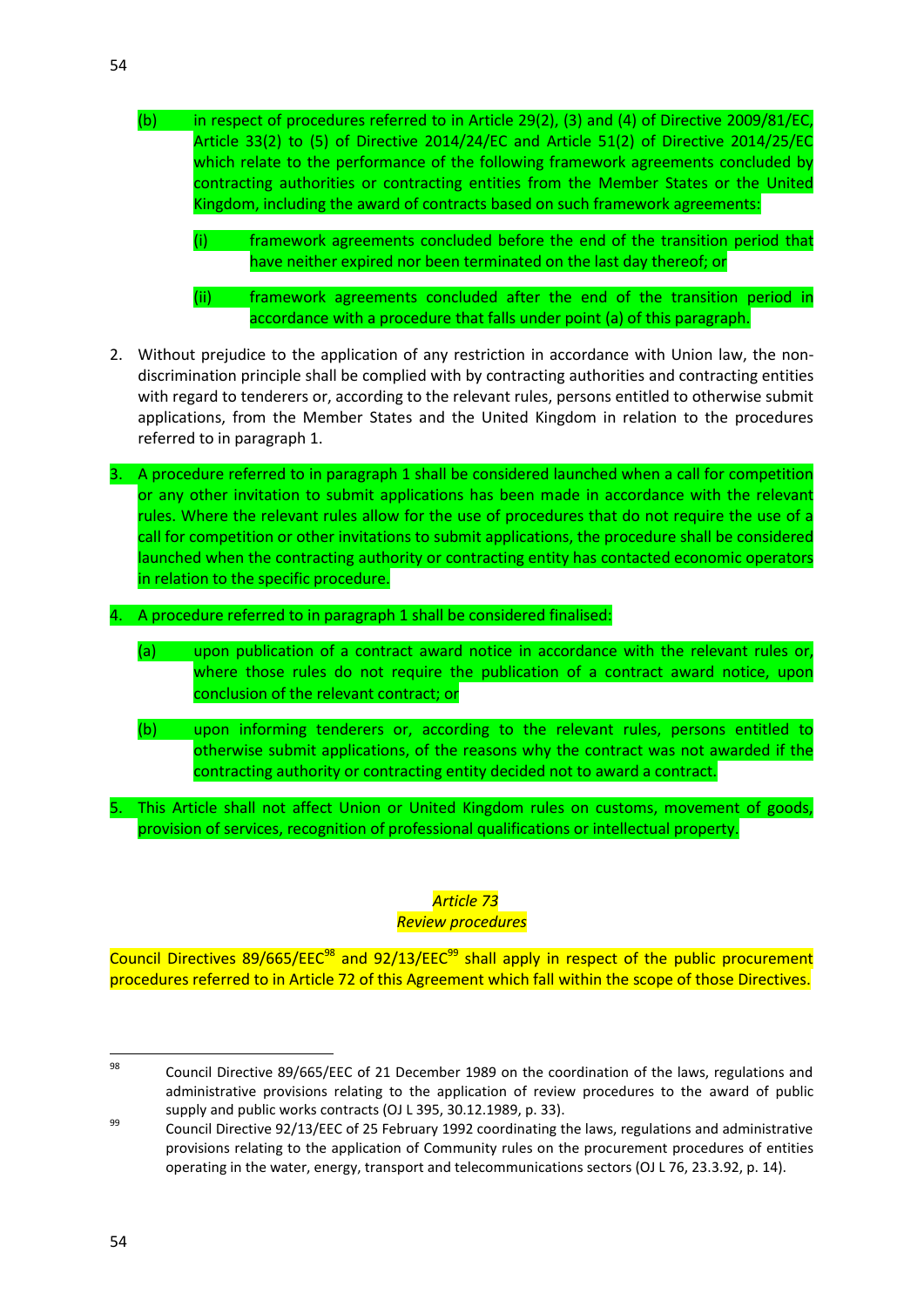# *Article 74 Cooperation*

By way of derogation from Article 7 of this Agreement, Article 61(2) of Directive 2014/24/EU shall apply for a period not exceeding 9 months from the end of the transition period in respect of the procedures under that Directive launched by contracting authorities from the United Kingdom before the end of the transition period and not yet finalised on the last day thereof.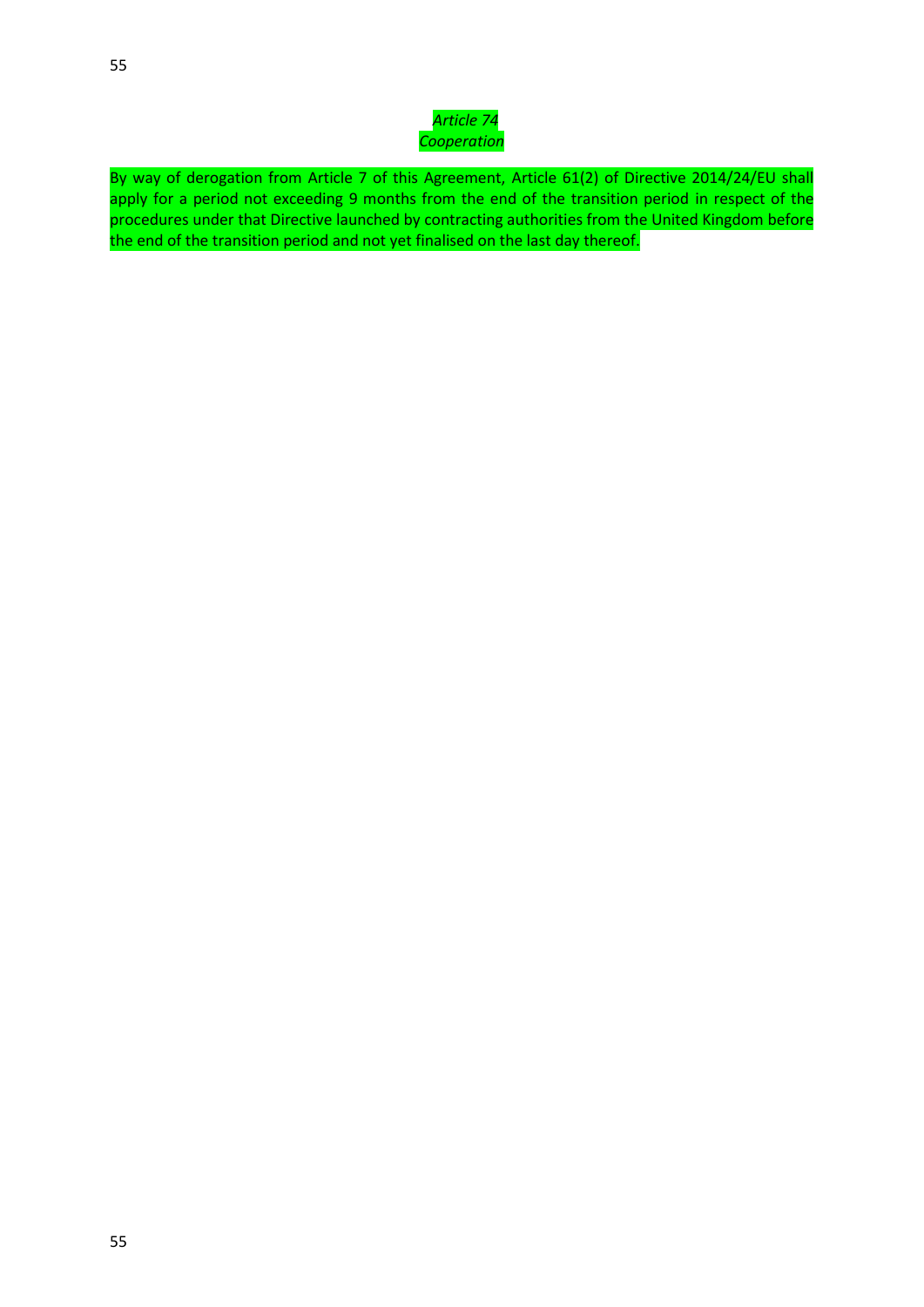#### **TITLE IX EURATOM RELATED ISSUES**



For the purposes of this Title, the following definitions shall apply:

- (a) "Community" means the European Atomic Energy Community;
- (b) "safeguards" means activities to verify that nuclear material and equipment are not diverted from their intended use as declared by the users and that international legal obligations to use nuclear material and equipment for peaceful purposes are honoured;
- (c) "special fissile materials" means special fissile materials as defined in Article 197(1) of the Euratom Treaty;
- (d) "ores" means ores as defined in Article 197(4) of the Euratom Treaty;
- (e) "source materials" means source materials as defined in Article 197(3) of the Euratom Treaty;
- (f) "nuclear material" means ores, source materials and special fissile materials;
- (g) "spent fuel and radioactive waste" means spent fuel and radioactive waste as defined in Articles 3(7) and 3(11) of Council Directive 2011/70/Euratom $^{100}$ .

#### *Article 76*

*End of Community responsibility for matters related to the United Kingdom*

- 1. The United Kingdom shall have sole responsibility for ensuring that all ores, source materials and special fissile materials covered by the Euratom Treaty and present on the territory of the United Kingdom at the end of the transition period are handled in accordance with relevant and applicable international treaties and conventions, including but not limited to international treaties and conventions on nuclear safety, safeguards, non-proliferation and physical protection of nuclear materials, and on safety of spent fuel management and the safety of radioactive waste management.
- 2. The United Kingdom shall have sole responsibility for ensuring its compliance with international obligations arising as a consequence of its membership of the International Atomic Energy Agency and of the Treaty on the Non-Proliferation of Nuclear Weapons or any relevant international treaties or conventions to which the United Kingdom is a party.

# *Article 77 Safeguards*

The United Kingdom shall implement a safeguards regime. This safeguards regime shall apply a system offering equivalent effectiveness and coverage as that provided by the Community in the

<sup>100</sup> Council Directive 2011/70/Euratom of 19 July 2011 establishing a Community framework for the responsible and safe management of spent fuel and radioactive waste (OJ L 199, 2.8.2011, p. 48).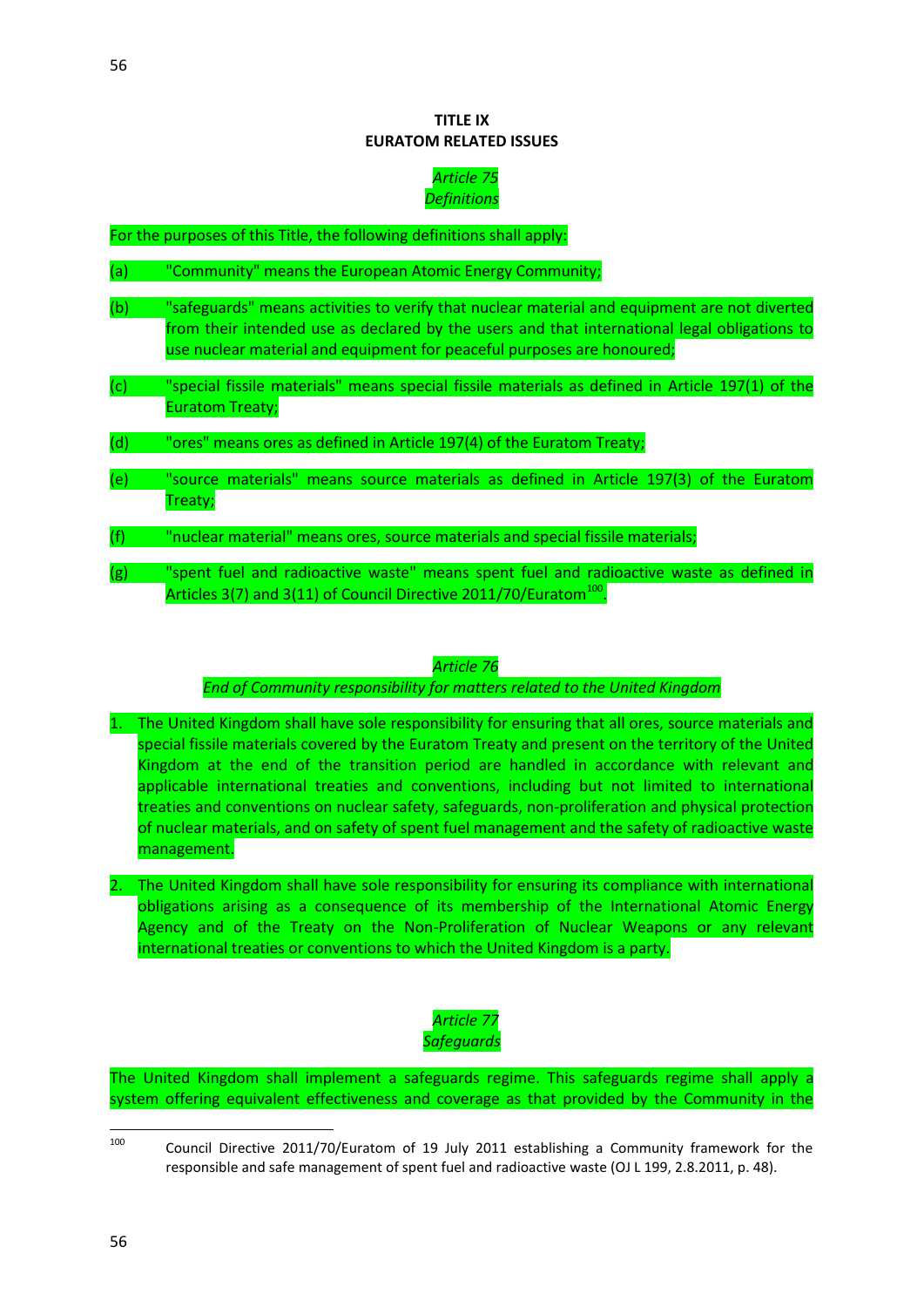territory of the United Kingdom in line with the Agreement between the United Kingdom of Great Britain and Northern Ireland, the European Atomic Energy Community and the International Atomic Energy Agency for the Application of Safeguards in the United Kingdom of Great Britain and Northern Ireland in Connection with the Treaty on the Non-Proliferation of Nuclear Weapons [INFCIRC/263] as amended.

### *Article 78 Specific obligations under international agreements*

The United Kingdom shall ensure that any specific obligations under agreements concluded by the Community with third countries or international organisations relating to any nuclear equipment, material or other nuclear items present on the territory of the United Kingdom at the end of the transition period are fulfilled, or otherwise identify appropriate arrangements in agreement with the third country or international organisation concerned.

# *Article 79*

# *Ownership and rights of use and consumption of special fissile materials in the United Kingdom*

- 1. Special fissile materials present on the territory of the United Kingdom in respect of which Article 86 of the Euratom Treaty applied until the end of the transition period shall cease to be the property of the Community at the end of the transition period.
- 2. Special fissile material referred to in paragraph 1 shall become the property of the persons or undertakings that had unlimited right of use and consumption of those materials at the end of the transition period in accordance with Article 87 of the Euratom Treaty.
- 3. Where the right of use and consumption referred to in paragraph 2 is with a Member State, or with persons or undertakings established in the territory of a Member State, the rights of the Community arising under the Euratom Treaty from ownership pursuant to Article 86 of that Treaty shall be preserved. In particular, the Community shall have the following rights:
	- (a) the right to require that the materials concerned be deposited with the Agency established under point (b) of Article 52(2) of the Euratom Treaty;
	- (b) the right to approve the sale of the materials concerned to any person or undertaking established in the territory of the United Kingdom or in a third country, before that sale takes place;
	- (c) the right to approve any transfer of the materials concerned to a third country before that transfer takes place.
- 4. Member States, persons or undertakings that had the unlimited right of use and consumption of special fissile materials located in the territory of the United Kingdom at the end of the transition period shall retain that right.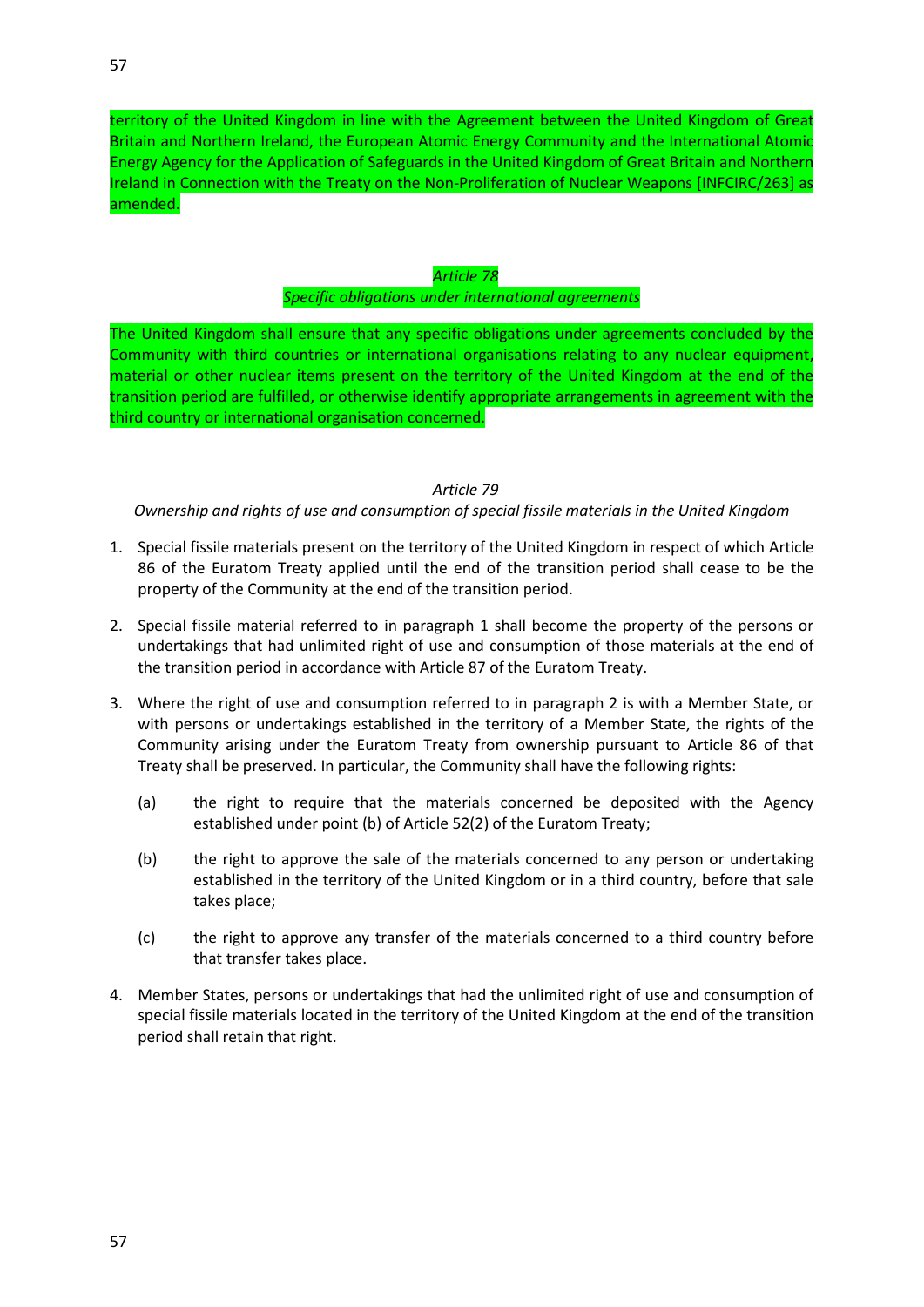#### *Article 80*

### *Equipment and other property related to the provision of safeguards*

- 1. Community equipment and other property related to the provision of safeguards under the Euratom Treaty located in the United Kingdom at the end of the transition period as set out at [Annex y+1] shall become the property of the United Kingdom. The United Kingdom shall reimburse to the Union the value of that equipment and other property, calculated based on the value assigned to that equipment and other property in the consolidated accounts for the year 2020.
- 2. The United Kingdom shall assume all of the Community's rights, liabilities and obligations associated with the equipment and other property referred to in paragraph 1.

# *Article 81 Spent fuel and radioactive waste*

Article 4(1), (2) and the first subparagraph of Article 4(4) of Directive 2011/70/Euratom shall apply in respect of the United Kingdom's ultimate responsibility for spent fuel and radioactive waste generated in the United Kingdom and present on the territory of a Member State at the end of the transition period.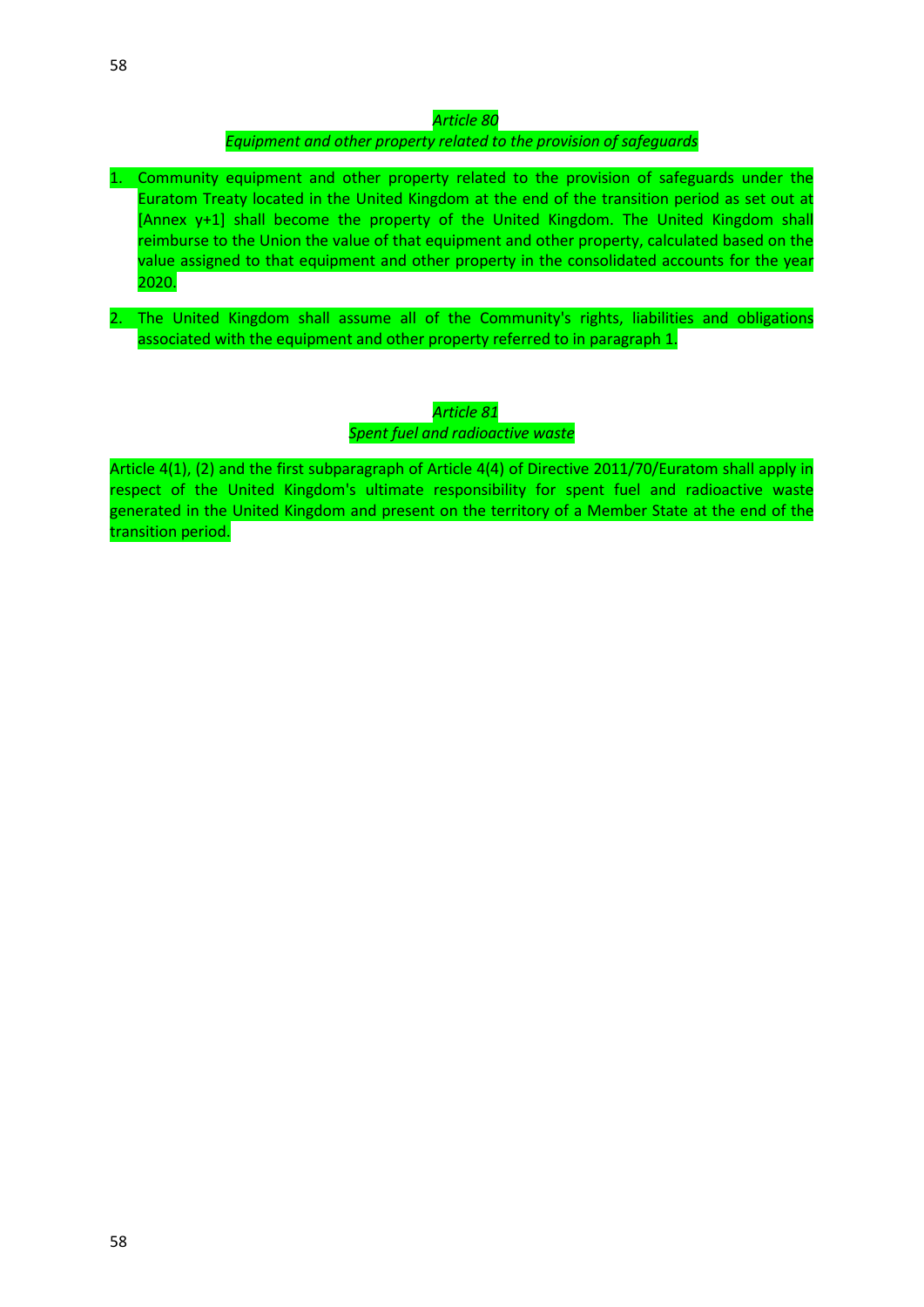#### **TITLE X UNION JUDICIAL AND ADMINISTRATIVE PROCEDURES**

### **CHAPTER 1 Judicial procedures**

#### *Article 82*

#### *Pending cases before the Court of Justice of the European Union*

- 1. The Court of Justice of the European Union shall continue to have jurisdiction for any proceedings brought before it by the United Kingdom or against the United Kingdom before the end of the transition period. That jurisdiction shall extend to all stages of proceedings, including appeal proceedings before the Court of Justice and proceedings before the General Court after a case has been referred back to it.
- 2. The Court of Justice of the European Union shall continue to have jurisdiction to give preliminary rulings on requests from courts and tribunals of the United Kingdom referred to it before the end of the transition period.
- 3. For the purposes of this Chapter, an application or a request for preliminary ruling shall be considered as having been, respectively, brought or referred to the Court of Justice of the European Union before the end of the transition period if the document initiating the proceedings has been registered by the registry of the Court of Justice or the General Court, as the case may be, before the end of the transition period.

#### *Article 83*

#### *New cases before the Court of Justice*

- 1. If the European Commission or a Member State considers that the United Kingdom has failed to fulfil an obligation under the Treaties or Part Four of this Agreement before the end of the transition period, it may bring the matter before the Court of Justice of the European Union in accordance with the procedural requirements laid down in Article 258 TFEU or, as the case may be, Article 259 TFEU. The Court of Justice of the European Union shall have jurisdiction over such cases.
- 2. Where in a case before a court or tribunal in the United Kingdom a question is raised concerning the interpretation of the Treaties or the validity or interpretation of acts of the institutions, bodies, offices or agencies of the Union relating to facts that occurred before the end of the transition period and where that court or tribunal considers that a decision on that question is necessary to enable it to give judgment in that case, it may request the Court of Justice of the European Union to give a preliminary ruling on that question in accordance with the procedural requirements laid down in Article 267 TFEU. The Court of Justice of the European Union shall have jurisdiction to give preliminary rulings on such requests.

#### *Article 84 Procedural rules*

The provisions of Union law governing the procedure before the Court of Justice of the European Union shall apply in respect of the proceedings and requests for preliminary rulings referred to in this Title.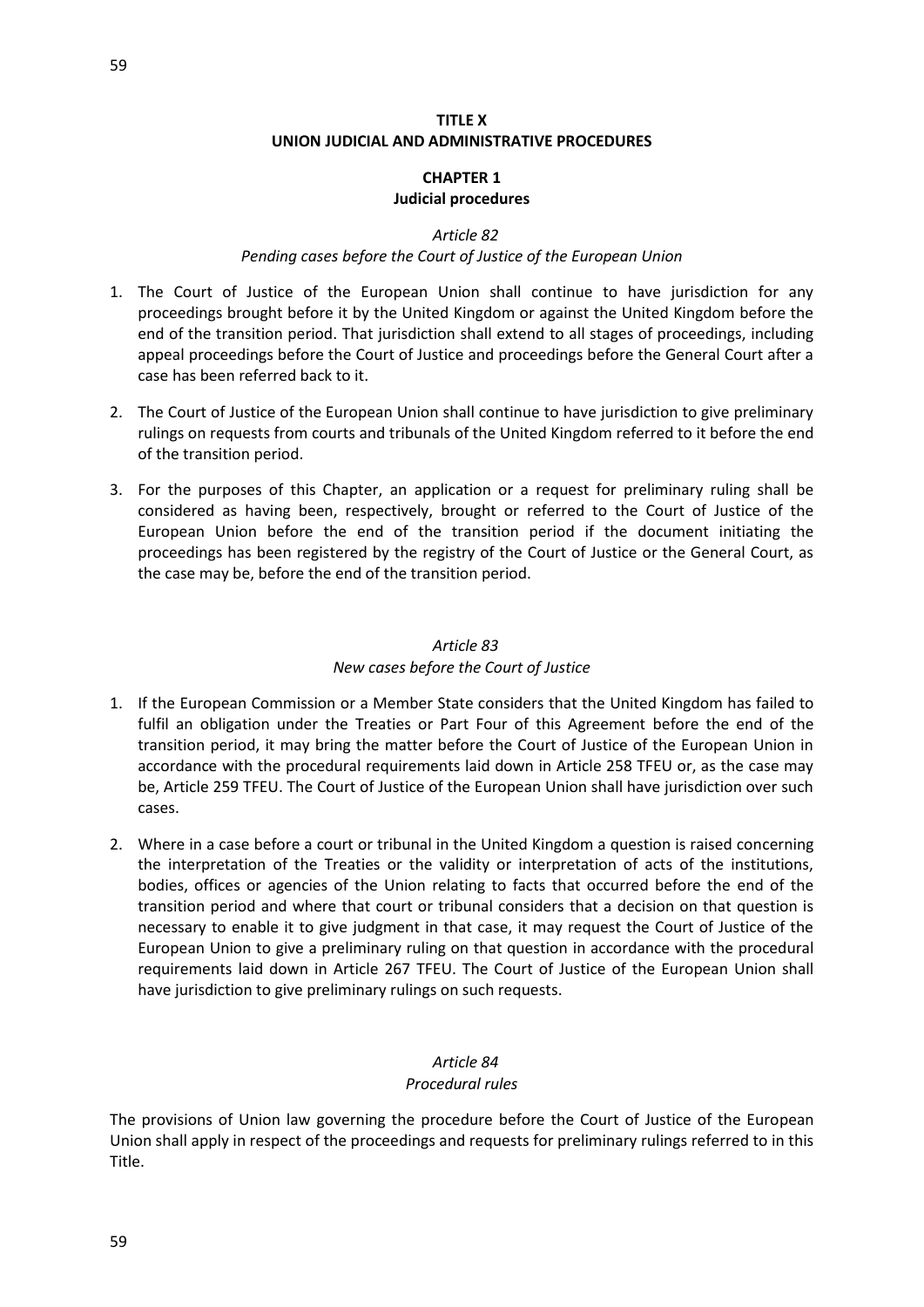#### *Article 85*

### *Binding force and enforceability of judgments and orders*

- 1. Judgments and orders of the Court of Justice of the European Union handed down before the end of the transition period as well as those handed down after the end of the transition period in proceedings referred to in Articles 82 and 83, shall have binding force in their entirety on and in the United Kingdom.
- 2. Articles 280 and 299 TFEU shall apply in the United Kingdom in respect of the enforcement of the judgments and orders of the Court of Justice of the European Union referred to in paragraph 1 of this Article.
- 3. Article 260 TFEU shall apply in respect of compliance by the United Kingdom with judgments and orders of the Court of Justice of the European Union given before the end of the transition period or pursuant to Articles 82(1) and 83(1) of this Agreement.

#### *Article 86*

### *Right to intervene and to submit written observations*

Until the judgments and orders of the Court of Justice of the European Union in all proceedings and requests for preliminary rulings referred to in Article 82 have become final, the United Kingdom may intervene and submit written observations in other cases before the Court of Justice of the European Union in the same way as Member States. During that period, the Registrar of the Court of Justice of the European Union shall notify the United Kingdom, at the same time and in the same manner as the Member States, of any case referred to the Court of Justice by a court or tribunal of a Member State.

### *Article 87 Representation before the Court*

- 1. Where, before the end of the transition period, a lawyer authorised to practise before the courts of the United Kingdom represented or assisted a party before the Court of Justice of the European Union in proceedings brought before it or in requests for preliminary rulings referred to it before the end of the transition period, this lawyer may continue to represent or assist that party in those proceedings or requests. This right shall extend to all stages of proceedings, including appeal proceedings before the Court of Justice and proceedings before the General Court after a case has been referred back to it.
- 2. Lawyers authorised to practise before the courts of the United Kingdom may represent or assist a party before the Court of Justice of the European Union in the cases referred to in Article 83.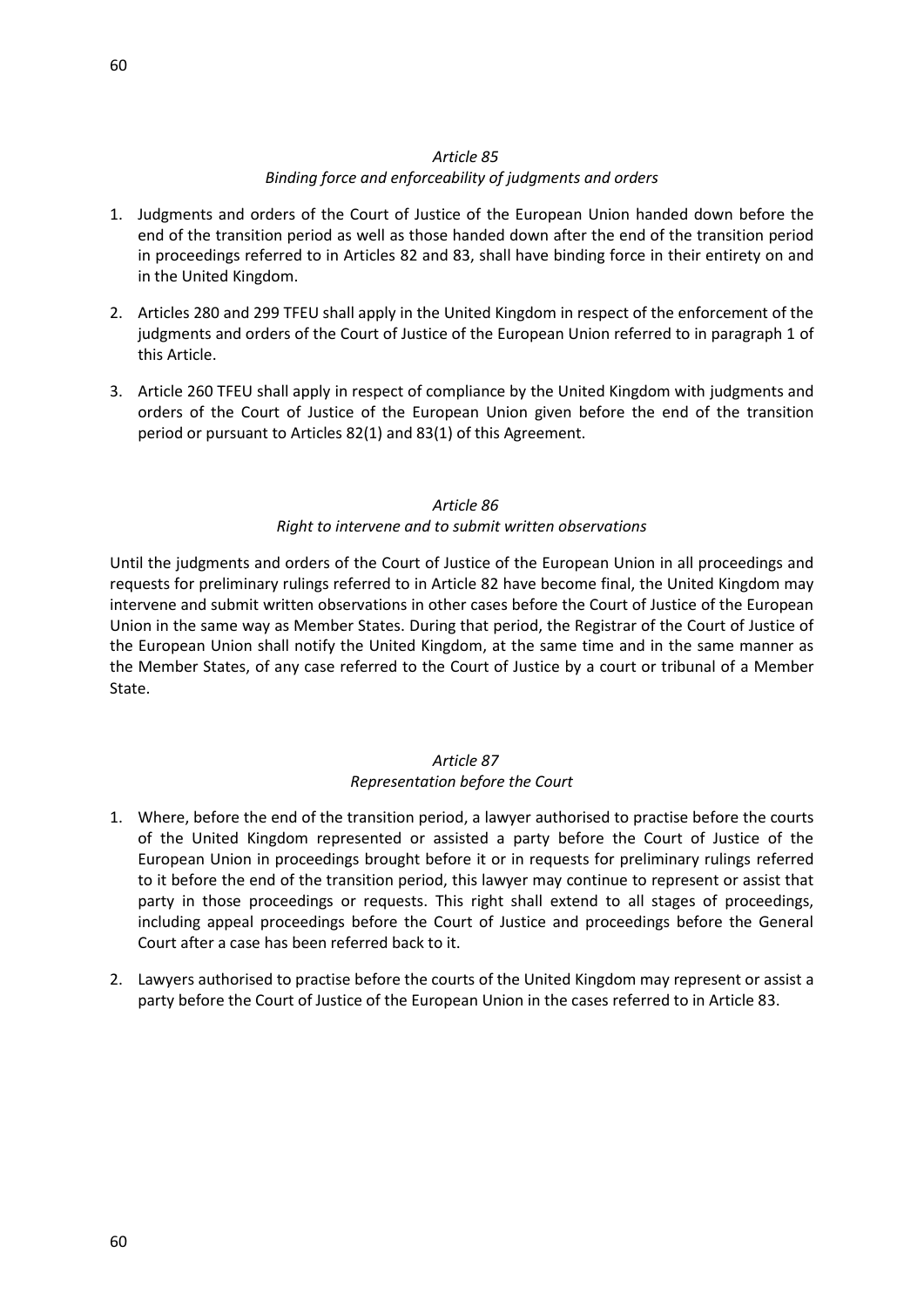61

#### **CHAPTER 2 Administrative procedures**

### *Article 88 Ongoing administrative procedures*

- 1. The institutions, bodies, offices and agencies of the Union shall continue to be competent for administrative procedures concerning compliance with Union law by the United Kingdom and natural and legal persons residing or established in the United Kingdom, which were initiated before the end of the transition period.
- 2. For the purposes of this Chapter, an administrative procedure shall be considered as having been initiated before the end of the transition period if it has been formally registered with the Union institution, body, office or agency before the end of the transition period.

# *Article 89*

# *New administrative procedures*

The institutions, bodies, offices and agencies of the Union shall be competent to initiate new administrative procedures concerning compliance with Union law by the United Kingdom and natural and legal persons residing or established in the United Kingdom, where the facts forming the subject matter of the administrative procedure occurred before the end of the transition period.

# *Article 90*

### *Procedural rules*

The provisions of Union law governing the different types of administrative procedures covered by this Chapter shall apply to the procedures referred to in Articles 88 and 89.

# *Article 91 Binding force and enforceability of decisions*

- 1. Decisions adopted by institutions, bodies, offices and agencies of the Union before the end of the transition period, or in the procedures referred to in Articles 88 and 89, and addressed to the United Kingdom or to natural and legal persons residing or established in the United Kingdom, shall be binding on and in the United Kingdom.
- 2. The legality of a decision referred to in paragraph 1 may be reviewed exclusively by the Court of Justice of the European Union in accordance with Article 263 TFEU.
- 3. Article 299 TFEU shall apply in the United Kingdom in respect of the enforcement of decisions referred to in paragraph 1 that impose pecuniary obligations on natural and legal persons residing or established in the United Kingdom.
- 4. If the United Kingdom does not comply with a decision referred to in paragraph 1, or fails to give legal effect in the United Kingdom's legal order to a decision referred to in that paragraph addressed to a natural or legal person residing or established in the United Kingdom, the Union or a Member State may refer the matter to the Court of Justice of the European Union in accordance with the procedural requirements laid down in Article 258 TFEU or, as the case may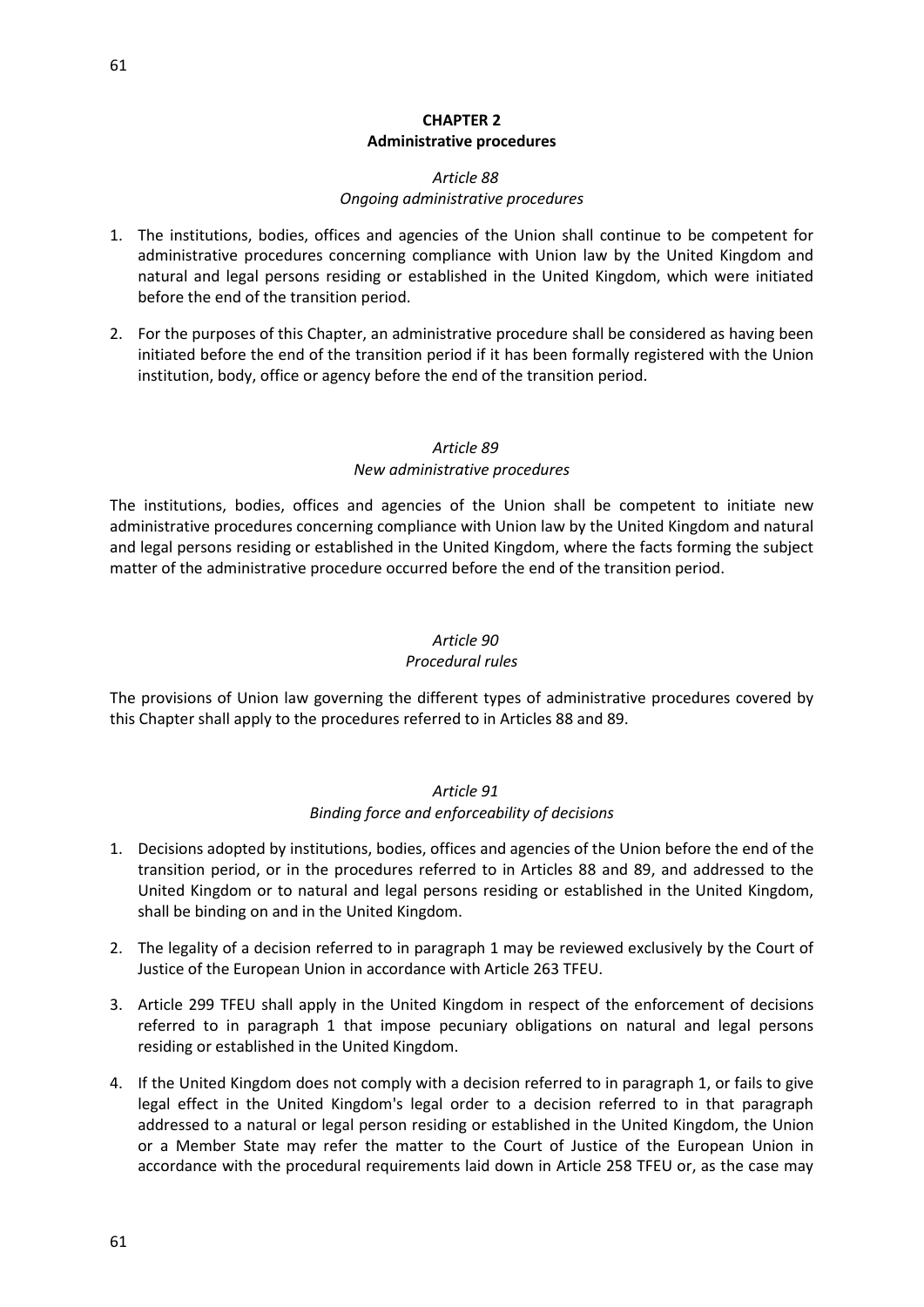be, in Article 259 TFEU. The Court of Justice of the European Union shall have jurisdiction over such cases. Articles 84, 85 and 87 of this Agreement shall apply.

## *Article 92*

### *Other ongoing procedures*

- 1. Technical examinations conducted by United Kingdom Examination Offices in cooperation with the Community Plant Variety Office pursuant to Regulation (EC) No 2100/94 which were ongoing on the day before the date of entry into force of this Agreement shall continue and be concluded in compliance with that Regulation.
- 2. Article 12(3) and Articles 14, 15 and 16 of Directive 2003/87/EC of the European Parliament and of the Council<sup>101</sup> shall apply to and in the United Kingdom in respect of greenhouse gases emitted during the last year of the transition period.

By way of derogation from Article 7 of this Agreement, the United Kingdom and operators in the United Kingdom shall have access, to the extent necessary to comply with the first subparagraph of this paragraph to the Union registry established by Commission Regulation (EU) No  $389/2013^{102}$ .

<sup>101</sup> Directive 2003/87/EC of the European Parliament and of the Council of 13 October 2003 establishing a scheme for greenhouse gas emission allowance trading within the Community and amending Council Directive 96/61/EC (OJ L 275, 25.10.2003, p. 32).

<sup>&</sup>lt;sup>102</sup> Commission Regulation (EU) No 389/2013 of 2 May 2013 establishing a Union Registry pursuant to Directive 2003/87/EC of the European Parliament and of the Council, Decisions No 280/2004/EC and No 406/2009/EC of the European Parliament and of the Council and repealing Commission Regulations (EU) No 920/2010 and No 1193/2011 (OJ L 122, 3.5.2013, p. 1).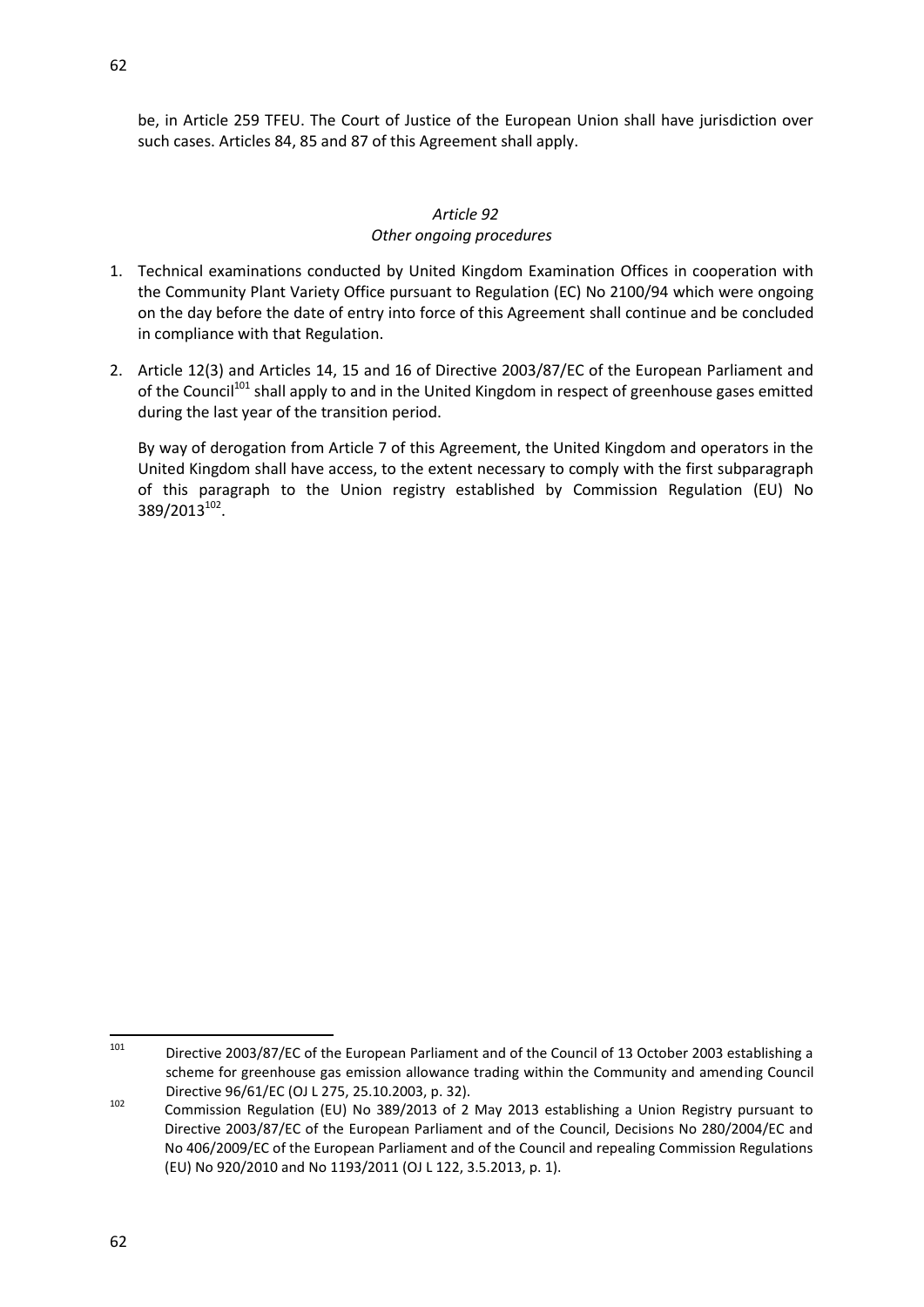#### **TITLE XI ADMINISTRATIVE COOPERATION PROCEDURES**

### *Article 93 Administrative cooperation for customs*

- 1. Administrative cooperation procedures between a Member State and the United Kingdom set out in [Annex y+2] that were launched in accordance with Union law before the end of the transition period shall be completed by that Member State and the United Kingdom in accordance with the relevant provisions of Union law.
- 2. Administrative cooperation procedures between a Member State and the United Kingdom set out in [Annex y+2] that are launched within a period of 3 years after the end of the transition period but concern facts that occurred before the end of the transition period shall be completed by that Member State and the United Kingdom in accordance with the relevant provisions of Union law.

#### *Article 94*

### *Administrative cooperation for matters related to indirect tax*

- 1. Council Regulation (EU) No  $904/2010^{103}$  shall apply until 5 years after the end of the transition period in respect of cooperation between the competent authorities responsible for the application of the laws on value added tax in the Member States and the United Kingdom in relation to transactions that took place before the end of the transition period.
- 2. Council Regulation (EU) No 389/2012<sup>104</sup> shall apply until 5 years after the end of the transition period in respect of cooperation between the competent authorities responsible for the application of the legislation on excise duties in the Member States and the United Kingdom in relation to movement of excise goods that took place before the end of the transition period.

### *Article 95*

### *Mutual assistance for the recovery of claims relating to taxes, duties and other measures*

Council Directive 2010/24/EU<sup>105</sup> shall apply until 5 years after the end of the transition period between the Union and the United Kingdom in respect of claims related to amounts that became due before the end of the transition period.

 $103$ Council Regulation (EU) No 904/2010 of 7 October 2010 on administrative cooperation and combating fraud in the field of value added tax (OJ L 268, 12.10.2018, p. 1).

 $104$  Council Regulation (EU) No 389/2012 of 2 May 2012 on administrative cooperation in the field of excise duties and repealing Regulation (EC) No 2073/2004 (OJ L 121, 8.5.2012, p. 1).

<sup>105</sup> Council Directive 2010/24/EU of 16 March 2010 concerning mutual assistance for the recovery of claims relating to taxes, duties and other measures (OJ L 84, 31.3.2010, p. 1).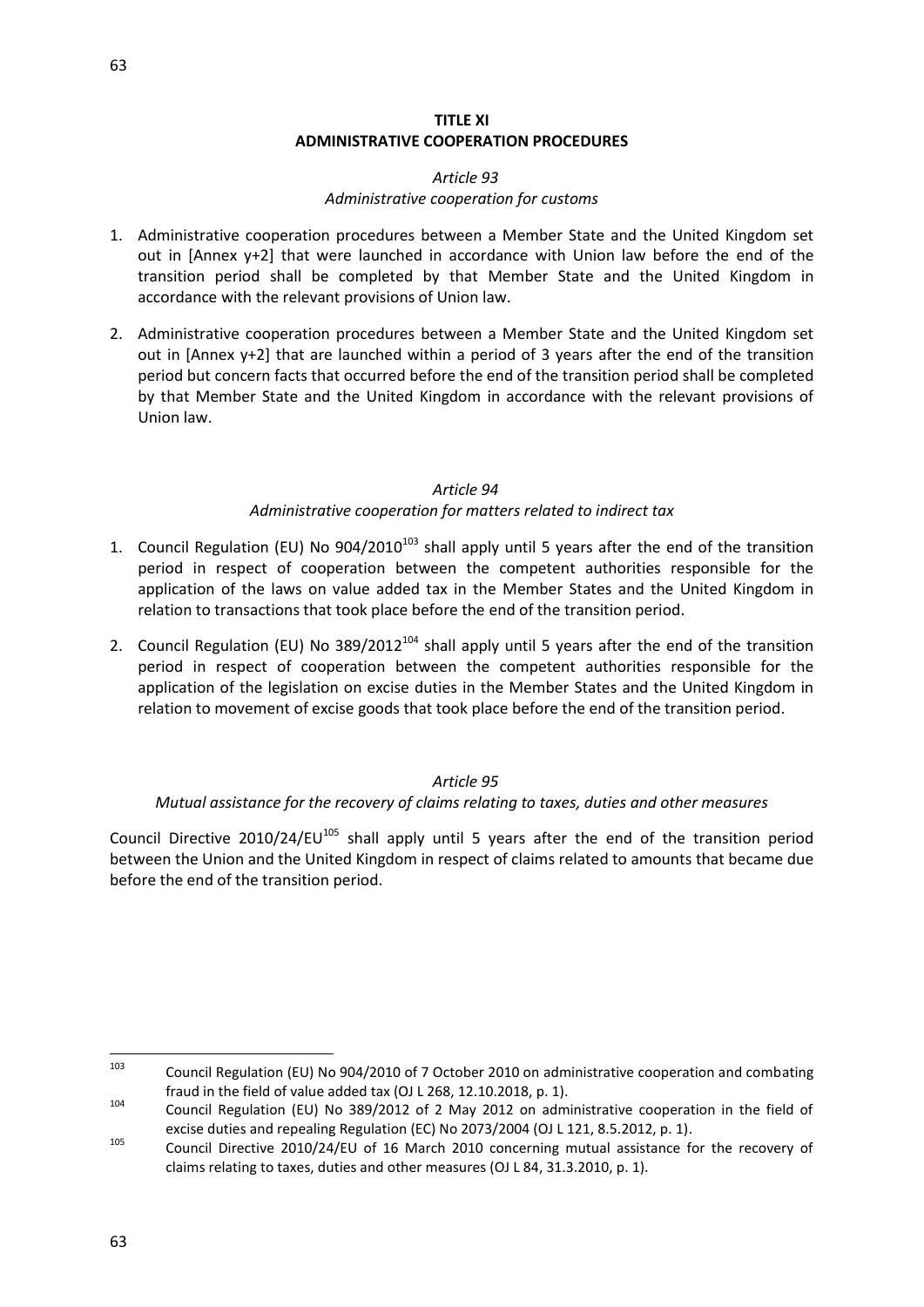### **TITLE XII PRIVILEGES AND IMMUNITIES**



- 1. For the purposes of this Title, "members of the institutions" means, irrespective of their nationality, the President of the European Council, the members of the European Commission, the Judges, the Advocates-General, the Registrars and the Assistant Rapporteurs of the Court of Justice of the European Union, the members of the Court of Auditors, the members of the organs of the European Central Bank, the members of the organs of the European Investment Bank, as well as all other persons assimilated to any of those categories of persons under Union law for the purposes of Protocol (No 7) on the Privileges and Immunities of the European Union ("Protocol on the Privileges and Immunities"). The term "members of the institutions" does not include members of the European Parliament.
- 2. Regulation (EURATOM, ECSC, EEC) No 549/69 of the Council<sup>106</sup> shall apply to determine the categories of officials and other servants covered by Articles 105 to 108 of this Agreement.

### **CHAPTER 1 Property, funds, assets and operations of the Union**

*Article 97 Inviolability*

Article 1 of the Protocol on the Privileges and Immunities shall apply in respect of premises, buildings, property and assets of the Union in the United Kingdom used by the European Union before the end of the transition period until they are no longer in official use or have been removed from the United Kingdom. The Union shall notify the United Kingdom when its premises, buildings, property or assets are no longer in such use or have been removed from the United Kingdom.

# *Article 98 Archives*

Article 2 of the Protocol on the Privileges and Immunities shall apply in respect of all archives of the Union in the United Kingdom at the end of the transition period until they have been removed from the United Kingdom. The Union shall notify the United Kingdom of the removal of any of its archives from the United Kingdom.

106

Regulation (EURATOM, ECSC, EEC) No 549/69 of the Council of 25 March 1969 determining the categories of officials and other servants of the European Communities to whom the provisions of Article 12, the second paragraph of Article 13 and Article 14 of the Protocol on the Privileges and Immunities of the Communities apply (OJ L 74, 27.3.1969, p. 1.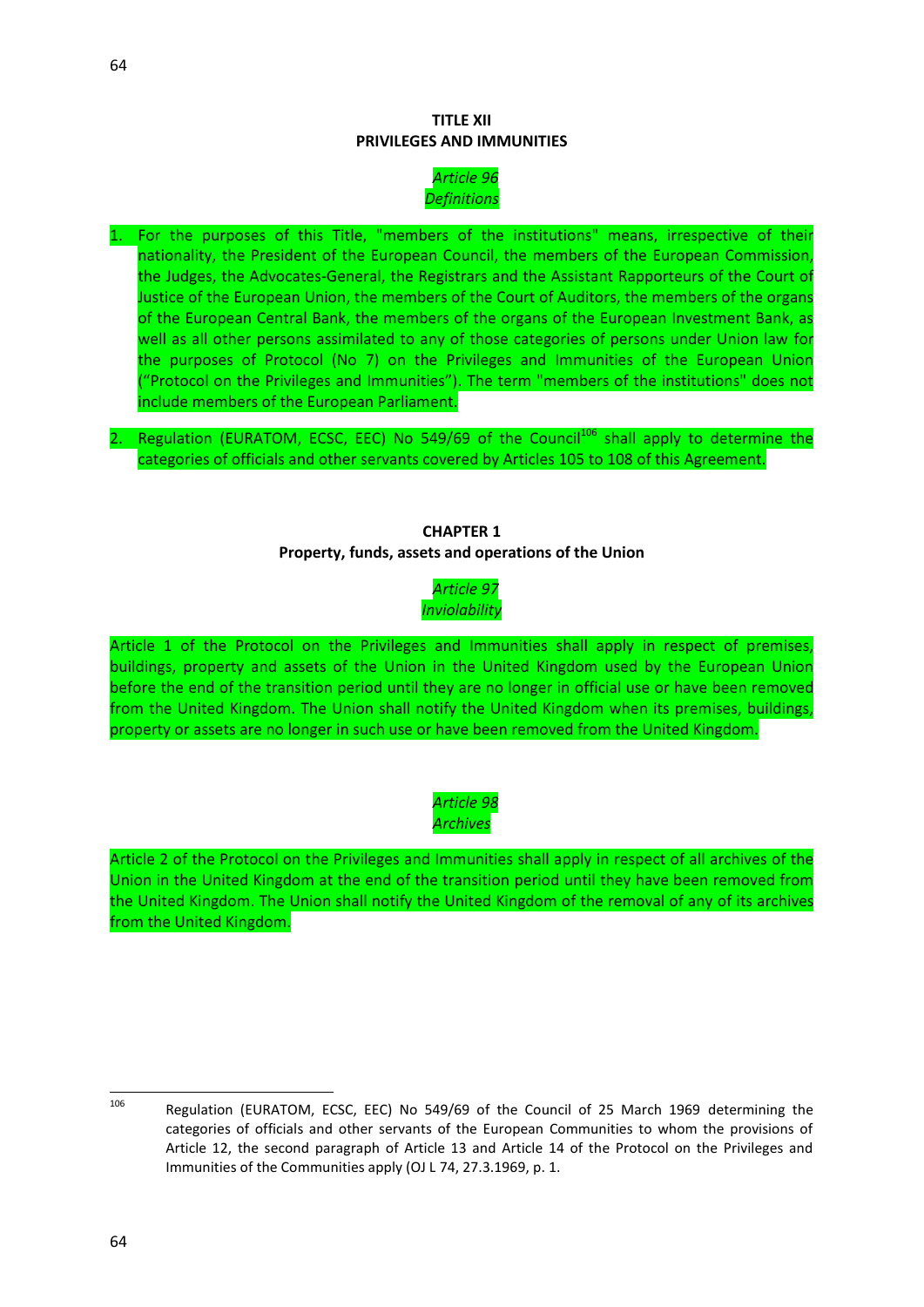# *Article 99 Taxation*

Article 3 of the Protocol on the Privileges and Immunities shall apply in respect of the Union's assets, revenues and other property in the United Kingdom at the end of the transition period until they are no longer in official use or have been removed from the United Kingdom.

## **CHAPTER 2 Communications**

## *Article 100 Communications*

Article 5 of the Protocol on the Privileges and Immunities shall apply in the United Kingdom in respect of the official communications, official correspondence, and transmission of documents in relation to activities of the Union pursuant to this Agreement.

# **CHAPTER 3 Members of the European Parliament**

*Article 101*

*Immunity of members of the European Parliament*

Article 8 of the Protocol on the Privileges and Immunities shall apply in the United Kingdom in respect of opinions expressed or votes cast, before the end of the transition period, by members of the European Parliament, irrespective of their nationality, including former members, in the performance of their duties.

# *Article 102 Social security*

Former members of the European Parliament, irrespective of their nationality, drawing a pension in this capacity, as well as persons entitled to the survivor's pension related thereto, shall be exempted from obligatory affiliation to and payment into national social security systems in the United Kingdom, under the same conditions as were applicable on the last day of the transition period, provided that they were members of the European Parliament before the end of the transition period.

### *Article 103*

*Avoidance of double taxation on pensions and transitional allowances*

Articles 12, 13 and 14 of Decision 2005/684/EC, Euratom of the European Parliament<sup>107</sup> shall apply in the United Kingdom in respect of pensions and transitional allowances paid to former members of the European Parliament, irrespective of their nationality, and Article 17 of that Decision shall apply

<sup>107</sup> Decision 2005/684/EC, Euratom of the European Parliament of 28 September 2005 adopting the Statute for Members of the European Parliament (OJ L 262, 7.10.2005, p. 1).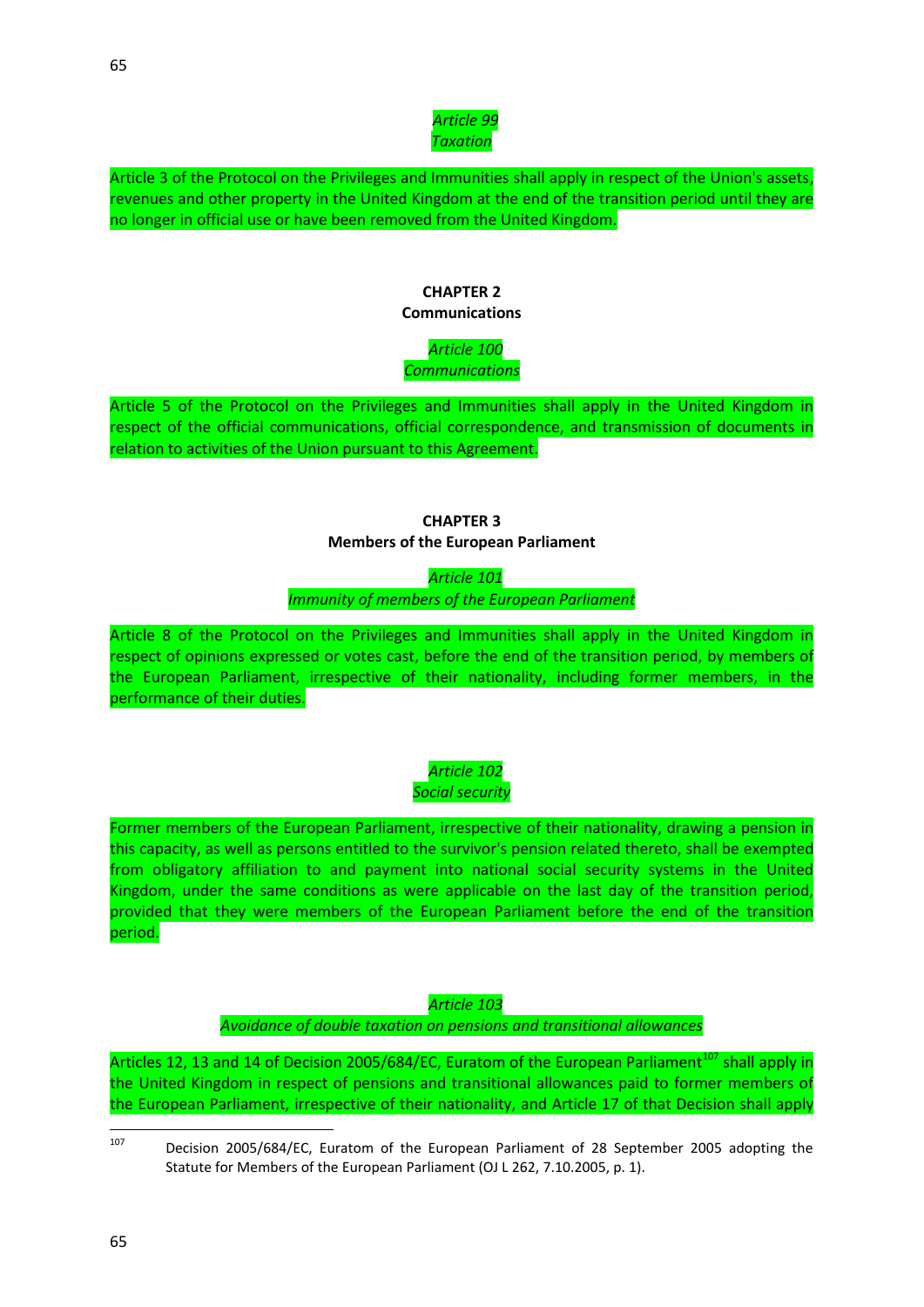in respect of persons entitled to the survivor's pension, irrespective of their nationality, to the extent that the entitlement to a pension or transitional allowance was earned before the end of the transition period.

### **CHAPTER 4**

## **Representatives of Member States and of the United Kingdom taking part in the work of the institutions of the Union**

#### *Article 104*

*Privileges, immunities and facilities* 

- 1. Article 10 of the Protocol on the Privileges and Immunities shall apply in the United Kingdom in respect of representatives of Member States and of the United Kingdom taking part in the work of the institutions, agencies, offices and bodies of the Union, their advisers and technical experts, and members of the advisory bodies of the Union, irrespective of their nationality, as regards their participation in that work:
	- (a) that took place before the end of the transition period;
	- (b) that takes place after the end of the transition period in connection with activities of the Union pursuant to this Agreement.
- 2. Article 10 of the Protocol on the Privileges and Immunities shall apply in the Union in respect of representatives of the United Kingdom taking part in the work of the institutions, agencies, offices and bodies of the Union, their advisers and technical experts, as regards their participation in that work:
	- (a) that took place before the end of the transition period;
	- (b) that takes place after the end of the transition period in connection with activities of the Union pursuant to this Agreement.

#### **CHAPTER 5**

#### **Members of the institutions, officials and other servants**

# *Article 105 Privileges and Immunities*

- 1. Article 11(a) of the Protocol on the Privileges and Immunities shall apply in the United Kingdom in respect of acts performed by members of the institutions, officials and other servants of the Union of any nationality in their official capacity, and former members, former officials and former other servants, including their words spoken or written: (a) before the end of the transition period; (b) after the end of the transition period in connection with activities of the Union pursuant to this Agreement.
- 2. The first, second and third paragraphs of Article 3 of Protocol (No 3) on the Statute of the Court of Justice of the European Union shall apply in the United Kingdom in respect of the Judges of the Court of Justice of the European Union and the Advocates-General until the decisions of the Court of Justice of the European Union in all proceedings and requests for preliminary rulings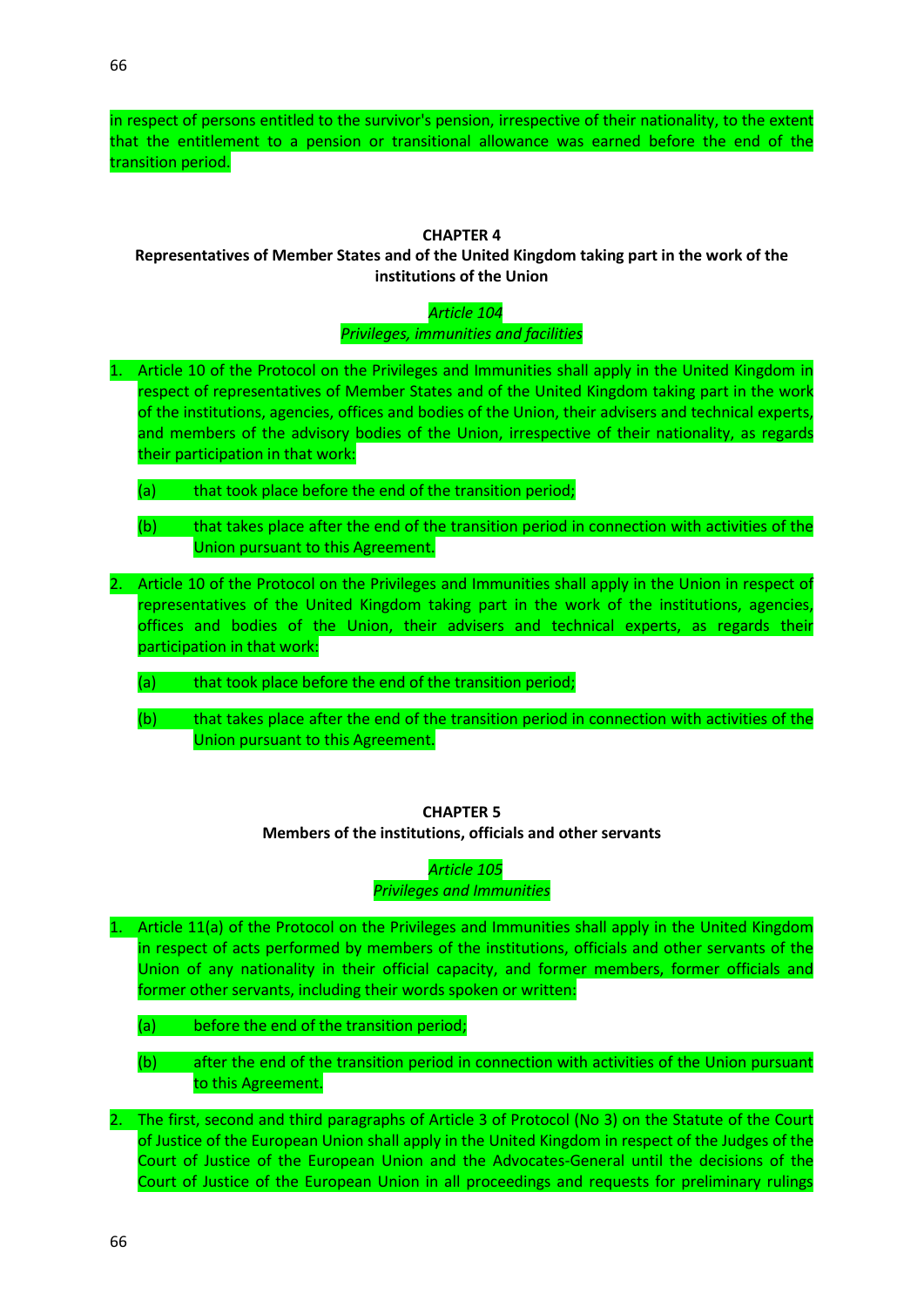referred to in Articles 82 and 83 have become final, and thereafter, including in respect of former Judges and former Advocates-General, as regards all acts performed by them in their official capacity, including words spoken or written, before the end of the transition period or in relation to the proceedings referred to in Articles 82 and 83.

3. Article 11(b) to (e) of the Protocol on the Privileges and Immunities shall apply in the United Kingdom in respect of officials and other servants of the Union, of any nationality, as well as their spouses and dependent members of their families, irrespective of their nationality, if those officials and other servants entered the service of the Union before the end of the transition period, until those persons have completed their relocation to the Union.

### *Article 106 Taxation*

Article 12 of the Protocol on the Privileges and Immunities shall apply in the United Kingdom in respect of members of the institutions, officials and other servants of the Union of any nationality, including former members, former officials and former other servants, who entered the service of the Union before the end of the transition period, provided that the persons concerned are liable to pay a tax for the benefit of the Union on salaries, wages, emoluments and pensions paid to them by the Union.

### *Article 107 Domicile for tax purposes*

- 1. Article 13 of the Protocol on the Privileges and Immunities shall apply in respect of members of the institutions, officials and other servants of the Union, of any nationality, who entered the service of the Union before the end of the transition period, as well as a spouse not separately engaged in a gainful occupation, and children dependent on and in the care of such a member, official or other servant, irrespective of their nationality.
- 2. Paragraph 1 shall apply only in respect of persons who established their residence in a Member State solely by reason of the performance of their duties in the service of the Union and who had their domicile for tax purposes in the United Kingdom at the time of entering the service of the Union, as well as persons who established their residence in the United Kingdom solely by reason of the performance of their duties in the service of the Union and who had their domicile for tax purposes in a Member State at the time of entering the service of the Union.

## *Article 108 Social security contributions*

Members of the institutions, officials and other servants of the Union, including former members, former officials and former other servants, of any nationality, who entered the service of the Union before the end of the transition period and reside in the United Kingdom, as well as a spouse not separately engaged in a gainful occupation, and children dependent on and in the care of such a member, official or other servant, irrespective of their nationality, shall be exempted from obligatory affiliation to and payment into national social security systems in the United Kingdom, under the same conditions as were applicable on the last day of the transition period, provided that the persons concerned are affiliated to the social security scheme of the Union.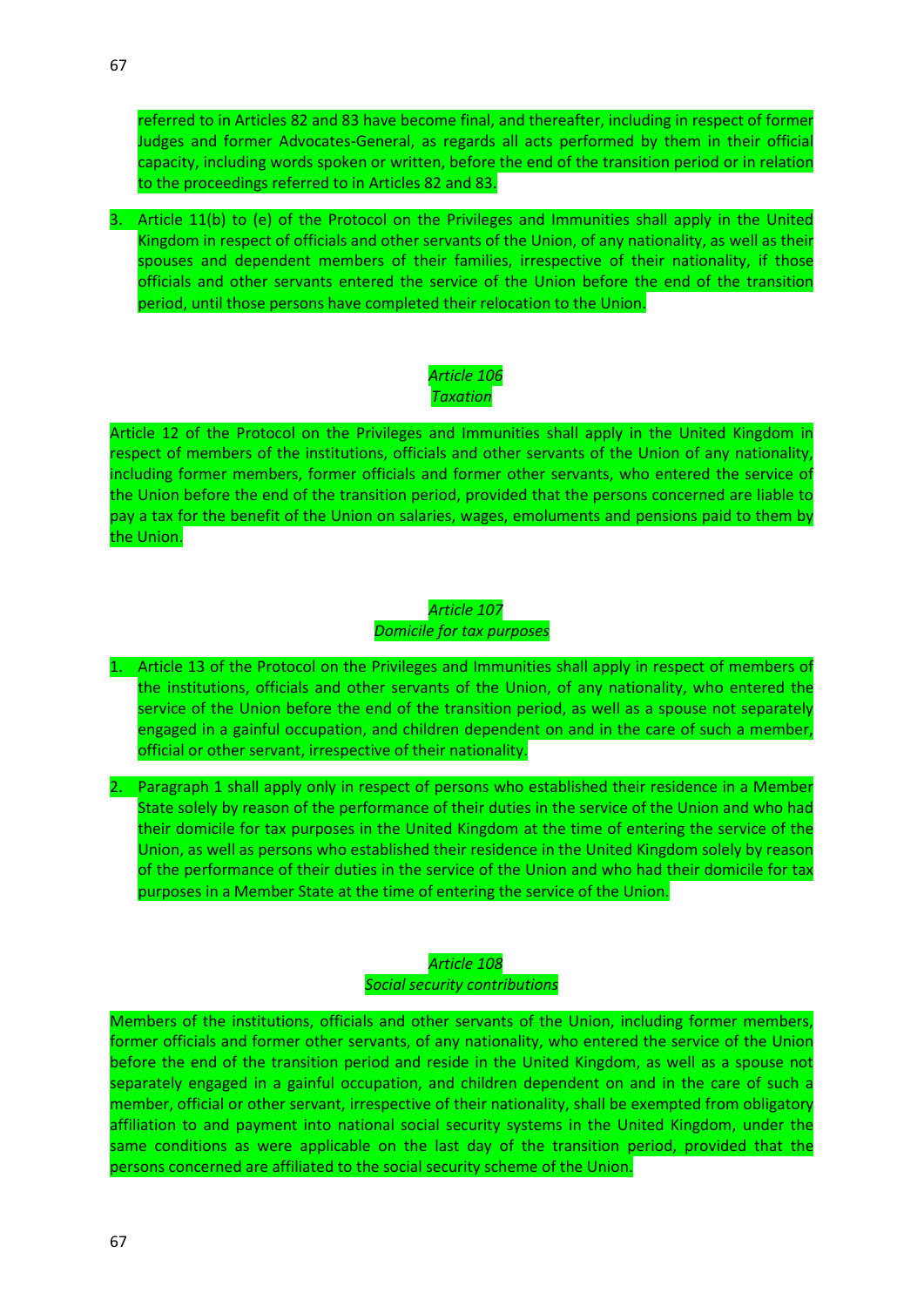68

### *Article 109 Transfer of pension rights*

In respect of officials and other servants of the Union, including former officials and former other servants, of any nationality, who entered the service of the Union before the end of the transition period and who seek to transfer pension rights out of or into the United Kingdom pursuant to Article 11(1), (2) or (3) and Article 12 of Annex VIII to the Staff Regulations of Officials of the European Union<sup>108</sup> or Articles 39, 109 and 135 of the Conditions of Employment of Other Servants of the European Union, the obligations incumbent on the United Kingdom shall be the same as those existing before the end of the transition period.

# *Article 110 Unemployment insurance*

Articles 28a, 96, and 136 of the Conditions of Employment of Other Servants of the European Union shall apply in respect of other servants of the Union, including former other servants, of any nationality, who contributed to the Union's unemployment scheme before the end of the transition period if they reside in the United Kingdom and are registered with the unemployment authorities of the United Kingdom after the end of the transition period.

#### **CHAPTER 6 Other provisions**

# *Article 111 Waiver of immunities and cooperation*

- 1. Articles 17 and 18 of the Protocol on the Privileges and Immunities shall apply in respect of privileges, immunities and facilities accorded by this Title.
- 2. When taking a decision under Article 17 of the Protocol on the Privileges and Immunities on whether to waive immunity upon the request of the authorities of the United Kingdom, the Union shall afford the same consideration as it affords to requests from the authorities of the Member States in comparable situations.
- 3. Upon the request of the authorities of the United Kingdom, the Union shall notify those authorities of the status of any person which is relevant to their entitlement to a privilege or immunity under this Title.

<sup>108</sup> 

Staff Regulations of Officials of the European Union as laid down in Council Regulation (EEC, Euratom, ECSC) No 259/68 of 29 February 1968 laying down the Staff Regulations and the Conditions of Employment of Other Servants of the European Communities and instituting special measures temporarily applicable to officials of the Commission (OJ L 56, 4.3.1968, p. 1).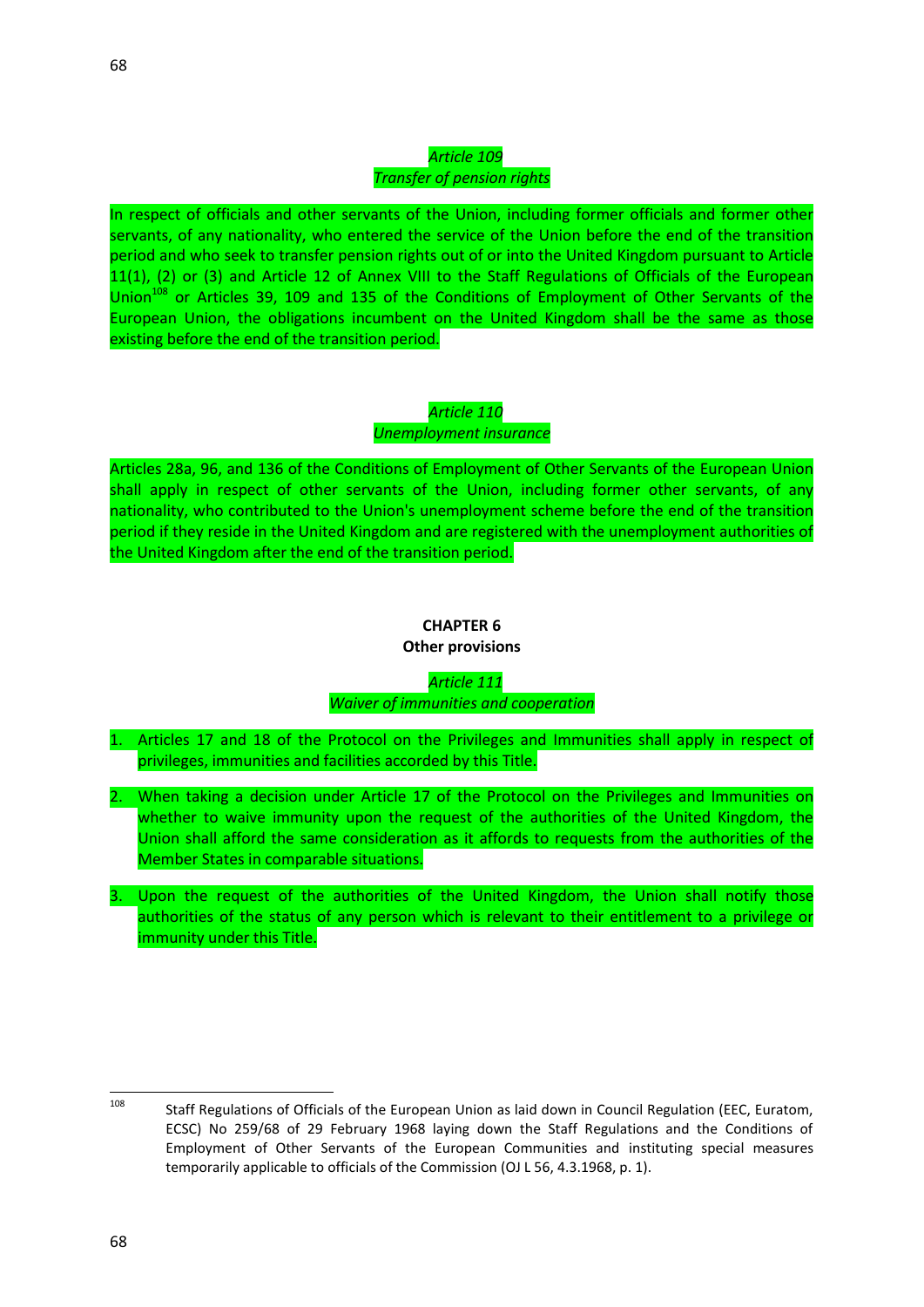### *Article 112 European Central Bank*

- 1. This Title shall apply in respect of the European Central Bank ("ECB"), the members of its organs, its staff, and representatives of the national central banks in the European System of Central Banks taking part in its activities.
- 2. The second paragraph of Article 22 of the Protocol on the Privileges and Immunities shall apply in respect of the ECB, the members of its organs, its staff, representatives of the national central banks in the European System of Central Banks taking part in its activities, and any property, assets and operations of the ECB in the United Kingdom held, managed or conducted pursuant to Protocol (No 4) on the Statute of the European System of Central Banks and of the European Central Bank.
- 3. Paragraph 2 shall apply in respect of:
	- (a) such property and assets of the ECB that are held in the United Kingdom at the end of the transition period; and
	- (b) such operations, and ancillary activities related thereto, of the ECB in the United Kingdom or with United Kingdom counterparts that were ongoing at the end of the transition period, or that are initiated after the end of the transition period as part of its activities to sustain operations that were ongoing at the end of the transition period, until their final maturity, disposal or completion.

#### *Article 113 European Investment Bank*

- 1. This Title shall apply in respect of the European Investment Bank ("EIB"), the members of its organs, its staff and representatives of the Member States taking part in its activities, as well as to any subsidiaries and other entities established by the EIB before the end of the transition period in accordance with Article 28(1) of Protocol (No 5) on the Statute of the European Investment Bank, notably the European Investment Fund.
- 2. The second paragraph of Article 21 of the Protocol on the Privileges and Immunities shall apply in respect of the EIB, the members of its organs, its staff and representatives of the Member States taking part in its activities, as well as to any subsidiaries and other entities established by the EIB before the end of the transition period in accordance with Article 28(1) of Protocol (No 5) on the Statute of the European Investment Bank, notably the European Investment Fund.
- 3. Paragraph 2 shall apply in respect of:
	- (a) such property and assets of the EIB or of any subsidiaries and other entities established by the EIB before the end of the transition period in accordance with Article 28(1) of Protocol (No 5) on the Statute of the European Investment Bank, notably the European Investment Fund, that are held in the United Kingdom at the end of the transition period; and
	- (b) such borrowing, financing, guarantee, investment, treasury and technical assistance operations, and ancillary activities related thereto, of the EIB or any subsidiaries and other entities established by the EIB before the end of the transition period in accordance with Article 28(1) of Protocol (No 5) on the Statute of the European Investment Bank, notably the European Investment Fund, in the United Kingdom or with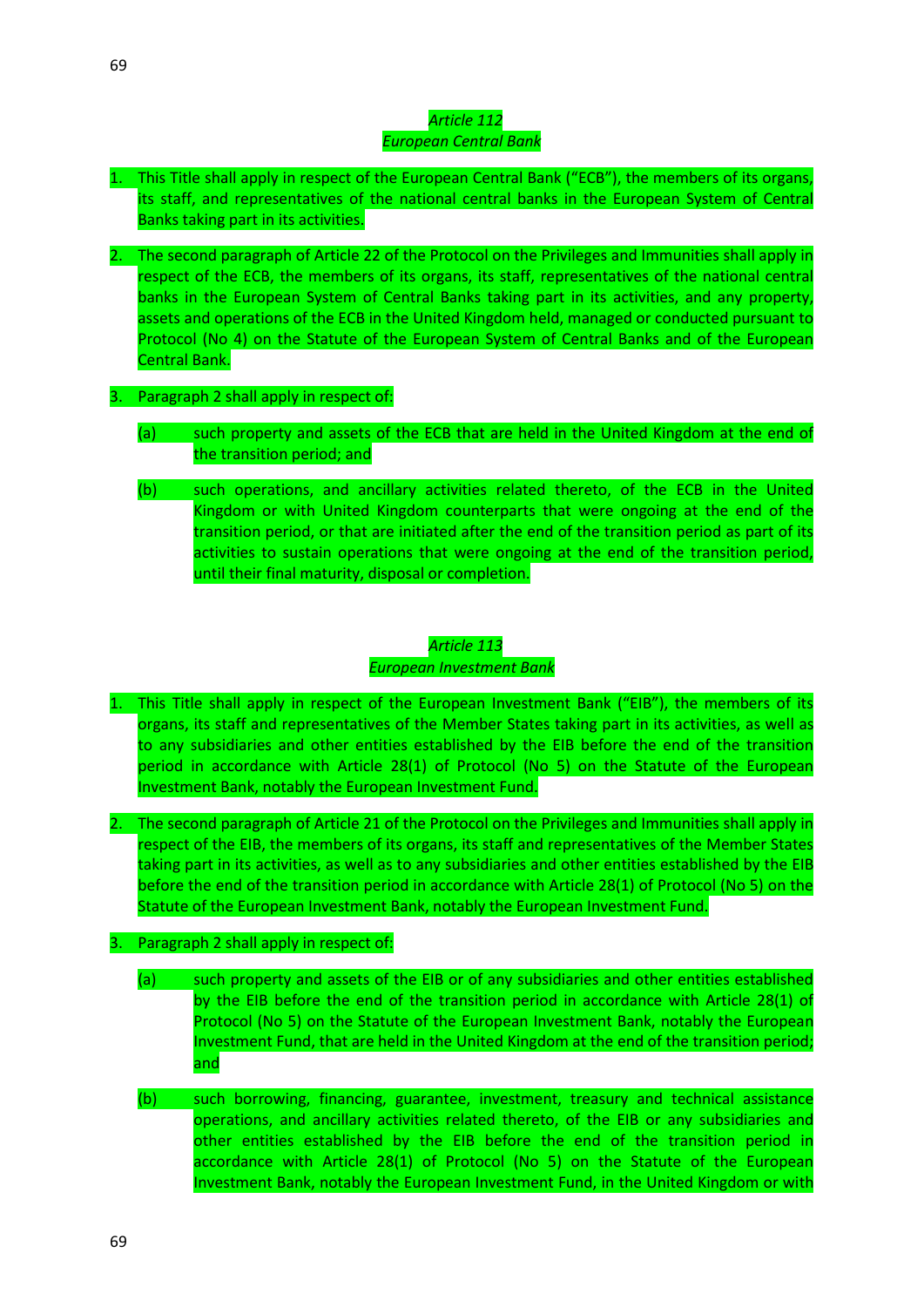United Kingdom counterparts, that were ongoing at the end of the transition period or that are initiated after the end of the transition period, as part of their activities to sustain operations that were ongoing at the end of the transition period until their final maturity, disposure, or completion.

# *Article 114 Host Agreements*

The Headquarters Agreement between the United Kingdom and the European Banking Authority of 8 May 2012, the Exchange of Letters concerning the Application in the United Kingdom of the Protocol on the Privileges and Immunities of the European Communities to the European Agency for the Evaluation of Medicinal Products of 24 June 1996, and the Agreement on the Hosting of the Galileo Security Monitoring Centre of 17 July 2013 shall apply, respectively, to the European Banking Authority, the European Medicines Agency and the Galileo Security Monitoring Centre until their relocation to a Member State is completed. The notification by the Union of the completion date of the relocation will constitute the termination date of the aforementioned host agreements.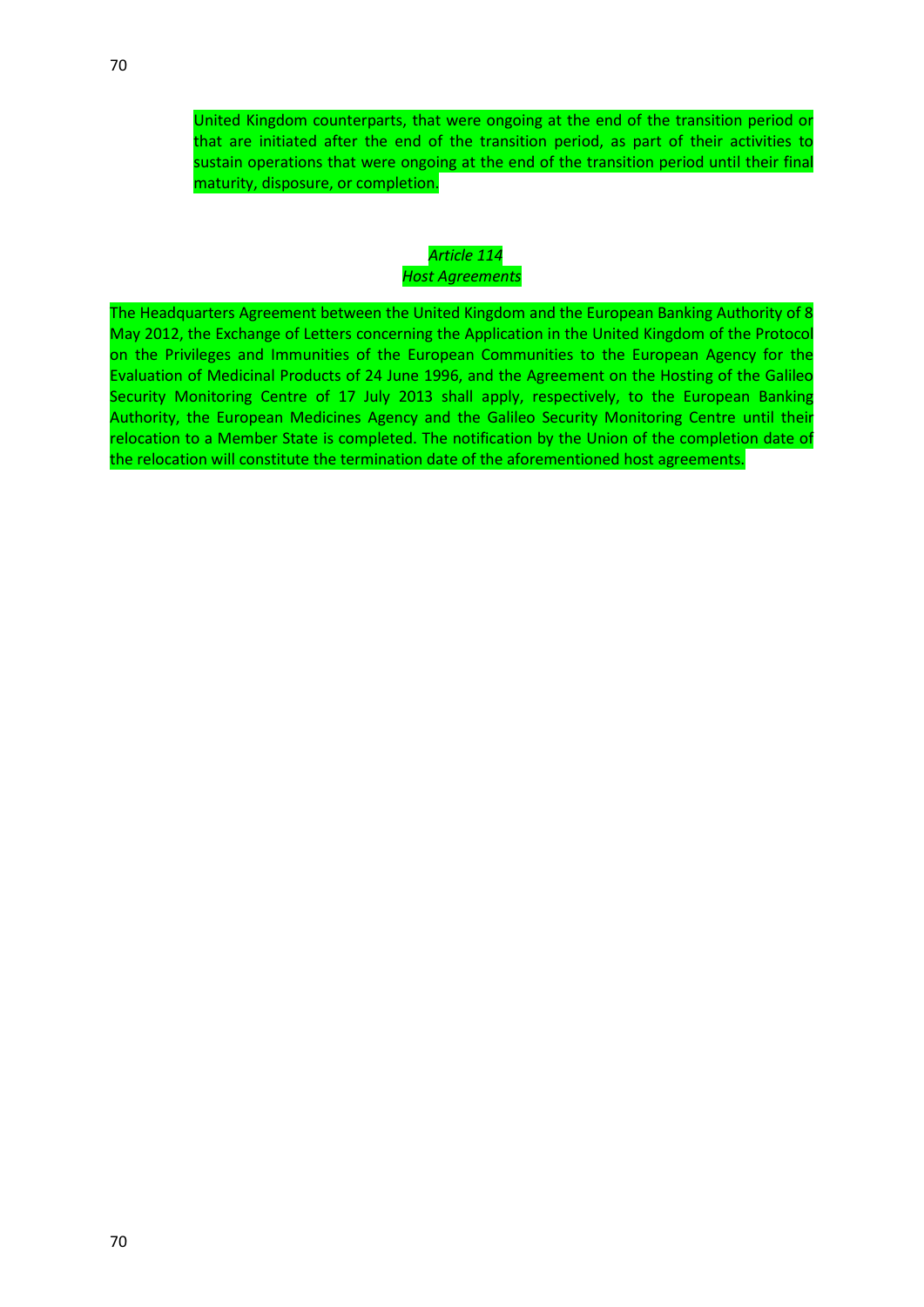# **TITLE XIII OTHER ISSUES RELATING TO THE FUNCTIONING OF THE INSTITUTIONS, BODIES, OFFICES AND AGENCIES OF THE UNION**

# *Article 115 Obligation of professional secrecy*

Article 339 TFEU and other provisions of Union law imposing an obligation of professional secrecy on certain individuals and institutions, agencies, offices and bodies of the Union shall apply in the United Kingdom in respect of any information of the kind covered by the obligation of professional secrecy obtained either before the end of the transition period, or thereafter in connection with activities of the Union pursuant to this Agreement. The United Kingdom shall respect those obligations of individuals and institutions, agencies, offices and bodies and ensure that they are complied with in its territory.

## *Article 116*

### *Obligation of professional discretion*

Article 19 of the Staff Regulations of Officials of the European Union and other provisions of Union law imposing an obligation of professional discretion on certain individuals shall apply in the United Kingdom in respect of any information obtained either before the end of the transition period, or thereafter in connection with activities of the Union pursuant to this Agreement. The United Kingdom shall respect those obligations of individuals and ensure that they are complied with in its territory.

### *Article 117 Access to documents*

- 1. For the purposes of the relevant provisions of Union law on access to documents of the institutions, agencies, offices and bodies of the Union, all references to Member States and their authorities shall be read as including the United Kingdom and its authorities in respect of documents drawn up by or obtained by the institutions, agencies, offices and bodies of the Union before the end of the transition period, or thereafter in connection with activities of the Union pursuant to this Agreement.
- 2. Article 5 and Article 9(5) of Regulation (EC) No 1049/2001 of the European Parliament and of the Council<sup>109</sup> and Article 5 of Decision ECB/2004/3 of the European Central Bank<sup>110</sup> shall apply in the United Kingdom in respect of all documents falling within the scope of those provisions obtained by the United Kingdom before the end of the transition period, or thereafter in connection with activities of the Union pursuant to this Agreement.

<sup>109</sup> Regulation (EC) No 1049/2001 of the European Parliament and of the Council of 30 May 2001 regarding public access to European Parliament, Council and Commission documents (OJ L 145, 31.5.2001, p. 43).

<sup>110</sup> Decision of the European Central Bank of 4 March 2004 on public access to European Central Bank documents (ECB/2004/3) (2004/258/EC) (OJ L 80, 18.3.2004, p. 42).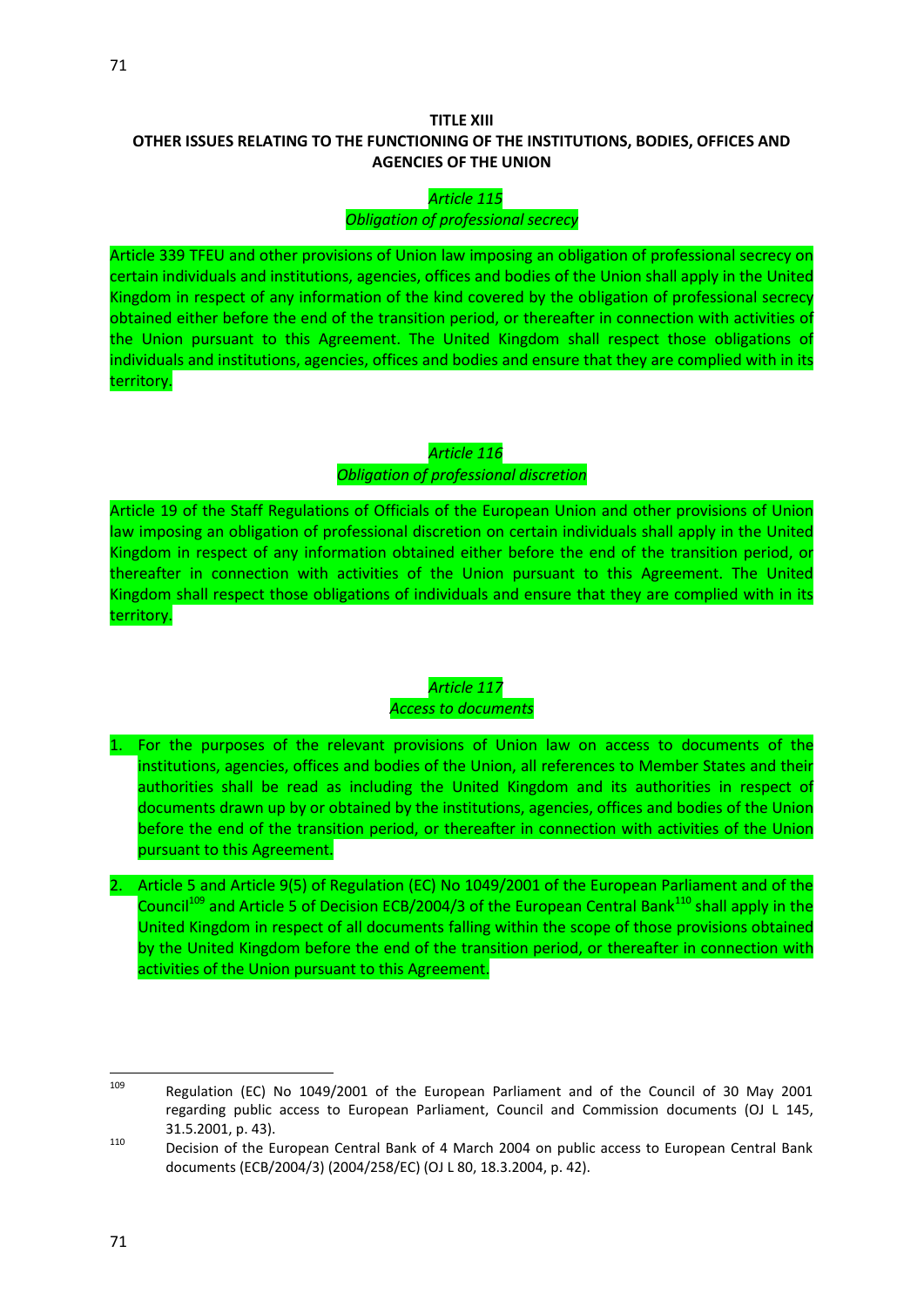## *Article 118 European Central Bank*

1. Articles 9.1, 17, 35.1, 35.2, and 35.4 of Protocol (No 4) on the Statute of the European System of Central Banks and of the European Central Bank, shall apply in respect of the ECB, the members of its organs, its staff, representatives of the national central banks in the European System of Central Banks taking part in its activities, and any property, assets and operations of the ECB in the United Kingdom held, managed or conducted pursuant to Protocol (No 4) on the Statute of the European System of Central Banks and of the European Central Bank. The ECB shall be exempt from the necessity to register or to obtain any form of licence, permit or other authorisation or permission in the United Kingdom to carry out its operations.

#### 2. Paragraph 1 shall apply in respect of:

- (a) such property and assets of the ECB that are held in the United Kingdom at the end of the transition period; and
- (b) such operations, and ancillary activities related thereto, of the ECB in the United Kingdom or with United Kingdom counterparts that were ongoing at the end of the transition period, or that are initiated after the end of the transition period as part of its activities to sustain operations that were ongoing at the end of the transition period, until their final maturity, disposal or completion.

### *Article 119 European Investment Bank*

1. Articles 13, 20(2), 23(1), 23(4) and 26 and the first paragraph of Article 27 of Protocol (No 5) on the Statute of the European Investment Bank shall apply in respect of the EIB, the members of its organs, its staff and representatives of the Member States taking part in its activities, as well as to any subsidiaries and other entities established by the EIB before the end of the transition period in accordance with Article 28(1) of Protocol (No 5) on the Statute of the European Investment Bank, notably the European Investment Fund. The EIB and the European Investment Fund shall be exempt from the necessity to register, or to obtain any form of licence, permit or other authorisation or permission in the United Kingdom to carry out their operations. The currency of the United Kingdom shall remain freely transferable and convertible, subject to Article 23(2) of Protocol (No 5) on the Statute of the European Investment Bank in respect of convertibility of the currency of the United Kingdom into a currency of a non-Member State, for the purposes of such operations.

#### Paragraph 1 shall apply in respect of:

- (a) such property and assets of the EIB or of any subsidiaries and other entities established by the EIB before the end of the transition period in accordance with Article 28(1) of Protocol (No 5) on the Statute of the European Investment Bank, notably the European Investment Fund, that are held in the United Kingdom at the end of the transition period; and
- (b) such borrowing, financing, guarantee, investment, treasury and technical assistance operations, and ancillary activities related thereto, of the EIB or any subsidiaries and other entities established by the EIB before the end of the transition period in accordance with Article 28(1) of Protocol (No 5) on the Statute of the European Investment Bank, notably the European Investment Fund, in the United Kingdom or with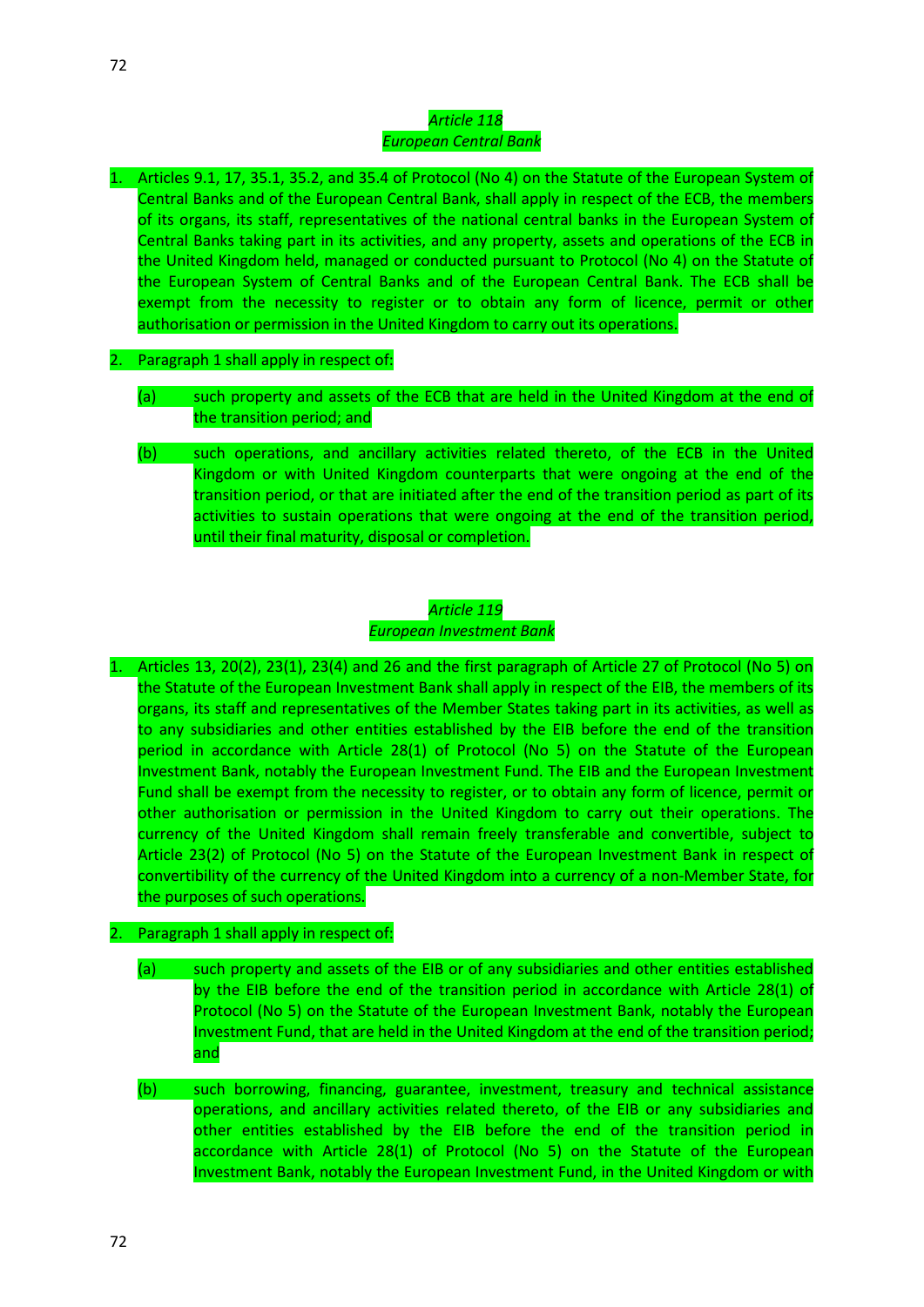United Kingdom counterparts, that were ongoing at the end of the transition period or that are initiated after the end of the transition period, as part of their activities to sustain operations that were ongoing at the end of the transition period until their final maturity, disposure, or completion.

# *Article 120 European Schools*

- 1. The United Kingdom shall be bound by the Convention defining the Statute of the European Schools $^{111}$ , as well as by the Regulations on Accredited European Schools adopted by the Board of Governors of the European Schools, until the end of the school year that is ongoing at the end of the transition period\*.
- 2. The United Kingdom shall, with respect to pupils who before 31 August 2021 acquired a European baccalaureate and to pupils who are enrolled in a cycle of secondary studies in a European School before 31 August 2021 and acquire a European baccalaureate after that date, ensure that they enjoy the rights provided for in Article 5(2) of the Convention defining the Statute of the European Schools.

 $111$  $111$  OJ L 212, 17.8.1994, p. 3.<br>\* Explanatory note: i.e. unt

Explanatory note: i.e. until 31 August 2021.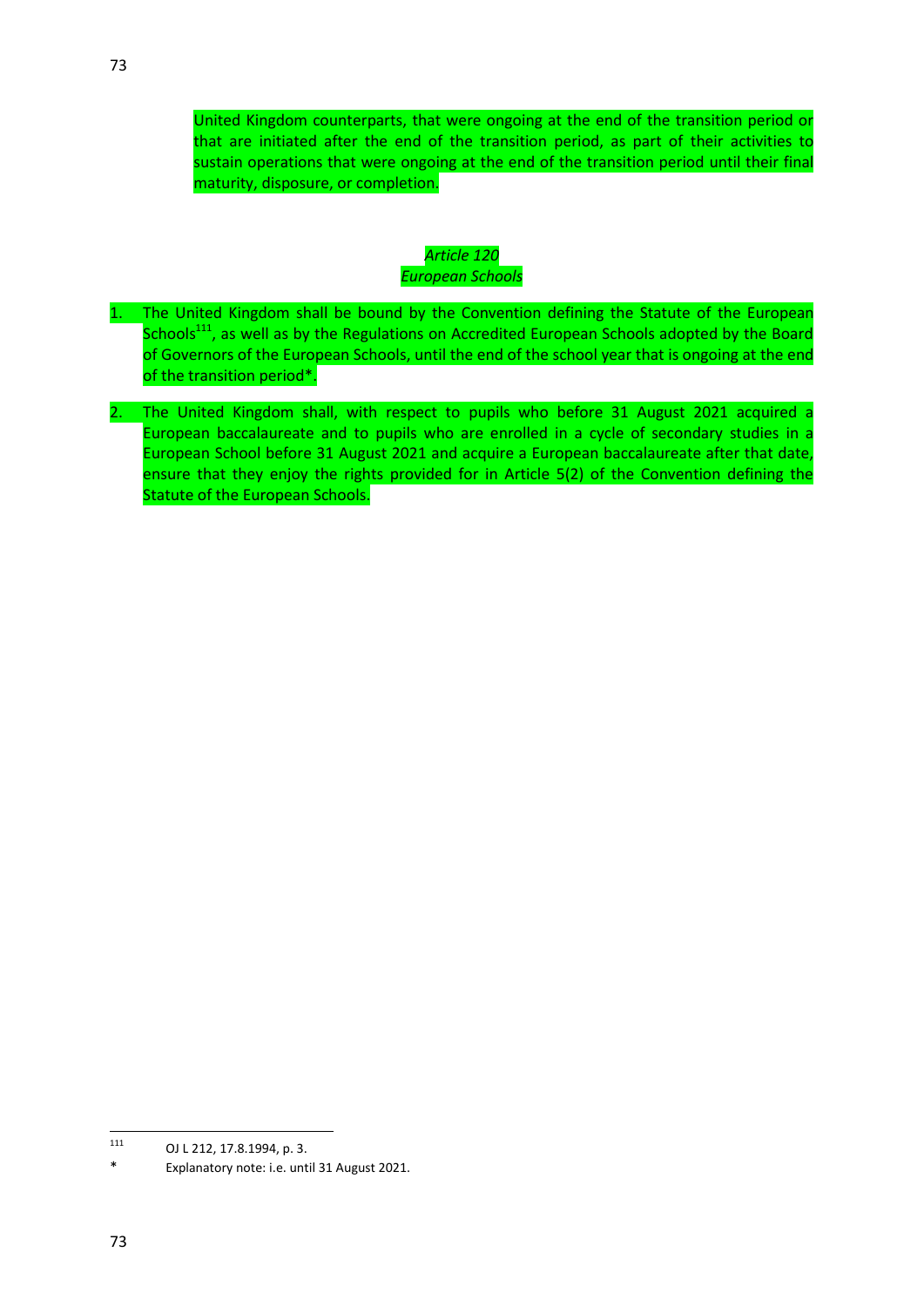#### **PART FOUR TRANSITION**

# *Article 121 Transition period*

There shall be a transition or implementation period, which shall start on the date of entry into force of this Agreement and end on 31 December 2020.

# *Article 122 Scope of the transition*

1. Unless otherwise provided in this Agreement, Union law shall be applicable to and in the United Kingdom during the transition period.

However, the following provisions of the Treaties and acts adopted by the institutions, bodies, offices or agencies of the Union shall not be applicable to and in the United Kingdom during the transition period:

- (a) provisions of the Treaties and acts which, pursuant to Protocol (No 15) on certain provisions relating to the United Kingdom of Great Britain and Northern Ireland, Protocol (No 19) on the Schengen *acquis* integrated into the framework of the European Union or Protocol (No 21) on the position of the United Kingdom and Ireland in respect of the area of freedom, security and justice, or pursuant to the provisions of the Treaties on enhanced cooperation, were not binding upon and in the United Kingdom before the date of entry into force of this Agreement as well as acts amending such acts;
- (b) Article 11(4) TEU, Articles 20(2)(b), 22 and the first paragraph of Article 24 TFEU, Articles 39 and 40 of the Charter of Fundamental Rights of the European Union, and acts adopted on the basis of those provisions.
- 2. Should the Union and the United Kingdom reach an agreement governing their future relationship in the area of the Common Foreign and Security Policy and the Common Security and Defence Policy which becomes applicable during the transition period, Chapter 2 of Title V of the TEU and the acts adopted on the basis of those provisions shall cease to apply to the United Kingdom from the date of application of that agreement.
- 3. During the transition period, the Union law applicable pursuant to paragraph 1 shall produce in respect of and in the United Kingdom the same legal effects as those which it produces within the Union and its Member States and shall be interpreted and applied in accordance with the same methods and general principles as those applicable within the Union.
- 4. The United Kingdom shall not participate in any enhanced cooperation:
	- (a) in relation to which authorisation has been granted after the date of entry into force of this Agreement; or
	- (b) within the framework of which no acts have been adopted before the date of entry into force of this Agreement.
- 5. During the transition period, in relation to measures which amend, build upon or replace an existing measure adopted pursuant to Title V of Part Three of the TFEU by which the United Kingdom is bound before the date of entry into force of this Agreement, Article 5 of Protocol (No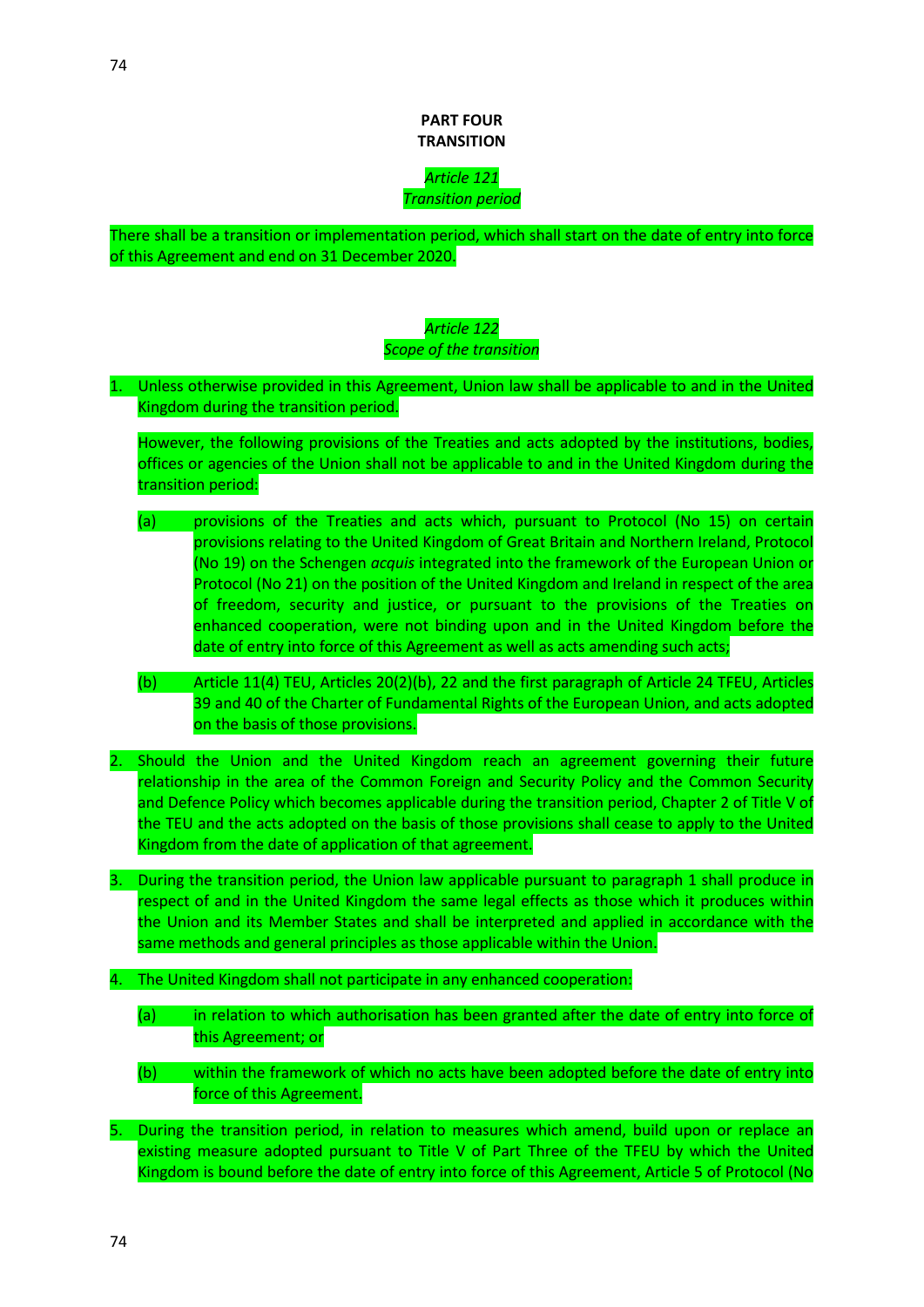19) on the Schengen *acquis* integrated into the framework of the European Union and Article 4a of Protocol (No 21) on the position of the United Kingdom and Ireland in respect of the area of freedom, security and justice shall continue to apply *mutatis mutandis*. The United Kingdom shall, however, not have the right to notify its wish to take part in the application of new measures pursuant to Title V of Part Three of the TFEU other than those referred to in Article 4a of Protocol No 21.

In order to support continuing cooperation between the Union and the United Kingdom, under the conditions set out for cooperation with third countries in the relevant measures, the Union may invite the United Kingdom to cooperate in relation to new measures adopted under Title V of Part III TFEU.

6. Unless otherwise provided in this Agreement, during the transition period, any reference to Member States in the Union law applicable pursuant to paragraph 1, including as implemented and applied by Member States, shall be understood as including the United Kingdom.

#### 7. By way of derogation from paragraph 6:

- (a) for the purposes of Articles 42(6) and 46 TEU and of Protocol (No 10) on permanent structured cooperation established by Article 42 of the Treaty on European Union, any references to Member States shall be understood as not including the United Kingdom. This shall not preclude the possibility for the United Kingdom to be invited to participate as a third country in individual projects under the conditions set out in Council Decision  $(CFSP)$  2017/2315 $^{112}$  on an exceptional basis, or in any other form of cooperation to the extent allowed and under the conditions set out by future Union acts adopted on the basis of Articles 42(6) and 46 TEU;
- (b) where acts of the Union provide for the participation of Member States, nationals of Member States or natural or legal persons residing or established in a Member State in an information exchange, procedure or programme which continues to be implemented or starts after the end of the transition period, and where such participation would grant access to security related sensitive information that only Member States (or nationals of Member States, or natural or legal persons residing or established in a Member State) are to have knowledge of, in such exceptional circumstances the references to Member States in such Union acts shall be understood as not including the United Kingdom. The Union shall notify the United Kingdom of the application of this derogation;
- (c) for the purposes of the recruitment of officials and other servants of the institutions, bodies, offices or agencies of the Union, any references to Member States in Articles 27 and 28(a) of the Staff Regulations and in Article 1 of Annex X thereto and in Articles 12, 82 and 128 of the Conditions of Employment of Other Servants of the European Union, or in the relevant provisions of other staff rules applicable to those institutions, bodies, offices or agencies, shall be understood as not including the United Kingdom.

<sup>112</sup> Council Decision (CFSP) 2017/2315 of 11 December 2017 establishing permanent structured cooperation (PESCO) and determining the list of participating Member States (OJ L 331, 14.12.2017, p. 57).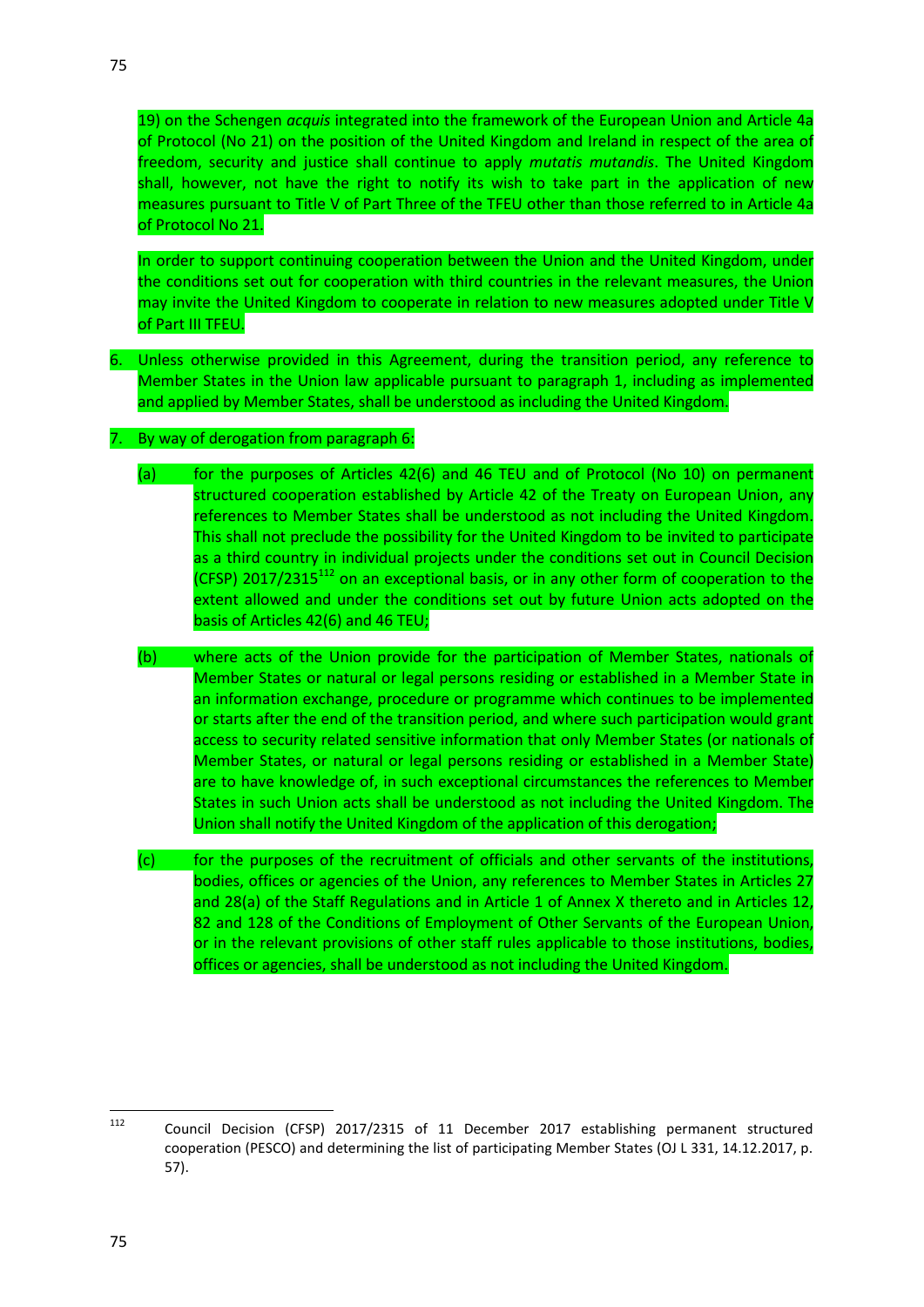## *Article 123 Institutional arrangements*

- 1. Notwithstanding Article 122, during the transition period Article 6 shall apply.
- 2. For the purposes of the Treaties, during the transition period, the parliament of the United Kingdom shall not be considered to be a national parliament of a Member State, except as regards Article 1 and, in respect of proposals which are in the public domain, Article 2 of Protocol (No 1) on the role of national parliaments in the European Union.
- 3. During the transition period, provisions of the Treaties which grant institutional rights to Member States enabling them to submit proposals, initiatives or requests to the institutions shall be understood as not including the United Kingdom $^{113}$ .
- 4. For the purposes of participation in the institutional arrangements laid down in Articles 282 and 283 TFEU and in Protocol (No 4) on the Statute of the European system of central banks and of the European Central Bank with the exception of Article 21(2) of that Protocol, during the transition period, the Bank of England shall not be considered to be a national central bank of a Member State.
- 5. By way of derogation from paragraph 1 and from Article 6, during the transition period, representatives or experts of the United Kingdom, or experts designated by the United Kingdom, may, upon invitation, exceptionally attend meetings or parts of meetings of the committees referred to in Article 3(2) of Regulation (EU) No 182/2011, of Commission expert groups, of other similar entities, or of bodies, offices or agencies where and when representatives or experts of the Member States or experts designated by Member States take part, provided that one the following conditions is fulfilled:
	- (a) the discussion concerns individual acts to be addressed during the transition period to the United Kingdom or to natural or legal persons residing or established in the United Kingdom;
	- (b) the presence of the United Kingdom is necessary and in the interest of the Union, in particular for the effective implementation of Union law during the transition period.

During such meetings or parts of meetings, the representatives or experts of the United Kingdom or experts designated by it shall have no voting rights and their presence shall be limited to the specific agenda items that fulfil the conditions set out in point (a) or (b).

- 6. During the transition period, the United Kingdom shall not act as leading authority for risk assessments, examinations, approvals and authorisations at the level of the Union or of Member States acting jointly referred to in the [acts/provisions] listed in Annex [y+6].<sup>\*</sup>
- 7. During the transition period, where draft Union acts identify or refer directly to specific Member State authorities, procedures, or documents, the United Kingdom shall be consulted by the Union on such drafts with a view to ensuring the proper implementation and application of that act by and in the United Kingdom.

 $113$ This should in particular concern Articles 7, 30, 42(4),  $48(2) - (6)$  and 49 TEU and Articles 25, 76(b), 82(3), 83(3), 86(1), 87(3), 135, 218(8), 223(1), 262, 311 and 341 TFEU.

<sup>\*</sup> Agreement on this paragraph is conditional on the provision of an exhaustive list in Annex  $y+6$ , building on an indicative list already provided.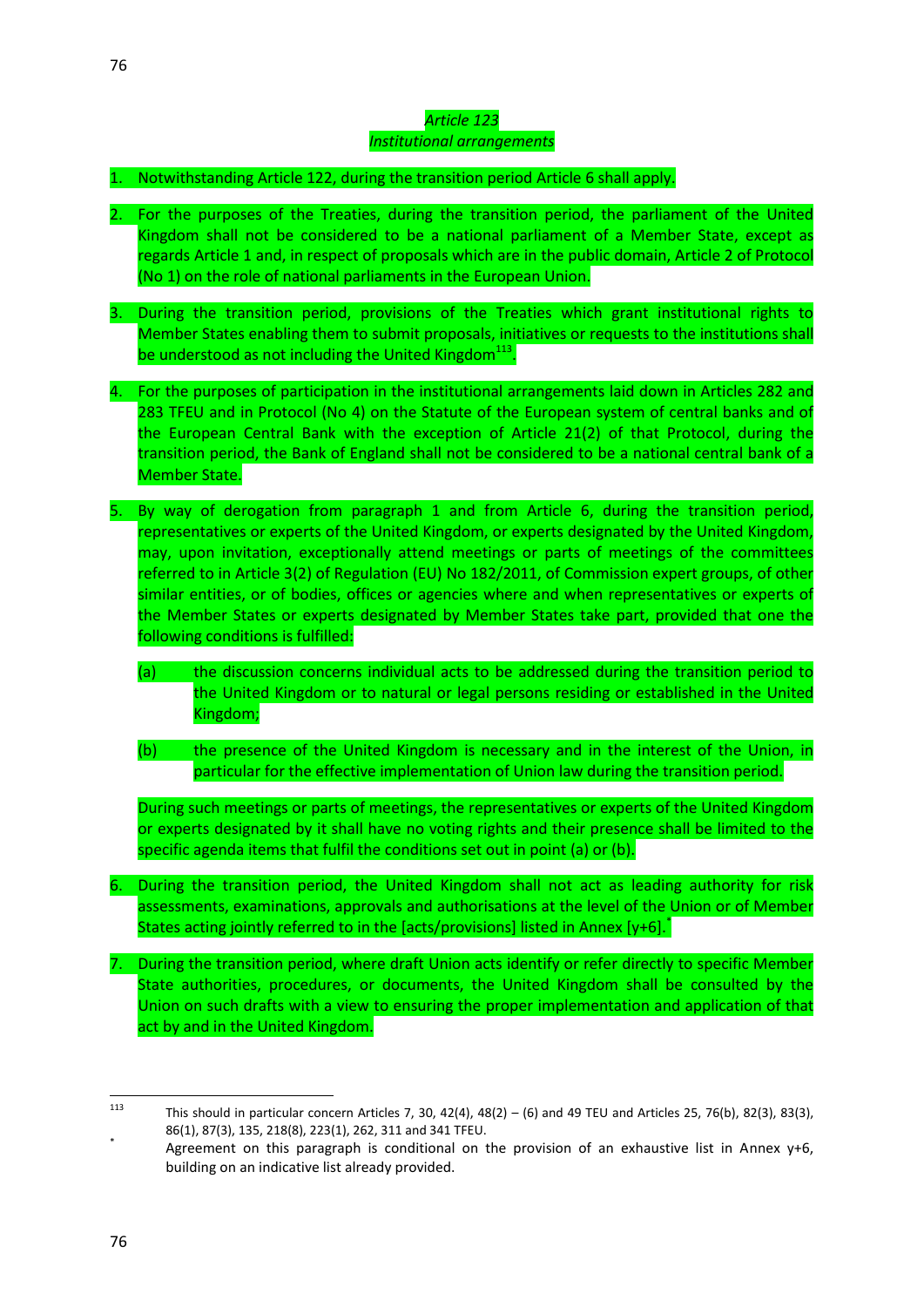77

#### *Article 124*

### *Specific arrangements relating to the Union's external action*

- 1. Without prejudice to Article 122(2), during the transition period, the United Kingdom shall be bound by the obligations stemming from the international agreements concluded by the Union, or by Member States acting on its behalf, or by the Union and its Member States acting jointly as referred to in Article 2(a)(iv).<sup>\*\*</sup>
- 2. During the transition period, representatives of the United Kingdom shall not participate in the work of any bodies set up by international agreements concluded by the Union, or by Member States acting on its behalf, or by the Union and its Member States acting jointly, unless:
	- (a) the United Kingdom participates in its own right; or
	- (b) the Union exceptionally invites the United Kingdom to attend meetings or parts of meetings of such bodies, as part of its delegation, where the Union considers that the presence of the United Kingdom is necessary and in the interest of the Union, in particular for the effective implementation of those agreements during the transition period. Such presence shall only be possible where Member States participation is allowed under the applicable agreements.
- In accordance with the principle of sincere cooperation, the United Kingdom shall refrain, during the transition period, from any action or initiative which is likely to be prejudicial to the Union's interests, in particular in the framework of any international organisation, agency, conference or forum of which the United Kingdom is a party in its own right.
- 4. Notwithstanding paragraph 3, during the transition period, the United Kingdom may negotiate, sign and ratify international agreements entered into in its own capacity in the areas of exclusive competence of the Union, provided those agreements do not enter into force or apply during the transition period, unless so authorised by the Union.
- 5. Without prejudice to Article 122(2), whenever there is a need for coordination, the United Kingdom may be consulted, on a case-by-case basis.
- 6. Following a decision of the Council falling under Chapter 2 of Title V TEU, the United Kingdom may make a formal declaration to the High Representative of the Union for Foreign Affairs and Security Policy, indicating that, for vital and stated reasons of national policy, in those exceptional cases it will not apply the decision. In a spirit of mutual solidarity, the United Kingdom shall refrain from any action likely to conflict with or impede Union action based on that decision and the Member States shall respect its position.
- 7. During the transition period, the United Kingdom shall not provide commanders of civilian operations, heads of mission, operation commanders or force commanders for missions or operations conducted under Articles 42, 43 and 44 TEU, nor shall it provide the operational headquarters for such missions or operations or serve as framework nation for Union battlegroups. During the transition period, the United Kingdom shall not provide the head of any operational actions under Article 28 TEU.

 \*\* The Union will notify the other parties to these agreements that during the transition period, the United Kingdom is to be treated as a Member State for the purposes of these agreements.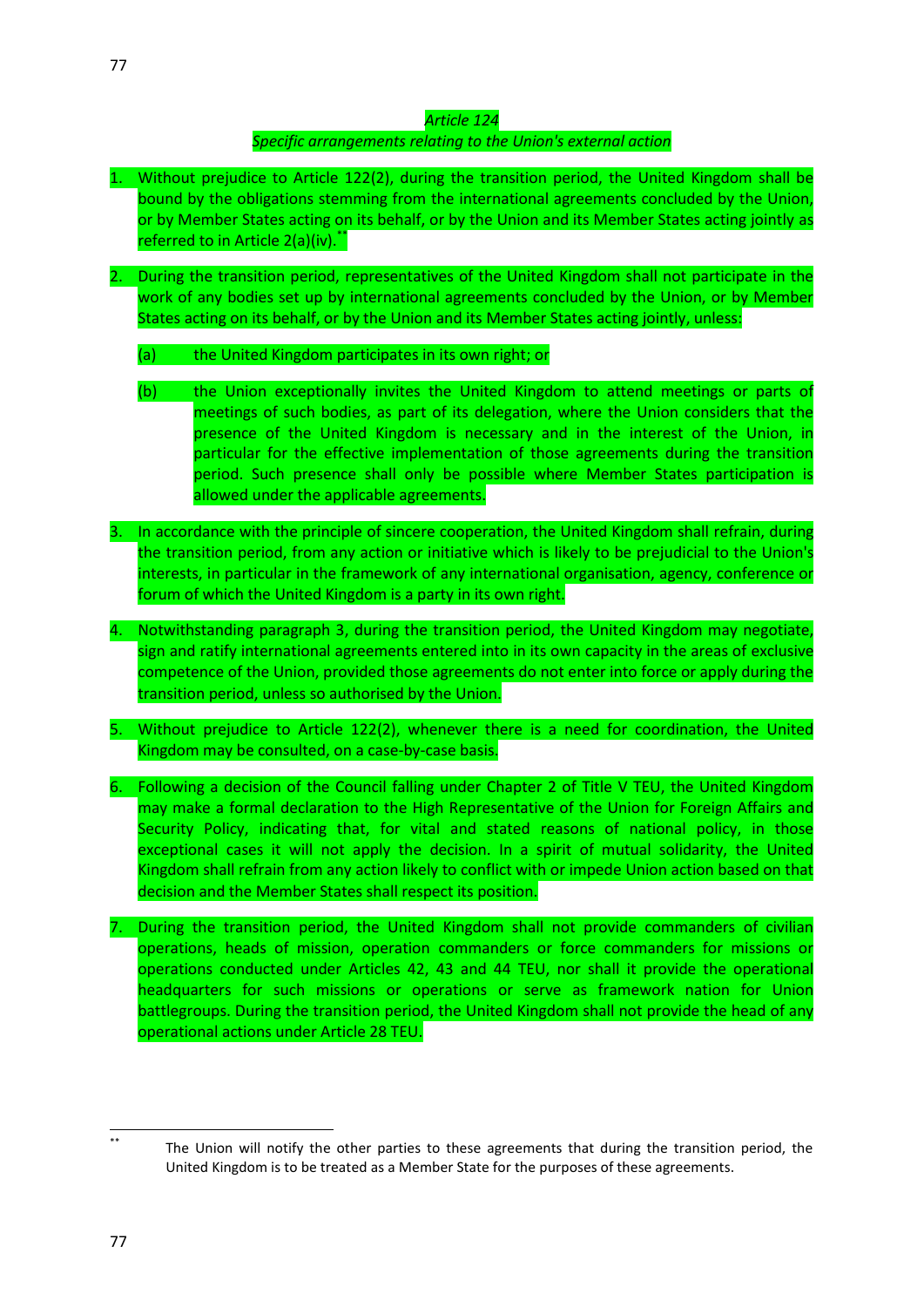#### *Article 125*

#### *Specific arrangements relating to fishing opportunities*

- 1. As regards the fixing of fishing opportunities within the meaning of Article 43(3) TFEU for any period falling within the transition period, the United Kingdom shall be consulted in respect of the fishing opportunities related to the United Kingdom, including in the context of the preparation of relevant international consultations and negotiations.
- 2. For the purpose of paragraph 1, the Union shall offer the opportunity to the United Kingdom to provide comments on the Commission Annual Communication on fishing opportunities, the scientific advice from the relevant scientific bodies and the Commission proposals for fishing opportunities for any period falling within the transition period.
- 3. Notwithstanding Article 124(2)(b), with a view to allowing the United Kingdom to prepare its future membership in relevant international fora, the Union may exceptionally invite the United Kingdom to attend, as part of the Union delegation, international consultations and negotiations referred to in paragraph 1 of this Article, to the extent allowed for Member States and permitted by the specific forum.
- 4. Without prejudice to Article 122(1), the relative stability keys for the allocation of fishing opportunities referred to in paragraph 1 of this Article shall be maintained.

## *Article 126 Supervision and enforcement*

During the transition period, the institutions, bodies, offices and agencies of the Union shall have the powers conferred upon them by Union law in relation to the United Kingdom and natural and legal persons residing or established in the United Kingdom. In particular, the Court of Justice of the European Union shall have jurisdiction as provided for in the Treaties.

The first paragraph shall also apply during the transition period as regards the interpretation and application of this Agreement.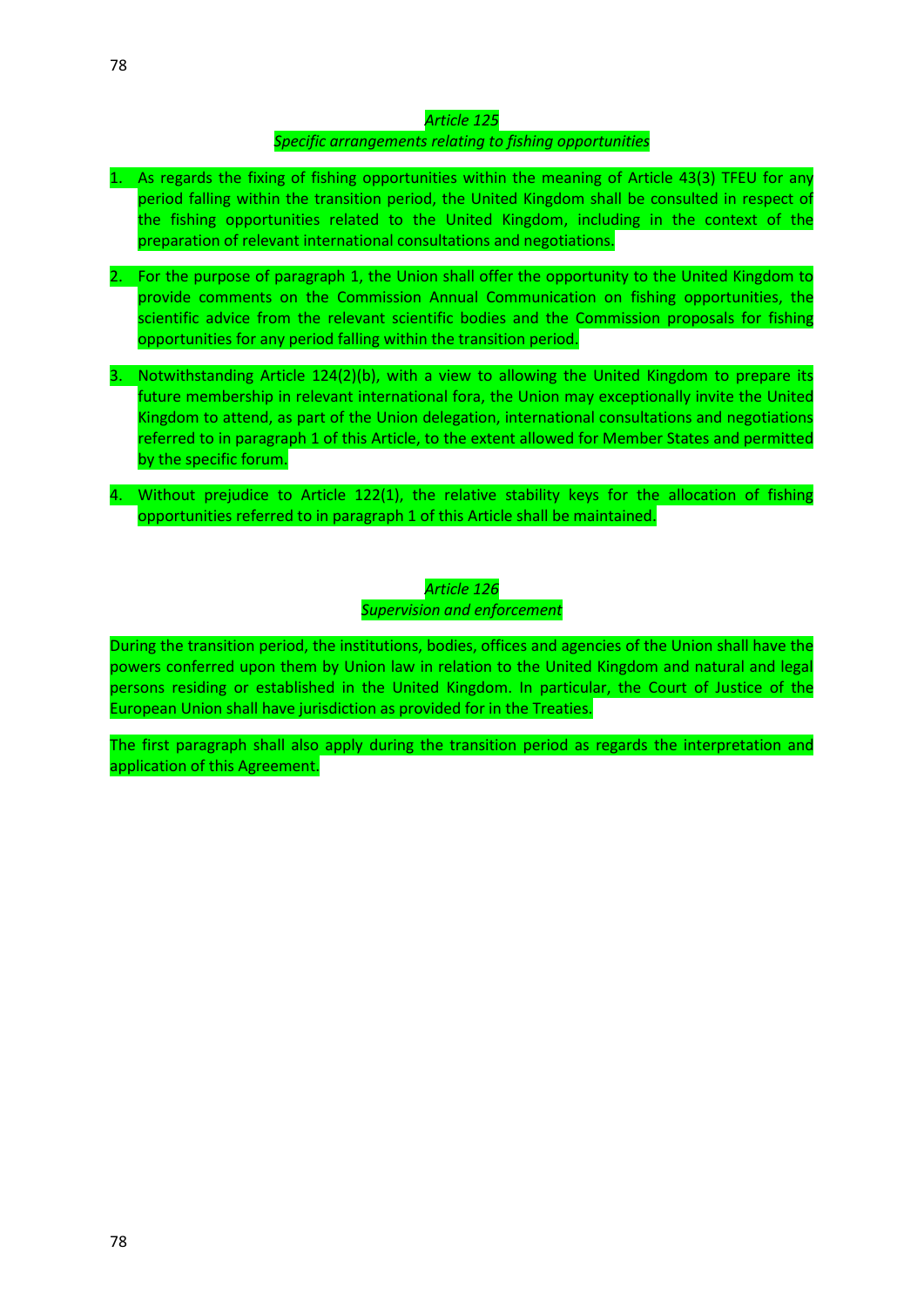# **FINANCIAL PROVISIONS**

#### **CHAPTER 1 General provisions**

## *Article 127*

## *Currency to be used between the Union and the United Kingdom*

Without prejudice to the applicable Union law concerning the Union's own resources, all the amounts, liabilities, calculations, accounts and payments referred to in this Part shall be drawn up and implemented in euro.

## *Article 127a*

## *Facility offered to auditors in relation to the financial provisions*

The United Kingdom shall inform the Union about the entities it entrusted in order to audit the implementation of the financial provisions covered by this part of this Agreement.

On the United Kingdom's request, the Union shall provide to these entrusted entities information that may reasonably be requested as regards the United Kingdom's rights and obligations under this Part and provide them adequate assistance to allow them to accomplish their task. In providing information and assistance under this Article, the Union shall act in accordance with applicable Union law, in particular with Union rules on data protection.

The auditors of the United Kingdom and the auditors of the Union may agree on appropriate administrative arrangements facilitating the audit process.

## **CHAPTER 2**

## **The United Kingdom's contribution to and participation in the Union budget**

## *Article 128*

*The United Kingdom's contribution to and participation in the implementation of the Union budgets for the years 2019 and 2020*

- 1. For the years 2019 and 2020, in accordance with Part Four, the United Kingdom shall contribute to and participate in the implementation of the Union budgets.
- 2. By way of derogation from Part Four, amendments to Council Regulation (EU, Euratom) 1311/2013<sup>114</sup> or Council Decision 2014/335/EU, Euratom adopted on or after the date of entry into force of this Agreement shall not apply to the United Kingdom in so far as those amendments have an impact on the United Kingdom's financial obligations.

<sup>114</sup> <sup>114</sup> Council Regulation (EU, Euratom) No 1311/2013 of 2 December 2013 laying down the multiannual financial framework for the years 2014-2020 (OJ L 347, 20.12.2013, p. 884).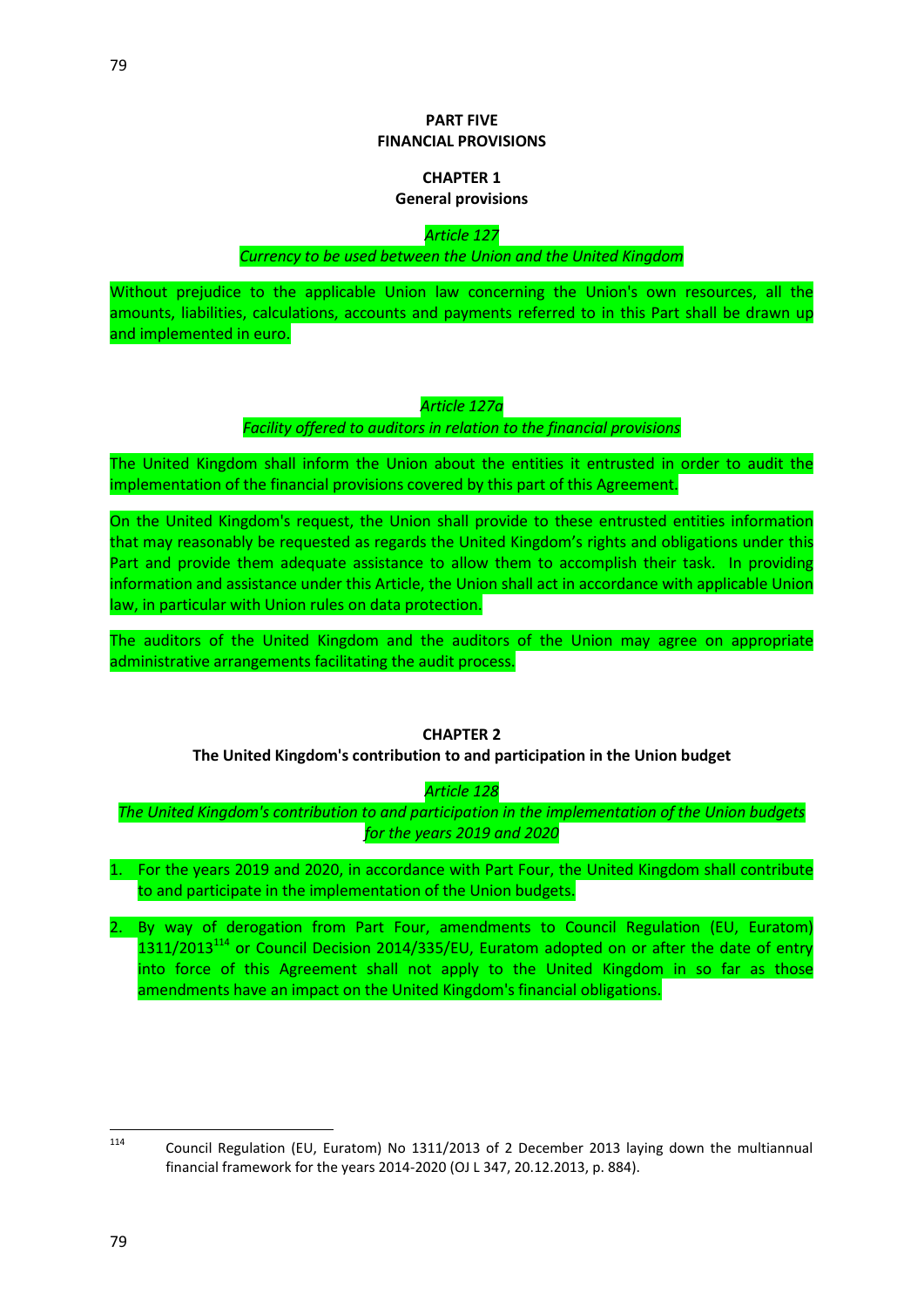#### *Article 129*

#### *Provisions applicable after 31 December 2020 in relation to own resources*

- 1. The applicable Union law concerning the Union's own resources relating to financial years until 2020 shall continue to apply to the United Kingdom after 31 December 2020, including where the own resources concerned are to be made available, corrected or subject to adjustments after that date.
- 2. Without prejudice to Article 128(2), the Union law referred to in paragraph 1 of this Article shall include in particular the following acts and provisions, including any amendment thereto, irrespective of the date of adoption, entry into force or application of the amendment:

#### (a) Decision 2014/335/EU, Euratom;

- (b) Council Regulation (EU, Euratom) No 609/2014, including Article 12 thereof on the interest on amounts made available belatedly and Article 11 thereof on the handling of the optout;
- (c) Council Regulation (EU, Euratom) No 608/2014 and in particular Article 1 thereof in relation to the calculation of the surplus and Articles 2 to 8 thereof on the implementing measures for the system of own resources;
- (d) Council Regulation (EEC, Euratom) No 1553/89<sup>115</sup>;
- (e) Council Regulation (EC, Euratom) No  $1287/2003^{116}$ ;
- (f) Commission Implementing Decision (EU, Euratom) 2016/2365 $^{117}$ ;
- (g) Commission Implementing Decision (EU, Euratom) 2016/2366 $^{118}$ ;
- (h) Regulation (EU) 2018/xxx of the European Parliament and of the Council<sup>119</sup> (the "Financial Regulation");
- (i) Article 287 TFEU on the role of the Court of Auditors as well as other rules concerning that institution;
- (j) Article 325 TFEU on combatting fraud and related acts, in particular Regulation (EU, Euratom) No 883/2013 the European Parliament and of the Council<sup>120</sup> and Council Regulation (EC, Euratom) No 2988/95 $^{121}$ ;

119 Regulation (EU) 2018/xxx of the European Parliament and of the Council of [xxx] on the financial rules applicable to the general budget of the Union (OJ L […], […], p. […]).

<sup>115</sup> <sup>115</sup> Council Regulation (EEC, Euratom) No 1553/89 of 29 May 1989 on the definitive uniform arrangements for the collection of own resources accruing from value added tax (OJ L 155, 7.6.1989, p. 9).

<sup>116</sup> Council Regulation (EC, Euratom) No 1287/2003 of 15 July 2003 on the harmonisation of gross national income at market prices (GNI Regulation) (OJ L 181, 19.7.2003, p. 1).

<sup>117</sup> Commission Implementing Decision (EU, Euratom) 2016/2365 of 19 December 2016 establishing forms for reporting on fraud and irregularities affecting entitlements to traditional own resources and on inspections relating to traditional own resources pursuant to Council Regulation (EU, Euratom) No 608/2014 (OJ L 350, 22.12.2016, p. 24).

<sup>118</sup> Commission Implementing Decision (EU, Euratom) 2016/2366 of 19 December 2016 establishing models for statements of accounts for entitlements to own resources and a form for reports on irrecoverable amounts corresponding to the entitlements to own resources pursuant to Council Regulation (EU, Euratom) No 609/2014 (OJ L 350, 22.12.2016, p. 30).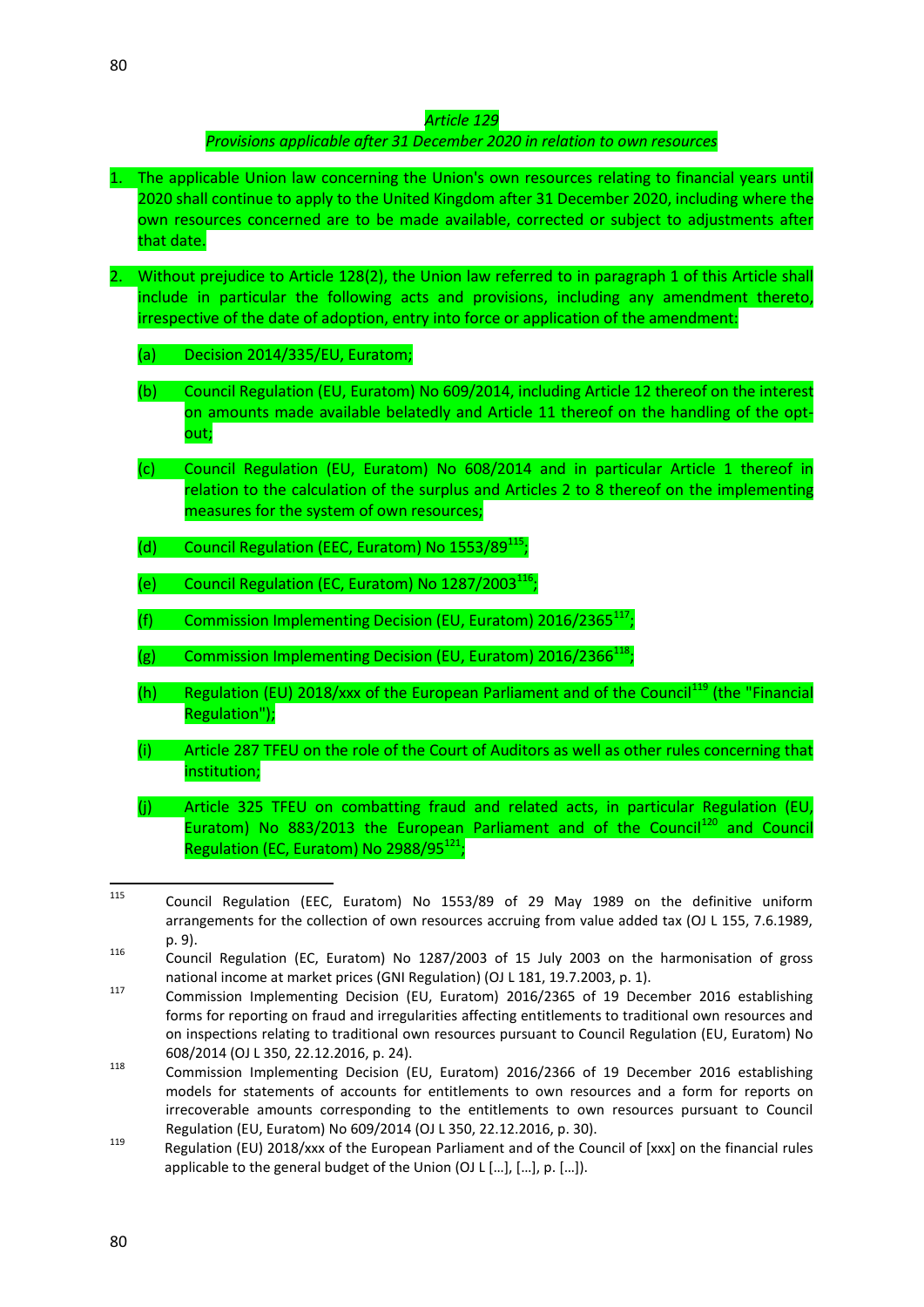- $(k)$  the annual budgets for the financial years until 2020 or, in case the annual budget is not adopted, the rules applicable in accordance with Article 315 TFEU.
- 3. By way of derogation from paragraphs 1 and 2, the following rules shall apply to the United Kingdom after 31 December 2020:
	- (a) any amounts resulting, in respect of the United Kingdom, from adjustments to own resources entered into the budget, and those related to the surplus or deficit, in relation to the financing of the Union budgets until 2020 in accordance with the Union law referred to in paragraphs 1 and 2 shall be due by or to the United Kingdom. The share of the United Kingdom shall be calculated in accordance with Article 132;
	- (b) if, in accordance with the applicable Union law concerning the Union's own resources, the date on which the own resources are to be made available is after 28 February 2021, the payment shall be made on the earliest date referred to in Article 141(1) following the date on which the own resources are to be made available;
	- (c) for the purpose of payment by the United Kingdom of traditional own resources after 28 February 2021, the amount of entitlements established in accordance with Article 2 Regulation 609/2014 after the reduction of the collection costs in accordance with Articles 2(3) and 10(3) of Decision 2014/335/EU, Euratom shall be reduced by the United Kingdom's share of this amount;
	- (d) by way of derogation from Article 6 of this Agreement, the representatives or experts of the United Kingdom, or experts designated by the United Kingdom may, upon invitation, exceptionally attend, without voting rights, the meetings of any committee established by the applicable Union law referred to in paragraphs 1 and 2 of this Article, such as the meetings of the Advisory Committee on Own Resources established by Article 7 of Regulation (EU, Euratom) No 608/2014 or the GNI Committee established by Article 4 of Regulation (EU, Euratom) No 1287/2003, to the extent that the work of such committees concerns the financial years until 2020;
	- (e) any correction or adjustments to the own resources based on value added tax and gross national income shall only be made if the relevant measures pursuant to the provisions referred to in paragraphs 1 and 2 are decided no later than 31 December 2028;
	- (f) the separate account for traditional own resources referred to in Article  $6(2)$  second subparagraph of Regulation 609/2014 shall be fully liquidated by 31 December 2025. Prior to 20 February 2026, a share of the amounts still in that account and not being subject to European Commission inspection findings communicated prior to that date under the own resources legislation shall be made available to the Union budget corresponding to the share of the amounts made available to the Union on the amounts reported to the European Commission in the framework of the procedure laid down in Article 13 of Regulation (EU) No 609/2014 during the period between 1 January 2014 and 31 December 2020.

<sup>120</sup> Regulation (EU, Euratom) No 883/2013 of the European Parliament and of the Council of 11 September 2013 concerning investigations conducted by the European Anti-Fraud Office (OLAF) and repealing Regulation (EC) No 1073/1999 of the European Parliament and of the Council and Council Regulation (Euratom) No 1074/1999 (OJ L 248, 18.9.2013, p. 1).

<sup>121</sup> Council Regulation (EC, Euratom) No 2988/95 of 18 December 1995 on the protection of the European Communities financial interests (OJ L 312, 23.12.1995, p. 1).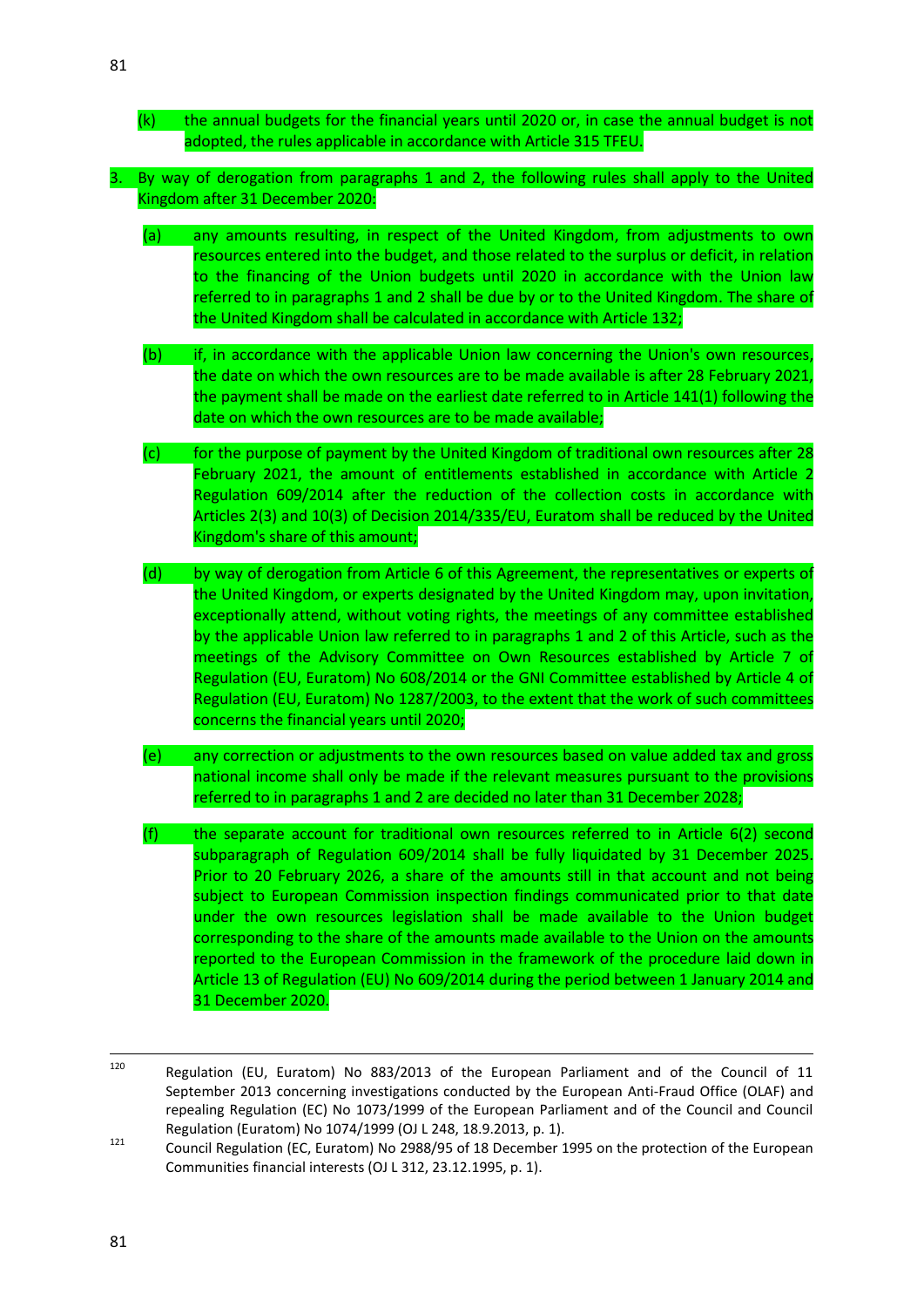### *Article 130*

## *The United Kingdom's participation in the implementation of the Union programmes and activities in 2019 and 2020*

1. In accordance with Part Four, the Union programmes and activities committed under the multiannual financial framework for the years 2014-2020 ('MFF 2014-2020') or previous financial perspectives shall be implemented in 2019 and 2020 with regard to the United Kingdom on the basis of the applicable Union law.

However, Regulation (EU) No 1307/2013 of the European Parliament and of the Council<sup>122</sup> shall not apply in the United Kingdom for claim year 2020.

2. By way of derogation from Part Four, the United Kingdom and projects located in the United Kingdom shall only be eligible for financial operations carried out within financial instruments managed directly or indirectly under Title X of the Financial Regulation or financial operations guaranteed by the Union budget under the European Fund for Strategic Investments (EFSI) established by Regulation (EU) 2015/1017 of the European Parliament and of the Council<sup>123</sup> and the European Fund for Sustainable Development (EFSD) established by Regulation (EU)  $2017/1601$  of the European Parliament and of the Council<sup>124</sup>, provided that those financial operations were approved by the entities and bodies, including the EIB or the European Investment Fund ("EIF") or persons entrusted with the implementation of part of these actions before the date of entry into force of this Agreement, even if the signature of those financial operations took place after that date. In relation to those financial operations approved after the date of entry into force of this Agreement, entities established in the United Kingdom shall be treated as entities located outside the Union.

#### *Article 131*

*Union law applicable after 31 December 2020 in relation to the United Kingdom's participation in the implementation of the Union programmes and activities committed under the MFF 2014-2020 or previous financial perspectives*

In respect of the implementation of the Union programmes and activities committed under the MFF 2014-2020 or previous financial perspectives, applicable Union law, including the rules on financial corrections and on clearance of accounts, shall continue to apply with regard to the United Kingdom after 31 December 2020 until the closure of those Union programmes and activities.

<sup>122</sup> Regulation (EU) No 1307/2013 of the European Parliament and of the Council of 17 December 2013 establishing rules for direct payments to farmers under support schemes within the framework of the common agricultural policy and repealing Council Regulation (EC) No 637/2008 and Council Regulation (EC) No 73/2009 (OJ L 347, 20.12.2013, p. 608).

<sup>123</sup> Regulation (EU) 2015/1017 of the European Parliament and of the Council of 25 June 2015 on the European Fund for Strategic Investments, the European Investment Advisory Hub and the European Investment Project Portal and amending Regulations (EU) No 1291/2013 and (EU) No 1316/2013 the European Fund for Strategic Investments (OJ L 169, 1.7.2015, p. 1).

<sup>124</sup> Regulation (EU) 2017/1601 of the European Parliament and of the Council of 26 September 2017 establishing the European Fund for Sustainable Development (EFSD), the EFSD Guarantee and the EFSD Guarantee Fund (OJ L 249, 27.9.2017, p. 1).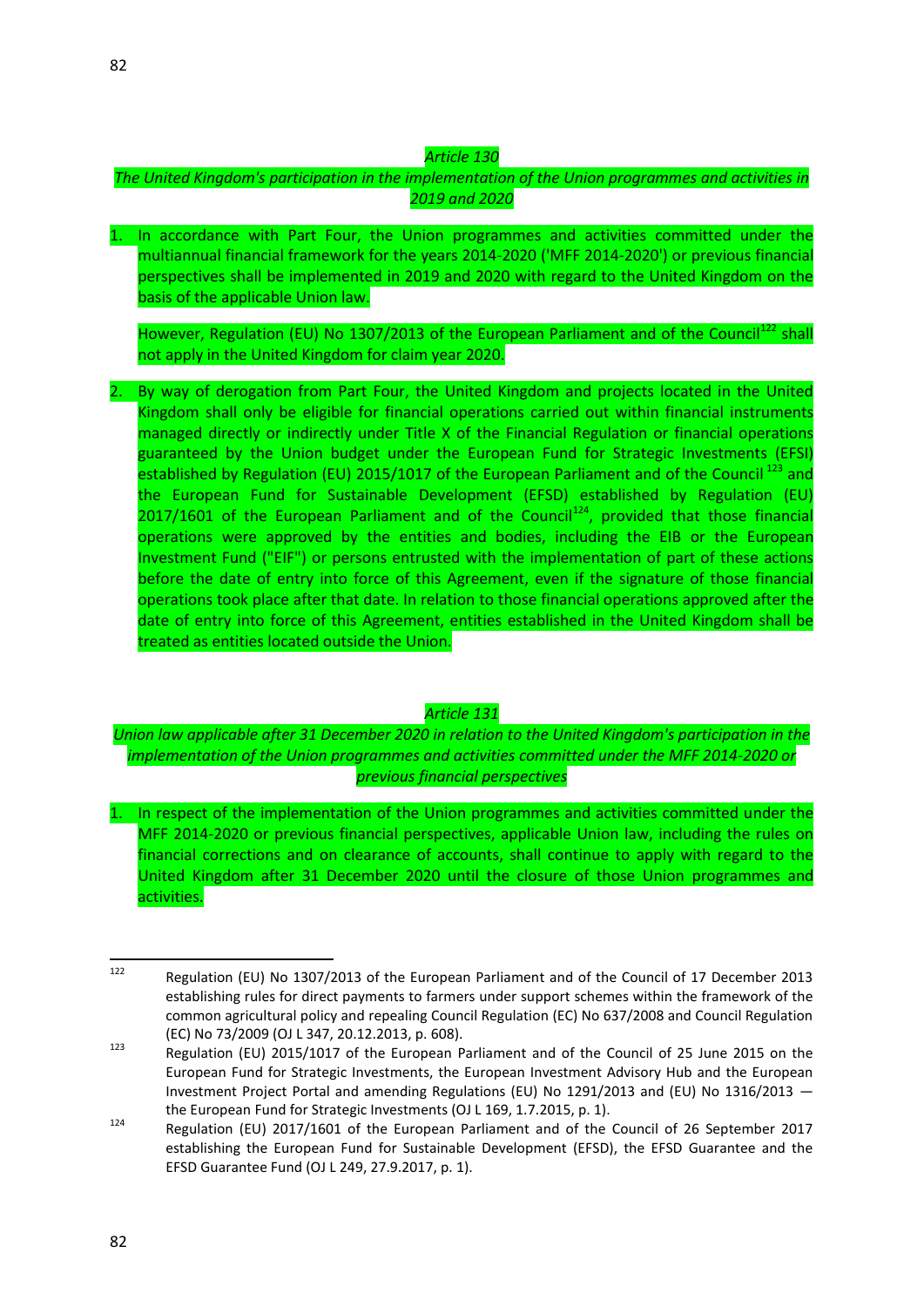2. The Union law referred to in paragraph 1 shall include in particular the following provisions, including any amendment thereto, irrespective of the date of adoption, entry into force or application of the amendment:

### (a) the Financial Regulation;

- (b) the basic acts, within the meaning of point (d) of Article 2 of the Financial Regulation, establishing Union programmes referred to in the budget remarks concerning titles, chapters, articles or items on which the appropriations have been committed;
- (c) Article 299 TFEU on the enforceability of pecuniary obligations;
- (d) Article 287 TFEU on the role of the Court of Auditors as well as other rules concerning that institution;
- (e) Article 325 TFEU on combatting fraud and related acts, in particular Regulation (EU, Euratom) No 883/2013 and Regulation (EC, Euratom) No 2988/95.
- 3. By way of derogation from Article 6 of this Agreement, the representatives or experts of the United Kingdom, or experts designated by the United Kingdom, may, upon invitation, exceptionally attend, without voting rights, meetings of the committees that assist the European Commission in the implementation and the management of the programmes established by Union law referred to in paragraph 1 or established by the European Commission in respect of the implementation of that law, to the extent that their work concerns the financial years until 2020.
- 4. By way of derogation from Article 7 of this Agreement, the United Kingdom shall have access, to the extent strictly necessary for the implementation of the programmes and activities referred to in paragraph 2(b), to the network, information system and the databases established under the respective basic acts or by the related implementation rules derived from these basic acts.
- 5. On a proposal of the Committee on the financial provisions referred to in Article 158, the Joint Committee referred to in Article 157 may adopt, in conformity with the rules established in Article 159, technical measures to facilitate the closure of the programmes referred to in paragraph 1 or to exempt the United Kingdom from obligations to take actions during or after the closure of these programmes which are not relevant for a departing Member State provided that these technical measures respect the principle of sound financial management and do not result in an advantage in favour of the United Kingdom or the United Kingdom beneficiaries compared to Member States or Third Countries participating in the same programmes financed by the Union budget.

## *Article 132 Share of the United Kingdom*

The United Kingdom's share referred to in the second sentence of points (a) and (c) of Article 129(3), and in Articles 133 to 140 shall be a percentage calculated as the ratio between the own resources made available by the United Kingdom in the years 2014 to 2020 and the own resources made available by all Member States and the United Kingdom during that period as adjusted by the amount communicated to the Member States before 1 February 2022 in accordance with Article 10b(5) of Regulation (EU, Euratom) No 609/2014.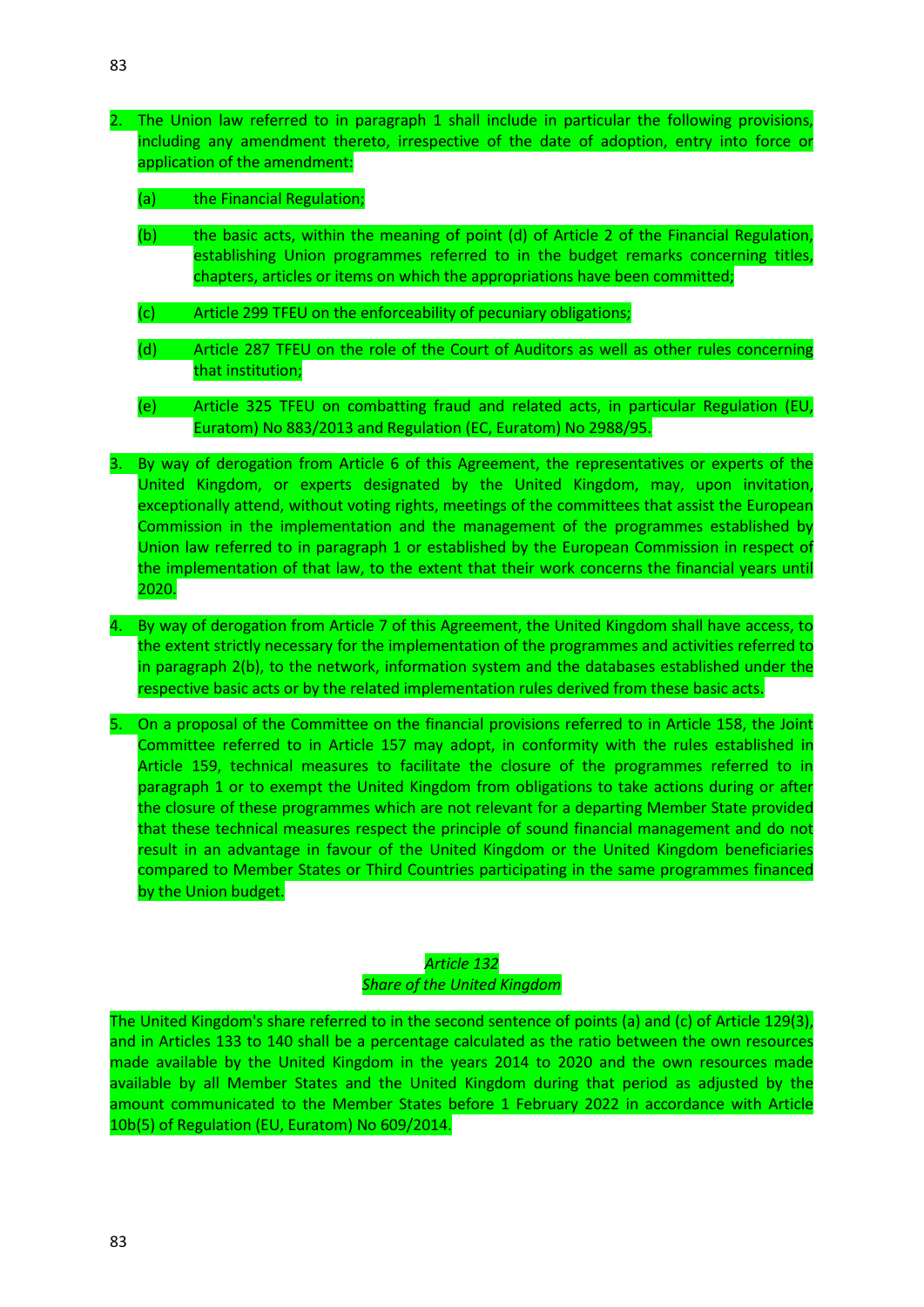#### *Article 133 Outstanding commitments*

1. Unless otherwise provided for in this Agreement, the United Kingdom shall be liable to the Union for its share of the budgetary commitments of the Union budget and of the budgets of the Union decentralised agencies outstanding on 31 December 2020 and the commitments made in 2021 on the carryover of commitment appropriations from the budgets for 2020.

The first subparagraph shall not apply to the following commitments outstanding on 31 December 2020:

(a) those related to the programmes and bodies to which Article 11 of Regulation (EU, Euratom) No 609/2014 applies with regard to the United Kingdom;

(b) those financed by assigned revenue in the Union budget.

With regard to the Union's decentralised agencies, the amount of their commitments referred to in the first subparagraph shall only be taken into account in proportion to the share of contributions from the Union budget in their overall revenues for the period 2014-2020.

- 2. The Union shall calculate the amount of commitments referred to in paragraph 1 on 31 December 2020. It shall communicate that amount to the United Kingdom by 31 March 2021, adding a list with the reference of each commitment, the budget lines associated, and the amount for each associated budget line.
- 3. The Union shall, by 31 March of each year, starting in 2022, with regard to the commitments referred to in paragraph 1, communicate to the United Kingdom:
	- (a) information on the amount of commitments outstanding on 31 December of the previous year and on the payments and the decommitments made in the previous year, including an update of the list referred to in paragraph 2; and
	- (b) an estimate of the expected payments in the current year based on the level of payment appropriations in the budget and the expected contribution of the United Kingdom to those payments;
	- (c) other information such as a medium term payment forecast.
- 4. The annual amount payable shall be calculated as the United Kingdom's share of the estimate referred to in point (b) of paragraph 3 adjusted by the difference between the payments made by the United Kingdom in the previous year and the United Kingdom's share of the payments made by the Union in the previous year on the outstanding commitments referred to in paragraph 1, reduced by the amount of net financial corrections in relation to programmes and activities financed under the MFF 2014-2020 or previous financial perspectives and by the proceeds of infringement procedures concerning the failure of a Member State to make available own resources related to financial years until 2020, only if these amounts have been received by the budget in the previous year and are definitive. The annual amount payable by the United Kingdom shall not be adjusted in the given year.

In 2021, the annual amount payable by the United Kingdom shall be reduced by the share of the United Kingdom in the financing of the budget for 2020 of the amount of payment appropriations carried over from 2020 to 2021 in accordance with Article 13 of the Financial Regulation and by the share of the United Kingdom in the total amount of traditional own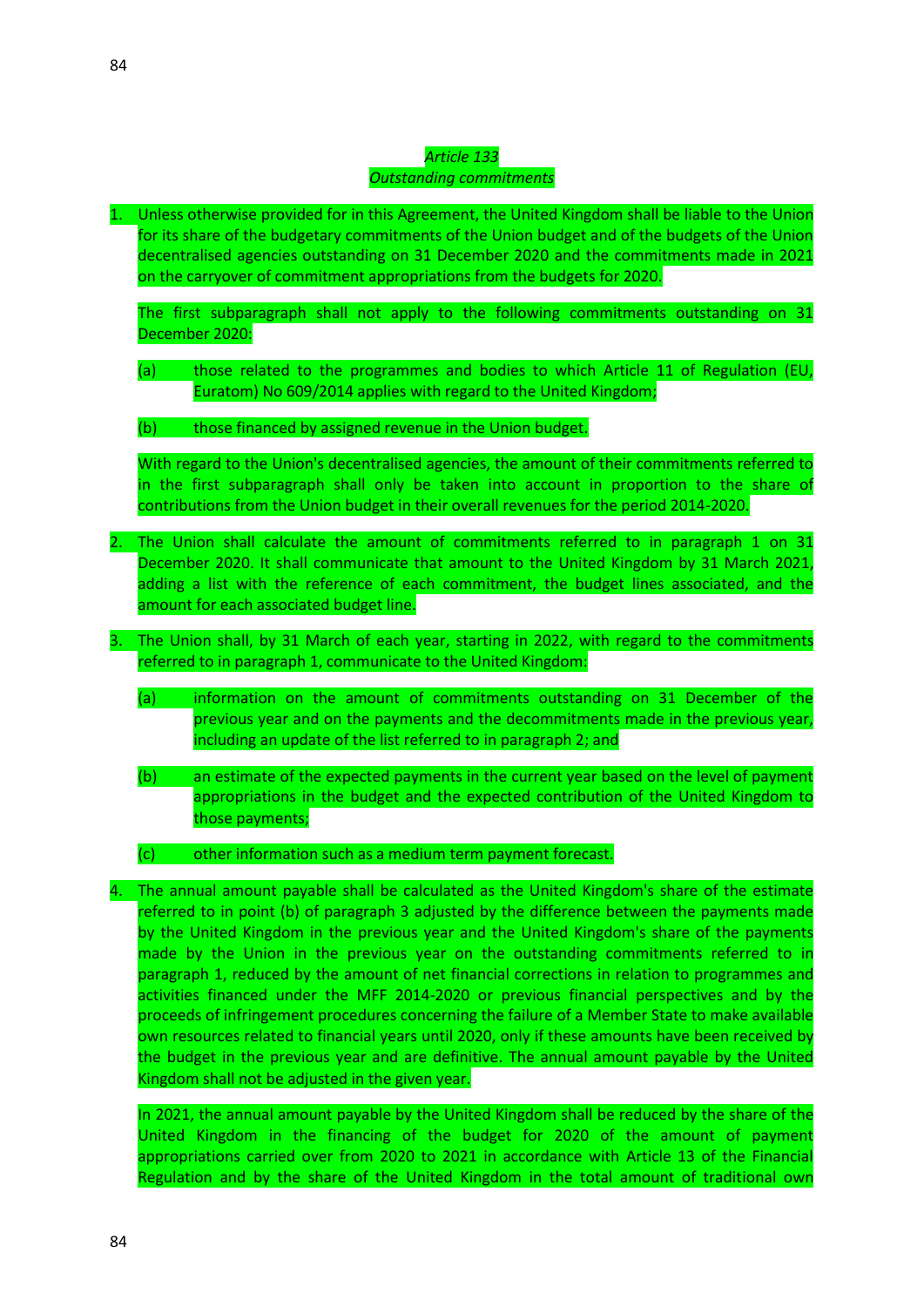resources made available to the Union in January and February 2021 in respect of which the Union's entitlements were established in accordance with Article 2 of Regulation 609/2014 in November and December 2020. The Union shall also reimburse to the United Kingdom the share of the United Kingdom in the total amount of traditional own resources made available by the Member States after 31 December 2020 for goods released for free circulation in respect of ending or discharge of temporary storage or customs procedures started before this date.

5. On a request of the United Kingdom, made at the earliest after 31 December 2028, the Union shall make an estimate of the remaining amounts to be paid by the United Kingdom under this article, on the basis of a rule taking into account the amount of outstanding commitments at the end of the year and an estimate of decommitments on these outstanding commitments, of financial corrections and of proceeds of the respective infringement procedures after the end of the year. After the confirmation by the United Kingdom of the acceptance of the proposal to the Committee on the financial provisions referred to in Article 158 and the Joint Committee referred to in Article 157, on 30 June of the following year and following the procedure in Article 141, the United Kingdom shall pay this amount adjusted as described in paragraph 4 in relation to the payments made by the United Kingdom in the previous year. The payment of the amounts referred to in this subparagraph shall extinguish the remaining obligations from the United Kingdom or the Union under this Article.

#### *Article 134*

#### *Fines decided before 31 December 2020*

In respect of a fine decided by the Union before 31 December 2020 that becomes definitive and which does not constitute assigned revenue, the Union shall reimburse to the United Kingdom its share of the amount of the fine collected by the Union unless it has already been recorded as budget revenue in the Union budget before 31 December 2020.

#### *Article 135*

#### *Union liabilities at the end of 2020*

The United Kingdom shall be liable to the Union for its share of the financing of the Union's liabilities incurred until 31 December 2020, with the exception of the following:

- (a) liabilities with corresponding assets, including: Union financial assistance loan assets and the associated balance sheet liabilities, assets corresponding to property, plant and equipment and provisions related to the Joint Research Centre's nuclear sites dismantlement, and all lease-related obligations, intangible assets and inventories, any assets and liabilities relating to the management of foreign currency risk, accrued and deferred income and all provisions other than in respect of fines, legal proceedings and financial guarantee liabilities;
- (b) liabilities and assets which are related to the operation of the budget and the management of own resources, including outstanding pre-financing advances, receivables, cash, payables, and accrued charges, including those related to the European Agricultural Guarantee Fund (EAGF) or already included in the outstanding commitments (RAL).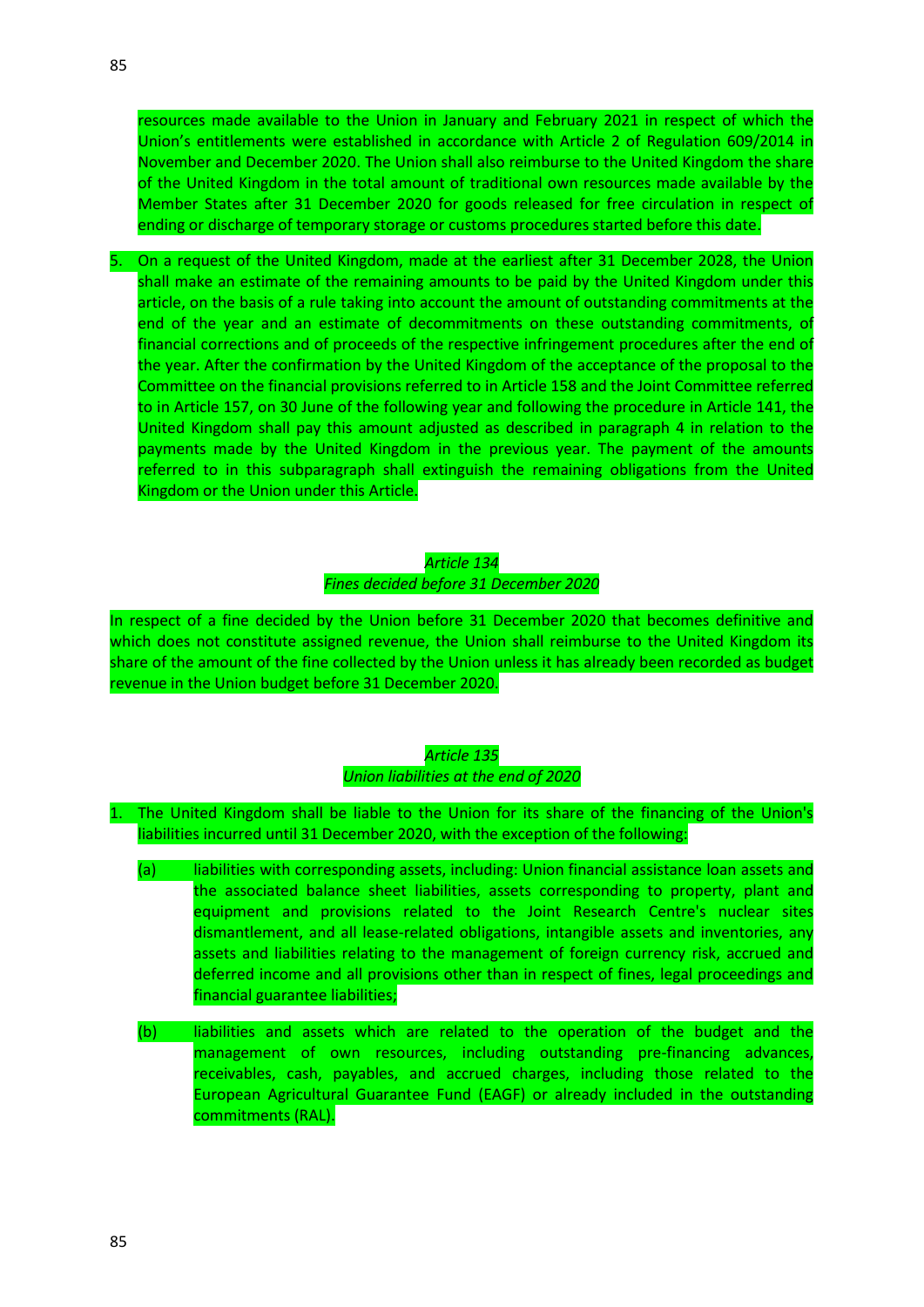- 2. In particular, the United Kingdom shall be liable for its share of the Union liability for the pension and other employee benefits rights accrued on or before 31 December 2020. Payments related to this liability shall be made in accordance with paragraph 5.
- 3. The Union shall communicate to the United Kingdom by 31 March of each year, starting in 2022, the payments made during the previous year corresponding to liabilities outstanding at 31 December 2020 and the amount of the contribution of the United Kingdom to those payments.
- 4. By 31 March of each year, starting in 2022, the Union shall communicate to the United Kingdom a specific document on pensions related to the situation at 31 December of the preceding year for the liability referred to in paragraph 2, which shall provide:
	- (a) the remaining amounts still to be paid in relation to the liabilities described in subparagraph 5(a);
	- (b) the calculations made and the data and assumptions used to determine the amount that the United Kingdom must pay, by 30 June of the current year, in relation to staff pension payments and the Union budget contributions to the Joint Sickness Insurance Scheme (JSIS) made in the preceding year in accordance with subparagraph 5(b) and an estimate of these amounts for the current year;
	- (c) concerning the population at 31 December 2020, information on the number of beneficiaries and estimated future beneficiaries of the staff pension and sickness insurance schemes at the end of the previous year and their accumulated postemployment rights at that time; and
	- (d) the outstanding United Kingdom liabilities calculated using actuarial valuations made in accordance with the relevant International Public Sector Accounting Standards and an explanation of the evolution of this liability compared to the previous year.

That document may be updated by 30 September of the same year to reflect the definitive figures of the year.

- 5. The liability of the United Kingdom for the pension and other employee benefits referred to in paragraph 2 shall be established as follows:
	- (a) for the pensions of the Members and EU high-level public office holders covered by Regulation 422/67/EEC, 5/67/Euratom<sup>125</sup>, Decision 2005/684/EC,Euratom<sup>126</sup> and Regulation 2016/300 $^{127}$ , the United Kingdom shall contribute to the liabilities as they are recorded in the consolidated accounts of the Union for the financial year 2020 in 10 instalments paid in accordance with Article 141 of this Agreement on 31 October of each year, starting on 31 October 2021;

<sup>125</sup> Regulation No 422/67/EEC, 5/67/Euratom of the Council of 25 July 1967 determining the emoluments of the President and members of the Commission and of the President, Judges, Advocates-General and Registrar of the Court of Justice (OJ 187, 8.8.1967, p. 1)

<sup>126</sup> Decision 2005/684/EC, Euratom of the European Parliament of 28 September 2005 adopting the Statute for Members of the European Parliament (OJ L 262, 7.10.2005, p. 1)

<sup>127</sup> Council Regulation (EU) 2016/300 of 29 February 2016 determining the emoluments of EU high-level public office holders (OJ L 58, 4.3.2016, p. 1).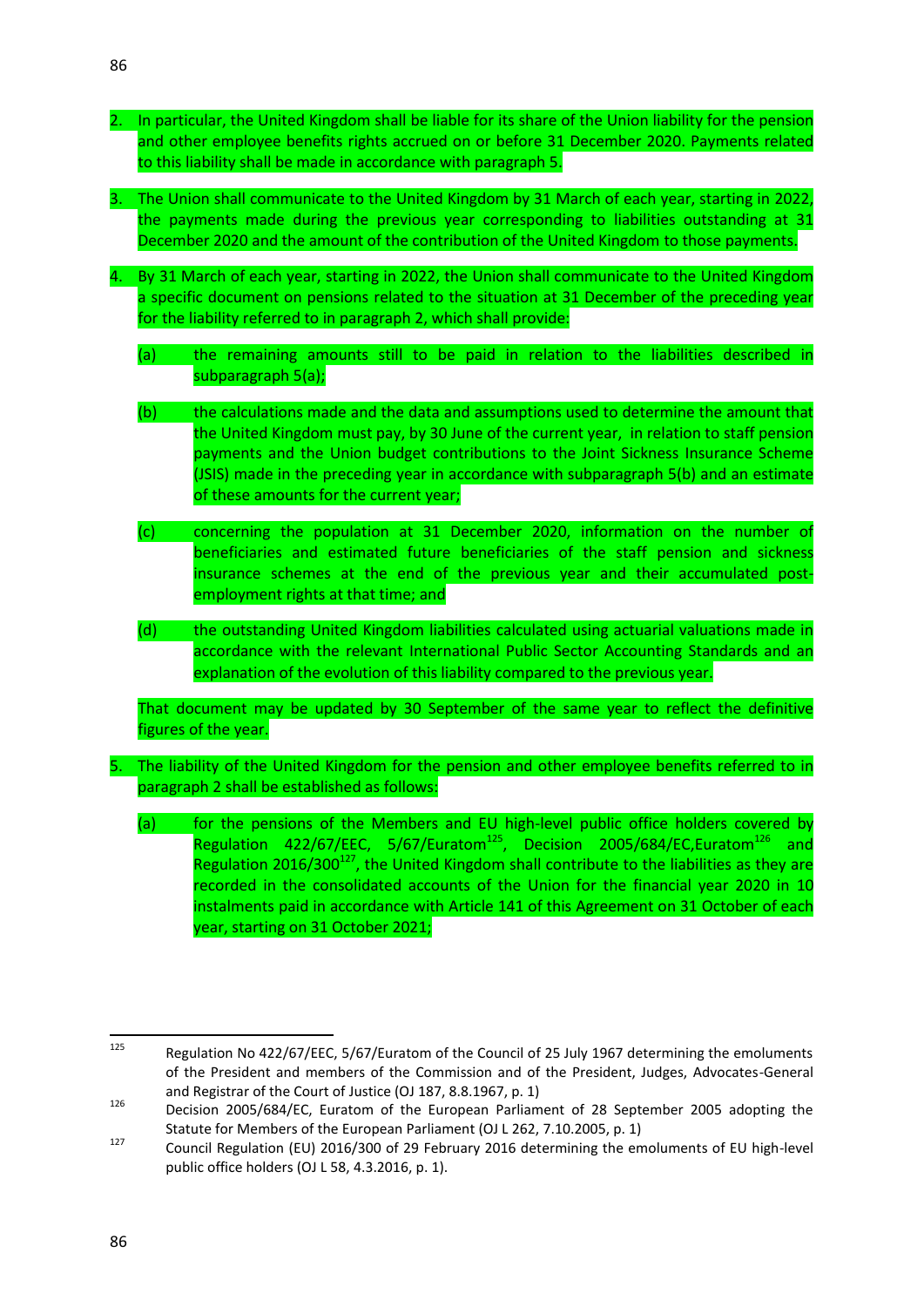(b) for the pensions established in accordance with the Staff Regulations, in accordance with Articles 77 to 84 of Regulation No 31 (EEC), 11 (EAEC),<sup>128</sup> and in accordance with Articles 33 to 39 of the Conditions of Employment of Other servants of the European Union, the United Kingdom shall contribute annually to the net payments made from the Union budget to each beneficiary and to the related contribution of the Union budget to the Joint Sickness Insurance Scheme (JSIS) for this beneficiary or person benefitting through this beneficiary. The payment shall be made in accordance with Article 141 of this Agreement on 30 June of each year, starting on 30 June 2022.

The payment of the United Kingdom shall be the sum of the net payments made by the Union budget in the preceding year for each beneficiary, multiplied by the United Kingdom's share as calculated in Article 132 of this Agreement and by a percentage specific to each beneficiary.

For a beneficiary receiving pension on 1 January 2021, the specific percentage shall be 100%.

For any other beneficiary of a pension, the specific percentage shall be calculated as the ratio between the acquired pension rights as defined in the Staff Regulations and in particular in its Annex VIII on 31 December 2020 including pension rights transferred in at that date, and the acquired pension rights at the date of retirement or death if earlier, or at the date the person leaves the scheme.

For the purposes of the contribution of the budget to the JSIS, the specific percentage shall be calculated as the ratio between the number of years during which the beneficiary contributed to the pension scheme before 31 December 2020 and the total number of years at retirement during which the beneficiary or the person covered by the Staff Regulations which is the origin of the rights under the JSIS contributed to the pension scheme.

For a beneficiary of a surviving or an orphan pension defined in the Staff Regulation, the calculation shall be made on the basis of the career of the person covered by the Staff Regulation which is the origin of the surviving or the orphan pension.

As long as the liability in relation to this subparagraph is not extinguished, the United Kingdom may send, before 1 March of year N, the Union a request to pay the remaining liability at 31 December of year N. The Union shall establish the remaining liability in relation to the staff pension and JSIS post-employment benefits using the same methodology as used in paragraph 4(d). This amount shall be paid by the United Kingdom in 5 instalments in accordance with Article 141 of this Agreement on 31 October of each year starting in year N+1. The United Kingdom shall also cover its liability for the year N through the procedure established in subparagraph 5(b). After this payment and provided that the payments referred to in subparagraph 5(a) have been completed, the remaining obligations under this Article shall be extinguished. The Committee on the financial provisions referred to in Article 158 and the Joint Committee referred to in Article 157 shall be informed of this situation.

<sup>128</sup> EEC/EAEC Council: Regulation No 31 (EEC), 11 (EAEC), laying down the Staff Regulations of Officials and the Conditions of Employment of Other Servants of the European Economic Community and the European Atomic Energy Community (OJ 45, 14.6.1962, p. 1385)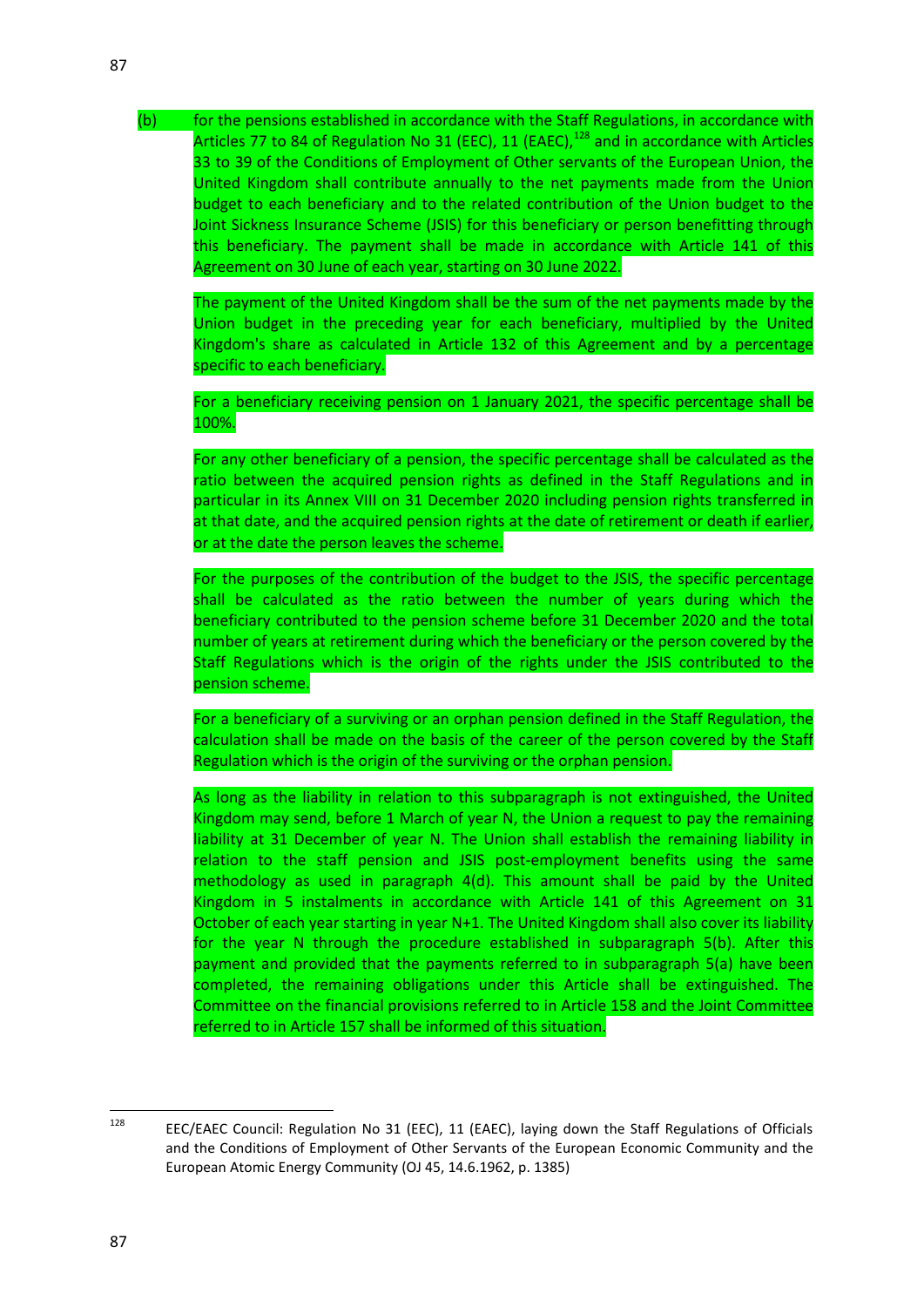*Contingent financial liabilities related to loans for financial assistance, EFSI, EFSD and the external lending mandate.* 

- 1. The United Kingdom shall be liable to the Union for its share of the contingent financial liabilities of the Union arising from financial operations:
	- (a) decided by the European Parliament and the Council, by the European Commission before the date of entry in force of this Agreement related to loans for financial assistance decided in accordance with Council Regulation(EU) No  $407/2010^{129}$ , Council Regulation (EC) No  $332/2002^{130}$ , the decisions of the European Parliament and the Council providing macro-financial assistance to various countries on the basis of a provisioning in accordance with Council Regulation (EC, Euratom)No 480/2009<sup>131</sup>;
	- (b) approved by the bodies, entities or persons directly entrusted with the implementation before the date of entry into force of this Agreement in relation to budgetary guarantees given in favour of the EIB through the EFSI, in accordance with Regulation (EU) 2015/1017, and the external lending mandate in accordance with Regulation (EC, Euratom) No 480/2009 and Decision No 466/2014/EU of the European Parliament and the Council<sup>132</sup>, or in favour of eligible counterparts (EFSD).

On 31 July 2019, the Union shall provide to the United Kingdom a specific report concerning those financial operations providing information for each type of instrument on:

- (i) the financial liabilities arising from those financial operations on the date of entry into force of this Agreement;
- (ii) where applicable, the provisions held on the date of entry into force of this Agreement in the respective guarantee funds or fiduciary accounts to cover the financial liabilities referred to in point (i) and the respective provisions committed and not yet paid.

In the consolidated accounts of the Union relating to the years 2019 and 2020, the payments made out of the provisions referred to in point (ii) of the second subparagraph from the date of entry into force of this Agreement until 31 December 2019 and 2020 shall be disclosed, respectively, for the same financial operations as referred to in this paragraph but which are decided on or after the date of entry into force of this Agreement.

The liability of the United Kingdom to the Union in relation to the financial operations of this paragraph shall not be affected by a restructuring of these financial operations. In particular its financial exposure shall not increase, in nominal terms, in comparison with the situation immediately prior to the restructuring.

<sup>129</sup> <sup>129</sup> Council Regulation (EU) No 407/2010 of 11 May 2010 establishing a European financial stabilisation mechanism (OJ L 118, 12.5.2010, p. 1).

<sup>130</sup> Council Regulation (EC) No 332/2002 of 18 February 2002 establishing a facility providing mediumterm financial assistance for Member States' balances of payments (OJ L 53, 23.2.2002, p. 1).

<sup>131</sup> Council Regulation (EC, Euratom) No 480/2009 of 25 May 2009 establishing a Guarantee Fund for external actions (OJ L 145, 10.6.2009, p. 10).

<sup>132</sup> Decision No 466/2014/EU of the European Parliament and the Council of 16 April 2014 granting an EU guarantee to the European Investment Bank against losses under financing operations supporting investment projects outside the Union (OJ L 135, 8.5.2014, p. 1).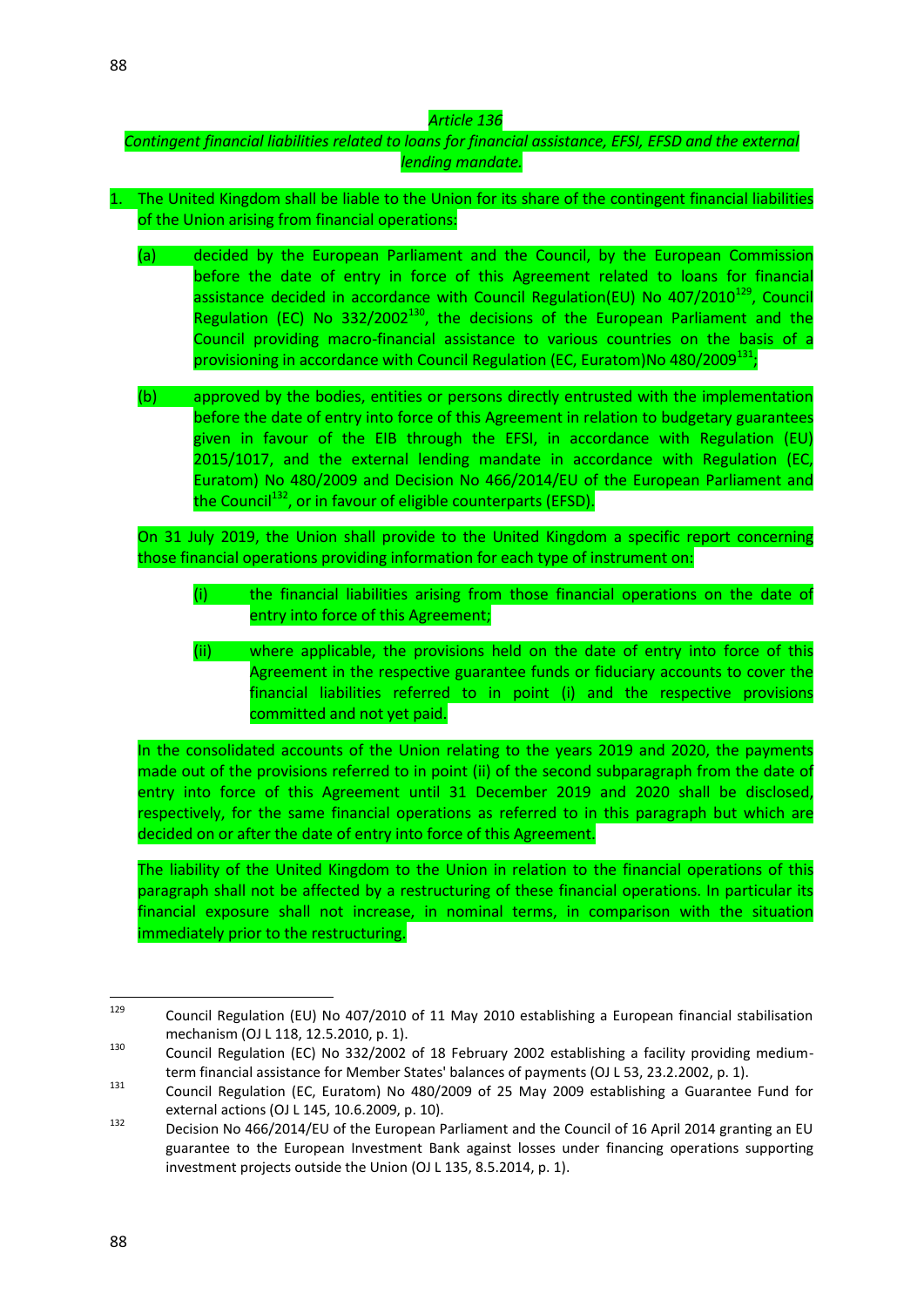- 2. For the financial operations referred to in paragraph 1, the Union shall be liable to the United Kingdom for its share of:
	- (a) any amount recovered by the Union from defaulting debtors or related to undue payments; and
	- (b) any net revenue, consisting of the difference between financial and operational revenues and financial and operational expenses, entered as revenue, general or assigned, in the Union budget.

For revenue of the asset management of the provisioning of instruments having a provisioning, the Union shall calculate a percentage of revenue as the ratio between the net revenue of the asset management of the previous year and the total provisioning existing at the end of the previous year. The liability toward the United Kingdom for revenue of the asset management of the provisioning shall be the amount obtained by multiplying the United Kingdom's current provisioning as referred to in paragraph 5 by the percentage of revenue.

- 3. By 31 March 2021, for each instrument referred to in paragraph 1 that provides for provisioning from the Union's budget the Union shall communicate to the United Kingdom:
	- (a) its initial provisioning, calculated as the United Kingdom's share of the sum of:
		- (i) the provisions made in the corresponding guarantee fund by 31 December 2020;
		- (ii) the amount of provisions committed and not yet paid by 31 December 2020; and
		- (iii) the payments made from the date of entry into force of this Agreement until 31 December 2020 related to financial operations decided on or after the date of entry into force of this Agreement;
	- (b) its default provisioning rate, calculated as the ratio between the United Kingdom's initial provisioning for this instrument and the amount of financial operations referred to in paragraph 1 as of 31 December 2020 decided before the date of entry into force of this Agreement.
- 4. On 31 March of each year, starting in 2021, and until their amortisation, expiry or termination, the Union shall communicate to the United Kingdom information concerning the financial operations referred to in paragraph 1. The information shall contain for each type of instrument:
	- (a) the contingent liabilities outstanding at 31 December of the preceding year;
	- (b) the payments made in the preceding year from the Union related to those financial operations and the accumulated amounts since 31 December 2020;
	- (c) the United Kingdom's current provisioning and current provisioning rate as set out in paragraph 5;
	- (d) the reimbursements made to the United Kingdom in the preceding year in accordance with point (a) of paragraph 6 and the accumulated amounts since 31 December 2020;
	- (e) the amounts recovered and the net revenues entered in the Union budget as referred to in paragraph 2 for the preceding year;
	- (f) if necessary, other useful information concerning the financial operations in the preceding year.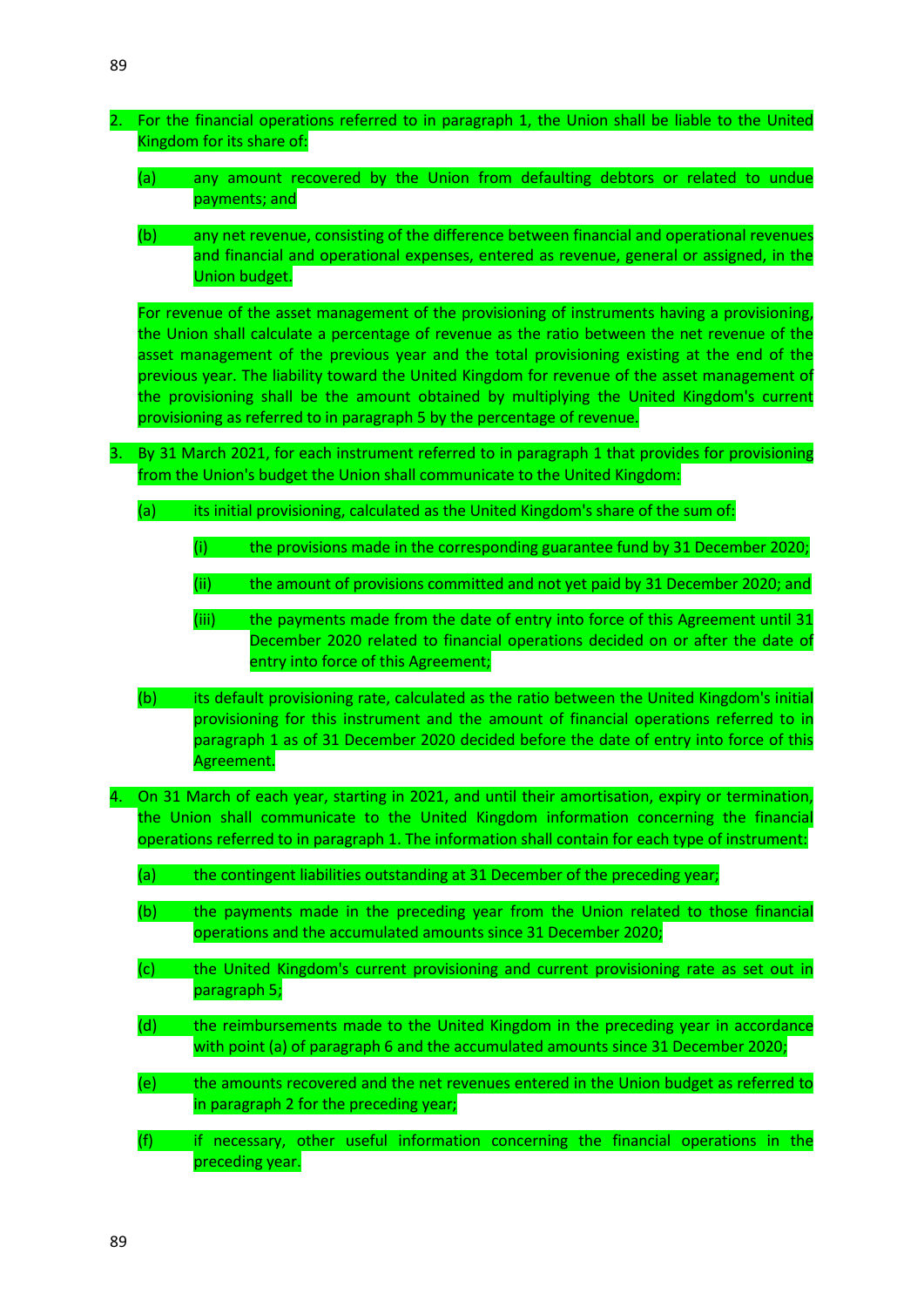- By 31 March of each year, for each instrument referred to in paragraph 1 where the basic act establishes provisioning from the Union budget, the Union shall:
	- (a) calculate the United Kingdom's current provisioning defined as the United Kingdom's initial provisioning reduced by:
		- $(i)$  the United Kingdom's share of the accumulated payments referred to in point  $(b)$ of paragraph 4 made from the Union budget since 31 December 2020 related to financial operations decided before the date of entry into force of this Agreement;
		- (ii) the United Kingdom's share of the amount of decommitments made in the previous years on the outstanding commitments referred to in point (a)(ii) of paragraph 3 of this Article, as communicated pursuant to Article 133(3);
		- (iii) the accumulated level of reimbursements made to the United Kingdom as of 31 December 2020, as referred to in point (d) of paragraph 4;
	- (b) communicate to the United Kingdom the current provisioning rate defined as the ratio between the United Kingdom's current provisioning and the amount of financial operations referred to in point (a) of paragraph 4.

#### 6. Every year from 2022 onwards:

- (a) if the United Kingdom's current provisioning rate for an instrument exceeds its default provisioning rate of the instrument, the Union shall be liable to the United Kingdom for that instrument for the amount obtained by multiplying the amount of financial liabilities referred to in point (a) of paragraph 4 by the difference between the current provisioning rate and the default provisioning rate. The Union's liability shall not exceed the United Kingdom's current provisioning as calculated in paragraph 5;
- (b) if the United Kingdom's current provisioning rate for an instrument becomes negative, the United Kingdom shall be liable to the Union for that instrument for the amount of the negative current provisioning. In the following years, the United Kingdom shall be liable to the Union for that instrument for its share of the payments made as provided for in accordance with point (b) of paragraph 4 of this Article and the United Kingdom's share of the amount of decommitments made in the previous year on the outstanding commitments referred to in point (a)(ii) of paragraph 3 of this Article, as communicated pursuant to Article 133(3).
- 7. If the United Kingdom's current provisioning is positive once the Union's financial operations related to an instrument referred to in paragraph 1 are extinguished, the Union shall be liable to the United Kingdom for the amount of the United Kingdom's current provisioning as calculated in paragraph 5.
- 8. After 31 December 2020, if payments are made from the Union budget for the financial operations referred to in paragraph 1 related to an instrument for which the basic act does not establish provisioning, the United Kingdom shall be liable to the Union for that instrument for its share of the payments made as provided for in point (b) of paragraph 4.
- 9. For the purposes of this Article, where financial liabilities, payments, recoveries or other amounts relate to financial operations referred to in paragraph 1 but cannot be directly determined to arise from a particular financial operation as a result of the application of risk mutualisation or subordination mechanisms, the relevant financial liabilities, payments, recoveries or other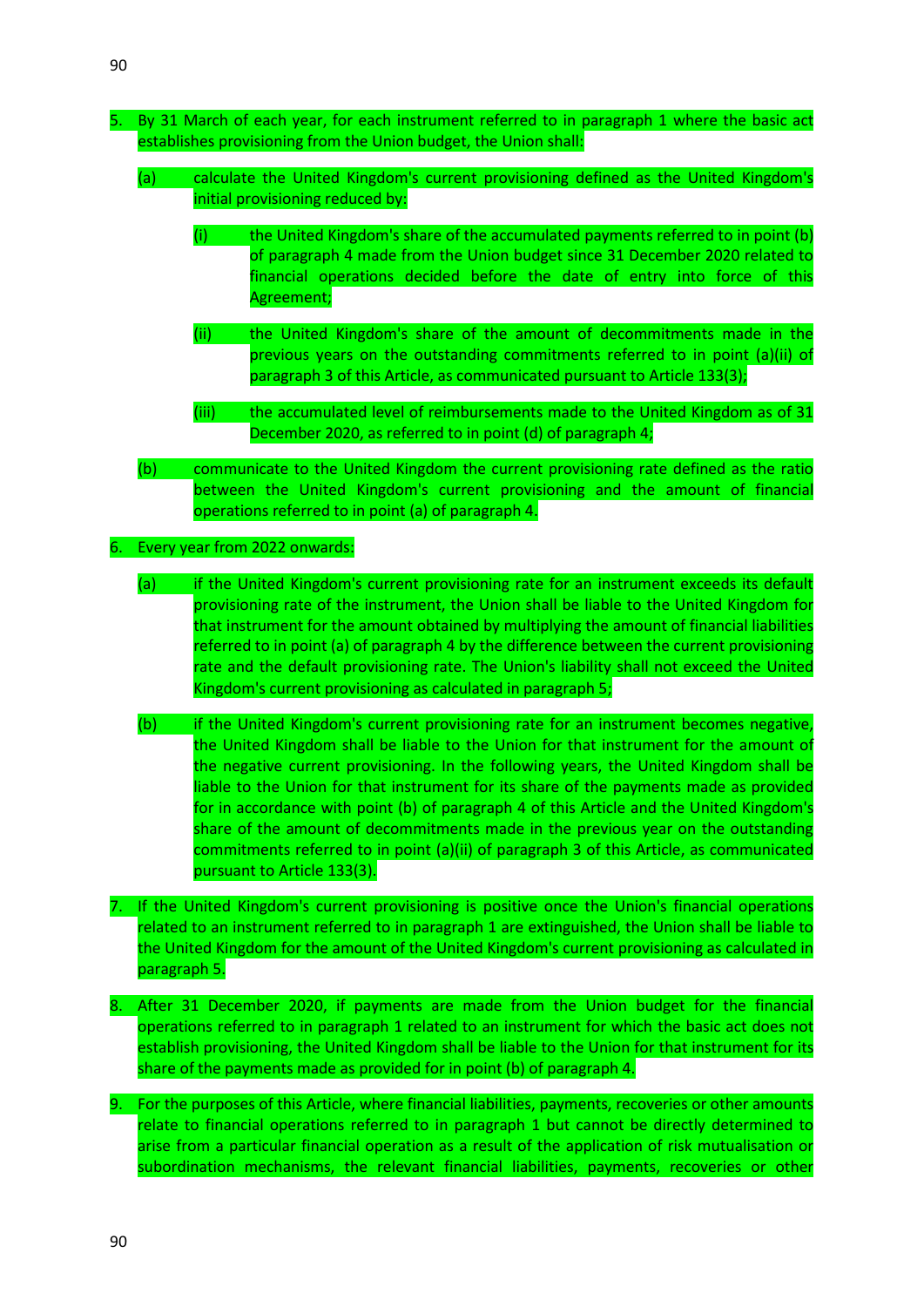amounts required to be determined for the application of this Article shall be calculated on a pro-rata basis between the amount of financial operations decided or approved before the date of entry into force of this Agreement on 31 December of the year before the calculation is made and the total amount of financial operations on the latter date.

10. Non-amortising financial operations referred to in paragraph 1 will be considered after 10 years as amortising in proportion to the amortisation of the remaining amortising operations.

#### *Article 137*

*Financial instruments under direct or indirect implementation financed by the programmes of the MFF 2014-2020 or under earlier financial perspectives* 

1. From the date of entry into force of this Agreement, the Union shall identify (i) the financial operations that have before the date of entry into force of this Agreement, been decided by the European Commission and where necessary approved by the financial institutions which have been entrusted by the European Commission with the implementation of a financial instrument under a programme of the MFF 2014-2020 or under earlier financial perspectives under direct or indirect implementation and (ii) the financial operations that have been decided and where necessary approved on or after the date of entry into force of this Agreement, until the full amortisation of the financial operations decided by those financial institutions before the date of entry into force of this Agreement.

On 31 July 2019, in the report referred to in the second subparagraph of Article 136(1), the Union shall provide the following information concerning the financial instruments under direct or indirect implementation financed by the programmes of the MFF 2014-2020 or under earlier financial perspectives:

- (a) the financial liabilities arising from the operations decided by the European Commission, or by the entity entrusted by the European Commission with the implementation of the financial instrument, before the date of entry into force of this Agreement;
- (b) the payments made by the European Commission for the financial instrument and the amount committed for the financial instrument and not yet paid at that date.

The liability of the Union to the United Kingdom in relation to the financial operations of this paragraph shall not be affected by a restructuring of these financial operations, to the extent that such restructuring does not increase the financial exposure to the counterparty, in nominal terms, as it stood immediately prior to the restructuring.

- 2. On 31 March of each year, starting in 2021, and until their amortisation, expiry or termination, for each financial instrument referred to in paragraph 1, the Union shall communicate to the United Kingdom the information available on the financial operations referred to in paragraph 1 that have been decided or approved before the date of entry into force of this Agreement and those that have been decided or approved on or after that date. For each instrument, the information shall contain:
	- (a) the financial liabilities as of 31 December of the preceding year arising from the financial operations decided by the European Commission, or approved by the entity entrusted by the European Commission with the implementation of the financial instrument, before the date of entry into force of this Agreement;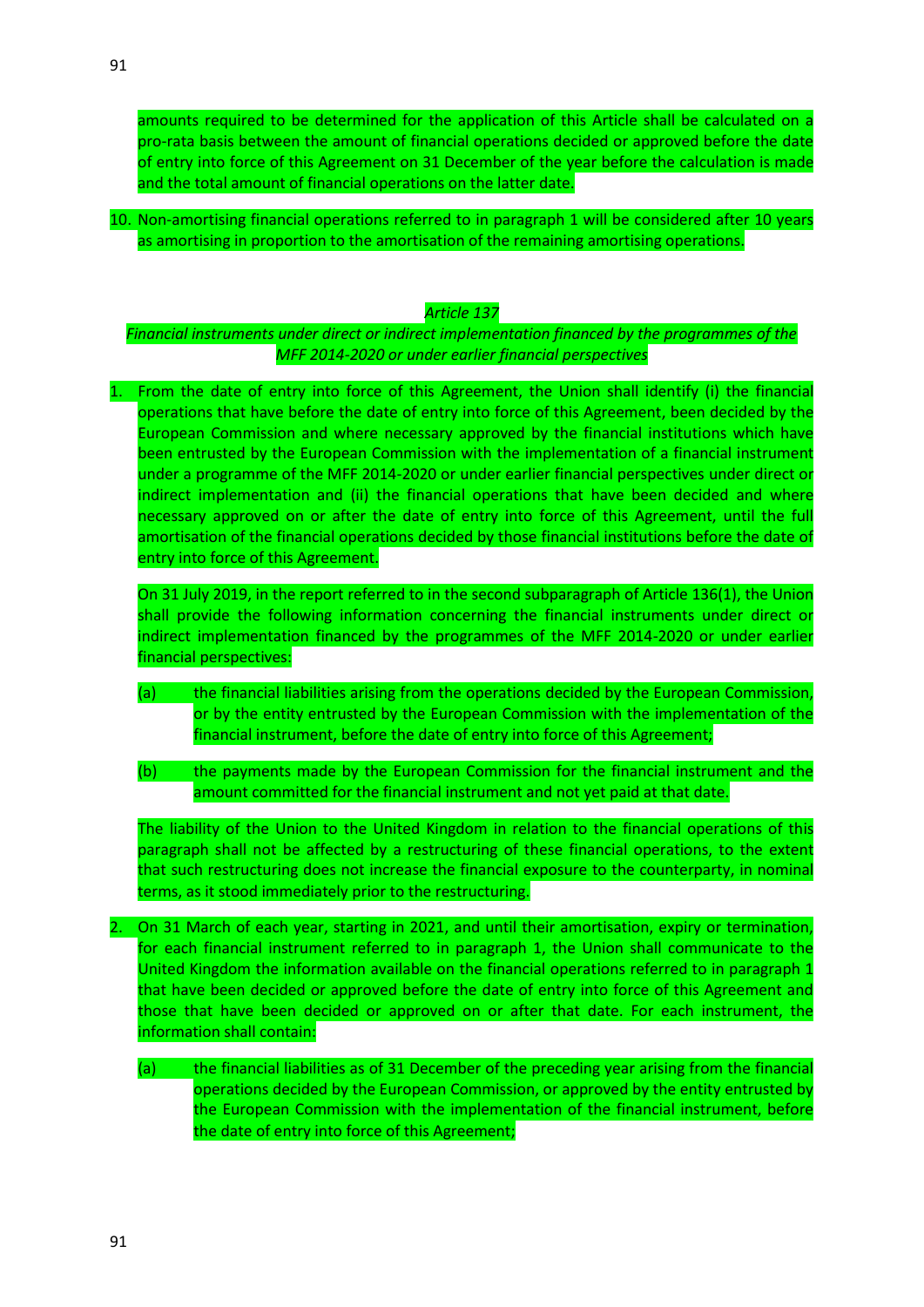- (b) the total financial liabilities as of 31 December of the preceding year arising from the financial operations decided by the European Commission, or by the entity entrusted by the European Commission with the implementation of the instrument;
- $(c)$  the ratio between the amounts referred to in points (a) and (b);
- (d) the payments made from the provisioning fund or from fiduciary accounts with the entrusted entities related to financial operations that have been decided by the European Commission, or approved by the entity entrusted by the European Commission with the implementation of the financial instrument, after the date of entry into force of this Agreement;
- (e) the part of the amounts paid back to the Union in accordance with Article 202(2) of the Financial Regulation, other than the returns provided for in point (f) of this paragraph, related to financial operations decided or approved before the date of entry into force of this Agreement;
- (f) returns on resources of the financial instrument in the provisioning fund or in fiduciary accounts invested;
- $(g)$  the part of the amount of the provisioning fund or the fiduciary accounts which has not been disbursed and has been recovered by the European Commission;
- (h) if necessary, other useful information concerning the financial operations in the preceding year.
- 3. The Union shall be liable to the United Kingdom for the United Kingdom's share of any amount referred in points (d) to (g) of paragraph 2.
- 4. For the purposes of this Article, where financial liabilities, payments, recoveries or other amounts relate to financial operations referred to in paragraph 1 but cannot be directly determined to arise from a particular financial operation as a result of the application of risk mutualisation or subordination mechanisms, the relevant financial liabilities, payments, recoveries or other amounts required to be determined for the application of this Article shall be calculated on a pro-rata basis based on the ratio referred to in point (c) of paragraph 2 on 31 December of the year before the calculation is made.

*Article 138 The European Coal and Steel Community* 

The Union shall be liable to the United Kingdom for its share of the net assets of the European Coal and Steel Community in liquidation on 31 December 2020.

The relevant amount shall be reimbursed to the United Kingdom in 5 equal annual instalments on 30 June of each year starting on 30 June 2021 in accordance with Article 141.

*Article 139*

*Union investment in the EIF* 

The Union shall be liable to the United Kingdom for its share of the Union's investment in the paid-in capital of the EIF on 31 December 2020.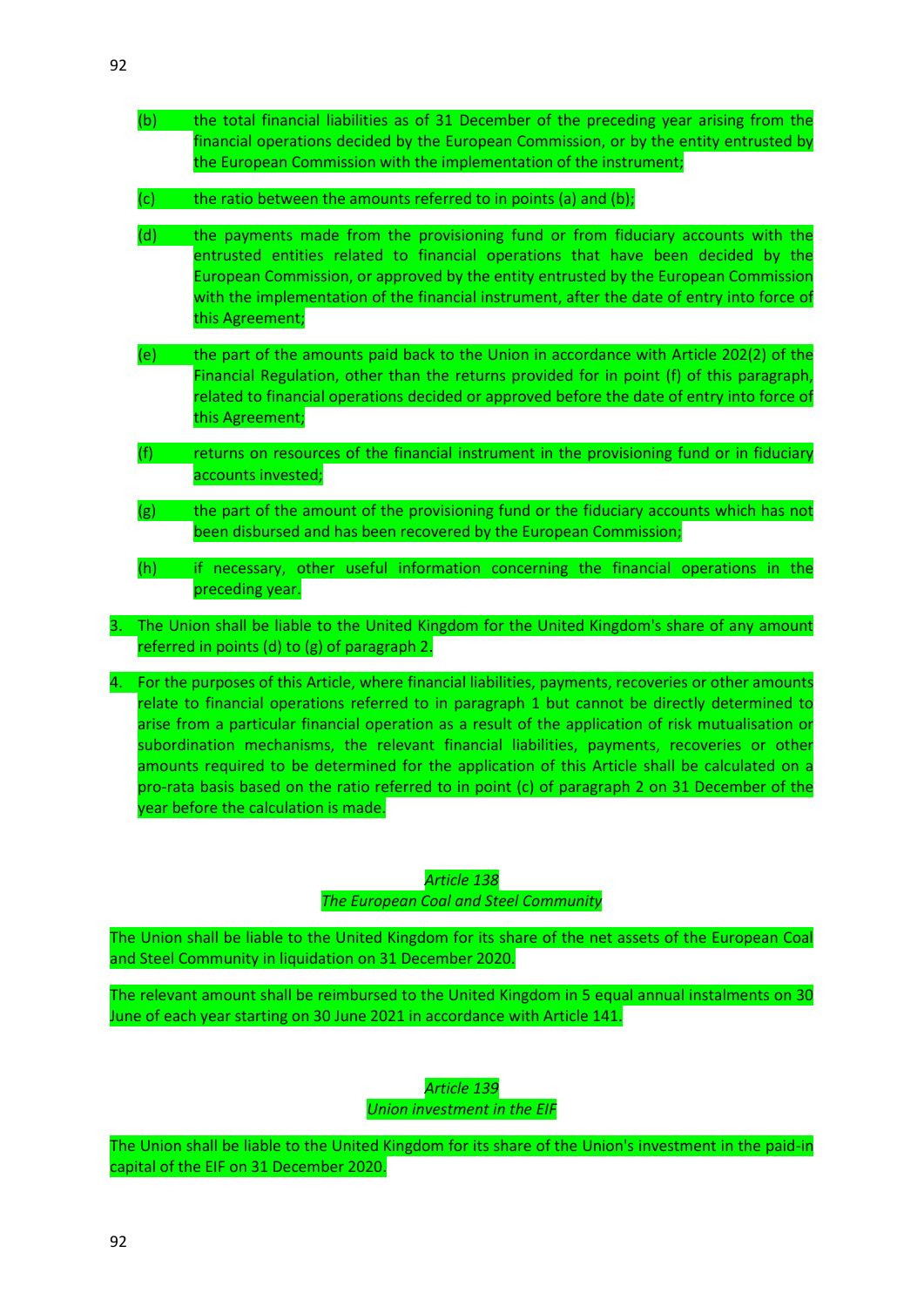The relevant amount shall be reimbursed to the United Kingdom in 5 equal annual instalments on 30 June of each year starting on 30 June 2021 in accordance with Article 141.

#### *Article 140*

#### *Contingent liabilities related to legal cases*

1. The United Kingdom shall be liable for its share of the payments required to discharge the contingent liabilities of the Union that become due related to legal cases concerning financial interests of the Union related to the budget and in particular in relation to Regulation (EC, Euratom) No 2988/95 or resulting from the execution of Union programmes and policies, provided that the facts forming the subject matter of those cases occurred no later than 31 December 2020.

The Union shall be liable to the United Kingdom for its share of any amount of subsequent recoveries related to the payments referred to in the first subparagraph.

2. The Union shall communicate to the United Kingdom the amounts referred to in paragraph 1 by 31 March of each year.

#### *Article 141 Payments after 2020*

- 1. The reference dates for payments by the United Kingdom to the Union or by the Union to the United Kingdom made after 31 December 2020 shall be 30 June and 31 October of every year for the amounts:
	- (a) referred to in Article 45(2);
	- (b) referred to in Article 80(1);
	- (c) referred to in points (a), (c), (e) and (f) of Article 129(3) by the earlier date following the date of adjustment, or correction;
	- (d) resulting from corrective measures to be taken by the United Kingdom with regard to own resources due for financial years until 2020 as a result of controls executed under Regulation (EU, Euratom) No°608/2014 or Regulation (EEC, Euratom) No°1553/89 or for any other reason, by the earlier date following the date of the corrective measure;
	- (e) referred to in Article 133(4) in two instalments in relation to the reference dates for payments; the first instalment amounting to half of the second one;
	- (f) referred to in Article 134, by the earlier date following the adjustment of the own resources for the Member States resulting from the definitive entry of the fine into the Union budget;
	- (g) referred to in point (1), (2) and (5) in Article 135 by the earlier date following the date of the communication referred to in (3) or by the date specified in (5);
	- (h) referred to in Articles 136 to 137 by the earlier date following the date of the communication referred in 136(4) and 137 (2);
	- (i) referred to in Articles 138 and 139;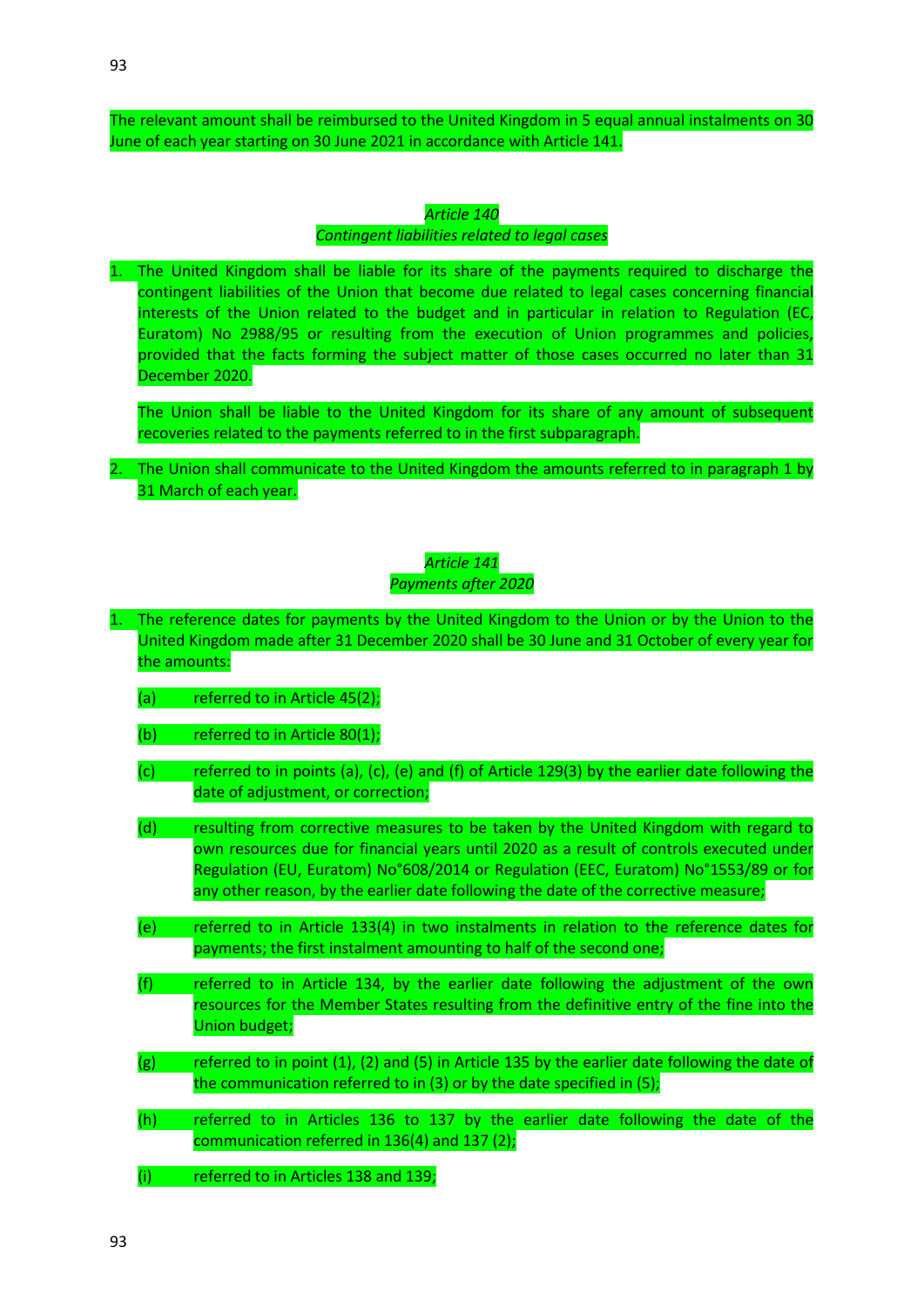(j) referred to in Article 140(2), by the earlier date following the date of the communication referred to therein;

 $(k)$  referred to in paragraph 3 as possible accrued interest.

Payments shall be made in 4 equal monthly instalments for payments that have a reference date of 30 June and in 8 equal monthly instalments for payments that have a reference date of 31 October. All payments shall be made by the last working day of each month, starting on the reference date.

- 2. As long as there are still payments to be made by the Union to the United Kingdom or by the United Kingdom to the Union, the Union shall communicate to the United Kingdom on 16 April and on 16 September of each year a document specifying the relevant amounts, expressed in euro and in British pounds, based on the conversion rate applied by the European Central Bank on the first working day of the month. The Union or the United Kingdom shall pay the net amounts by the dates referred to in paragraph 1.
- 3. Any delay in payments by the United Kingdom to the Union or by the Union to the United Kingdom shall be subject to the payment of interest in accordance with Article 12 of Regulation (EU, Euratom) No 609/2014.

## **CHAPTER 3 European Central Bank**

*Article 142 Reimbursement of the paid-in capital*

The European Central Bank shall on behalf of the Union reimburse to the Bank of England the paid-in capital provided by it. The date of the reimbursement and other practical arrangements shall be established in accordance with Protocol (No 4) on the Statute of the European System of Central Banks and of the European Central Bank.

#### **CHAPTER 4 European Investment Bank**

*Article 143*

## *Continued liability of the United Kingdom and reimbursement of the paid-in capital*

1. The United Kingdom shall remain liable, in accordance with this Article, for the financial operations approved by the EIB before the date of entry into force of this Agreement, as further specified in paragraph 2 ("EIB financial operations"), even if the resulting financial exposure is assumed on or after the date of entry into force of this Agreement, as well as for other risks assumed by the EIB as set out in the following subparagraph.

The liability of the United Kingdom shall extend to the EIB financial operations, and to assetliability management risks and operational risks attributable to the EIB financial operations, in accordance with paragraph 6. For other such risks not associated with specific financial operations and not attributable to the stock of financial operations built after the date of entry into force of this Agreement, the liability of the United Kingdom shall be proportional to the ratio between the remaining exposure due to EIB financial operations and the total amount of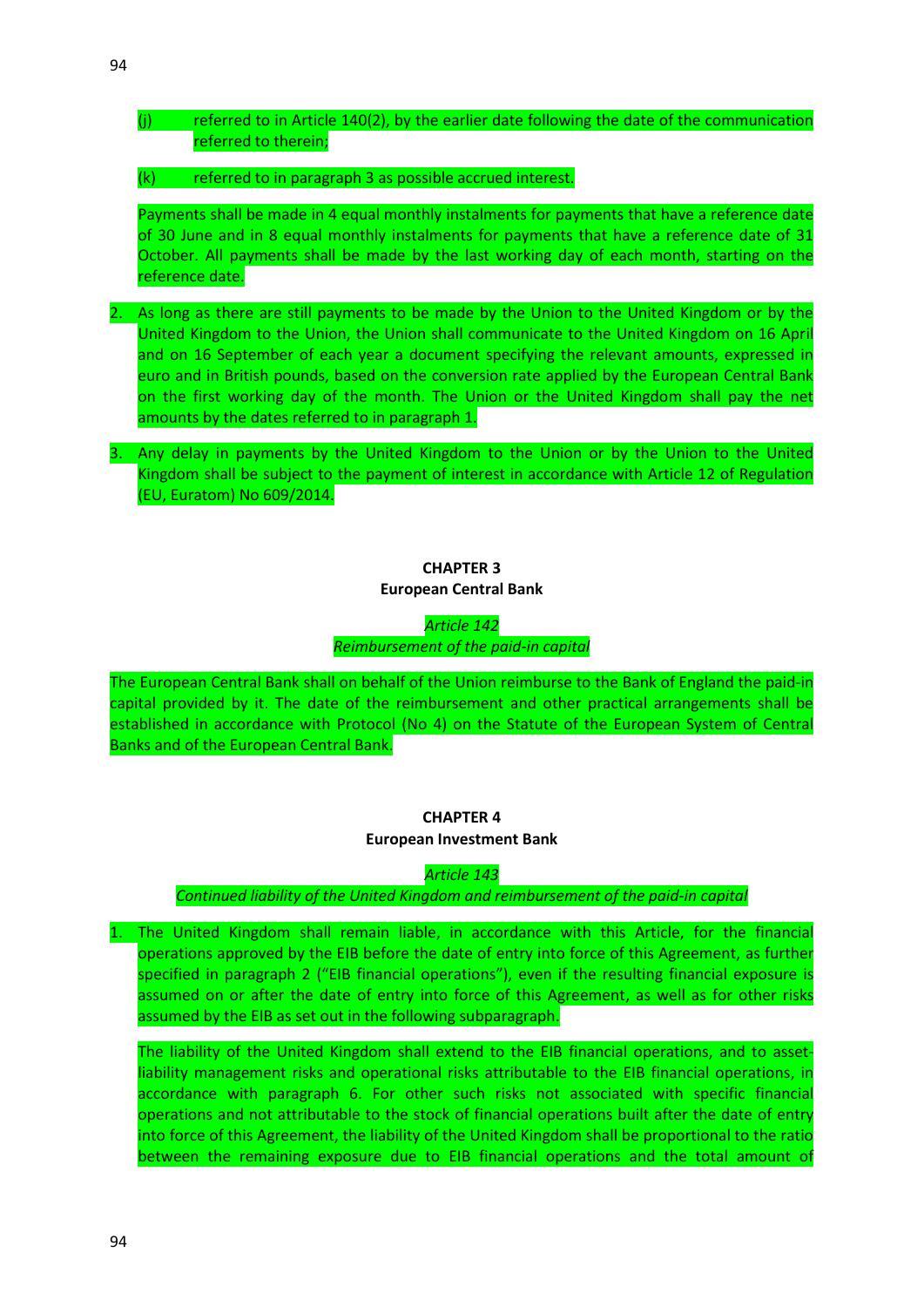financial operations at the time the liability of the United Kingdom is triggered in accordance with paragraph 6.

The implementation of any post-withdrawal growth strategy of the EIB is not covered by the scope of this Article.

2. The EIB financial operations shall include loans, guarantees, fund investments, equity investments, bonds and other loan substitute products, and any other financing operations, with counterparties or regarding projects inside and outside the territory of the Member States, including operations guaranteed by third parties including the Member States or the Union.

The liability of the United Kingdom for EIB financial operations shall apply where the financial exposure of the EIB:

- (a) is based on an approval by the Board of Directors of the EIB given prior to the date of entry into force of this Agreement, or on a decision adopted on the basis of a delegation by the Board of Directors given prior to the date of entry into force of this Agreement;
- (b) results from the restructuring of an EIB financial operation, to the extent that such restructuring does not increase the financial exposure to the counterparty, in nominal terms, as it stood immediately prior to the restructuring;
- (c) results from a change to an EIB financial operation by the Board of Directors of the EIB approved on or after the date of entry into force of this Agreement, to the extent that such change does not increase the financial exposure to the counterparty as it stood immediately prior to the change; or
- (d) results from the institutional participation of the EIB in the capital of the EIF and the European Bank for Reconstruction and Development, as it stood immediately prior to the date of entry into force of this Agreement.

For the purposes of establishing the limits to the liability of the United Kingdom pursuant to paragraphs 3 and 5, the exposure of the EIB on account of EIB financial operations which, due to their nature, are not subject to amortisation, in particular equity-type investments, revolving mandates granted to the EIF, and the participation in the capital of the EIF and the European Bank for Reconstruction and Development, shall be considered to amortise as follows: for a period of 10 years from the entry into force of this Agreement, the amount of the non-amortising exposure under the EIB financial operation shall be considered to remain at the amount as approved by the EIB prior to the entry into force of this Agreement, reduced by any disposal made by the EIB since this date. After this period, the amount shall be treated as decreasing in proportion to the amortisation of the remaining amortising exposure on account of EIB financial operations.

3. For the purposes of paragraph 1, the United Kingdom shall be liable for its share of the uncalled subscribed capital of the EIB as it stood immediately prior to the date of entry into force of this Agreement. The United Kingdom shall make payments to the EIB, up to the amount of its liability pursuant to this paragraph, when its liability is triggered in accordance with paragraph 6.

That total liability pursuant to this paragraph shall at no point exceed the amount of the share of the United Kingdom of the uncalled subscribed capital of the EIB as it stood immediately prior to the date of entry into force of this Agreement.

When the amount of the remaining exposure of the EIB under the EIB financial operations referred to in paragraph 1 is lower than the total amount of subscribed capital of the EIB as it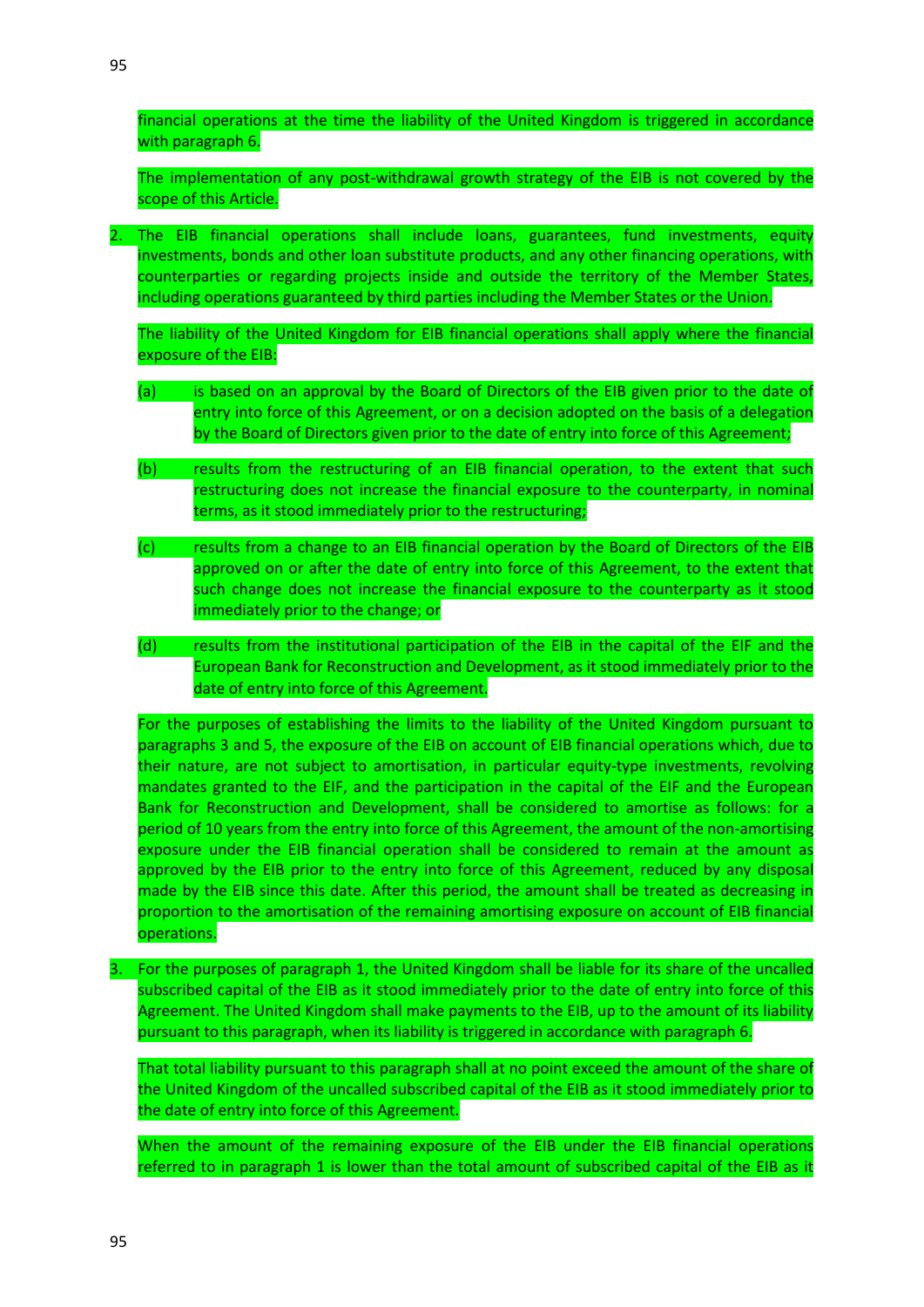stood immediately prior to the date of entry into force of this Agreement, the amount of the liability of the United Kingdom pursuant to this paragraph shall, at any time, be limited to an amount obtained by applying the ratio of the United Kingdom subscribed capital of the EIB and the total subscribed capital of the EIB as they stood immediately prior to the date of entry into force of this Agreement ("the United Kingdom share of the subscribed capital") to the difference between (a) the amount of that remaining exposure at that time, and (b) the total paid-in subscribed capital of the EIB as it stood immediately prior to the date of entry into force of this Agreement.

- 4. The EIB shall pay to the United Kingdom on behalf of the Union an amount equal to the share of the United Kingdom of the paid-in subscribed capital of the EIB as it stood immediately prior to the date of entry into force of this Agreement. The payment shall be made in accordance with Protocol No 5 on the Statute of the European Investment Bank. It shall be made in 12 yearly instalments. The first 11 instalments, each equal to EUR 300 000 000, shall be due on 15 December of each year starting in 2019. The balance of EUR 195 903 950 shall be due on 15 December 2030. The payments made in accordance with this paragraph shall not release the United Kingdom from its liability in accordance with paragraph 5.
- 5. In addition to its liability in accordance with paragraph 3, for the purposes of paragraph 1, the United Kingdom shall be liable for its paid-in subscribed capital in the EIB as it stood immediately prior to the date of entry into force of this Agreement. The United Kingdom shall make payments to the EIB, up to the amount of its liability in accordance with this paragraph, when its liability is triggered in accordance with paragraph 6.

The total liability pursuant to this paragraph shall at no point exceed the amount of the paid-in subscribed capital of the United Kingdom in the EIB as it stood immediately prior to the date of entry into force of this Agreement.

When the remaining exposure of the EIB on account of the EIB financial operations referred to in paragraph 1 is lower than the total paid-in subscribed capital of the EIB as it stood immediately prior to the date of entry into force of this Agreement, the amount of the liability of the United Kingdom pursuant to this paragraph shall, at any time, be limited to an amount obtained by applying the ratio of the United Kingdom share of the subscribed capital to the amount of that remaining exposure at that time.

6. The liability of the United Kingdom in accordance with this Article shall be triggered, on a *paripassu basis* with respect to the Member States, in the event that the EIB requires the Member States to make payments on account of their uncalled subscribed capital or when the paid-in subscribed capital of the Member States is used.

When the liability of the United Kingdom pursuant to paragraph 3 is triggered, the United Kingdom shall pay the amount due to the EIB under the same conditions (including the timing and the terms of the payment) as apply to the Member States, as decided by the Board of Directors of the EIB at the relevant time. The decision of the EIB requiring the Member States to make payments on account of their uncalled subscribed capital may, in particular, be related to the nature of the underlying risk events and the financial position of the EIB in the light of its payment obligations, the state of its assets and liabilities, its standing in capital markets, and the provisions of its contingency and recovery planning as applicable at the relevant time.

When the liability of the United Kingdom pursuant to paragraph 5 is triggered, the United Kingdom shall pay the amount due to the EIB, in euro, within 30 calendar days from the first demand from the EIB, and subject to the fourth subparagraph.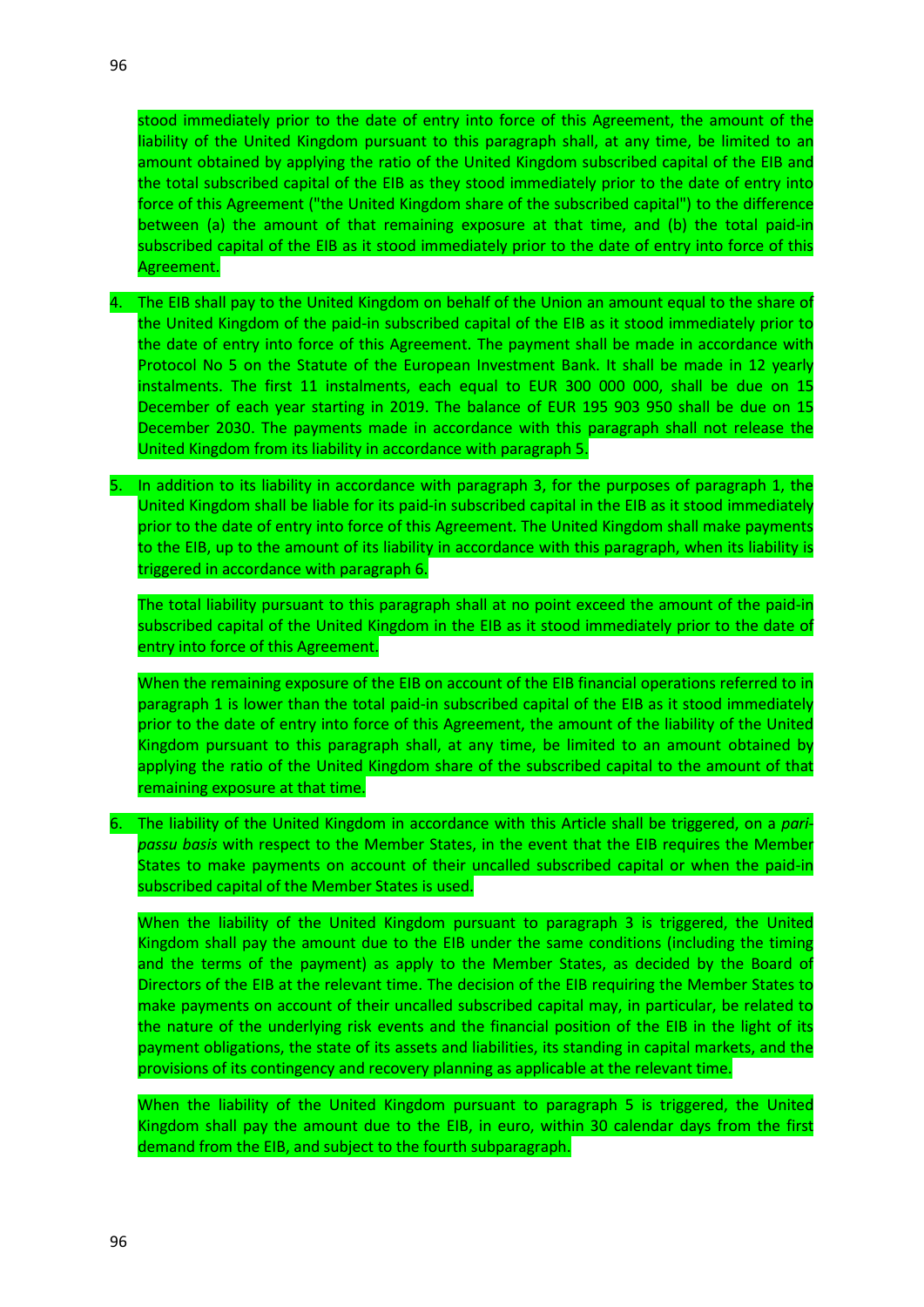The liability of the United Kingdom triggered in accordance with paragraph 5 shall be fulfilled from the share of the United Kingdom of paid-in subscribed capital of the EIB as it stood immediately prior to the date of entry into force of this Agreement up to the amount not yet paid to the United Kingdom in accordance with paragraph 4. The amount of annual instalments referred to in paragraph 4 shall be reduced accordingly. If the liability of the United Kingdom cannot be fully met in accordance with this method, the United Kingdom shall pay to the EIB the remaining amount due.

The EIB shall, on behalf of the Union, in each case establish the attribution of the events underlying the triggering of the liability of the United Kingdom to the relevant stock of financial operations or risks and the amount which the United Kingdom is obliged to pay to the EIB as follows:

- (a) to the extent that underlying events are attributable to EIB financial operations, or to associated asset-liability management risk or operational risk, the United Kingdom shall pay to the EIB an amount equal to the United Kingdom share of the subscribed capital of the total sum which the Member States are required to pay, or an amount equal to the United Kingdom share of the subscribed capital of the total sum by which the paid-in subscribed capital of the Member States is used, respectively;
- (b) to the extent that underlying events are attributable to other risks, and not attributable to any specific financial operation or the stock of financial operations built after the date of entry into force of this Agreement, the United Kingdom shall pay to the EIB the amount resulting from point (a) multiplied by the ratio of the remaining exposure due to EIB financial operations to the total amount of financial operations at the time the liability of the United Kingdom is triggered.
- 7. Except for the payments provided for in paragraph 4, the EIB shall not be obliged to make any other payment, return or remuneration on account of the termination of the membership of the United Kingdom of the EIB or on account of the retention by the United Kingdom of a liability in accordance with this Article.
- 8. On 31 July 2019, the EIB shall communicate to the United Kingdom the exposure under the EIB financial operations, and the limit to the liability of the United Kingdom in accordance with paragraphs 3 and 5, reflecting the financial situation of the EIB and the liability of the United Kingdom as of the date of entry into force of this Agreement.

On 31 March of every year, starting in 2020 and until the extinction of the liability of the United Kingdom in accordance with this Article, the EIB shall communicate to the United Kingdom the remaining exposure under the EIB financial operations, and the limit to the liability of the United Kingdom in accordance with paragraphs 3 and 5, reflecting the financial situation of the EIB and the liability of the United Kingdom as of 31 December of the preceding year. The report shall also disclose any material changes which, in the opinion of the EIB, have a material impact on the liability of the United Kingdom. The EIB should also provide timely information if such changes occur during the year.

The EIB shall provide to the United Kingdom timely information regarding an upcoming triggering of the liability of the United Kingdom pursuant to this Article in line with the information provided to the Member States. The information provided shall include information on the nature of the triggering event and the calculation of the amounts to be paid. The United Kingdom shall treat this information as strictly confidential until the EIB lifts the confidentiality or until the liability of the United Kingdom is triggered, whichever occurs first.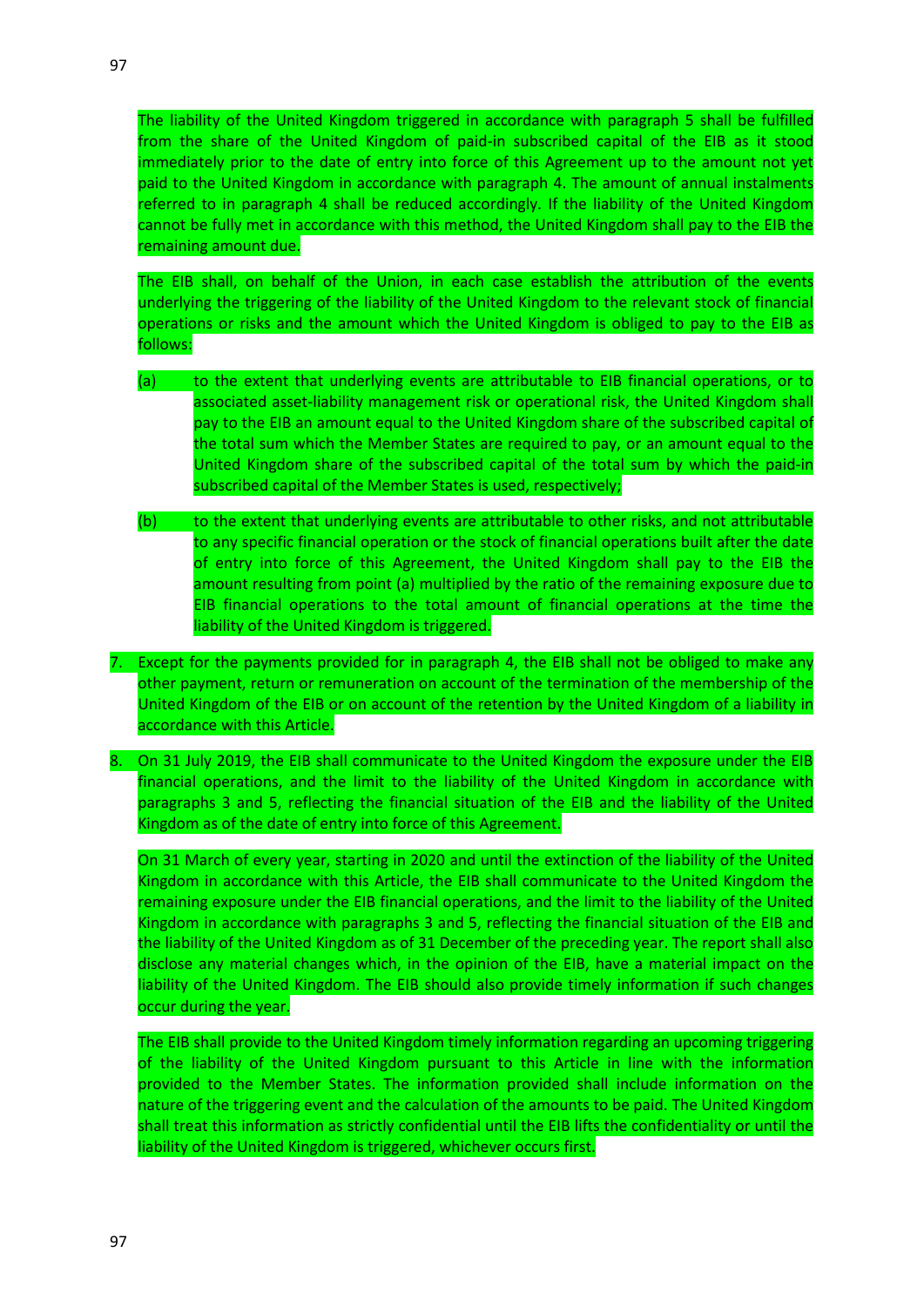## *Participation of the United Kingdom in EIB group after the withdrawal date*

As from the date of entry into force of this Agreement, the United Kingdom, and projects located in the United Kingdom shall not be eligible for new financial operations from the EIB group reserved for Member States, including those under Union mandates. Entities established in the United Kingdom shall be treated as entities located outside the Union.

The signature of financial operations related to United Kingdom, United Kingdom entities or United Kingdom projects approved by the EIB group before the date of entry into force of this Agreement may take place after this date on the same basis as they were originally approved.

### **CHAPTER 5**

**European Development Fund and the United Kingdom's guarantee under the EDF Internal Agreements**

## *Article 145*

#### *Participation in the European Development Fund*

- 1. The United Kingdom shall remain party to the European Development Fund ("EDF") until the closure of the  $11<sup>th</sup>$  EDF and all previous unclosed EDFs, and shall in this respect assume the same obligations as the Member States under the Internal Agreement<sup>133</sup> by which it was set up ('the  $11<sup>th</sup>$  EDF Internal Agreement'), as well as the obligations resulting from previous EDFs until their closure, including obligations under Council Regulations (EU) 2015/322 $^{134}$  and (EU) 2015/323 $^{135}$ , subject to the conditions laid down in this Agreement. The United Kingdom shall be bound by the decisions of the Council setting out the annual contribution of Member States as adopted under Article 21 of Regulation (EU) 2015/323. United Kingdom beneficiaries shall remain eligible to participate in projects under the 11<sup>th</sup> EDF and previous ones under the same conditions as before the date of entry into force of this Agreement.
- 2. By way of derogation from Article 6 of this Agreement, the United Kingdom may participate, as observer, without voting rights, in the EDF Committee as established in accordance with Article 8 of the 11<sup>th</sup> EDF Internal Agreement and in the Investment Facility Committee as established in accordance with Article 9 of the  $11<sup>th</sup>$  EDF Internal Agreement.
- 3. The overseas countries and territories referred to in point (c) of Article 3(1) shall benefit from the 11<sup>th</sup> EDF until its closure and from previous EDFs until their closure.

<sup>133</sup> <sup>133</sup> Internal Agreement between the Representatives of the Governments of the Member States of the European Union, meeting within the Council, on the financing of European Union aid under the multiannual financial framework for the period 2014 to 2020, in accordance with the ACP-EU Partnership Agreement, and on the allocation of financial assistance for the Overseas Countries and Territories to which Part Four of the Treaty on the Functioning of the European Union applies (OJ L 210, 6.8.2013, p. 1).

<sup>&</sup>lt;sup>134</sup> Council Regulation (EU) 2015/322 of 2 March 2015 on the implementation of the 11th European Development Fund (OJ L 58, 3.3.2015, p. 1).

<sup>135</sup> Council Regulation (EU) 2015/323 of 2 March 2015 on the financial regulation applicable to the 11th European Development Fund (OJ L 58, 3.3.2015, p. 17).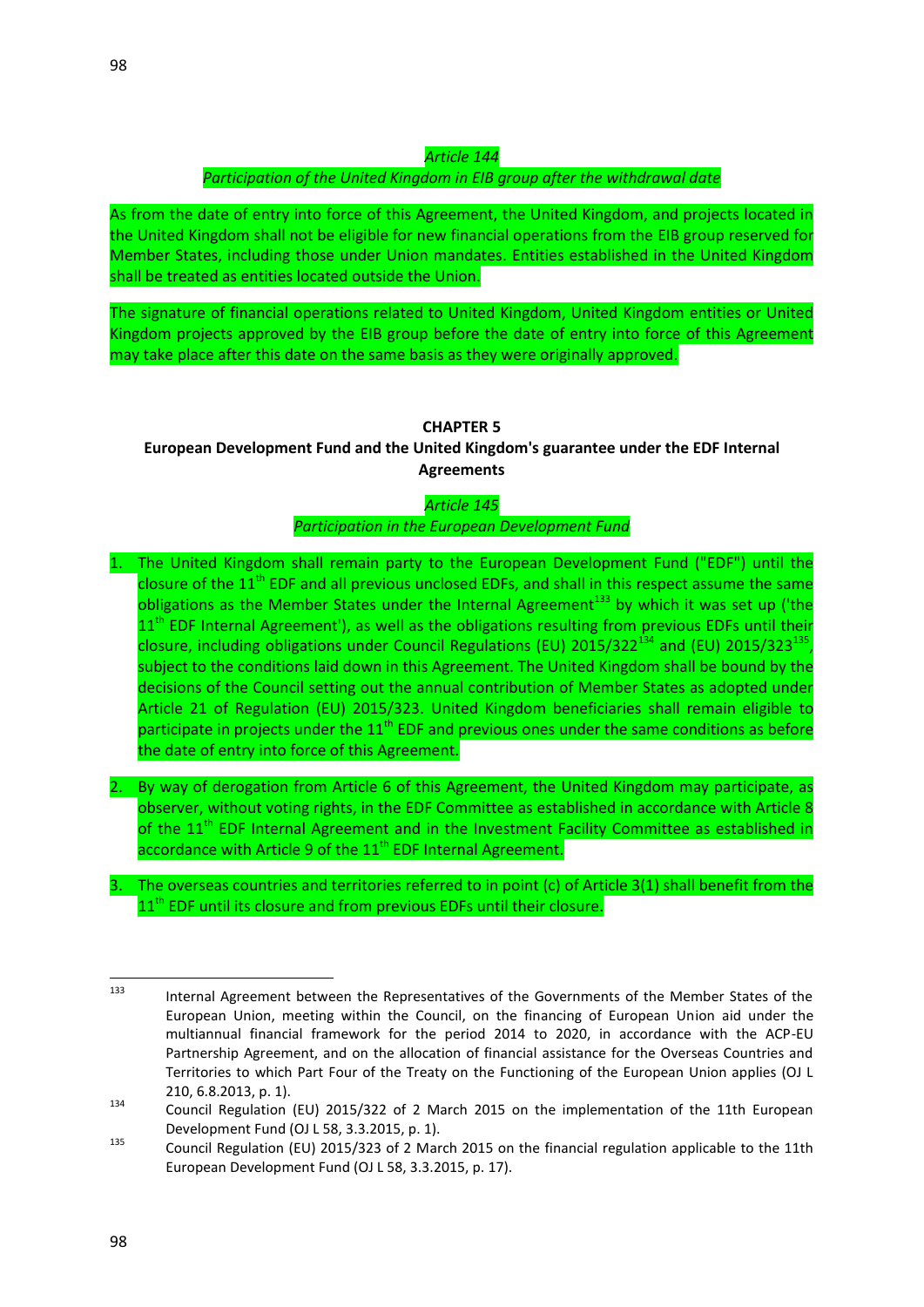4. The United Kingdom's share of the Investment Facility of the EDF from successive EDF periods shall be reimbursed to the United Kingdom as the investment matures. The method for making this reimbursement shall be the same as the method set out in Article 137. Unless agreed otherwise, the United Kingdom's capital share shall not be recommitted beyond the end of the  $11<sup>th</sup>$  EDF commitment period or rolled over into subsequent periods.

## *Article 146 Reuse of the decommitments*

Where the amounts from projects under the  $10<sup>th</sup>$  EDF or from previous EDFs have not been committed in accordance with Article 1(3) of the  $11<sup>th</sup>$  EDF Internal Agreement, or have been decommitted in accordance with to Article  $1(4)$  of the  $11<sup>th</sup>$  EDF Internal Agreement on the date of entry into force of this Agreement, the United Kingdom's share of those amounts shall not be reused.

The first paragraph shall apply to the United Kingdom's share of funds not committed or decommitted under the  $11<sup>th</sup>$  EDF after 31 December 2020.

*Article 147*

*The United Kingdom guarantee under the successive EDF Internal Agreements*

The United Kingdom shall remain liable in respect of its guarantee under Article 9 of the  $4^{\text{th}}$  EDF Internal Agreement<sup>136</sup>, Article 8 of the 5<sup>th137</sup>, 6<sup>th138</sup>, 7<sup>th139</sup> and 8<sup>th</sup> EDF Internal Agreement<sup>140</sup>, Article 6 of the 9<sup>th</sup> EDF Internal Agreement<sup>141</sup> and Article 4 of the  $10^{th142}$  and  $11^{th}$  EDF Internal Agreement.

The United Kingdom shall remain entitled to its respective share of any amounts recovered under the terms of its guarantees and to the balance of its Member State Call Account.

#### **CHAPTER 6**

**Trust Funds and Facility for refugees in Turkey**

#### *Article 148*

*Commitments toward the Trust Funds and the Facility for Refugees in Turkey*

1. The United Kingdom shall honour the commitments it made before the date of entry into force of this Agreement to the European Union Emergency Trust Fund for stability and addressing root causes of irregular migration and displaced persons in Africa, established by Commission Decision of 20 October 2015<sup>143</sup>, to any future European Union Trust Fund created before the date of entry

<sup>136</sup>  $136$  OJ L 25, 30.1.1976, p. 168.

 $137$  OJ L 347, 22.12.1980, p. 210.

 $138$  OJ L 86, 31.3.1986, p. 210.

 $1^{139}$  OJ L 229, 17.8.1991, p. 288.

 $140$  OJ L 156, 29.5.1998, p. 108.

 $141$  OJ L 317, 15.12.2000, p. 355.

 $142$  OJ L 247, 9.9.2006, p. 30.

Commission Decision of 20 October 2015 on the establishment of a European Union Emergency Trust Fund for stability and addressing root causes of irregular migration and displaced persons in Africa (C(2015) 7293).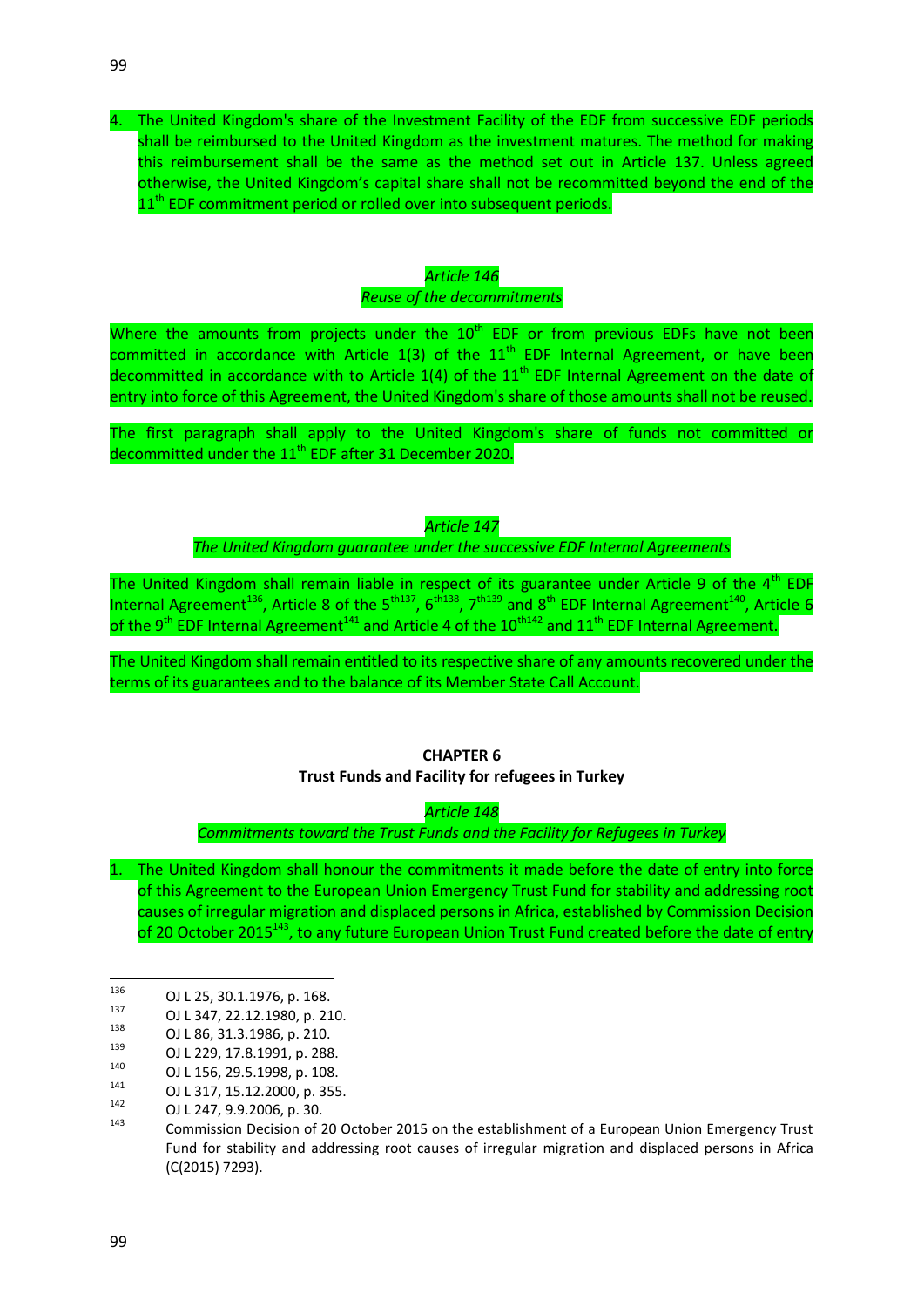into force of this Agreement, and to the Facility for Refugees in Turkey, established by Commission decision of 24 November 2015<sup>144</sup> [and the future Commission decision].

2. The United Kingdom may participate in the relevant bodies related to the Facility for Refugees in Turkey following the rules established for donors in accordance with Article 187(4) of the Financial Regulation.

## **CHAPTER 7**

### **Agencies of the Council and Common Security and Defence Policy operations**

### *Article 149*

### *The United Kingdom's obligations from the date of entry into force of this Agreement*

Until 31 December 2020, the United Kingdom shall contribute to the financing of the European Defence Agency, the European Union Institute for Security Studies, and the European Union Satellite Centre, as well as to the costs of Common Security and Defence Policy operations, on the basis of the same contribution key as before the date of entry into force of this Agreement, in accordance with Article 4a.

### *Article 150*

### *The United Kingdom's obligations after 31 December 2020*

- 1. Based on the accounts of the agencies and to the extent that the relevant liabilities have not been provisioned on 31 December 2020, the United Kingdom shall pay its share of the following liabilities in accordance with its financing key for each of those agencies on the basis of their audited accounts on 31 December 2020:
	- (a) the pension liabilities for the personnel of the European Defence Agency, the European Union Institute for Security Studies, and the European Union Satellite Centre;
	- (b) any liabilities arising from the liquidation of the Western European Union.
- The payment in relation to the liabilities referred to in paragraph 1 shall be made by 30 June 2021.

<sup>144</sup> <sup>144</sup> Commission Decision of 24 November 2015 on the coordination of the actions of the Union and of the Member States through a coordination mechanism  $-$  the Refugee Facility for Turkey (OJ C 407, 8.12.2015, p. 8).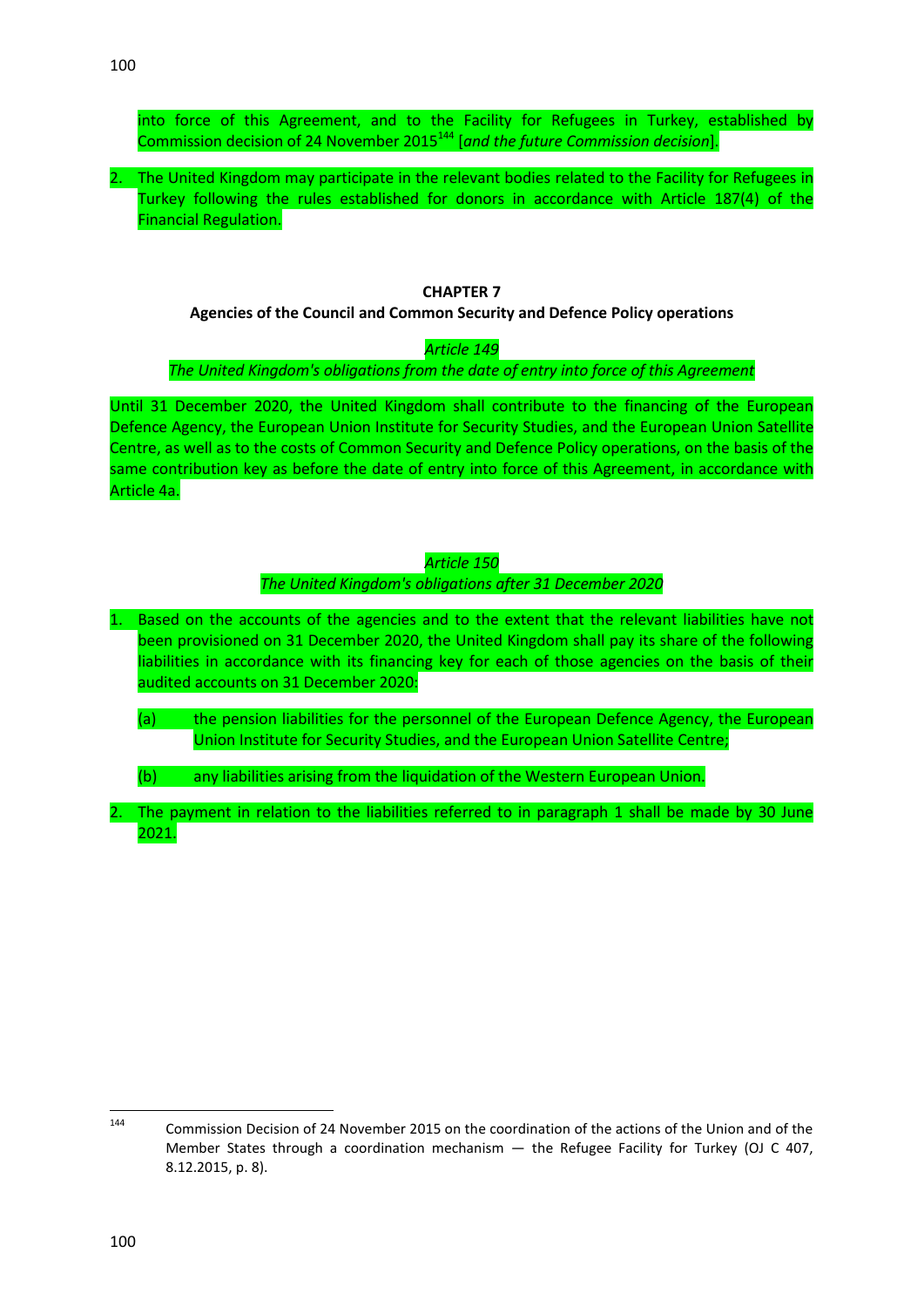### **PART SIX INSTITUTIONAL AND FINAL PROVISIONS**

## **TITLE I CONSISTENT INTERPRETATION AND APPLICATION**

## *Article 151*

## *References to the Court of Justice of the European Union concerning Part Two*

1. Where, in a case which has commenced at first instance within 8 years from the end of the transition period before a court or tribunal in the United Kingdom, a question is raised concerning the interpretation of Part Two of this Agreement, and where that court or tribunal considers that a decision on that question is necessary to enable it to give judgment in that case, it may request the Court of Justice of the European Union to give a preliminary ruling on that question.

However, where the subject matter of the case before a court or tribunal in the United Kingdom is a decision on an application made pursuant to Article 17 paragraphs (1) or (4) or Article 17a, a request for a preliminary ruling may be made only where the case has commenced at first instance within eight years from the date from which Article 17a applies.

2. The Court of Justice of the European Union shall have jurisdiction to give preliminary rulings on requests pursuant to paragraph 1. The legal effects in the United Kingdom of such preliminary rulings shall be the same as the legal effects of preliminary rulings given pursuant to Article 267 TFEU in the Union and its Member States.

### *Article 152*

#### *Monitoring of the implementation and application of Part Two*

- 1. In the United Kingdom, the implementation and application of Part Two shall be monitored by an independent authority (the "Authority") which shall have equivalent powers to those of the Commission acting under the Treaties to conduct inquiries on its own initiative concerning alleged breaches of Part Two of this Agreement by the administrative authorities of the United Kingdom and to receive complaints from Union citizens and their family members for the purposes of conducting such inquiries. The Authority shall also have the right, following such complaints, to bring a legal action before a competent court or tribunal in the United Kingdom in an appropriate judicial procedure with a view to seeking adequate remedy.
- 2. The Commission and the Authority shall each inform annually the specialised Committee on citizens' rights on the implementation and application of Part Two in the Union, and in the United Kingdom respectively. This information shall, in particular, cover measures taken to implement or comply with Part Two and the number and nature of complaints received.
- 3. The Joint Committee shall asses, no earlier than 8 years after the end of the transition period, the functioning of the Authority. Following such assessment, it may decide, in good faith, pursuant to Articles 157(4)(g) and 159, that the United Kingdom may abolish the Authority.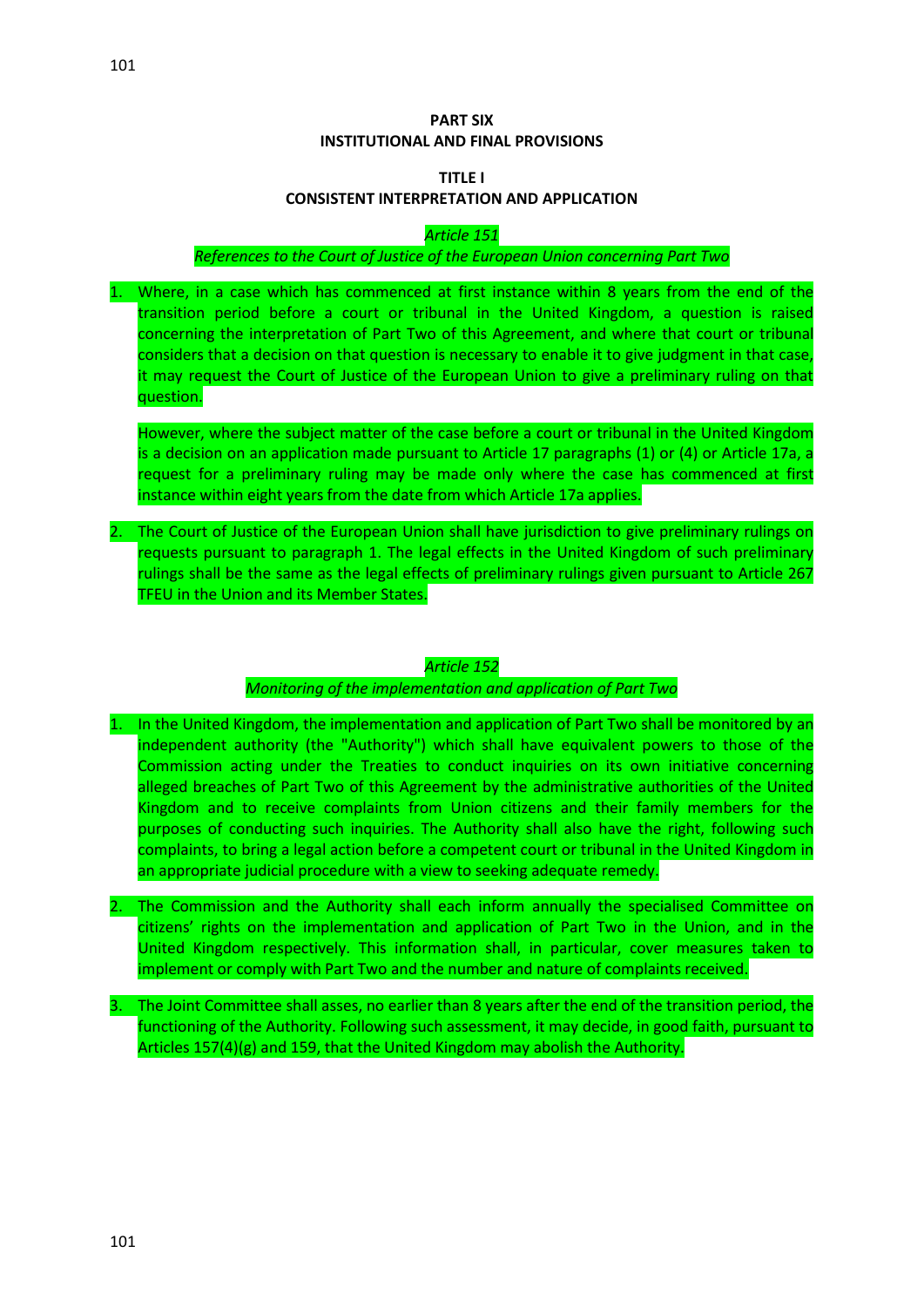# *Jurisdiction of the Court of Justice of the European Union concerning Parts Three and certain provisions of Part Five*

Without prejudice to Article 83 of this Agreement, Articles 258, 260, and 267 TFEU shall apply in respect of the interpretation and application of Part Three of this Agreement and of applicable Union law referred to in Article 129 and Article 131(1) or (2) of this Agreement. To this effect, any reference made in Articles 258, 260, and 267 TFEU to a Member State shall be read as including the United Kingdom.\*

### *Article 154*

## *Submission of statements of case or written observations and participation in the procedure*

Where a court or tribunal of a Member State refers a question concerning the interpretation of this Agreement to the Court of Justice of the European Union for a preliminary ruling, the decision of the national court or tribunal containing that question shall be notified to the United Kingdom. The United Kingdom shall be entitled to participate in the procedure before the Court of Justice of the European Union in the same way as Member States.

### *Article 155*

## *Participation of the European Commission in cases pending in the United Kingdom*

Where the consistent interpretation and application of Part Two of this Agreement so requires, the European Commission may submit written observations to the courts or the tribunals in the United Kingdom in pending cases where the interpretation of the Agreement is concerned. The European Commission may, with the permission of the court or tribunal in question, also make oral observations. The European Commission shall inform the United Kingdom of its intention to submit observations before formally doing so.

### *Article 156 Regular dialogue and exchange of information*

In order to facilitate the consistent interpretation of this Agreement and in full deference to the independence of courts, the Court of Justice of the European Union and the United Kingdom's highest courts shall engage in a regular dialogue, analogous to the one which the Court of Justice of the European Union pursues with the highest courts of the Member States.

 $\overline{a}$ \*

The content of Article 153 is agreed in its entirety in relation to applicable Union law referred to in Article 129 and Article 131(1) or (2) of this Agreement. This is without prejudice to Article 131(5).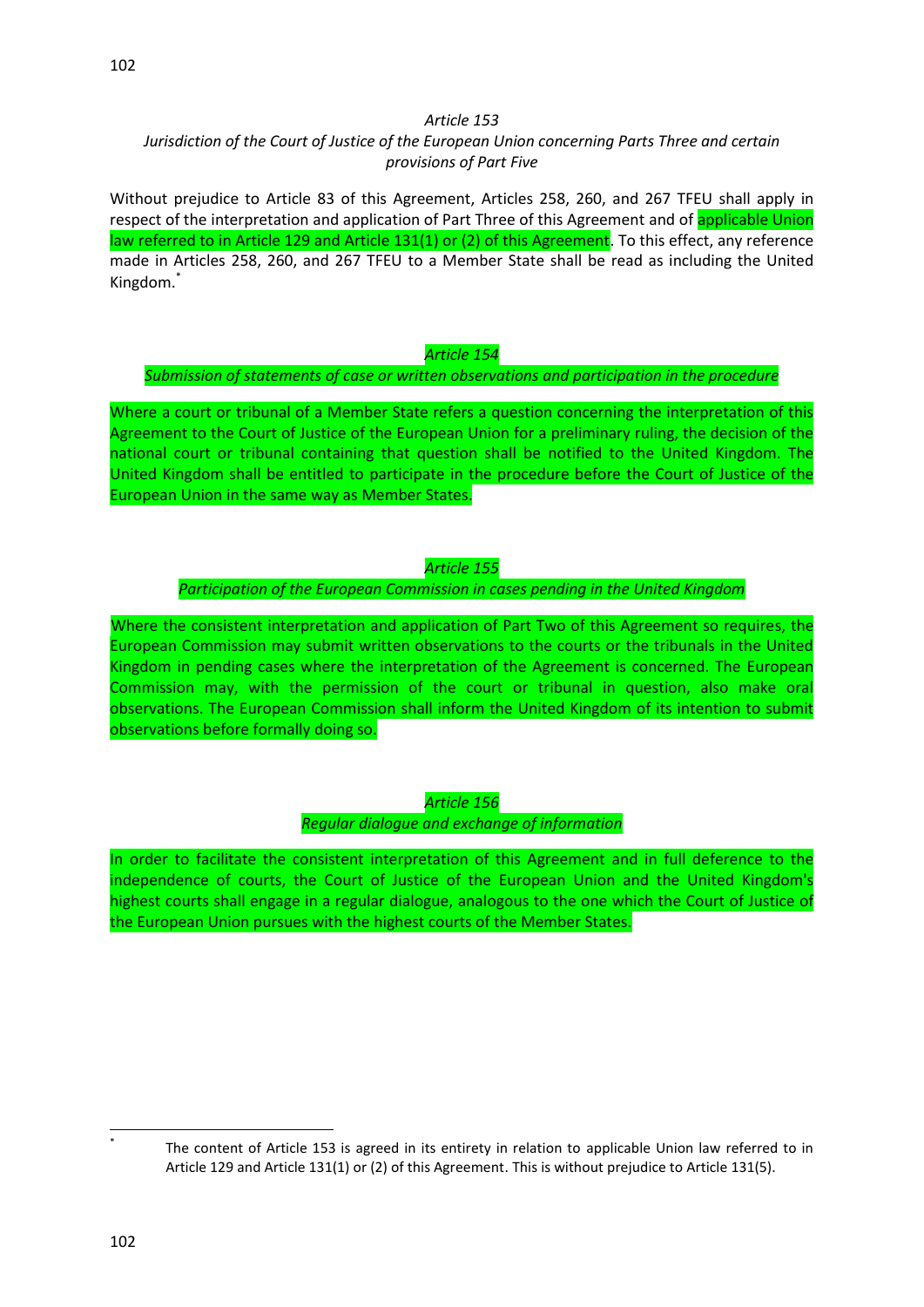### **TITLE II INSTITUTIONAL PROVISIONS**

# *Article 157 Joint Committee*

- 1. A Joint Committee is hereby established, comprising representatives of the Union and of the United Kingdom. The Joint Committee shall be co-chaired by the Union and the United Kingdom.
- 2. The Joint Committee shall meet at the request of the Union or the United Kingdom or at least once a year. The Joint Committee shall set its meeting schedule and its agenda by mutual consent.
- 3. The Joint Committee shall be responsible for the implementation and application of this Agreement. The Union or the United Kingdom may refer to the Joint Committee any issue relating to the implementation, application and interpretation of this Agreement.

## 4. The Joint Committee shall:

- (a) supervise and facilitate the implementation and application of this Agreement;
- (b) decide on the tasks of the specialised committees and supervise their work;
- (c) seek appropriate ways and methods of preventing problems that might arise in areas covered by this Agreement or of resolving disputes that may arise regarding the interpretation and application of this Agreement;
- (d) adopt its own rules of procedure, as well as rules of procedure of the specialised committees;
- (e) consider any matter of interest relating to an area covered by this Agreement;
- (f) adopt decisions and make recommendations as set out in Article 159;
- (g) adopt amendments to this Agreement in the cases provided for in this Agreement.
- 5. The Joint Committee may:
	- (a) delegate responsibilities to the specialised committees, except those referred to in points (b), (d), (f) and (g) of paragraph  $4$ ;
	- (b) establish other specialised committees than those established by Article 158 in order to assist it in the performance of its tasks;
	- (c) change the tasks assigned to the specialised committees or dissolve any of those committees; and
	- (d) take such other action in the exercise of its functions as decided by the Union and the United Kingdom.
- 6. The Joint Committee shall issue an annual report on the functioning of this Agreement.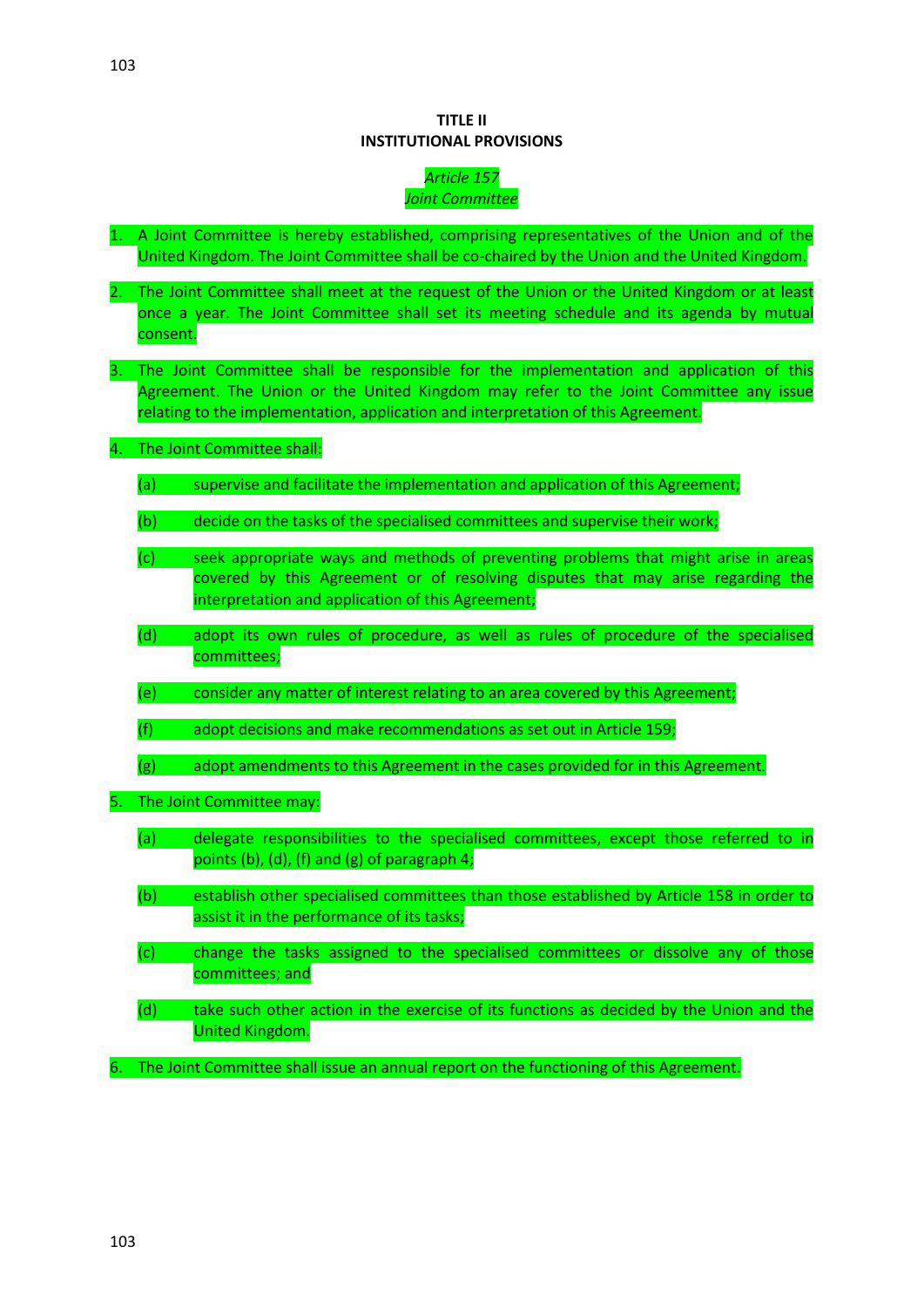## *Article 158 Specialised committees*

- 1. The following specialised committees are hereby established:
	- (a) the Committee on citizens' rights;
	- (b) the Committee on the other separation provisions;
	- (c) the Committee on issues related to the implementation of the Protocol on Ireland/Northern Ireland;
	- (d) the Committee on issues related to the implementation of the Protocol relating to the Sovereign Base Areas in Cyprus;
	- (e) the Committee on the financial provisions.
- 2. Unless otherwise provided in this Agreement, or unless the co-chairs decide otherwise, the specialised committees shall meet at least once a year. Additional meetings may be held at the request of the Union, the United Kingdom, or of the Joint Committee. They shall be co-chaired by representatives of the Union and of the United Kingdom. The specialised committees shall set their meeting schedule and agenda by mutual consent. The specialised committees may draw up draft decisions and recommendations and refer them for adoption by the Joint Committee.
- 3. The Union and the United Kingdom shall ensure that their respective representatives on the specialised committees have the appropriate expertise with respect to the issues under discussion.
- 4. The specialised committees shall inform the Joint Committee of their meeting schedules and agenda sufficiently in advance of their meetings and shall report to the Joint Committee on results and conclusions from each of their meetings. The creation or existence of a specialised committee shall not prevent the Union or the United Kingdom from bringing any matter directly to the Joint Committee.

#### *Article 159*

#### *Decisions and recommendations*

- 1. The Joint Committee shall, for the purposes of this Agreement, have the power to adopt decisions in respect of all matters for which this Agreement so provides and make appropriate recommendations to the Union and the United Kingdom.
- 2. The decisions adopted by the Joint Committee shall be binding on the Union and the United Kingdom, and the Union and the United Kingdom shall implement them. They shall have the same legal effect as this Agreement.
- 3. The Joint Committee shall adopt its decisions and make its recommendations by mutual consent.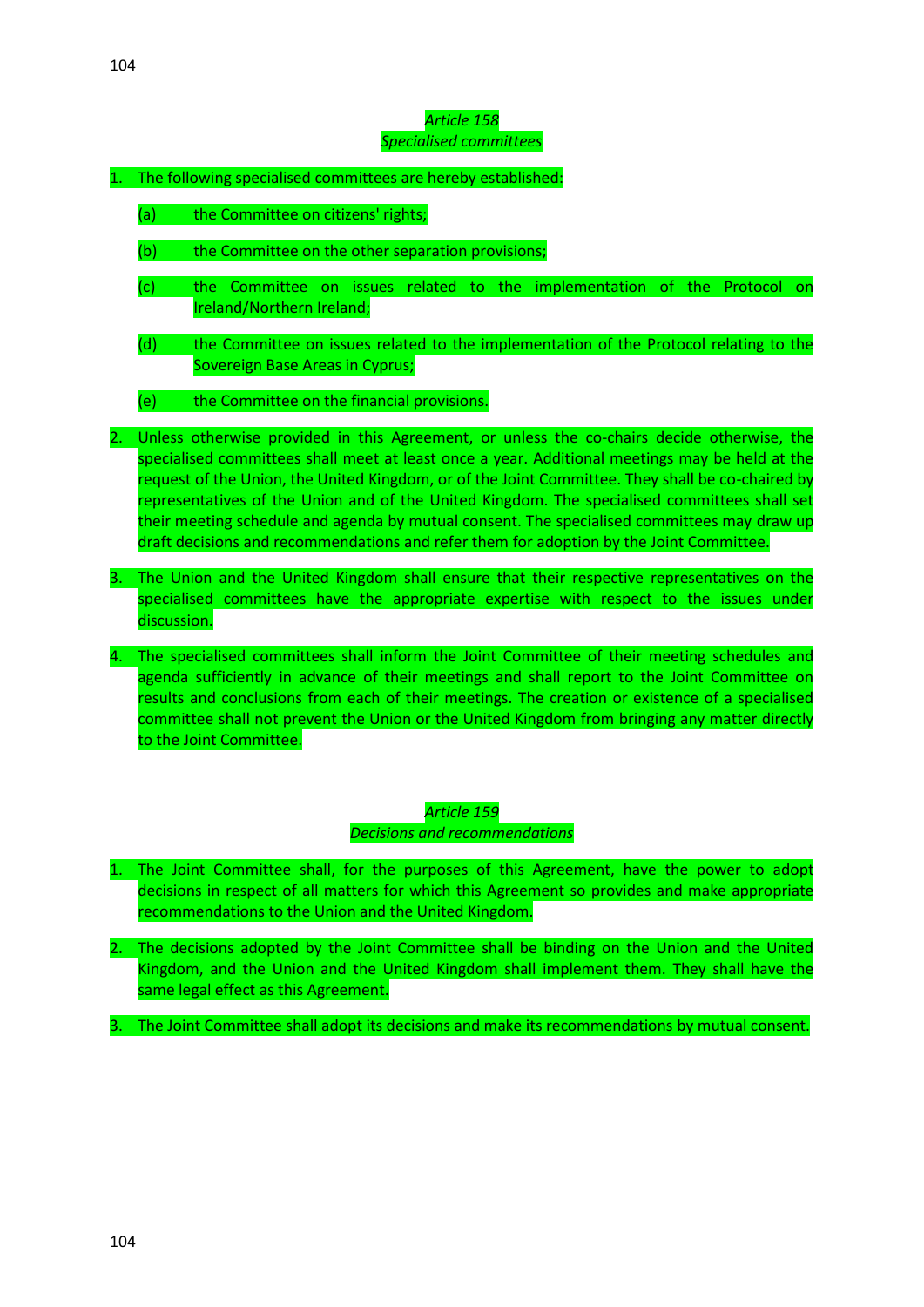### **TITLE III DISPUTE SETTLEMENT**

# *Article 160 Cooperation*

The Union and the United Kingdom shall, at all times, endeavour to agree on the interpretation and application of this Agreement, and shall make every attempt through cooperation and consultations to arrive at a mutually satisfactory resolution of any matter that might affect its operation.

# *Article 161 Exclusivity*

For any dispute between the Union and the United Kingdom arising under this Agreement, the Union and the United Kingdom shall only have recourse to the procedures provided for in this Agreement.

# *Article 162 Settlement of disputes*

- 1. Without prejudice to Article 153, the Union or the United Kingdom may bring any dispute which concerns the interpretation or application of this Agreement before the Joint Committee.
- 2. The Joint Committee may settle the dispute through a recommendation. It shall be provided with all information which might be of use in making possible an in-depth examination of the situation, with a view to finding an acceptable solution. To this end, the Joint Committee shall examine all possibilities to maintain the good functioning of the Agreement.
- 3. The Joint Committee may, at any point, decide to submit the dispute brought before it to the Court of Justice of the European Union for a ruling. The Court of Justice of the European Union shall have jurisdiction over such cases and its rulings shall be binding on the Union and the United Kingdom.
- 4. If the dispute has not been settled within 3 months after it was brought before the Joint Committee and has not been submitted to the Court of Justice of the European Union by the Joint Committee pursuant to paragraph 3, the dispute may be submitted to the Court of Justice of the European Union for a ruling at the request of either the Union or the United Kingdom. The Court of Justice of the European Union shall have jurisdiction over such cases and its rulings shall be binding on the Union and the United Kingdom.

# *Article 163*

## *Non-compliance*

1. Where the Union or the United Kingdom consider that the other Party has not taken the necessary measures to comply with the judgment of the Court of Justice of the European Union resulting from proceedings referred to in Article 162: the Union or the United Kingdom, as the case may be, may bring the case before the Court of Justice of the European Union, after giving the other Party the opportunity to submit its observations. The Court of Justice of the European Union shall have jurisdiction over such cases and its rulings shall be binding on the Union and the United Kingdom. If the Court of Justice of the European Union finds that the Union or the United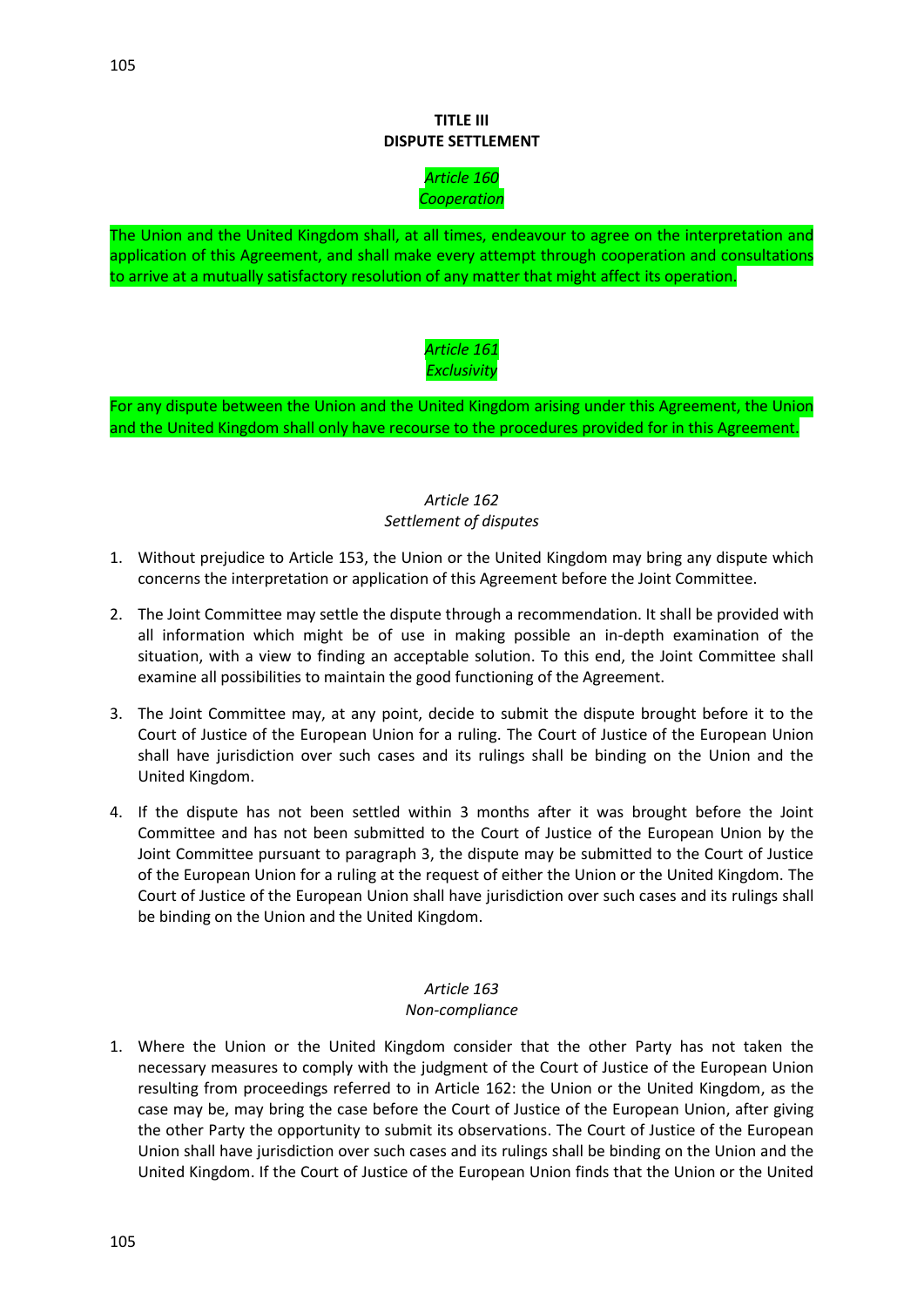Kingdom, as the case may be, has not complied with its judgment, it may impose a lump sum or penalty payment on it.

- 2. Where, in the situation referred to in paragraph 1, the case has not been brought before the Court of Justice of the European Union, the Union or the United Kingdom, as the case may be, may decide to suspend:
	- (a) parts of this Agreement other than Part Two; or
	- (b) parts of any other agreement between the Union and the United Kingdom, under the conditions set out in such agreement.

Any suspension shall be proportionate to the breach of obligation concerned, taking into account the gravity of the breach and the rights in question. It shall be subject to judicial review by the Court of Justice of the European Union.

The Union or the United Kingdom, as the case may be, shall inform the other Party of its intention to suspend and allow the other Party, within 20 days, to remedy the situation. Any suspension shall take effect no earlier than 20 days after its notification to the other Party.

## *Article 164 Procedural rules and powers*

Proceedings brought to the Court of Justice of the European Union pursuant to Article 162 or 163 shall be governed by the Rules of Procedure set out in [Annex y+3] to this Agreement.

#### *Article 165*

## *Suspension of benefits during the transition period*

- 1. Notwithstanding Article 126 of this Agreement, if during the transition period the Union considers that the United Kingdom has not fulfilled, during the transition period, an obligation under Union law as found in a judgment rendered pursuant to Article 126 of this Agreement in accordance with Article 258 TFEU, or that the United Kingdom does not respect an order rendered pursuant to Article 126 of this Agreement in accordance with Article 279 TFEU, and where the functioning of the internal market, of the customs union, or the financial stability of the Union or its Member States would be jeopardised as a result, the Union may suspend certain benefits deriving for the United Kingdom from participation in the internal market.
- 2. When applying paragraph 1, the Union shall take into account the possible consequences of such a suspension on the rights and obligations of natural and legal persons. Any suspension under paragraph 1 shall be proportionate to the breach of obligation concerned, taking into account the gravity of the breach and the rights in question, and shall not exceed 3 months. It may, however, be renewed.
- 3. The Union shall inform the United Kingdom of its intention to apply paragraph 1 and allow the United Kingdom, within 20 days, to remedy the situation. Any suspension shall take effect no earlier than 20 days after its notification to the United Kingdom.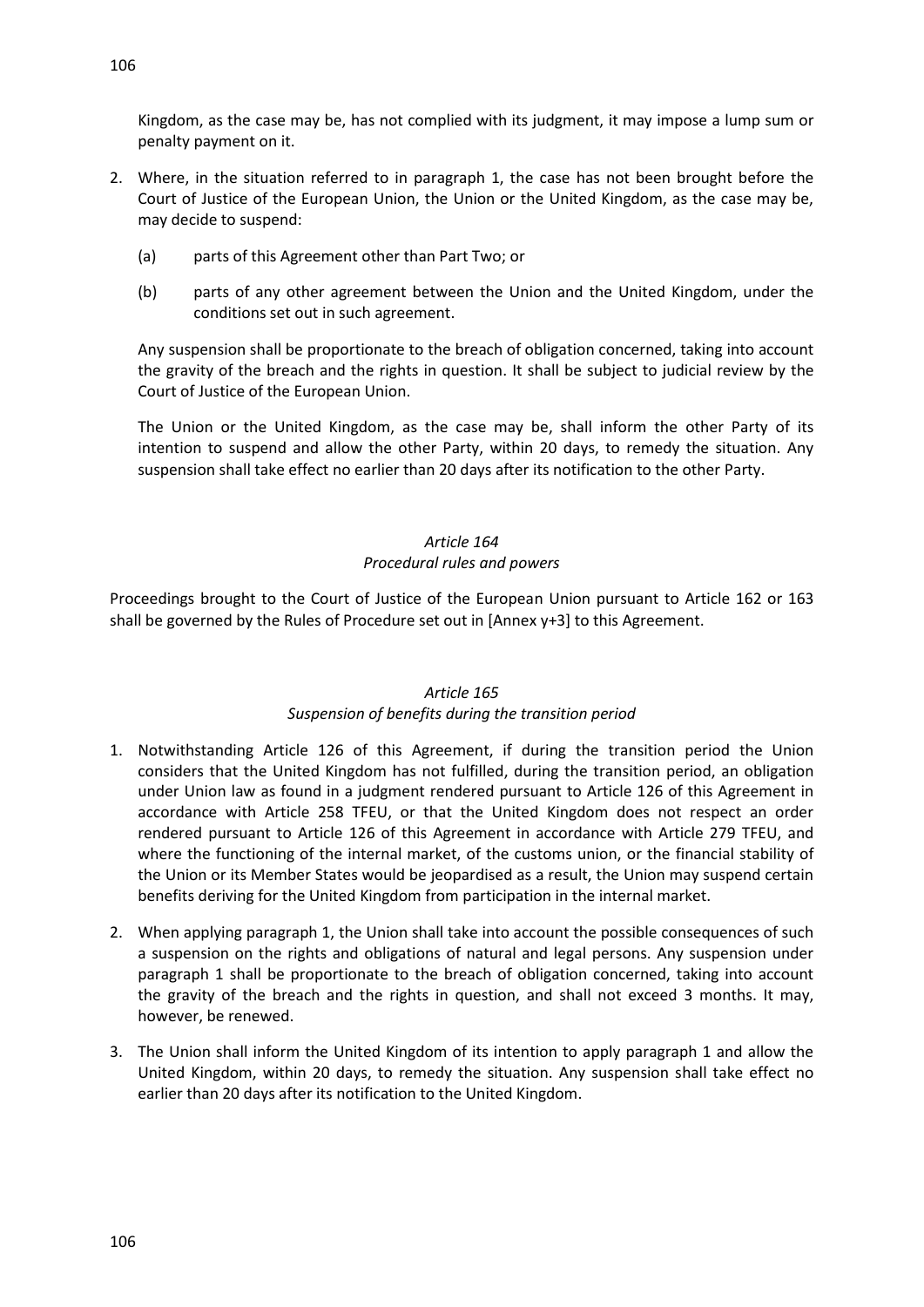## **TITLE IV FINAL PROVISIONS**

# *Article 166 Protocols and Annexes*

The Protocol on Ireland / Northern Ireland, the Protocol relating to the Sovereign Base Areas in Cyprus, and Annexes [y to y+6] shall form an integral part of this Agreement.

# *Article 167 Authentic texts and depositary*

This Agreement is drawn up in a single original in the Bulgarian, Croatian, Czech, Danish, Dutch, English, Estonian, Finnish, French, German, Greek, Hungarian, Irish, Italian, Latvian, Lithuanian, Maltese, Polish, Portuguese, Romanian, Slovak, Slovenian, Spanish and Swedish languages, the texts in each of these languages being equally authentic.

The Secretary General of the Council shall be the depositary of this Agreement.

# *Article 168 Entry into force and application*

This Agreement shall enter into force on 30 March 2019. In case, prior to that date, the depositary of this Agreement has not received the written notification of the completion of the necessary internal procedures by each Party, this Agreement may not enter into force. When making the written notification referred to in this Article, the Union, in respect of any of its Member States which have raised reasons related to its fundamental structures, may declare that, during the transition period, that Member State will not surrender its nationals pursuant to Framework Decision 2002/584/JHA to the United Kingdom; in such a case, the United Kingdom may declare, no later than 1 month after the receipt of the Union declaration, that it will not surrender its nationals to that Member State.

Parts Two and Three, with the exception of Articles 17a, 30(1), 40, and 92(1), as well as Title I of Part Six and Articles 162, 163 and 164, shall apply as from the end of the transition period.

The Protocol on Ireland/Northern Ireland, with the exception of Article 10 thereof, shall apply as from the end of the transition period.

The Protocol relating to the Sovereign Base Areas in Cyprus shall apply as from the end of the transition period.

Done on [dd/mm/yyyy].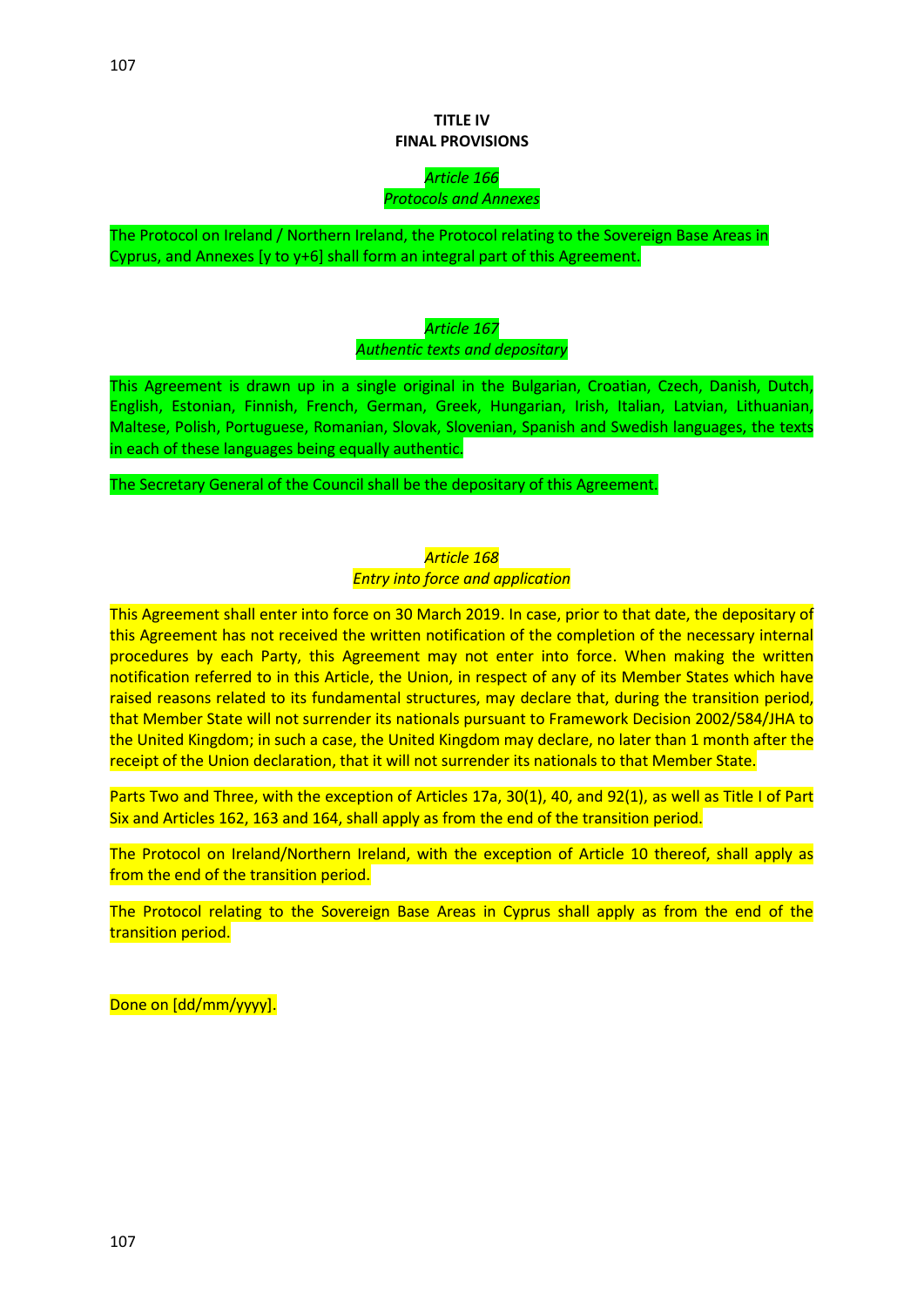#### **Protocol on Ireland/Northern Ireland**

#### <span id="page-108-1"></span><span id="page-108-0"></span>The Union and the United Kingdom,

HAVING REGARD to the historic ties and enduring nature of the bilateral relationship between Ireland and the United Kingdom;

RECALLING that the United Kingdom's withdrawal from the Union presents a significant and unique challenge to the island of Ireland, and reaffirming that the achievements, benefits and commitments of the peace process will remain of paramount importance to peace, stability and reconciliation there;

RECOGNISING that it is necessary to address the unique circumstances on the island of Ireland through a unique solution in order to ensure the orderly withdrawal of the United Kingdom from the Union;

AFFIRMING that the Good Friday or Belfast Agreement of 10 April 1998 between the Government of the United Kingdom, the Government of Ireland and the other participants in the multi-party negotiations (the "1998 Agreement"), which is annexed to the British-Irish Agreement of the same date (the "British-Irish Agreement"), including its subsequent implementation agreements and arrangements, should be protected in all its parts;

RECOGNISING that cooperation between Northern Ireland and Ireland is a central part of the 1998 Agreement and is essential for achieving reconciliation and the normalisation of relationships on the island of Ireland, and recalling the roles, functions and safeguards of the Northern Ireland Executive, the Northern Ireland Assembly, and the North-South Ministerial Council (including cross-community provisions), as set out in the 1998 Agreement;

RECALLING the commitment of the United Kingdom to protect North-South cooperation and its guarantee of avoiding a hard border, including any physical infrastructure or related checks and controls, and bearing in mind that any future arrangements must be compatible with these overarching requirements;

RECALLING that the Joint Report from the negotiators of the European Union and the United Kingdom Government on progress during phase 1 of negotiations under Article 50 TEU on the United Kingdom's orderly withdrawal from the European Union of 8 December 2017 outlines three different scenarios for protecting North-South cooperation and avoiding a hard border;

HIGHLIGHTING that discussions on the other scenarios may continue to be pursued in parallel, but that this Protocol is based on the third scenario of maintaining full alignment with those rules of the Union's internal market and the customs union which, now or in the future, support North-South cooperation, the all-island economy and the protection of the 1998 Agreement, and that it applies unless and until an alternative arrangement implementing another scenario is agreed;

ACKNOWLEDGING that this cooperation across the full range of political, economic, societal and agricultural contexts relies to a significant extent on common Union legal and policy frameworks, as confirmed in the joint mapping exercise conducted by the Union and the United Kingdom, and that accordingly the United Kingdom's withdrawal from the Union gives rise to substantial challenges to the maintenance and development of North-South cooperation;

MINDFUL that the rights and obligations of Ireland under the rules of the Union's internal market and customs union must be fully respected;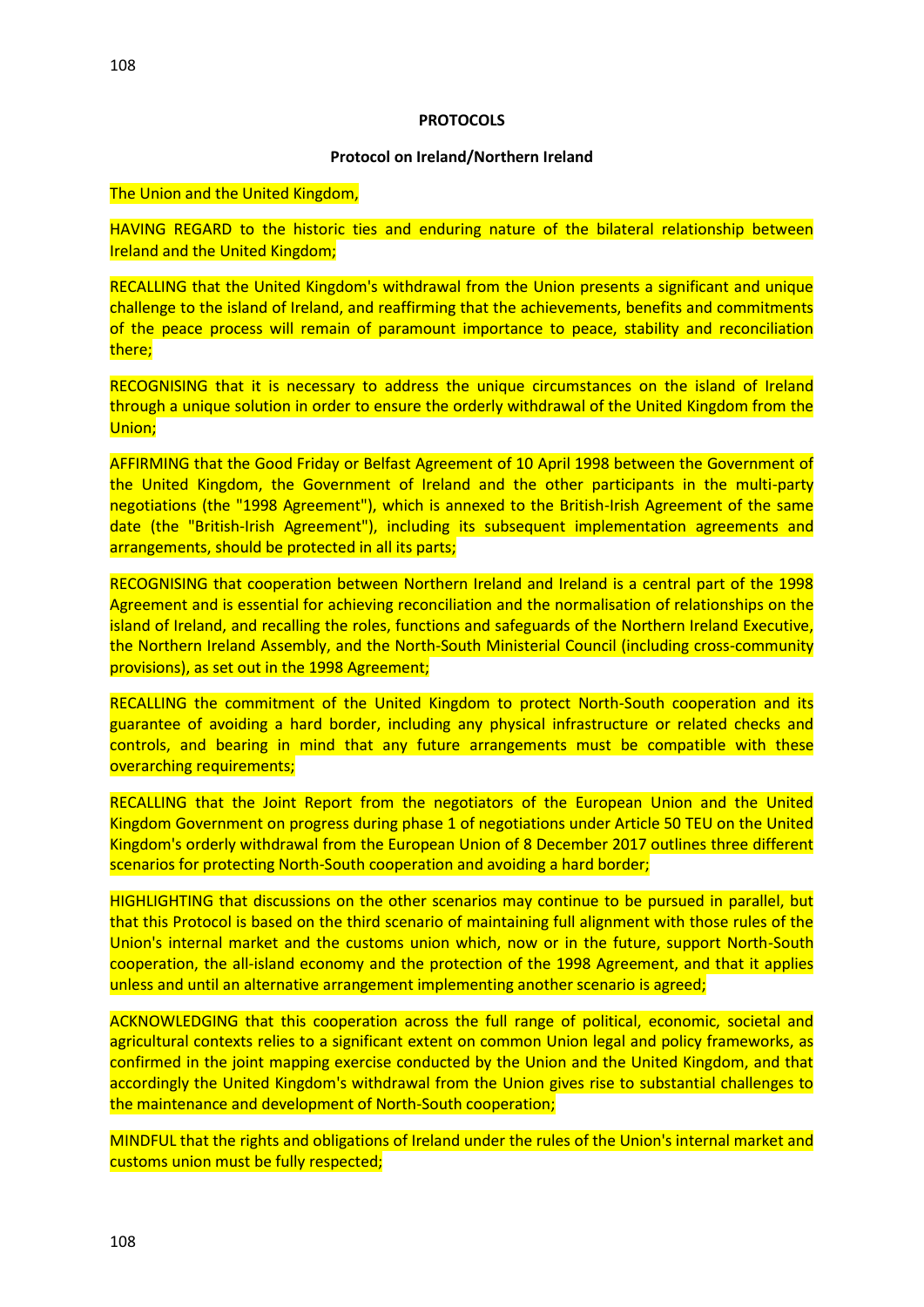RECALLING the commitment of the United Kingdom to protecting and supporting continued North-South and East-West cooperation across the full range of political, economic, security, societal and agricultural contexts and frameworks of cooperation, including the continued operation of the North-South Implementation Bodies;

AIMING to support current and future common policies and approaches between Ireland and Northern Ireland in accordance with the 1998 Agreement;

RECOGNISING the need to respect the provisions of the 1998 Agreement regarding the constitutional status of Northern Ireland and the principle of consent;

DESIRING to create a common regulatory area on the island of Ireland in order to safeguard North-South cooperation, the all-island economy, and protect the 1998 Agreement;

HAVING REGARD to the devolution arrangements between the United Kingdom and Northern Ireland;

RECOGNISING that Irish citizens in Northern Ireland, by virtue of their Union citizenship, will continue to enjoy, exercise and have access to rights, opportunities and benefits, and that this Protocol should respect and be without prejudice to the rights, opportunities and identity that come with citizenship of the Union for the people of Northern Ireland who choose to assert their right to Irish citizenship as defined in Annex 2 of the British-Irish Agreement "Declaration on the Provisions of Paragraph (vi) of Article 1 in Relation to Citizenship";

NOTING that Union law has provided a supporting framework to the provisions on Rights, Safeguards and Equality of Opportunity of the 1998 Agreement;

UNDERLINING that part or all of this Protocol may cease to apply should a future agreement between the Union and the United Kingdom be agreed which addresses the unique circumstances on the island of Ireland, including by avoiding a hard border and protecting the 1998 Agreement in all its dimensions;

<span id="page-109-0"></span>HAVE AGREED UPON the following provisions, which shall be annexed to the Agreement on the withdrawal of the United Kingdom of Great Britain and Northern Ireland from the European Union and the European Atomic Energy Community ("Withdrawal Agreement"):

#### **Chapter I Rights of individuals**

## *Article 1*

## *Rights of individuals*

- <span id="page-109-1"></span>1. The United Kingdom shall ensure that no diminution of rights, safeguards and equality of opportunity as set out in that part of the 1998 Agreement entitled Rights, Safeguards and Equality of Opportunity results from its withdrawal from the Union, including in the area of protection against discrimination as enshrined in the provisions of Union law listed in Annex 1 to this Protocol, and shall implement this paragraph through dedicated mechanisms.
- 2. The United Kingdom shall continue to facilitate the related work of the institutions and bodies set up pursuant to the 1998 Agreement, including the Northern Ireland Human Rights Commission, the Equality Commission for Northern Ireland and the Joint Committee of representatives of the Human Rights Commissions of Northern Ireland and Ireland, in upholding human rights and equality standards.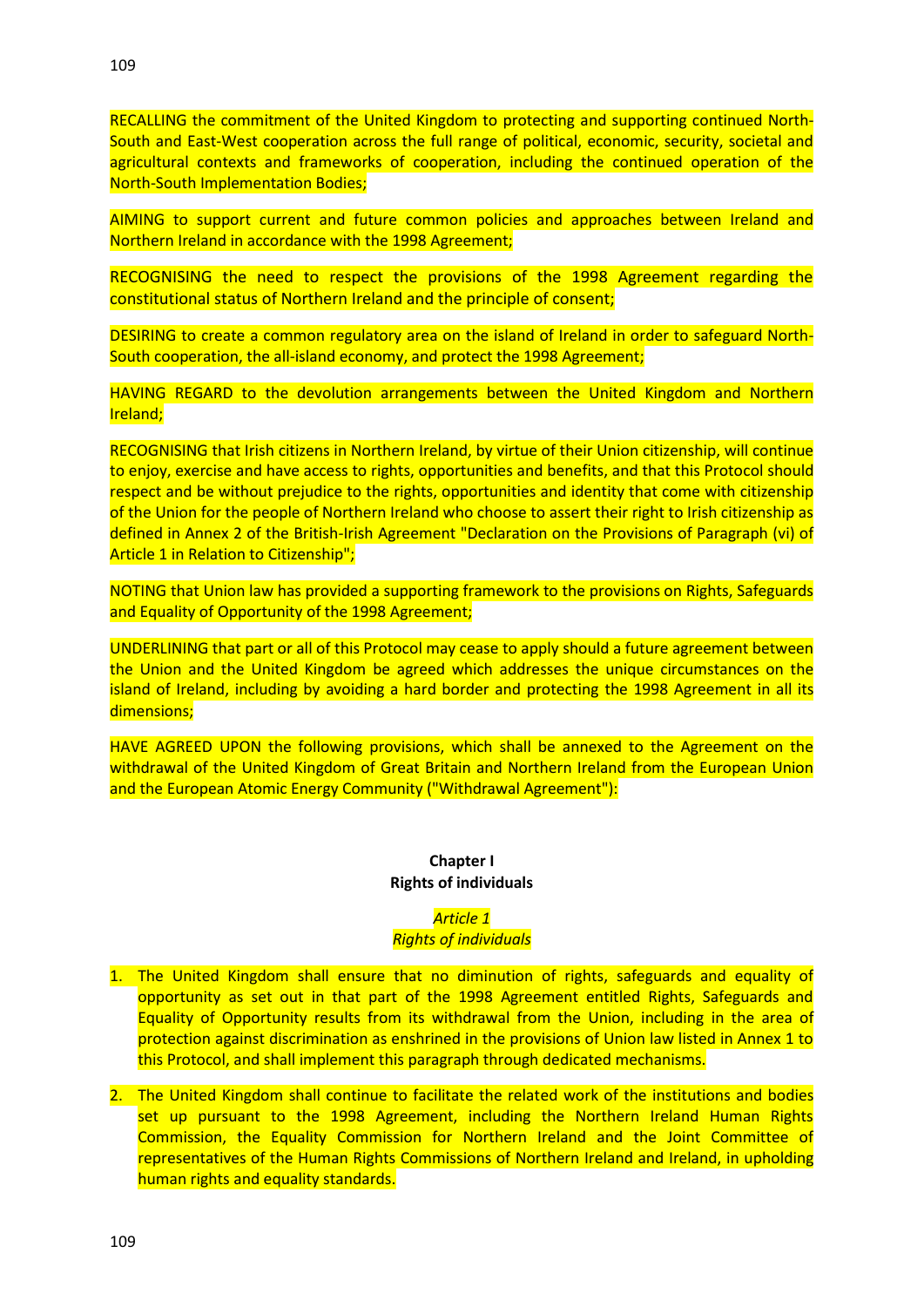## **Chapter II Movement of persons**

# *Article 2 Common Travel Area*

- <span id="page-110-1"></span><span id="page-110-0"></span>1. The United Kingdom and Ireland may continue to make arrangements between themselves relating to the movement of persons between their territories (the "Common Travel Area"), while fully respecting the rights of natural persons conferred by Union law.
- 2. The United Kingdom shall ensure that the Common Travel Area and associated rights and privileges can continue to operate without affecting the obligations of Ireland under Union law, in particular with respect to free movement for Union citizens and their family members, irrespective of their nationality, to, from and within Ireland.

### **Chapter III Common regulatory area**

## *Article 3 Establishment of a common regulatory area*

<span id="page-110-3"></span><span id="page-110-2"></span>A common regulatory area comprising the Union and the United Kingdom in respect of Northern Ireland is hereby established. The common regulatory area shall constitute an area without internal borders in which the free movement of goods is ensured and North-South cooperation protected in accordance with this Chapter.

## *Article 4 Free movement of goods*

- <span id="page-110-4"></span>1. The provisions of Union law on goods listed in Annex 2.1 to this Protocol shall apply to and in the United Kingdom in respect of Northern Ireland.
- 2. Customs legislation as defined in point (2) of Article 5 of Regulation (EU) No 952/2013 of the European Parliament and of the Council<sup>145</sup> as well as other provisions of Union law providing for customs controls of specific goods or for specific purposes listed in Annex 2.2 to this Protocol shall apply to and in the United Kingdom in respect of Northern Ireland. The territory of Northern Ireland, excluding the territorial waters of the United Kingdom (the "territory of Northern Ireland"), shall be considered to be part of the customs territory of the Union.
- 3. Customs duties on imports and exports, and any charges having equivalent effect, shall be prohibited between the Union and the United Kingdom in respect of Northern Ireland. This prohibition shall also apply to customs duties of a fiscal nature.
- 4. Quantitative restrictions on imports and exports and all measures having equivalent effect shall be prohibited between the Union and the United Kingdom in respect of Northern Ireland.

<sup>145</sup> Regulation (EU) No 952/2013 of the European Parliament and of the Council of 9 October 2013 laying down the Union Customs Code (OJ L 269, 10.10.2013, p. 1).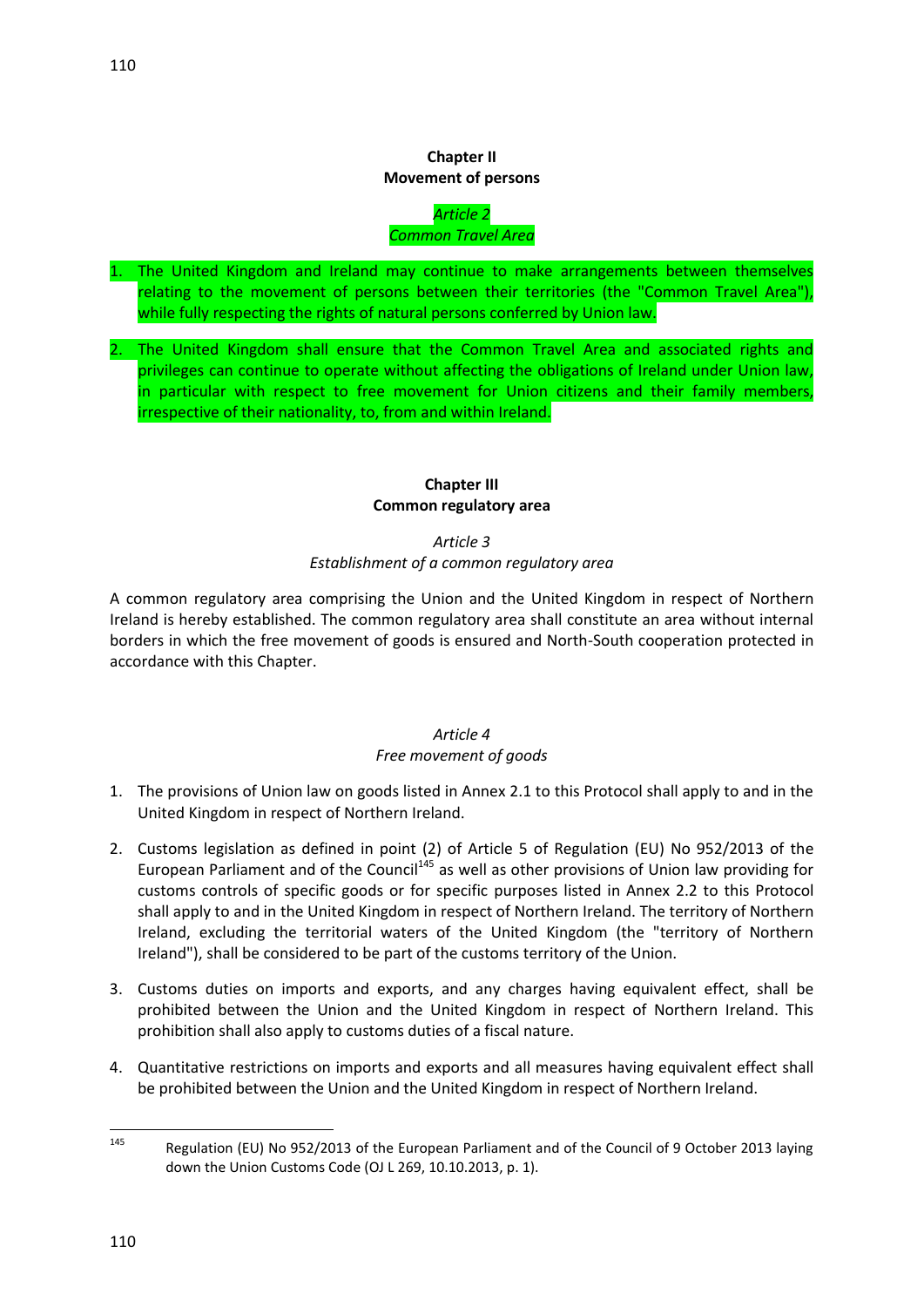- 5. The Union and the United Kingdom in respect of Northern Ireland shall not impose, directly or indirectly, on the products of the other party any internal taxation of any kind in excess of that imposed directly or indirectly on similar domestic products. Furthermore, the Union and the United Kingdom in respect of Northern Ireland shall not impose on the products of the other party any internal taxation of such a nature as to afford indirect protection to other products.
- 6. Paragraph 4 shall be without prejudice to the possibility for the United Kingdom, a Member State or the Union to take measures to prohibit or restrict the making available on its market of a good, or a category of goods, where and to the extent permitted by Union law. Such prohibitions or restrictions shall not, however, constitute a means of arbitrary discrimination or a disguised restriction on trade between the Union and Northern Ireland.
- 7. For the purposes of the customs legislation and the provisions of Union law listed in Annex 2.2 to this Protocol, the United Kingdom customs authorities competent for the territory of Northern Ireland shall be considered as customs authorities within the meaning of point (1) of Article 5 of Regulation (EU) No 952/2013. By way of derogation from Section 7 of Chapter 2 of Title I of Regulation (EU) No 952/2013, customs controls as defined in point (3) of Article 5 of that Regulation shall be carried out jointly by the Union and the United Kingdom customs authorities competent for the territory of Northern Ireland. The Union and the United Kingdom shall determine the practical arrangements for carrying out such controls in accordance with paragraph 10.
- 8. The provisions of Union law on value added tax listed in Annex 2.3 to this Protocol concerning goods shall apply to and in the United Kingdom in respect of Northern Ireland.
- 9. The provisions of Union law on excise duties listed in Annex 2.4 to this Protocol shall apply to and in the United Kingdom in respect of Northern Ireland.
- 10. Specific arrangements for the proper implementation of this Article shall be determined by the Joint Committee, upon proposal from the Specialised Committee. Those specific arrangements may, as appropriate, include a mechanism for revenue collection and distribution.

## *Article 5 Agriculture and fisheries*

- <span id="page-111-0"></span>1. The provisions of Union law on sanitary and phytosanitary rules listed in Annex 2.5 to this Protocol shall apply to and in the United Kingdom in respect of Northern Ireland.
- 2. The provisions of Union law on the production and marketing of agricultural and fisheries products listed in Annex 2.6 to this Protocol shall apply to and in the United Kingdom in respect of Northern Ireland.

## *Article 6 Single electricity market*

<span id="page-111-1"></span>The provisions of Union law governing wholesale electricity markets listed in Annex 2.7 to this Protocol shall apply to and in the United Kingdom in respect of Northern Ireland.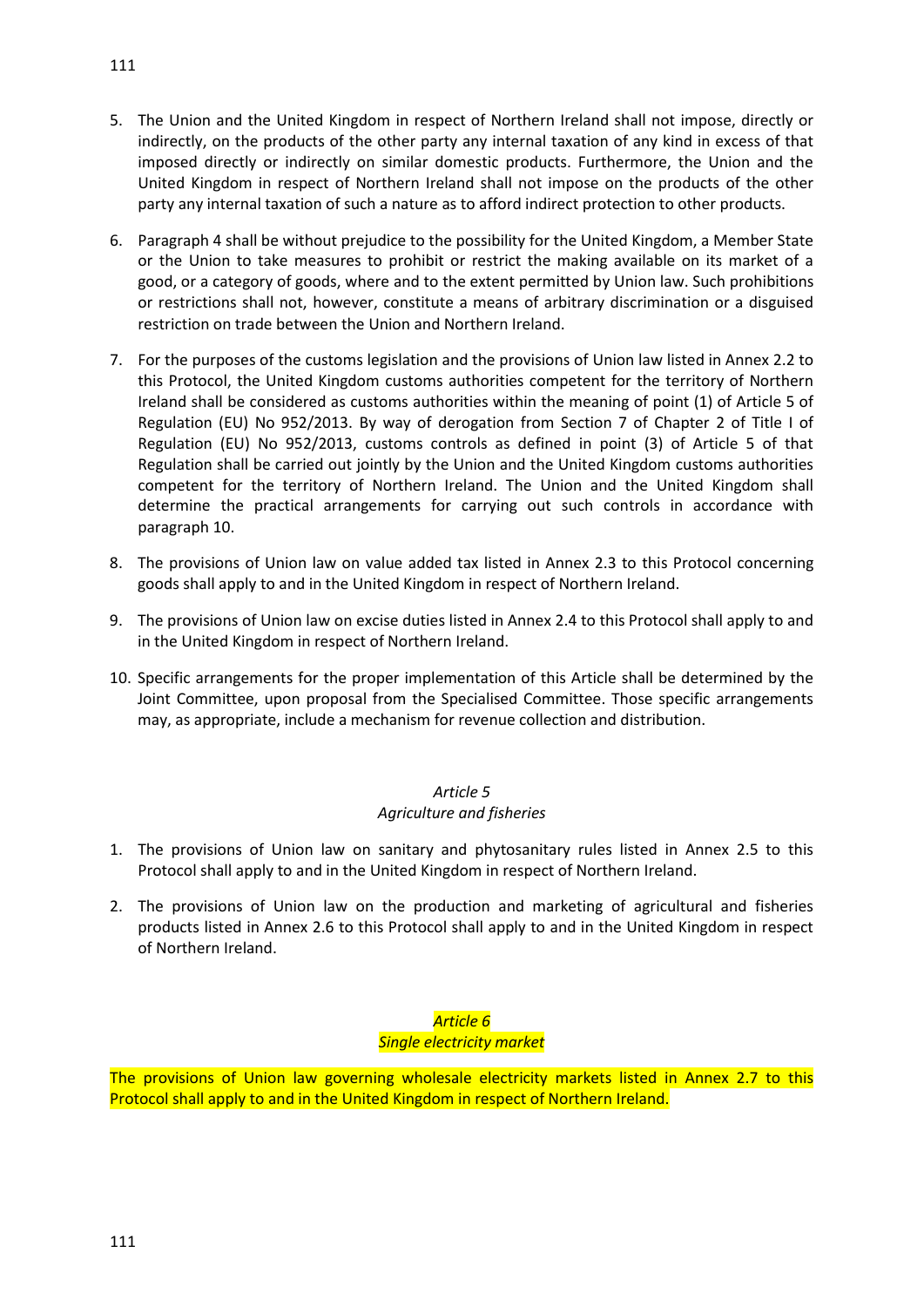#### *Article 7 Environment*

<span id="page-112-0"></span>The provisions of Union law for environmental protection concerning the control of the import into, export out of, release into, or transport within the Union of substances or material, or plant or animal species, listed in Annex 2.8 to this Protocol shall apply to and in the United Kingdom in respect of Northern Ireland.

## *Article 8 Other areas of North-South cooperation*

- <span id="page-112-1"></span>1. Consistent with the arrangements set out in Articles 4 to 7 of this Protocol, and in full respect of Union law, this Protocol shall be implemented and applied so as to maintain the necessary conditions for continued North-South cooperation, including in the areas of environment, health, agriculture, transport, education and tourism, as well as energy, telecommunications, broadcasting, inland fisheries, justice and security, higher education and sport. In full respect of Union law, the United Kingdom and Ireland may continue to make new arrangements building on the provisions of the 1998 Agreement in other areas of North-South cooperation on the island of Ireland.
- 2. The Joint Committee shall keep under constant review the extent to which the implementation and application of this Protocol maintains the necessary conditions for North-South cooperation. The Joint Committee may, including on recommendation from the Specialised Committee, make appropriate recommendations to the Union and the United Kingdom in this respect.

## *Article 9 State aid*

<span id="page-112-2"></span>The provisions of Union law on aids granted by States listed in Annex 2.9 to this Protocol shall apply to the United Kingdom in respect of Northern Ireland. For the purposes of those provisions, "in respect of Northern Ireland" means that only measures that affect trade between the territory of Northern Ireland and the Union shall be considered as aid within the meaning of Article 107(1) TFEU.

## **Chapter IV Institutional provisions**

#### *Article 10 Specialised Committee*

<span id="page-112-4"></span><span id="page-112-3"></span>1. The Specialised Committee on issues related to the implementation of the Protocol on Ireland/Northern Ireland established by Article 158 of the Withdrawal Agreement ("Specialised Committee") shall be composed of representatives from the Union and the United Kingdom.

2. The Specialised Committee shall:

(a) facilitate the implementation and application of this Protocol;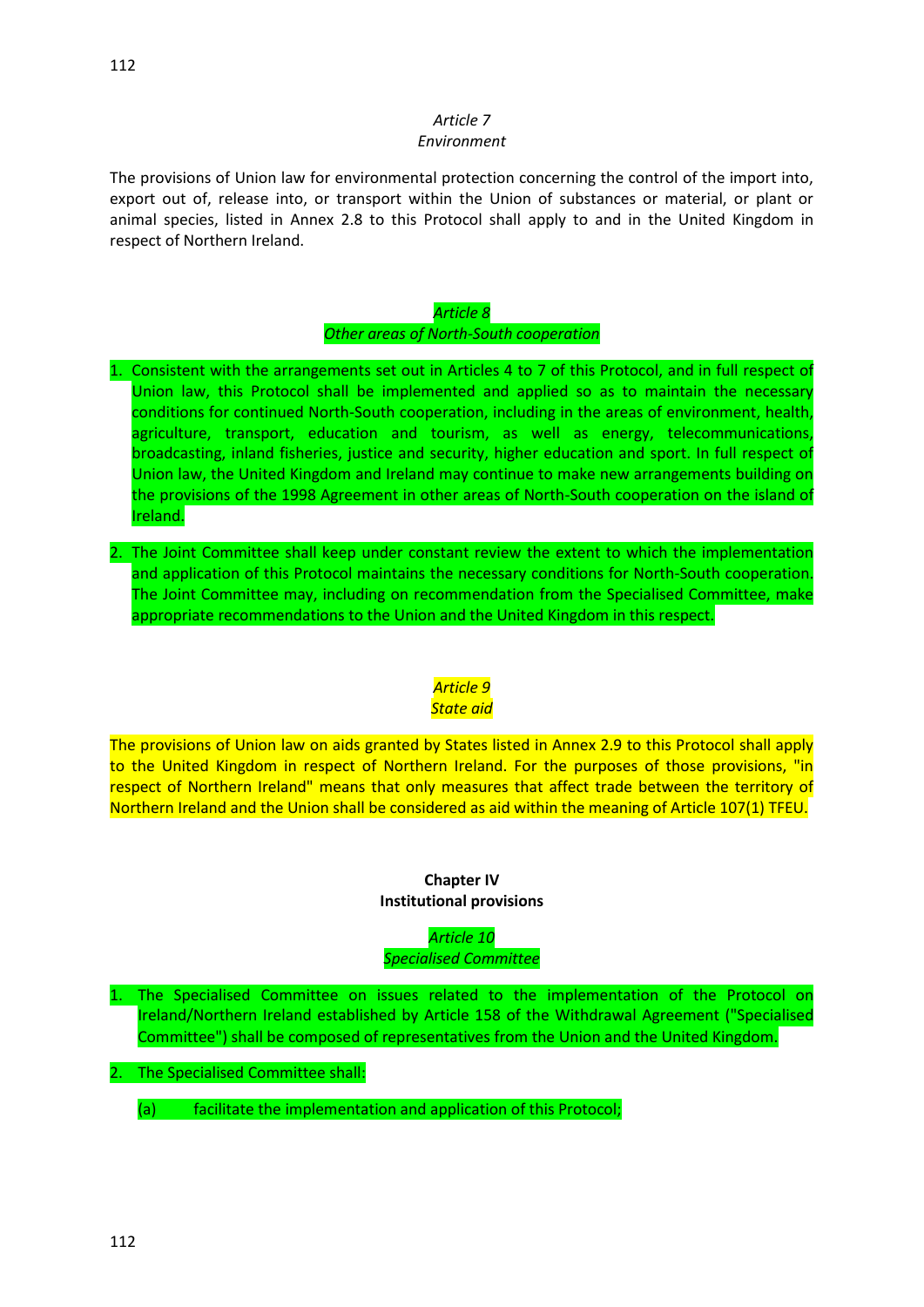(b) examine proposals from the North-South Ministerial Council, and North-South Implementation bodies set up under the 1998 Agreement concerning the implementation and application of this Protocol; (c) discuss any point of relevance to this Protocol giving rise to a difficulty and raised by the Union or the United Kingdom; (d) make recommendations to the Joint Committee as regards the functioning of this Protocol.

### *Article 11 Supervision and enforcement*

- <span id="page-113-0"></span>1. As regards Chapter III, the institutions, bodies, offices, and agencies of the Union shall in relation to the United Kingdom, and natural and legal persons residing or established in the territory of the United Kingdom, have the powers conferred upon them by Union law. In particular, the Court of Justice of the European Union shall have jurisdiction as provided for in the Treaties in this respect.
- 2. Acts of the institutions, bodies, offices, and agencies adopted in accordance with paragraph 1 shall produce in respect of and in the United Kingdom the same legal effects as those which they produce within the Union and its Member States.

## **Chapter V General and final provisions**

## *Article 12 Common provisions*

- <span id="page-113-2"></span><span id="page-113-1"></span>1. The following provisions of the Withdrawal Agreement shall apply to this Protocol:
	- (a) Article 2, the first subparagraph of Article 4(1) and Article 4(2) and (3), Article 5(2) and (3) and Article 6;
	- (b) Articles 100 and 104, Article 105(1), Articles 111, 115, 116 and 117 in respect of activities of the Union pursuant to this Protocol;
	- (c) Part Six, without prejudice to Article 11 of this Protocol.

For the purposes of this Protocol, any reference to the United Kingdom in those provisions of the Withdrawal Agreement shall be read as referring to the United Kingdom or the United Kingdom in respect of Northern Ireland, as the case may be.

- 2. The provisions of this Protocol referring to Union law or concepts or provisions thereof shall in their implementation and application be interpreted in conformity with the relevant case law of the Court of Justice of the European Union.
- 3. Where this Protocol makes reference to a Union act, and where that act is amended or replaced after the entry into force of the Withdrawal Agreement, the reference to that act shall be read as referring to it as amended or replaced.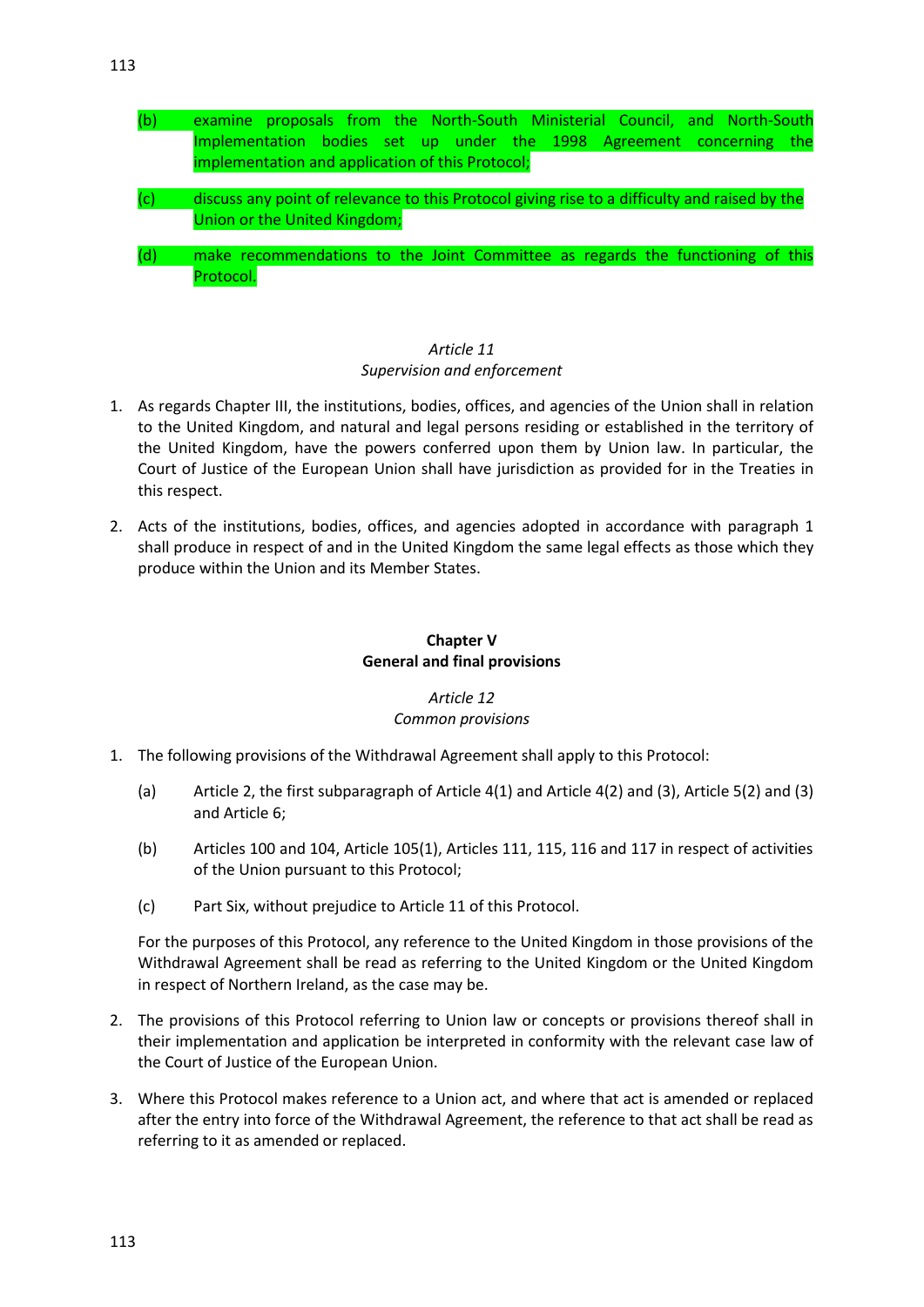The Joint Committee shall periodically revise the relevant references in this Protocol upon proposal from the Specialised Committee set up under this Protocol.

- 4. By way of derogation from point (a) of paragraph 1 of this Article and from Article 6 of the Withdrawal Agreement, representatives or experts of the United Kingdom or experts designated by the United Kingdom may, upon invitation and on an case-by-case basis, exceptionally attend meetings or parts of meetings of the committees referred to in Article 3(2) of Regulation (EU) No 182/2011 of the European Parliament and of the Council<sup>146</sup>, of Commission expert groups, of other similar entities, or of bodies, offices or agencies where and when representatives or experts of the Member States or experts designated by Member States take part, provided that one the following conditions is fulfilled:
	- (a) the discussion concerns individual acts to be addressed during the period of application of this Protocol to the United Kingdom or to natural or legal persons residing or established in the United Kingdom;
	- (b) the presence of the United Kingdom is necessary and in the interest of the Union, in particular for the effective implementation of Union law made applicable by this Protocol.

During such meetings or parts of meetings, the representatives or experts of the United Kingdom or experts designated by it shall have no voting rights and their presence shall be limited to the specific agenda items that fulfil the conditions set out in point (a) or (b).

- 5. Authorities of the United Kingdom shall not act as leading authority for risk assessments, examinations, approvals and authorisation procedures provided for in Union law made applicable by this Protocol.
- 6. The provisions of Union law on the protection of personal data referred to in Article 66 of the Withdrawal Agreement shall apply in respect of personal data processed in the United Kingdom on the basis of this Protocol.
- 7. Articles 346 and 347 TFEU shall apply to this Protocol as regards measures taken by a Member State or by the United Kingdom in respect of Northern Ireland.

## *Article 13 Safeguards*

- <span id="page-114-0"></span>1. If the application of this Protocol leads to serious economic, societal or environmental difficulties liable to persist, the Union or the United Kingdom may unilaterally take appropriate measures. Such safeguard measures shall be restricted with regard to their scope and duration to what is strictly necessary in order to remedy the situation. Priority shall be given to such measures as will least disturb the functioning of this Protocol.
- 2. If a safeguard measure taken by the Union or the United Kingdom, as the case may be, in accordance with paragraph 1 creates an imbalance between the rights and obligations under this Protocol, the Union or the United Kingdom, as the case may be, may take such proportionate

<sup>146</sup> Regulation (EU) No 182/2011 of the European Parliament and of the Council of 16 February 2011 laying down the rules and general principles concerning mechanisms for control by Member States of the Commission's exercise of implementing powers (OJ L55, 28.2.2011, p. 13).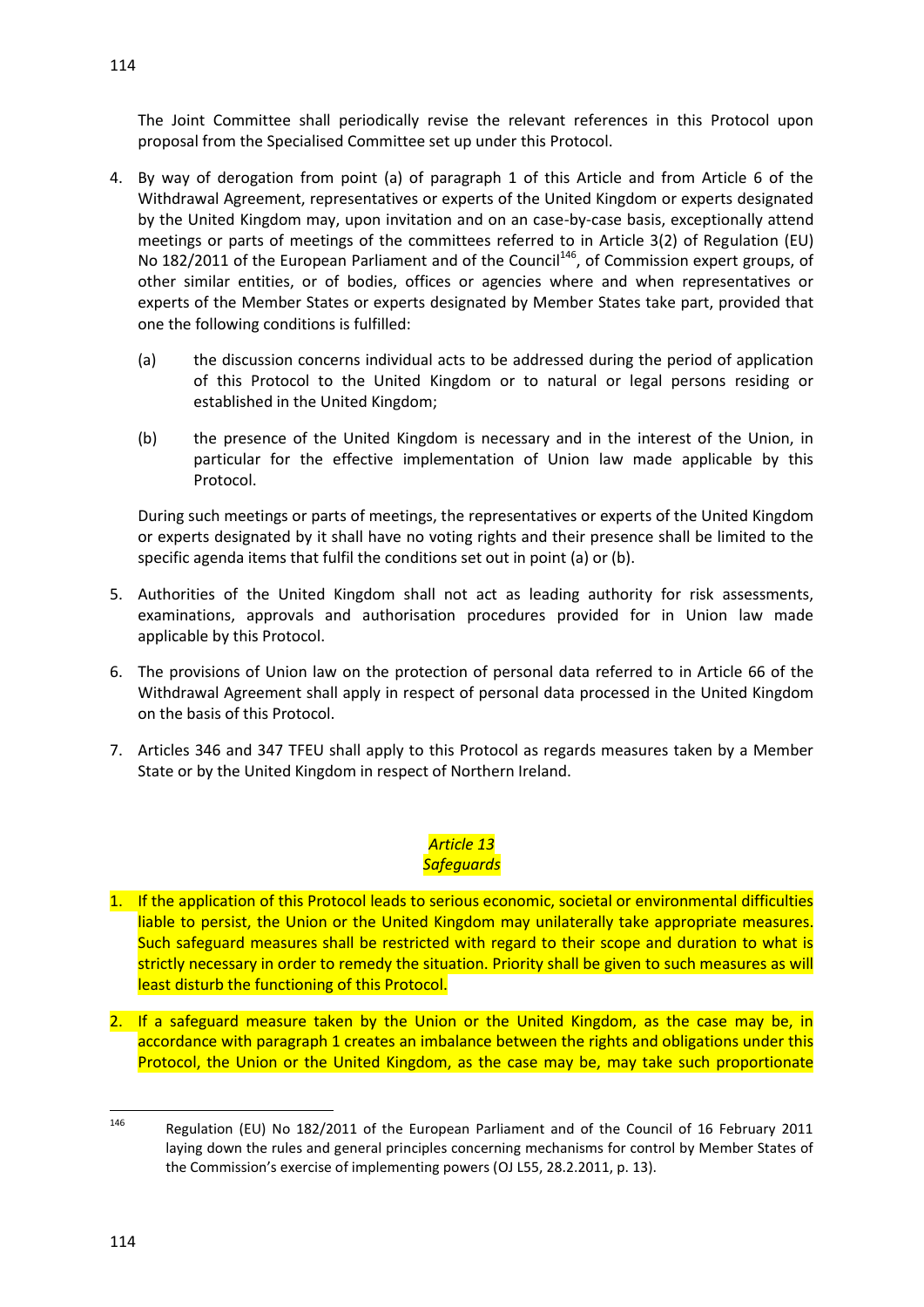rebalancing measures as are strictly necessary to remedy the imbalance. Priority shall be given to such measures as will least disturb the functioning of this Protocol.

3. Safeguard and rebalancing measures taken in accordance with paragraphs 1 and 2 shall be governed by the procedures and dispute settlement arrangements set out in Annex 3 to this Protocol.

#### *Article 14*

### *Protection of financial interests*

<span id="page-115-0"></span>The Union and the United Kingdom shall counter fraud and any other illegal activities affecting the financial interests of the Union or of the United Kingdom in respect of Northern Ireland.

## *Article 15 Subsequent agreement*

<span id="page-115-1"></span>Should a subsequent agreement between the Union and the United Kingdom which addresses the unique circumstances on the island of Ireland, avoids a hard border and protects the 1998 Agreement in all its dimensions, become applicable after the entry into force of the Withdrawal Agreement, this Protocol shall not apply or shall cease to apply, as the case may be, in whole or in part, from the date of application of such subsequent agreement and in accordance with that agreement.

> *Article 16 Annexes*

<span id="page-115-2"></span>Annexes 1 to 3 shall form an integral part of this Protocol.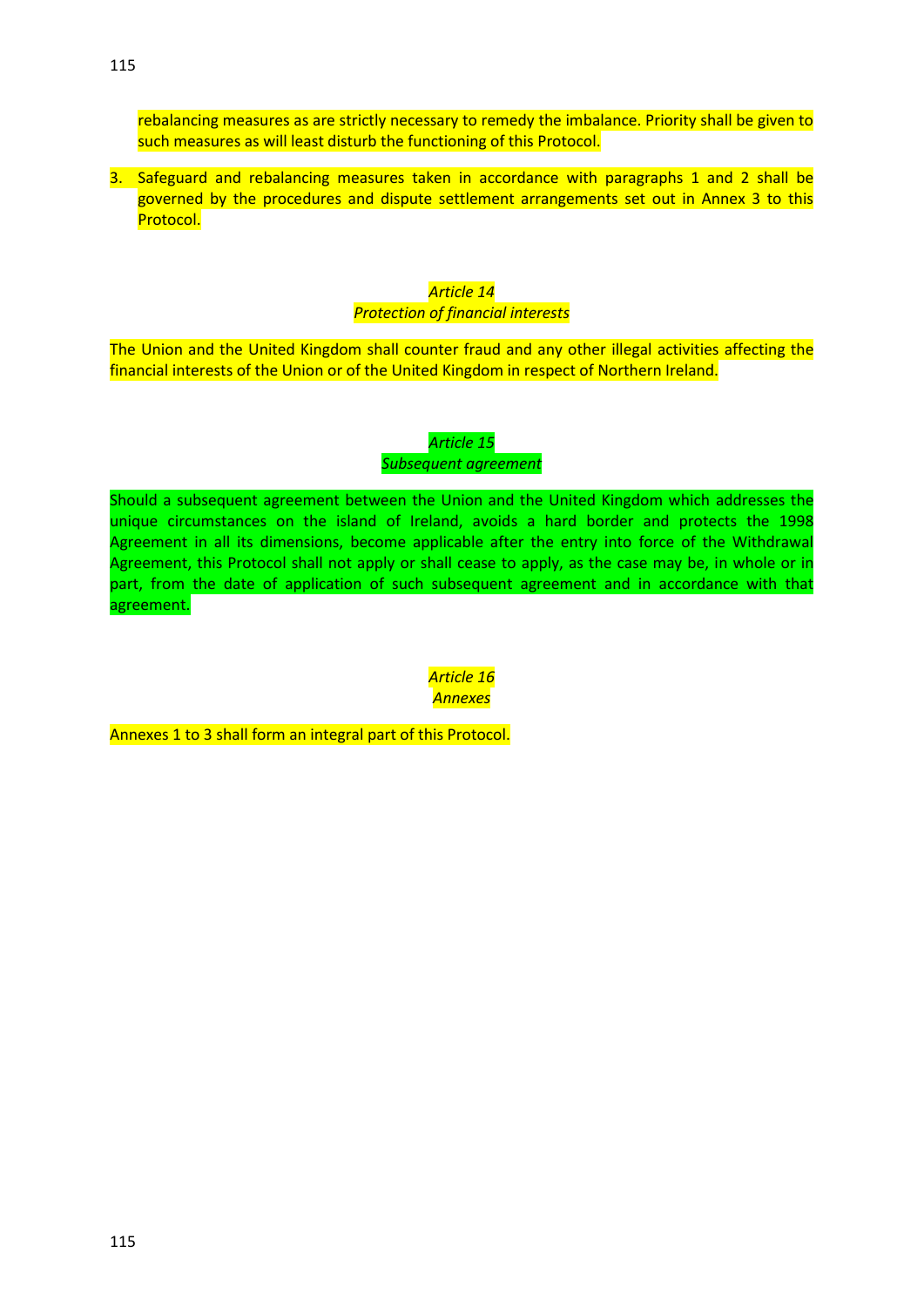#### **Annexes**

<span id="page-116-0"></span>Annex 1 in relation to protection against discrimination

Annex 2 in relation to the common regulatory area for ensuring the free movement of goods and protecting North-South cooperation

Annex 2.1 in relation to free movement of goods

Annex 2.2 in relation to customs controls of specific goods or for specific purposes

Annex 2.3 in relation to value added tax

Annex 2.4 in relation to excise duties

Annex 2.5 in relation to sanitary and phytosanitary rules

Annex 2.6 in relation to production and marketing of agricultural and fisheries products

Annex 2.7 in relation to wholesale electricity markets

Annex 2.8 in relation to environmental protection concerning the control of the import into, release into, or transport within the Union of substances or material, or plant or animal species

Annex 2.9 in relation to State aid

Annex 3 in relation to procedures and dispute settlement arrangements applicable to safeguard and rebalancing measures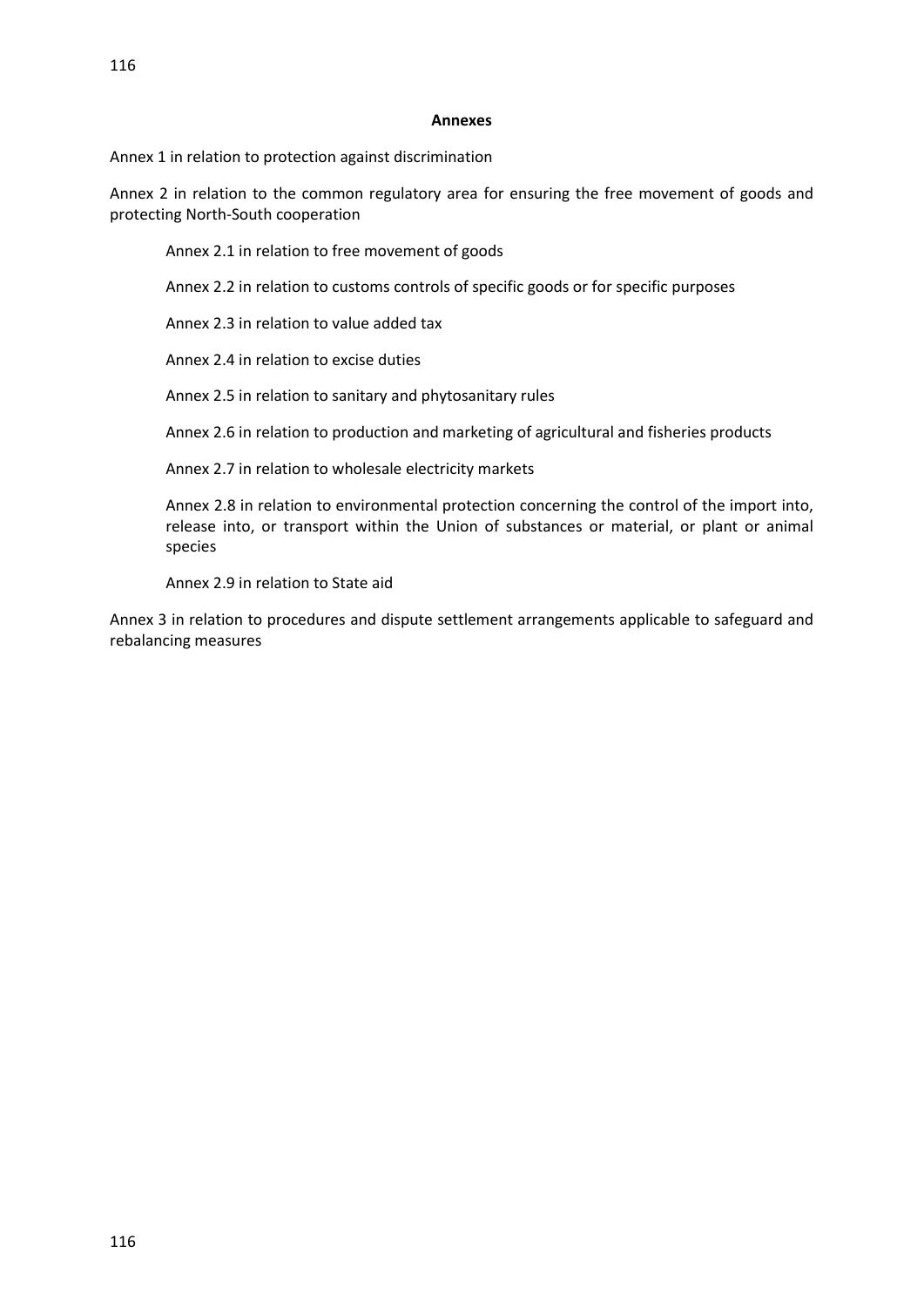#### **Protocol relating to the Sovereign Base Areas in Cyprus**

<span id="page-117-0"></span>Since the arrangements applicable to relations between the Union and the Sovereign Base Areas in Cyprus will continue to be defined within the context of the Republic of Cyprus' membership of the Union, appropriate arrangements have been determined to achieve, after the withdrawal of the United Kingdom from the Union, the objectives of the arrangements set out in Protocol 3 to the Act of Accession of the Republic of Cyprus to the Union<sup>147</sup>. Those arrangements should ensure the proper implementation of the applicable Union law in relation to the Sovereign Base Areas in Cyprus following the withdrawal of the United Kingdom from the Union.

#### [**Placeholder]**

<sup>147</sup> Act concerning the conditions of accession of the Czech Republic, the Republic of Estonia, the Republic of Cyprus, the Republic of Latvia, the Republic of Lithuania, the Republic of Hungary, the Republic of Malta, the Republic of Poland, the Republic of Slovenia and the Slovak Republic and the adjustments to the Treaties on which the European Union is founded - Protocol No 3 on the sovereign base areas of the United Kingdom of Great Britain and Northern Ireland in Cyprus, OJ L 236, 23.09.2003, p. 940-944.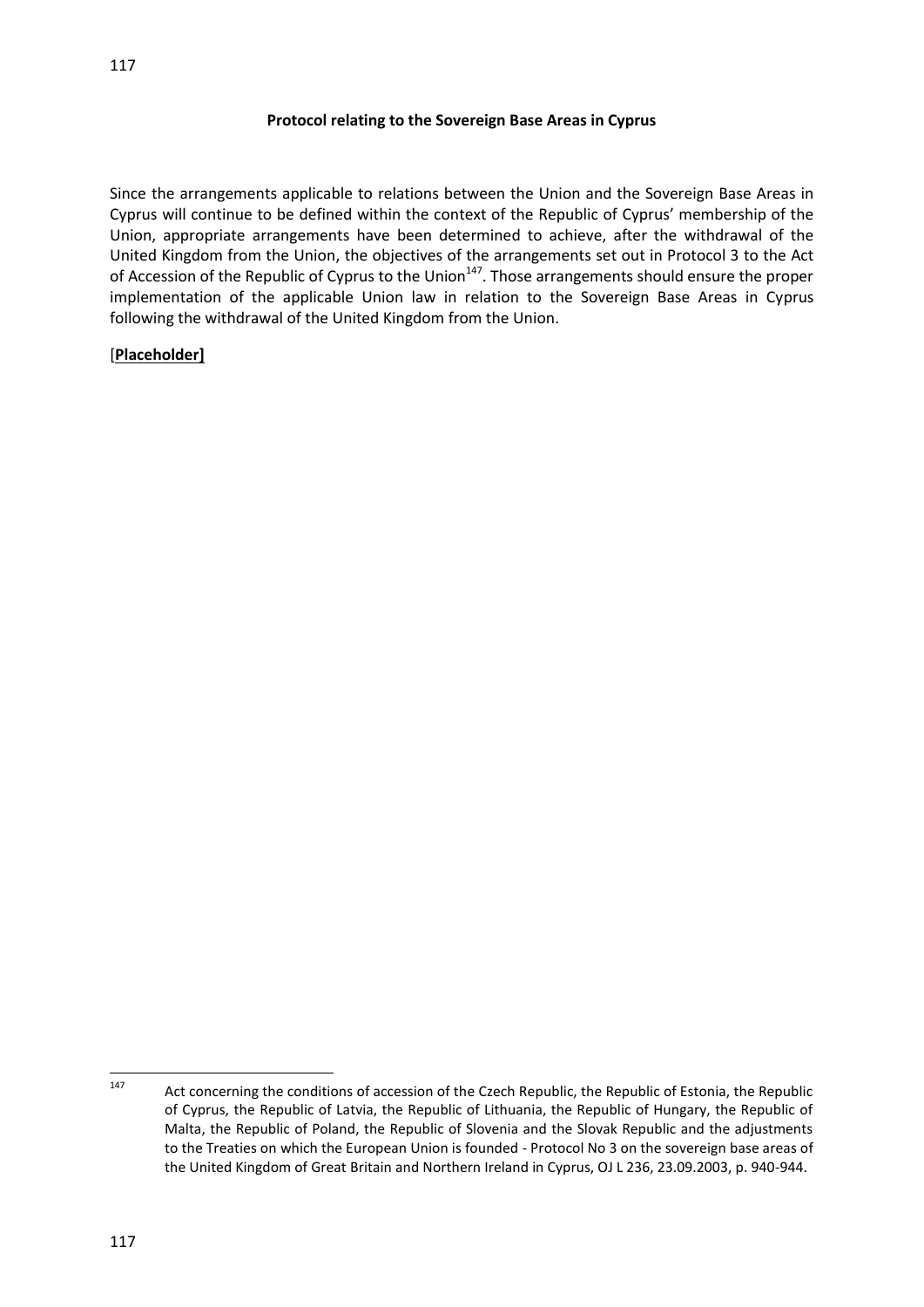#### **ANNEXES**

## **[Annex y]**

## *Provisions of Union law referred to in Article 37(4)*

- <span id="page-118-0"></span>1. Council Directive 64/432/EEC of 26 June 1964 on animal health problems affecting intra-Community trade in bovine animals and swine $^{148}$ .
- 2. Council Directive 91/68/EEC of 28 January 1991 on animal health conditions governing intra-Community trade in ovine and caprine animals $^{149}$ .
- 3. Chapter II of Council Directive 2009/156/EC of 30 November 2009 on animal health conditions governing the movement and importation from third countries of equidae $^{150}$ .
- 4. Chapter II of Council Directive 2009/158/EC of 30 November 2009 on animal health conditions governing intra-Community trade in, and imports from third countries of, poultry and hatching eggs<sup>151</sup>.
- 5. Chapter II of Council Directive 92/65/EEC of 13 July 1992 laying down animal health requirements governing trade in and imports into the Community of animals, semen, ova and embryos not subject to animal health requirements laid down in specific Community rules referred to in Annex A (I) to Directive 90/425/EEC $^{152}$ .
- 6. Chapter II of Council Directive 89/556/EEC of 25 September 1989 on animal health conditions governing intra-Community trade in and importation from third countries of embryos of domestic animals of the bovine species<sup>153</sup>.
- 7. Chapter II of Council Directive 88/407/EEC of 14 June 1988 laying down the animal health requirements applicable to intra- Community trade in and imports of deep-frozen semen of domestic animals of the bovine species<sup>154</sup>.
- 8. Chapter II of Council Directive 90/429/EEC of 26 June 1990 laying down the animal health requirements applicable to intra- Community trade in and imports of semen of domestic animals of the porcine species<sup>155</sup>.
- 9. Chapter III of Council Directive 2006/88/EC of 24 October 2006 on animal health requirements for aquaculture animals and products thereof, and on the prevention and control of certain diseases in aquatic animals<sup>156</sup>.
- 10. Chapter II of Regulation (EU) No 576/2013 of the European Parliament and of the Council of 12 June 2013 on the non-commercial movement of pet animals and repealing Regulation (EC) No 998/2003<sup>157</sup>.

<sup>148</sup>  $148$  OJ 121, 29.7.1964, p. 1977.

<sup>&</sup>lt;sup>149</sup> OJ L 46, 19.2.1991, p. 19.

 $150$  OJ L 192, 23.7.2010, p. 1.

 $151$  OJ L 343, 22.12.2009, p. 74.

 $152$  OJ L 268, 14.9.1992, p. 54.

 $153$  OJ L 302, 19.10.1989, p. 1.

 $154$  OJ L 194, 22.7.1988, p. 10.

 $155$  OJ L 224, 18.8.1990, p. 62.

 $156$  OJ L 328, 24.11.2006, p. 14.

<sup>0</sup>J L 178, 28.6.2013, p. 1.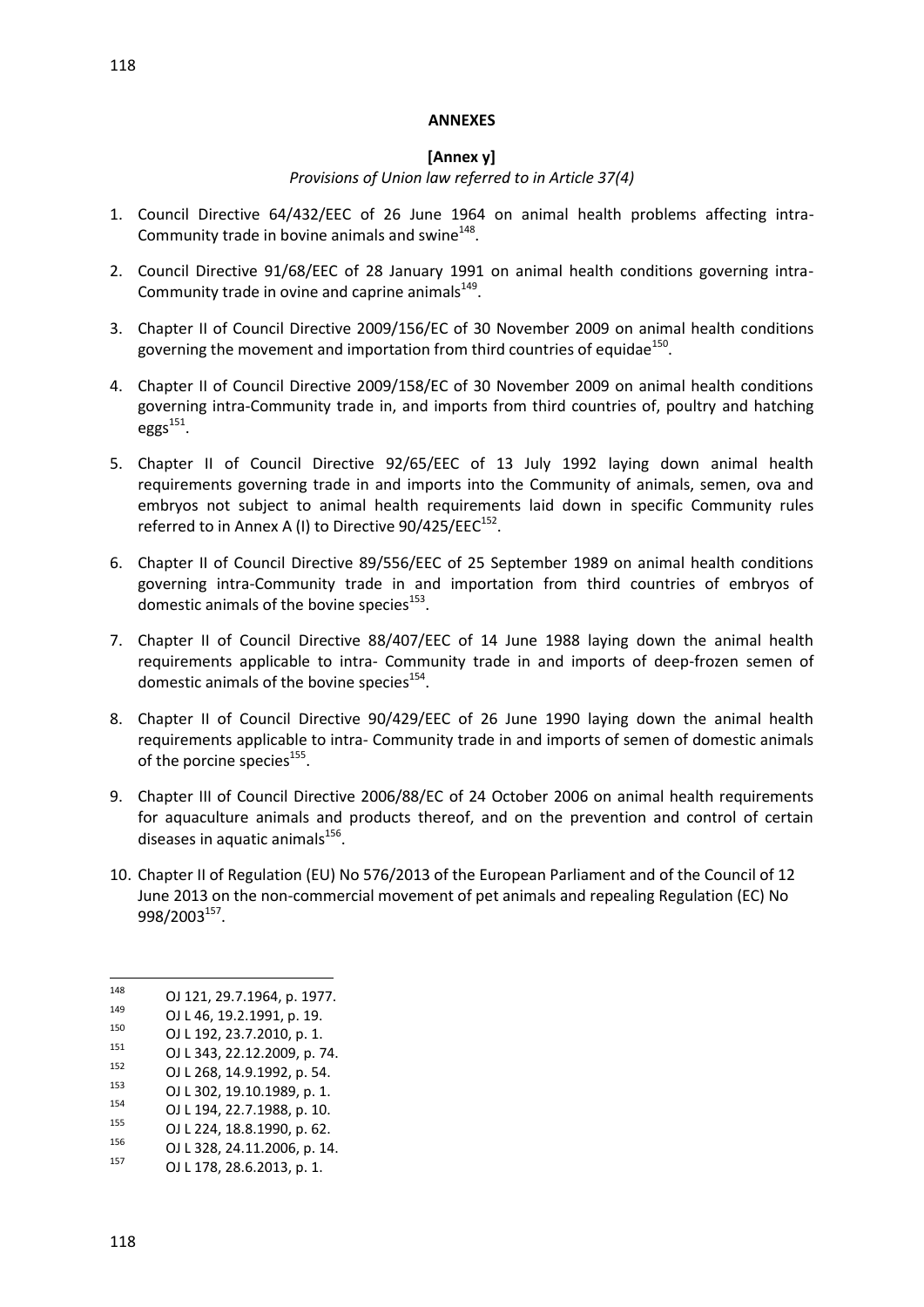#### **[Annex y+1]** *Euratom*

## **[Annex y+2]**

## *List of administrative cooperation procedures referred to in Article 93*

- 1. Enquiry procedures for transit, and in the context of export goods exiting the customs territory of the Union or of the United Kingdom relating to the application of customs legislation (Regulation (EU) No 952/2013).
- 2. Administrative cooperation between the Member States related to supplier's declarations on the origin of goods, established for the purpose of preferential trade between the Union and certain countries (Articles 61 to 66 of Implementing Regulation (EU) 2015/2447).
- 3. Investigative and coordination actions in the area of customs including, where applicable, any subsequent legal proceedings until the related court decision becomes final, in accordance with Regulation (EU, Euratom) No 883/2013 of the European Parliament and of the Council<sup>158</sup>, Council Regulation (EC, Euratom) No 2988/95<sup>159</sup>, Council Regulation (Euratom, EC) No 2185/96<sup>160</sup>, Council Regulation (EC) No 515/97<sup>161</sup>, including the exchange of information procedures and mechanisms applied regarding cash controls (Regulation (EC) No 1889/2005 of the European Parliament and of the Council<sup>162</sup>), drug precursors (Council Regulation (EC) No  $111/2005^{163}$ ) and cultural goods (Council Regulation (EC) No  $116/2009^{164}$ ).
- 4. Direct cooperation and exchange of information concerning export controls on dual-use items (Article 19 of Council Regulation (EC)  $428/2009^{165}$ ).
- 5. For the verification of proofs of origin issued by third country authorities or agencies authorised by them (special non-preferential import arrangements) (Article 59 of Implementing Regulation (EU) 2015/2447) and for the verification of proofs of origin issued or made out by third country authorities or exporters (preferential arrangements) (Articles 108 to 111 and 125 of Implementing Regulation (EU) 2015/2447, Article 32 of Annex II to Regulation 2016/1076 of the

<sup>158</sup> Regulation (EU, Euratom) No 883/2013 of the European Parliament and of the Council of 11 September 2013 concerning investigations conducted by the European Anti-Fraud Office (OLAF) and repealing Regulation (EC) No 1073/1999 of the European Parliament and of the Council and Council Regulation (Euratom) No 1074/1999 (OJ L 248, 18.9.2013, p. 1).

<sup>159</sup> Council Regulation (EC, Euratom) No 2988/95 of 18 December 1995 on the protection of the European Communities financial interests (OJ L 312, 23.12.1995, p. 1).

<sup>160</sup> Council Regulation (Euratom, EC) No 2185/96 of 11 November 1996 concerning on-the-spot checks and inspections carried out by the Commission in order to protect the European Communities' financial interests against fraud and other irregularities (OJ L 292, 15.11.1996, p. 2).

<sup>161</sup> Council Regulation (EC) No 515/97 of 13 March 1997 on mutual assistance between the administrative authorities of the Member States and cooperation between the latter and the Commission to ensure the correct application of the law on customs and agricultural matters (OJ L 82, 22.3.1997, p. 1).

<sup>162</sup> Regulation (EC) No 1889/2005 of the European Parliament and of the Council of 26 October 2005 on controls of cash entering or leaving the Community (OJ L 309, 25.11.2005, p. 9).

<sup>163</sup> Council Regulation (EC) No 111/2005 of 22 December 2004 laying down rules for the monitoring of trade between the Community and third countries in drug precursors (OJ L 22, 26.1.2005, p. 1).

<sup>164</sup> Council Regulation (EC) No 116/2009 of 18 December 2008 on the export of cultural goods (OJ L 39, 10.2.2009, p. 1).

<sup>165</sup> Council Regulation (EC) No 428/2009 of 5 May 2009 setting up a Community regime for the control of exports, transfer, brokering and transit of dual-use items (OJ L 134, 29.5.2009, p. 1).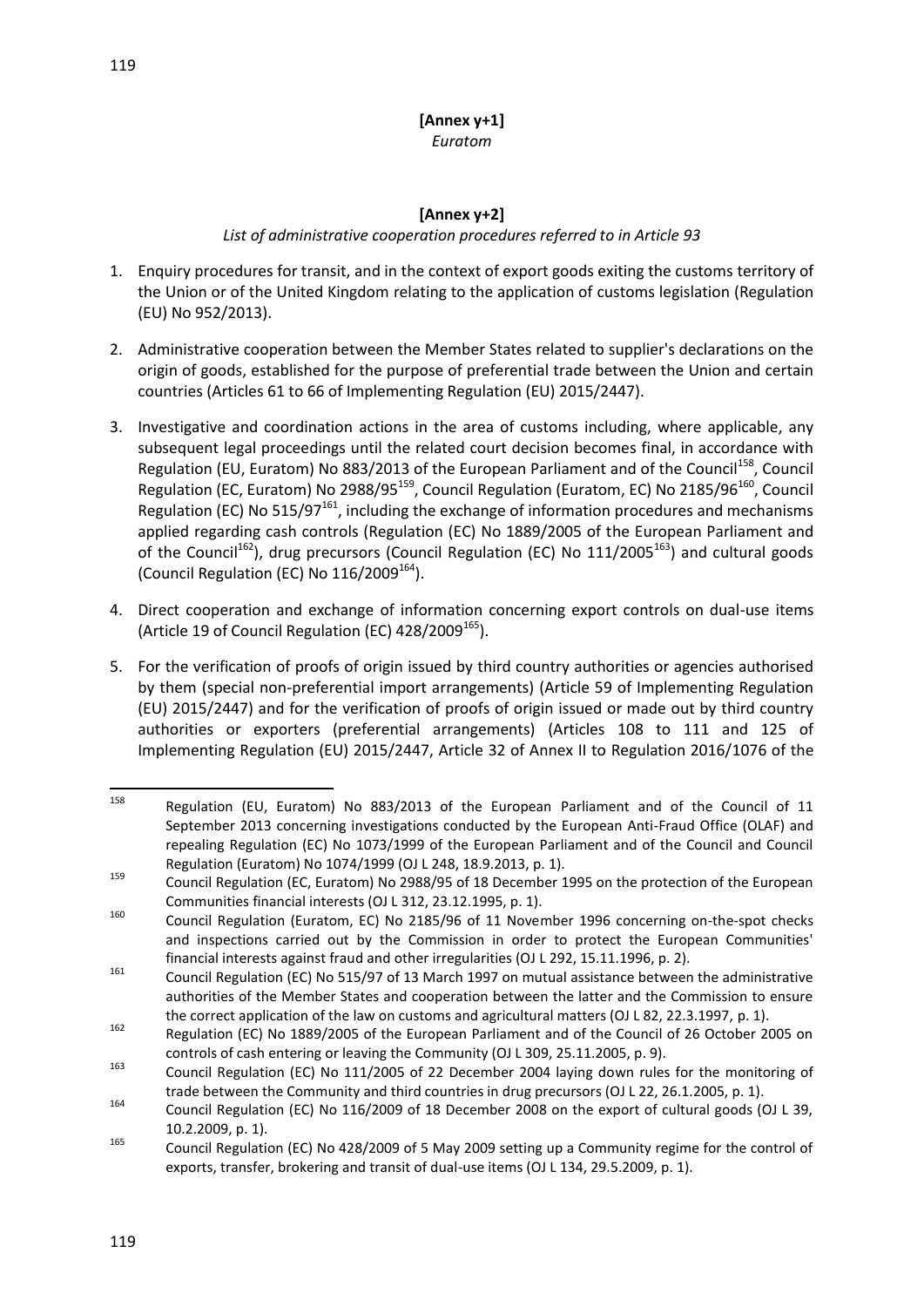European Parliament and of the Council<sup>166</sup>, Article 55 of Annex VI to Council Decision  $2013/755/EU<sup>167</sup>$  and equivalent provisions in preferential Agreements.

## **[Annex y+3]**

*Rules of Procedure*

## **[Annex y+4]**

*List of Network and information systems and databases referred in Articles 46 and 49*

## **[Annex y+5]**

*Social security coordination*

## **[INDICATIVE Annex y+6]**

*List of [acts/provisions] referred to in Article 123(6)*

- 1. Council Regulation (EC) No 2100/94 of 27 July 1994 on Community plant variety rights.<sup>168</sup>
- 2. Directive 2001/83/EC of the European Parliament and of the Council of 6 November 2001 on the Community code relating to medicinal products for human use.<sup>169</sup> Directive 2001/82/EC of the European Parliament and of the Council of 6 November 2001 on the Community code relating to veterinary medicinal products, $170$  and Regulation (EC) No 726/2004 of the European Parliament and of the Council of 31 March 2004 laying down Community procedures for the authorisation and supervision of medicinal products for human and veterinary use and establishing a European Medicines Agency.<sup>171</sup>
- 3. Regulation (EC) No 1907/2006 of the European Parliament and of the Council of 18 December 2006 concerning the Registration, Evaluation, Authorisation and Restriction of Chemicals (REACH), establishing a European Chemicals Agency. 172
- 4. Regulation (EC) No 1107/2009 of the European Parliament and of the Council of 21 October 2009 concerning the placing of plant protection products on the market, $173$  and Regulation (EC) No

<sup>166</sup> Regulation (EU) 2016/1076 of the European Parliament and of the Council of 8 June 2016 applying the arrangements for products originating in certain states which are part of the African, Caribbean and Pacific (ACP) Group of States provided for in agreements establishing, or leading to the establishment of, economic partnership agreements (OJ L 185, 8.7.2016, p. 1).

<sup>167</sup> Council Decision 2013/755/EU of 25 November 2013 on the association of the overseas countries and territories with the European Union ('Overseas Association Decision') (OJ L 344, 19.12.2013, p. 1).

 $^{168}$  OJ L 227, 1.9.1994, p. 1.

 $^{169}$  OJ L 311, 28.11.2001, p. 67.

 $1^{170}$  OJ L 311, 28.11.2001, p. 1.<br> $1^{171}$  OJ 1.126, 28.1.2001, p. 1.

 $171$  OJ L 136, 30.4.2004, p. 1.

 $^{1/2}$  OJ L 396, 30.12.2006, p.1.

<sup>0</sup>J L 309, 24.11.2009, p. 1.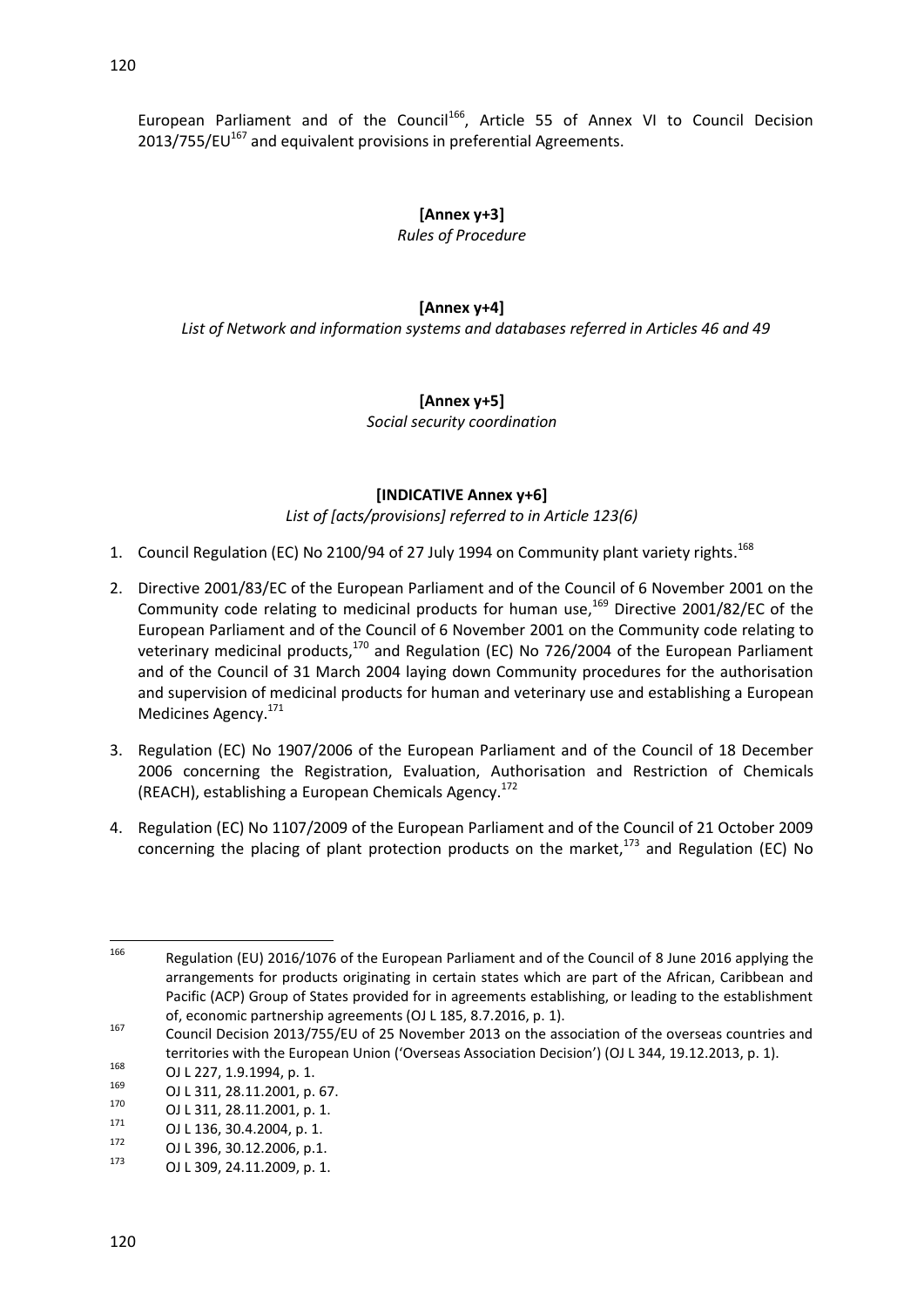396/2005 of the European Parliament and of the Council of 23 February 2005 on maximum residue levels of pesticides in or on food and feed of plant and animal origin.<sup>174</sup>

- 5. Regulation (EU) No 528/2012 of the European Parliament and of the Council of 22 May 2012 concerning the making available on the market and use of biocidal products.<sup>175</sup>
- 6. Regulation (EU) No 536/2014 of the European Parliament and of the Council of 16 April 2014 on clinical trials on medicinal products for human use.<sup>176</sup>

<sup>174</sup>  $1^{174}$  OJ L 70, 16.3.2005, p. 1.<br> $1^{175}$  OJ L 167, 27.6.2012, p. 1.

 $^{175}$  OJ L 167, 27.6.2012, p. 1.<br> $^{176}$  OJ L 158, 27.5.2014, p. 1.

<sup>0</sup>J L 158, 27.5.2014, p. 1.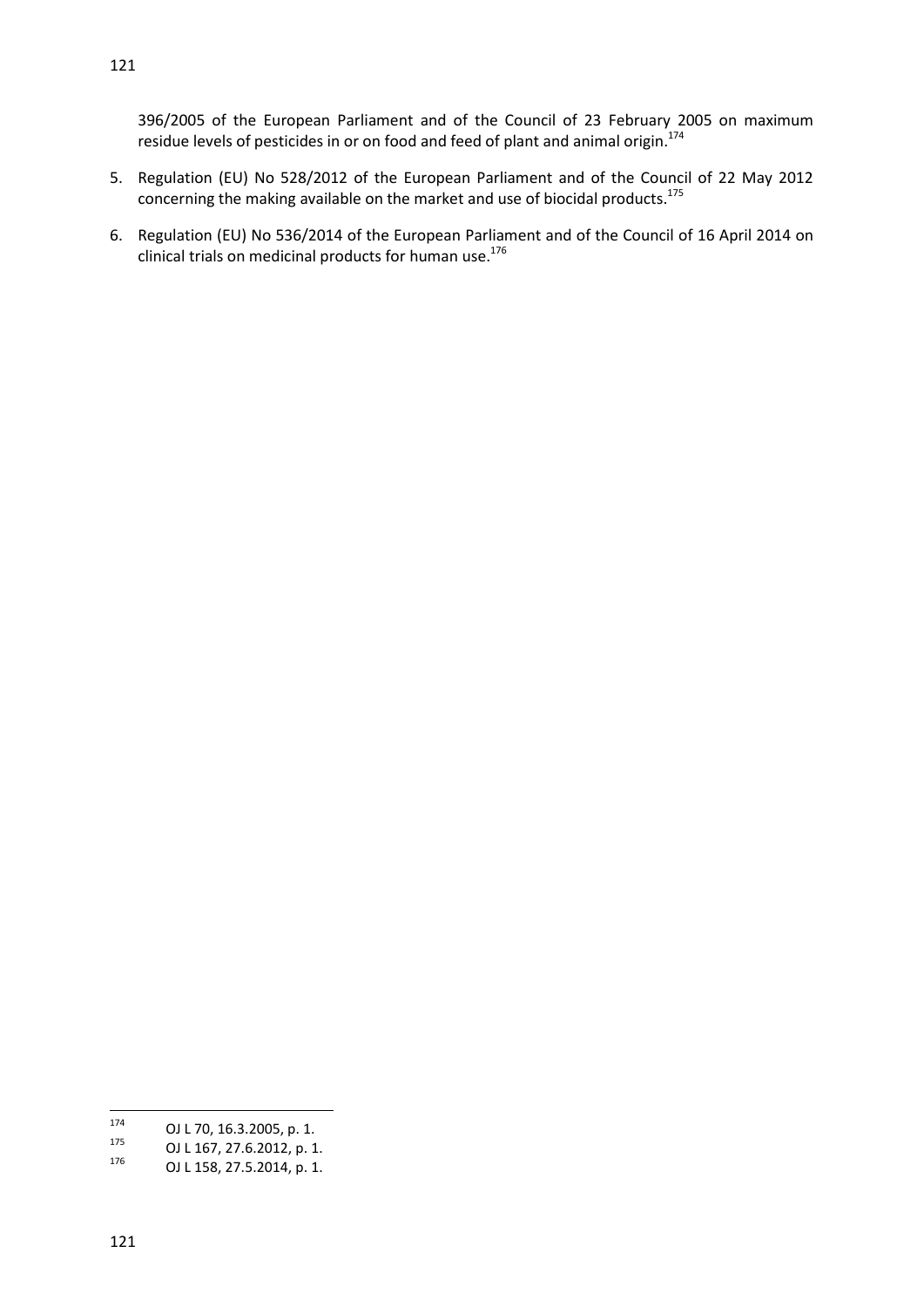### **TABLE OF CONTENTS**

<span id="page-122-0"></span>

| Article 4 Methods and principles relating to the effect, the implementation and the |  |
|-------------------------------------------------------------------------------------|--|
|                                                                                     |  |
|                                                                                     |  |
|                                                                                     |  |
|                                                                                     |  |
|                                                                                     |  |
|                                                                                     |  |
|                                                                                     |  |
|                                                                                     |  |
|                                                                                     |  |
|                                                                                     |  |
|                                                                                     |  |
|                                                                                     |  |
|                                                                                     |  |
|                                                                                     |  |
|                                                                                     |  |
|                                                                                     |  |
|                                                                                     |  |
|                                                                                     |  |
| Article 17a Issuance of residence documents during the transition period  16        |  |
|                                                                                     |  |
|                                                                                     |  |
|                                                                                     |  |
|                                                                                     |  |
|                                                                                     |  |
|                                                                                     |  |
|                                                                                     |  |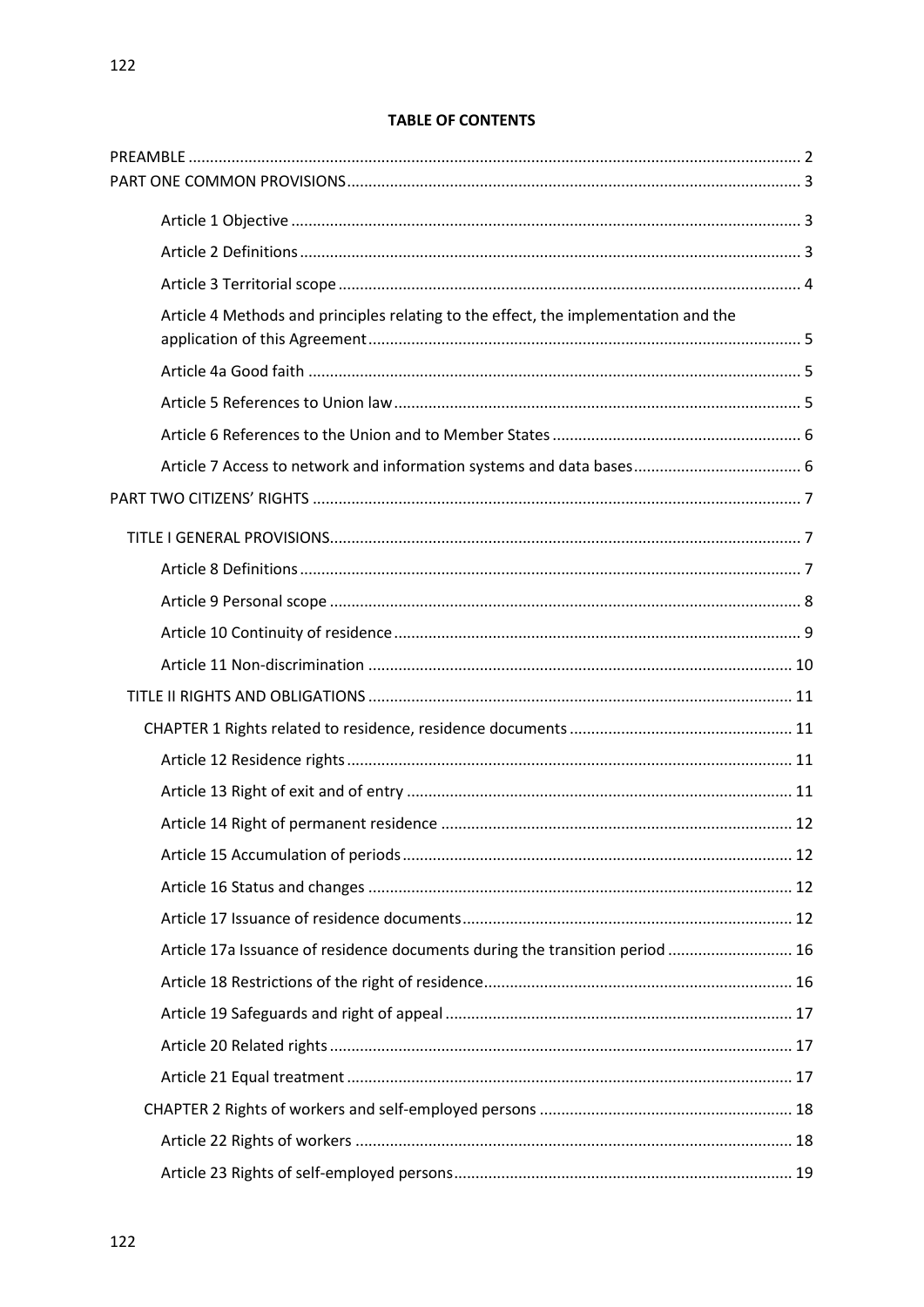| Article 24 Issuance of a document identifying frontier workers' rights 19                    |  |
|----------------------------------------------------------------------------------------------|--|
|                                                                                              |  |
|                                                                                              |  |
| Article 26 Ongoing procedures on the recognition of professional qualifications  20          |  |
| Article 27 Administrative cooperation on recognition of professional qualifications  21      |  |
|                                                                                              |  |
|                                                                                              |  |
|                                                                                              |  |
|                                                                                              |  |
|                                                                                              |  |
|                                                                                              |  |
|                                                                                              |  |
|                                                                                              |  |
|                                                                                              |  |
|                                                                                              |  |
|                                                                                              |  |
|                                                                                              |  |
|                                                                                              |  |
|                                                                                              |  |
|                                                                                              |  |
|                                                                                              |  |
| Article 40 Transfer of files and documents relating to ongoing procedures  30                |  |
| Article 41 Making available of information in relation to past authorisation procedures for  |  |
| Article 42 Making available of information held by notified bodies established in the United |  |
|                                                                                              |  |
|                                                                                              |  |
|                                                                                              |  |
|                                                                                              |  |
| Article 46 Access to relevant network and information systems and data bases  34             |  |
|                                                                                              |  |
|                                                                                              |  |
|                                                                                              |  |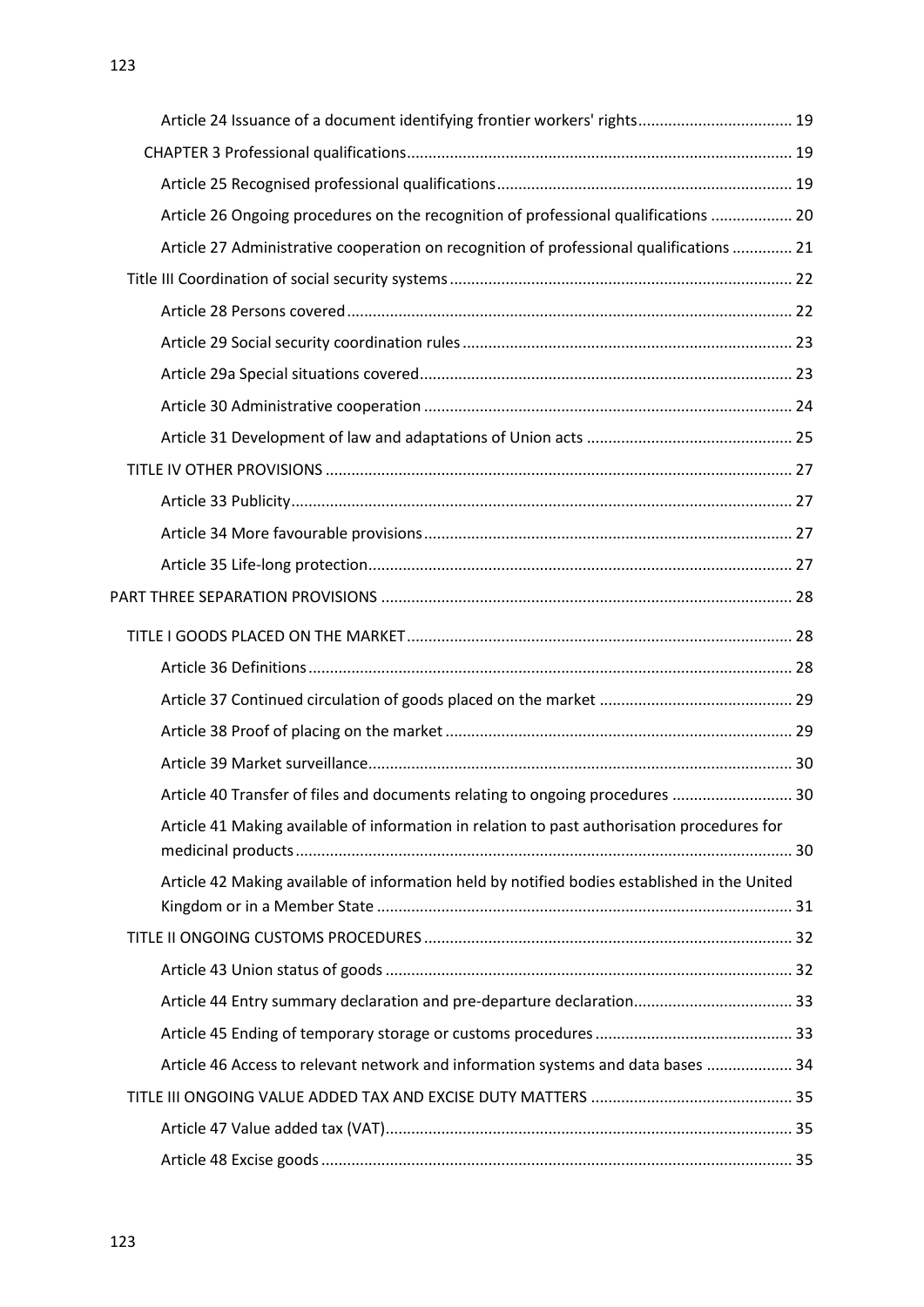| Article 49 Access to relevant network and information systems and data bases  35           |  |
|--------------------------------------------------------------------------------------------|--|
|                                                                                            |  |
| Article 50 Continued protection in the United Kingdom of registered or granted rights 36   |  |
|                                                                                            |  |
| Article 52 Continued protection in the United Kingdom of international registrations       |  |
| Article 53 Continued protection in the United Kingdom of unregistered Community designs 39 |  |
|                                                                                            |  |
| Article 55 Right of priority with respect to pending applications for European Union trade |  |
| Article 56 Pending applications for supplementary protection certificates in the United    |  |
|                                                                                            |  |
| TITLE V ONGOING POLICE AND JUDICIAL COOPERATION IN CRIMINAL MATTERS 41                     |  |
| Article 58 Ongoing judicial cooperation proceedings in criminal matters 41                 |  |
| Article 59 Ongoing law enforcement cooperation proceedings, police cooperation and         |  |
|                                                                                            |  |
|                                                                                            |  |
| TITLE VI ONGOING JUDICIAL COOPERATION IN CIVIL AND COMMERCIAL MATTERS 46                   |  |
| Article 62 Applicable law in contractual and non-contractual matters  46                   |  |
| Article 63 Jurisdiction, recognition and enforcement of judicial decisions, and related    |  |
|                                                                                            |  |
|                                                                                            |  |
| TITLE VII DATA AND INFORMATION PROCESSED OR OBTAINED BEFORE THE END OF THE                 |  |
|                                                                                            |  |
|                                                                                            |  |
|                                                                                            |  |
| Article 69 Confidential treatment and restricted use of data and information 51            |  |
|                                                                                            |  |
|                                                                                            |  |
|                                                                                            |  |
|                                                                                            |  |
|                                                                                            |  |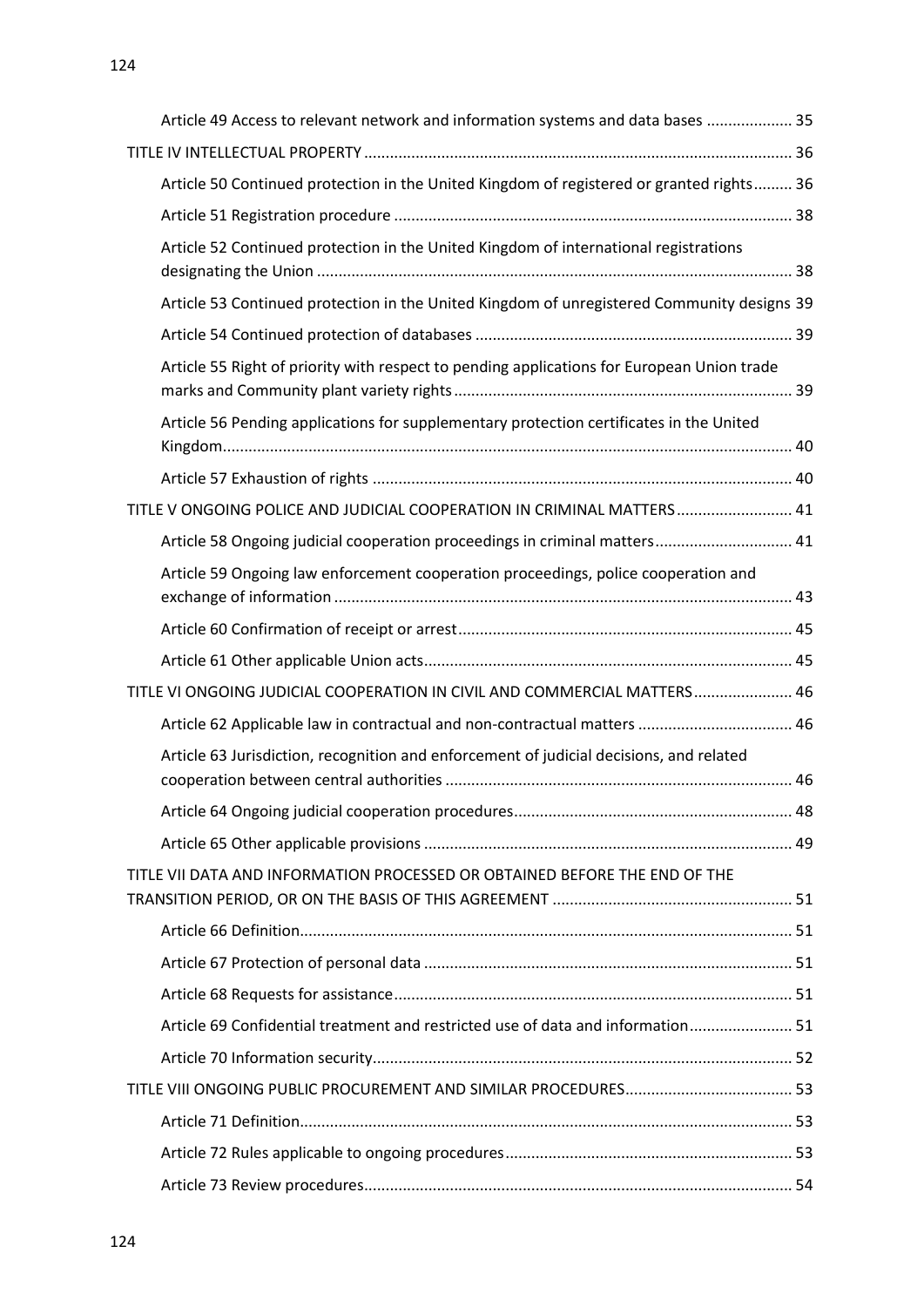| Article 76 End of Community responsibility for matters related to the United Kingdom  56    |  |
|---------------------------------------------------------------------------------------------|--|
|                                                                                             |  |
|                                                                                             |  |
| Article 79 Ownership and rights of use and consumption of special fissile materials in the  |  |
| Article 80 Equipment and other property related to the provision of safeguards  58          |  |
|                                                                                             |  |
|                                                                                             |  |
|                                                                                             |  |
| Article 82 Pending cases before the Court of Justice of the European Union  59              |  |
|                                                                                             |  |
|                                                                                             |  |
|                                                                                             |  |
|                                                                                             |  |
|                                                                                             |  |
|                                                                                             |  |
|                                                                                             |  |
|                                                                                             |  |
|                                                                                             |  |
|                                                                                             |  |
|                                                                                             |  |
|                                                                                             |  |
|                                                                                             |  |
| Article 94 Administrative cooperation for matters related to indirect tax 63                |  |
| Article 95 Mutual assistance for the recovery of claims relating to taxes, duties and other |  |
|                                                                                             |  |
|                                                                                             |  |
|                                                                                             |  |
|                                                                                             |  |
|                                                                                             |  |
|                                                                                             |  |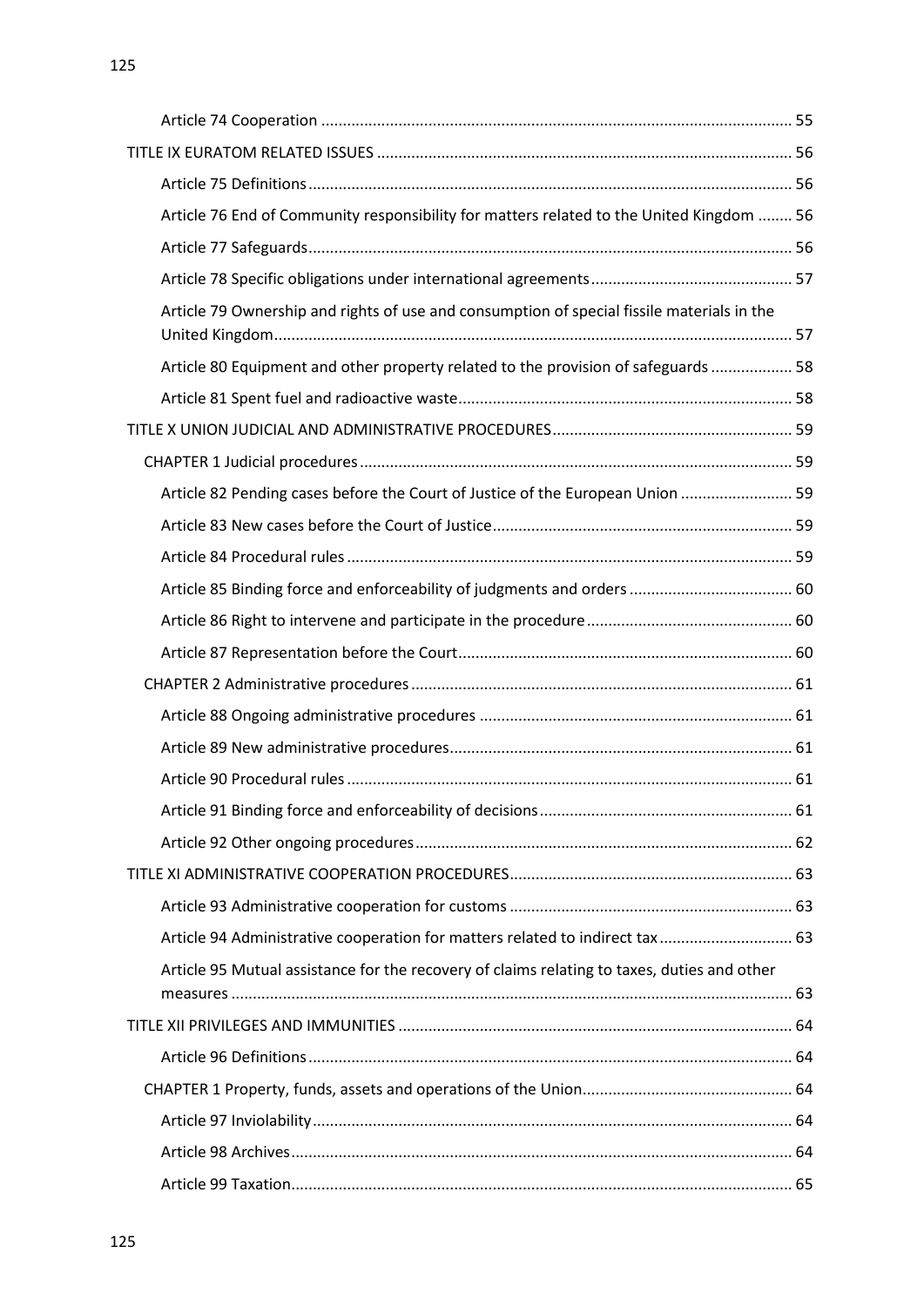| Article 103 Avoidance of double taxation on pensions and transitional allowances  65     |    |
|------------------------------------------------------------------------------------------|----|
| CHAPTER 4 Representatives of Member States and of the United Kingdom taking part in the  |    |
|                                                                                          |    |
|                                                                                          |    |
|                                                                                          |    |
|                                                                                          |    |
|                                                                                          |    |
|                                                                                          |    |
|                                                                                          |    |
|                                                                                          |    |
|                                                                                          |    |
|                                                                                          |    |
|                                                                                          |    |
|                                                                                          |    |
|                                                                                          |    |
| TITLE XIII OTHER ISSUES RELATING TO THE FUNCTIONING OF THE INSTITUTIONS, BODIES, OFFICES | 71 |
|                                                                                          |    |
|                                                                                          |    |
|                                                                                          |    |
|                                                                                          |    |
|                                                                                          |    |
|                                                                                          |    |
|                                                                                          |    |
|                                                                                          |    |
|                                                                                          |    |
|                                                                                          |    |
| Article 124 Specific arrangements relating to the Union's external action  77            |    |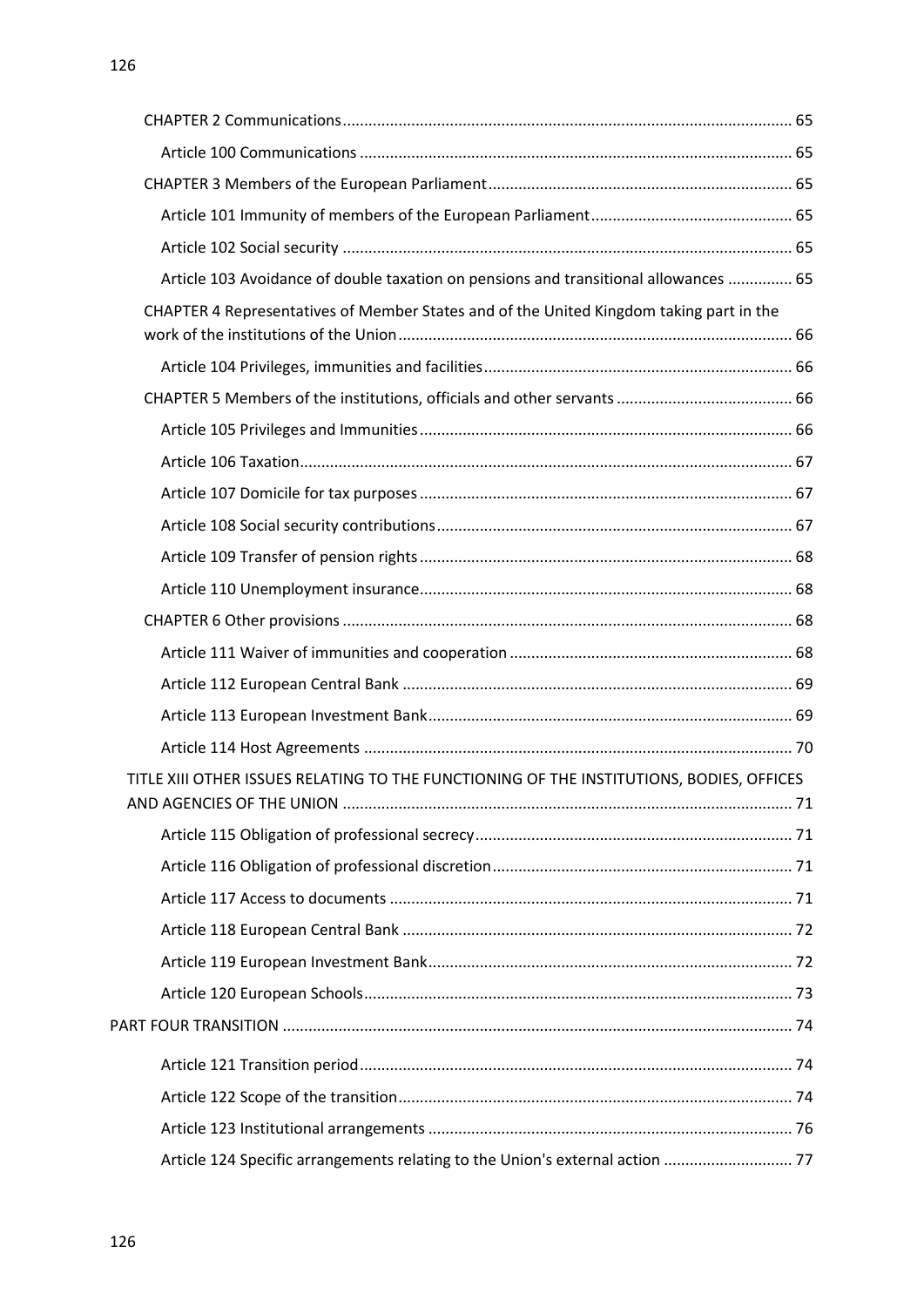| Article 127 Currency to be used between the Union and the United Kingdom  79                                                                                                              |  |
|-------------------------------------------------------------------------------------------------------------------------------------------------------------------------------------------|--|
| Article 127a Facility offered to auditors in relation to the financial provisions 79                                                                                                      |  |
| CHAPTER 2 The United Kingdom's contribution to and participation in the Union budget  79                                                                                                  |  |
| Article 128 The United Kingdom's contribution to and participation in the implementation of                                                                                               |  |
| Article 129 Provisions applicable after 31 December 2020 in relation to own resources  80                                                                                                 |  |
| Article 130 The United Kingdom's participation in the implementation of the Union                                                                                                         |  |
| Article 131 Union law applicable after 31 December 2020 in relation to the United Kingdom's<br>participation in the implementation of the Union programmes and activities committed under |  |
|                                                                                                                                                                                           |  |
|                                                                                                                                                                                           |  |
|                                                                                                                                                                                           |  |
|                                                                                                                                                                                           |  |
| Article 136 Contingent financial liabilities related to loans for financial assistance, EFSI, EFSD                                                                                        |  |
| Article 137 Financial instruments under direct or indirect implementation financed by the<br>programmes of the MFF 2014-2020 or under earlier financial perspectives  91                  |  |
|                                                                                                                                                                                           |  |
|                                                                                                                                                                                           |  |
|                                                                                                                                                                                           |  |
|                                                                                                                                                                                           |  |
|                                                                                                                                                                                           |  |
|                                                                                                                                                                                           |  |
|                                                                                                                                                                                           |  |
| Article 143 Continued liability of the United Kingdom and reimbursement of the paid-in                                                                                                    |  |
| Article 144 Participation of the United Kingdom in EIB group after the withdrawal date  98                                                                                                |  |
| CHAPTER 5 European Development Fund and the United Kingdom's guarantee under the EDF                                                                                                      |  |
|                                                                                                                                                                                           |  |
|                                                                                                                                                                                           |  |